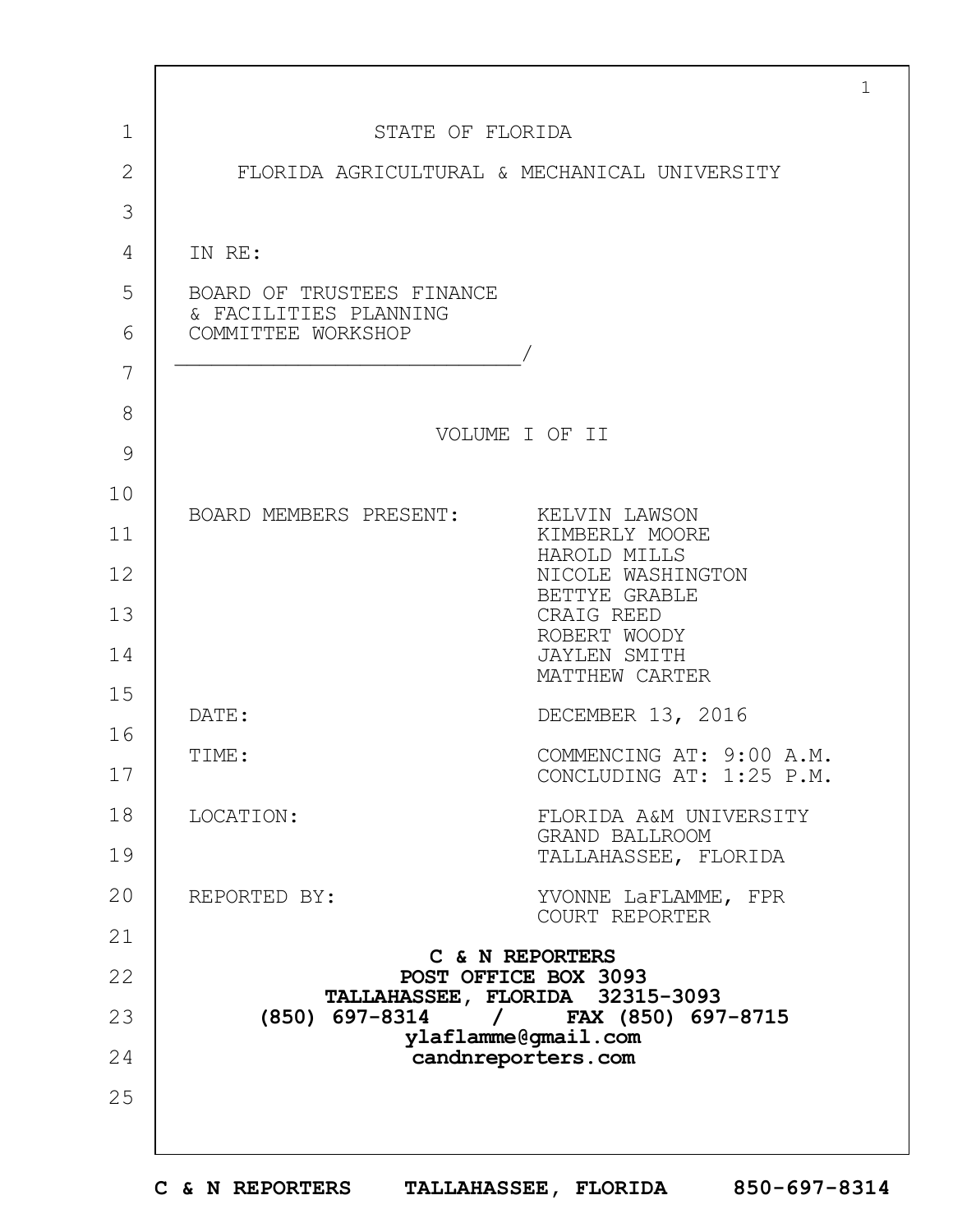|                |                                 | $\overline{c}$ |
|----------------|---------------------------------|----------------|
| $\mathbf{1}$   |                                 |                |
| $\mathbf{2}$   | INDEX PAGE                      |                |
| $\mathcal{S}$  | <b>DESCRIPTION</b>              | PAGE NO.       |
| $\overline{4}$ | FACILITIES PLANNING             |                |
| 5              | BY VP POOLE and VP KAPILESHWARI | $\overline{4}$ |
| $\sqrt{6}$     |                                 |                |
| 7              |                                 |                |
| $\,8\,$        |                                 |                |
| $\overline{9}$ |                                 |                |
| $1\,0$         |                                 |                |
| $11\,$         |                                 |                |
| $12$           |                                 |                |
| 13             |                                 |                |
| 14             |                                 |                |
| $15$           |                                 |                |
| 16             |                                 |                |
| 17             |                                 |                |
| 18             |                                 |                |
| 19             |                                 |                |
| 20             |                                 |                |
| 21             |                                 |                |
| 22             |                                 |                |
| 23             |                                 |                |
| 24             |                                 |                |
| 25             |                                 |                |
|                |                                 |                |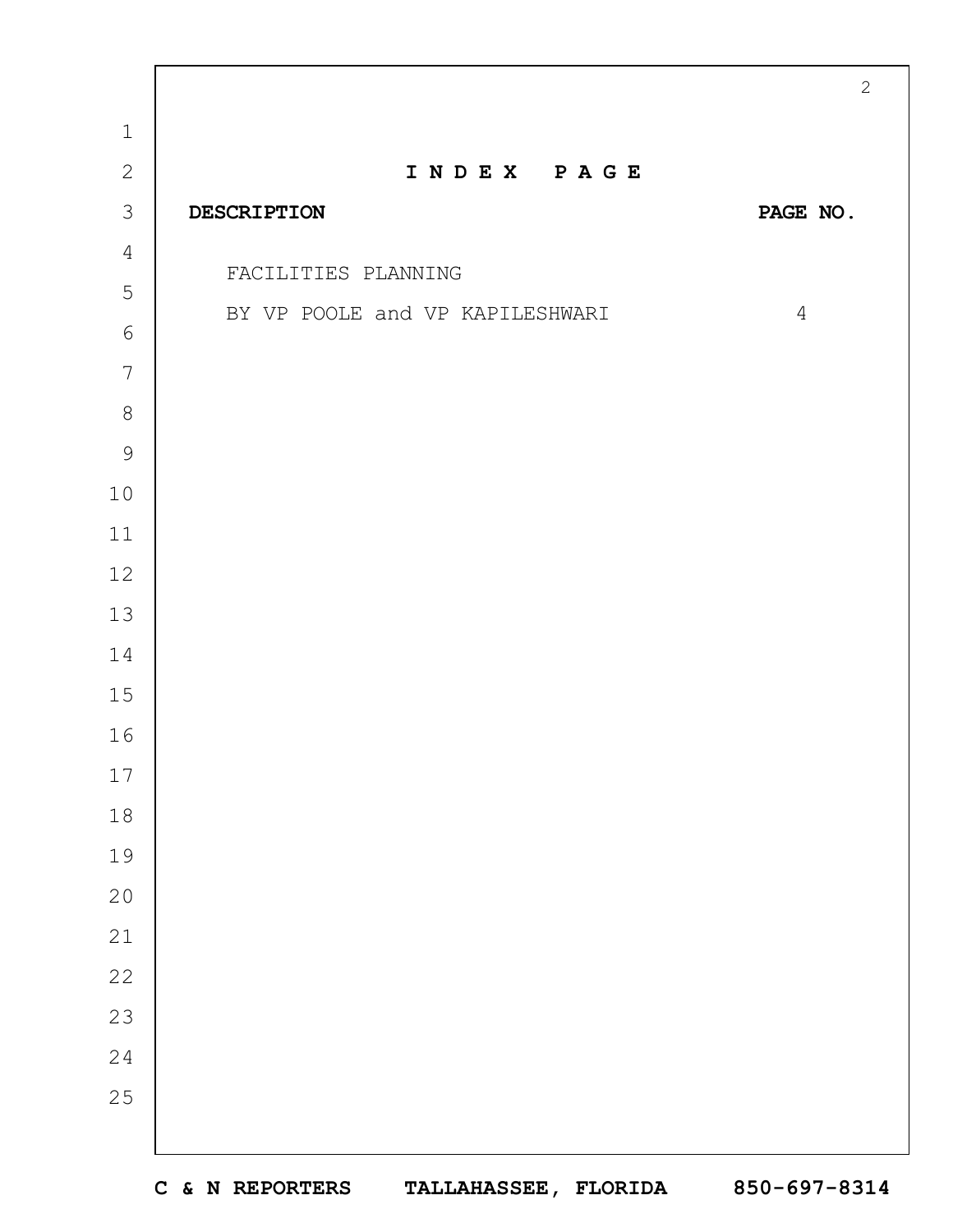1 2 3 4 5 6 7 8 9 10 11 12 13 14 15 16 17 18 19  $20$ 21 22 23 24 25 3 - - - - - P R O C E E D I N G S - - - - - MADAM CHAIR MOORE: Good morning. I'd like to officially call the Facilities and Finance Committee to order. I think for most of you, you know this represents the first time that these two committees have merged and we're excited. This will be a five-hour conversation with lots of great information, question and answer, but certainly, I'm creating a foundation for understanding. Before we go forward, I would like to make sure we just do a roll call so we have an awareness of who is showing up today. ATTORNEY BARGE-MILES: First off, I'll do a roll call of the Committee, and then I'll ask if other trustees are present. Trustee Carter? TRUSTEE CARTER: Present. (Telephonically.) ATTORNEY BARGE-MILES: Trustee Lawson? TRUSTEE LAWSON: I'm here. Present. ATTORNEY-BARGE MILES: Trustee McCoy. TRUSTEE MCCOY: Here. ATTORNEY BARGE-MILES: Trustee Mills? TRUSTEE MILLS: Here. (Telephonic.)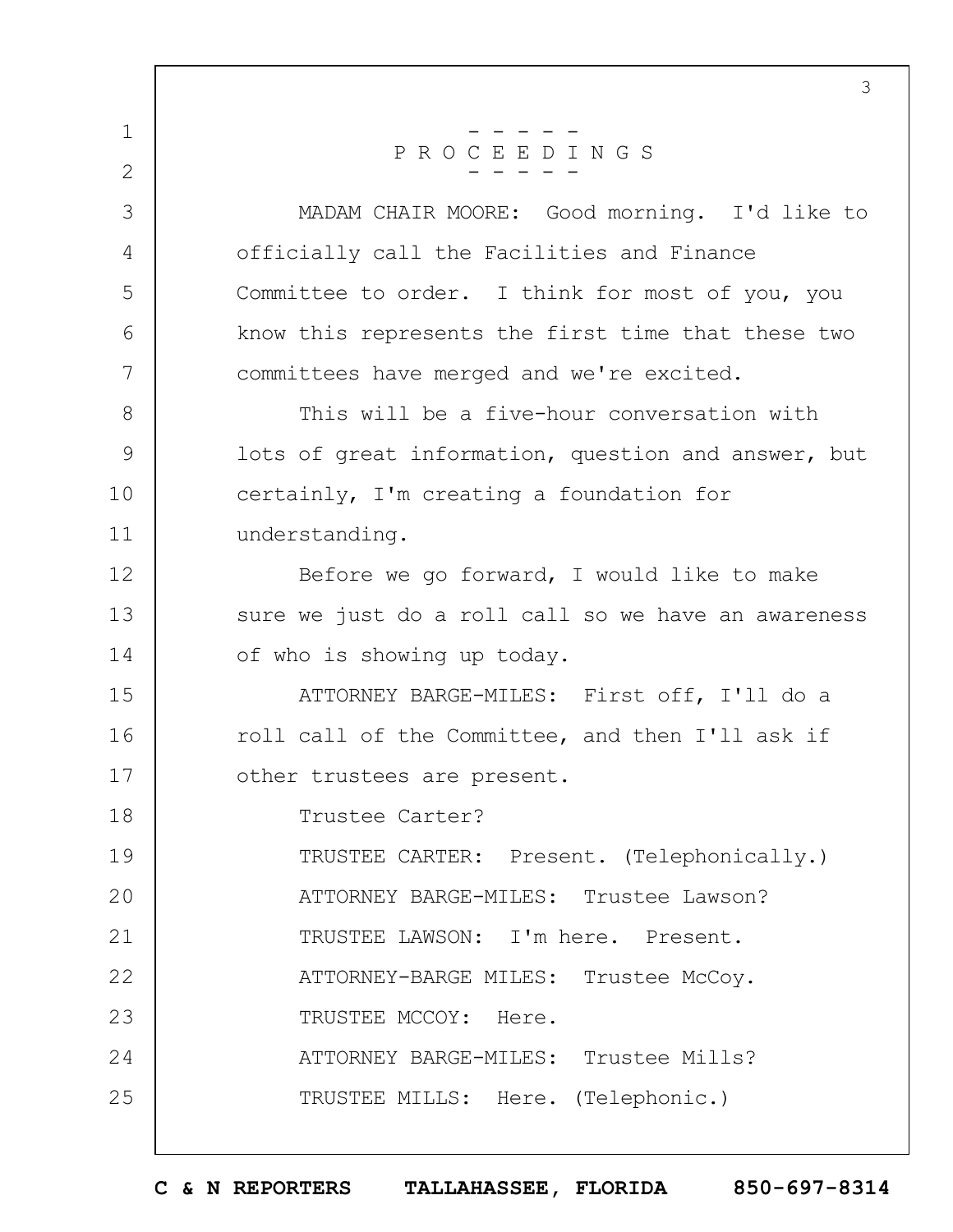|                | 4                                                  |
|----------------|----------------------------------------------------|
| $\mathbf 1$    | ATTORNEY BARGE-MILES: Trustee Moore?               |
| $\overline{2}$ | TRUSTEE MOORE: Here.                               |
| 3              | ATTORNEY BARGE-MILES: Trustee Perry?               |
| 4              | Trustee Reed?                                      |
| 5              | Madam Chair, you do have a quorum.                 |
| 6              | Now I will do a roll call for the other            |
| 7              | Trustees.                                          |
| 8              | Trustee Dortch?                                    |
| 9              | Trustee Grable?                                    |
| 10             | Trustee Lawrence?                                  |
| 11             | Trustee Smith?                                     |
| 12             | TRUSTEE SMITH: Present.                            |
| 13             | ATTORNEY BARGE-MILES: Trustee Washington?          |
| 14             | Trustee Woody?                                     |
| 15             | TRUSTEE WOODY: Present.                            |
| 16             | ATTORNEY BARGE-MILES: Okay.                        |
| 17             | MADAM CHAIR MOORE: Thank you all for making        |
| 18             | sure that, one, you are here for this important    |
| 19             | workshop. I think it will add a whole lot of       |
| 20             | background information. I would like to, from a    |
| 21             | technology perspective, make sure that for the     |
| 22             | callers that are on the phone, that we are able to |
| 23             | hear them. Their voices are very faint now, so if  |
| 24             | we will make sure we will be able to hear them.    |
| 25             | Okay. Just a little housekeeping issue before      |
|                |                                                    |

 $\Gamma$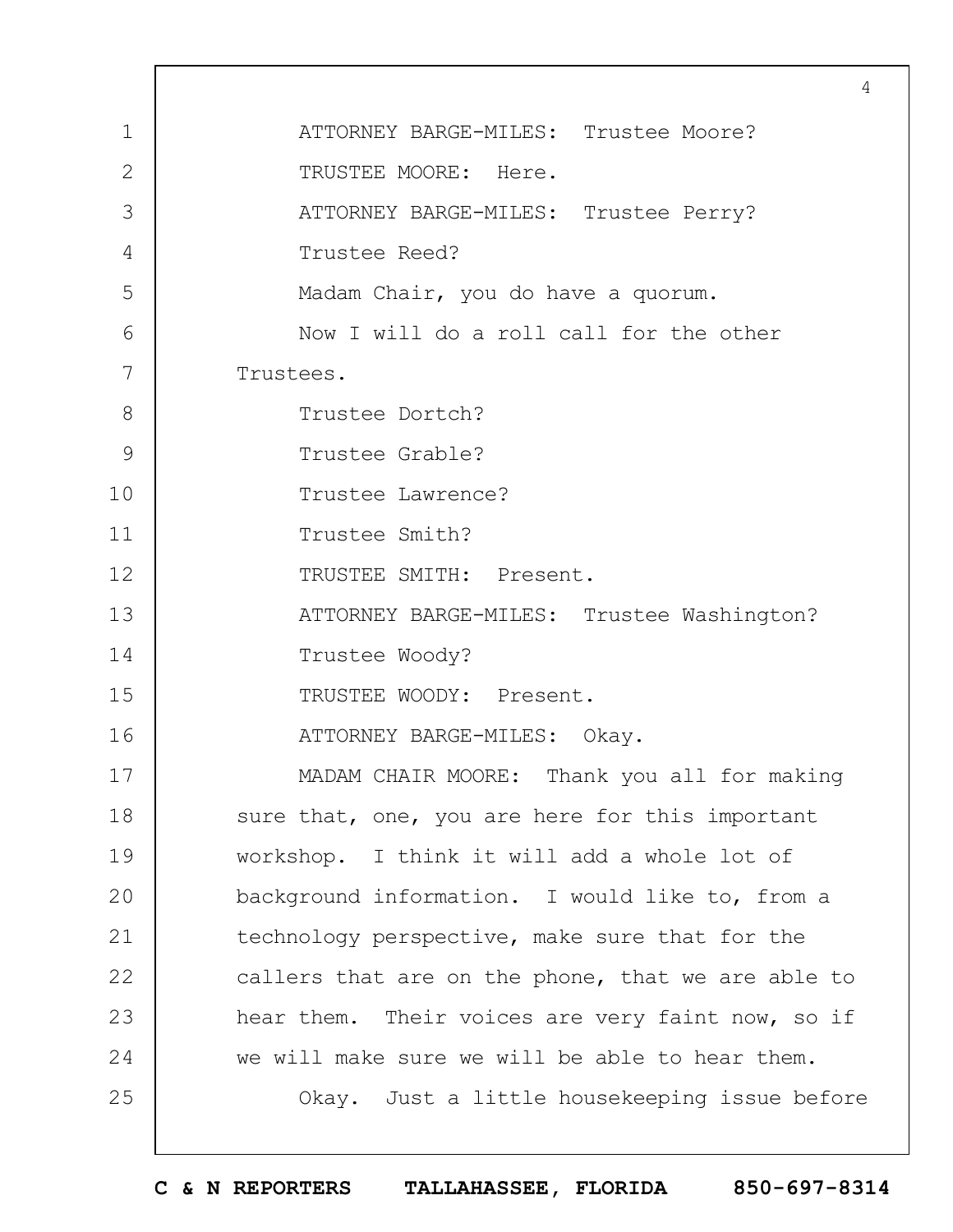we go into it.

1

2

3

4

5

6

7

8

9

10

11

12

The objectives today is, again, to share information to make sure that we establish a foundation of learning.

The second component of this is making sure that you have a realization in terms of how the workshop presentation and the preparation around it took place. Not only did it take into account the feedback shared by Trustees who had questions, but also the staff who have heard us talking about, as well as what they know, just by working in it day to day.

13 14 15 16 17 Additionally, they brought to the table some subject matter experts that you will hear as we go throughout the presentation. We hope it will shed light and we can gain and garner information from them.

18 19  $20$ 21 22 I mentioned, this is a five-hour conversation, but it's one that we will have to stay on target and on task. So with that mind, there are some parameters that we are laying out, as far as time being spent on respective sections.

23 24 25 From 8:30 to 10:00, we will have facilities overview. From there, we will have a short break. From 10:45 to 1:15, our financial overview or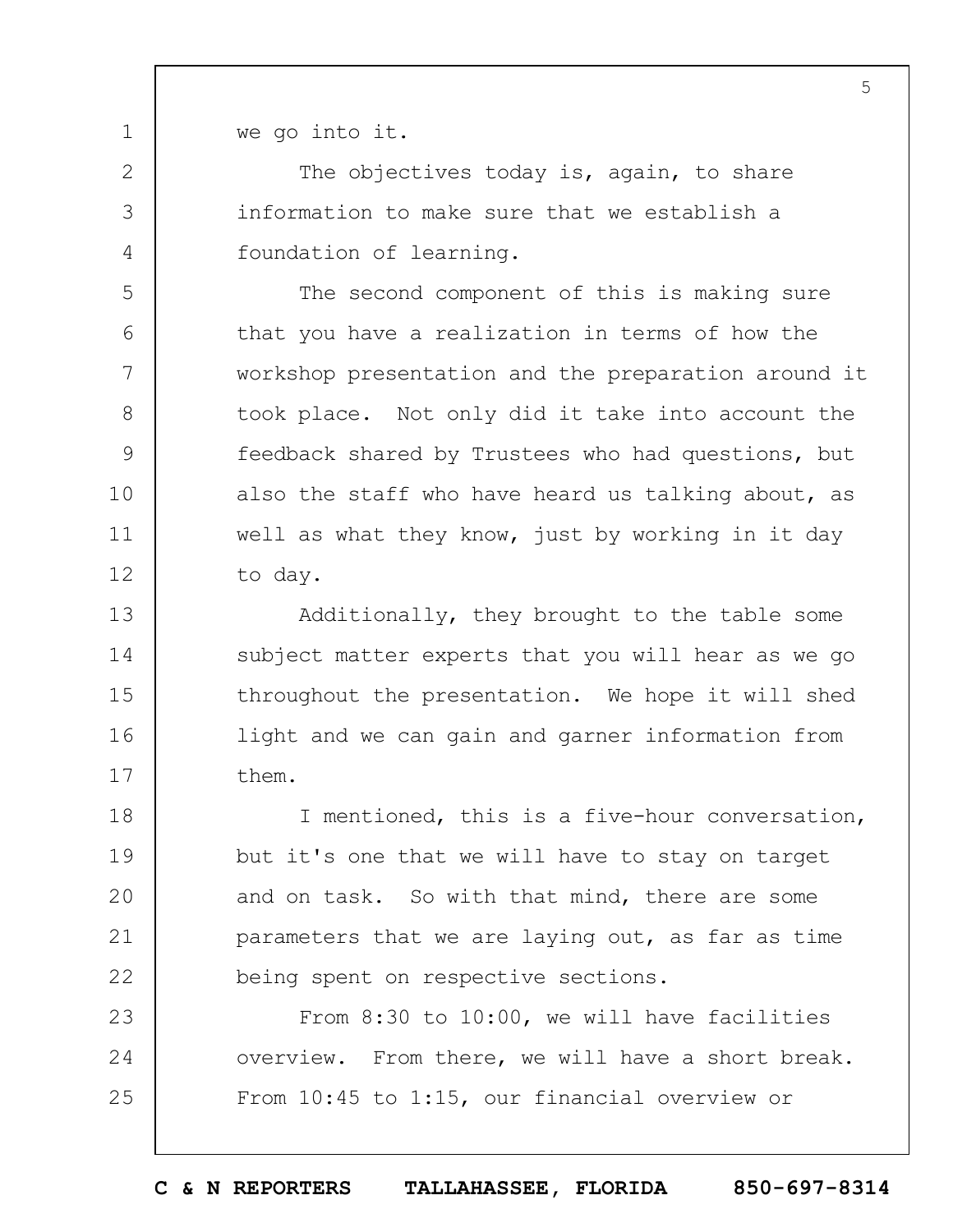"snapshot".

1

2

3

4

5

6

7

8

9

10

11

12

I know you are probably saying, *"We skip lunch?"* Lunch will be a working lunch, so it is in the midst of the financial overview. Additionally, at 1:15 to 2:15, we will have athletic and facilities review.

And lastly, I just want to point out all highlevel issues in close-out, but truly it is just to point out what are we hearing, whether it be in the state of Florida or just in our overall University space throughout the nation. So we'll just point out those; not a whole lot of time spent on that.

13 14 15 16 17 18 19 Finally, I just want to lay out the parameters tied to questions. Again, it's a short amount of time when you think about the ground that we have to cover. For panelists, when they are here and because we won't have access to them always, what will happen is you will be able to pose your question to the group then.

 $20$ 21 22 23 24 25 At the conclusion of the sections that I've laid out, you will have an opportunity -- and you've been given pads -- to collect your questions along the way, because I'm certain, after having reviewed this a long time, a number of times, that your question will likely get answered if we will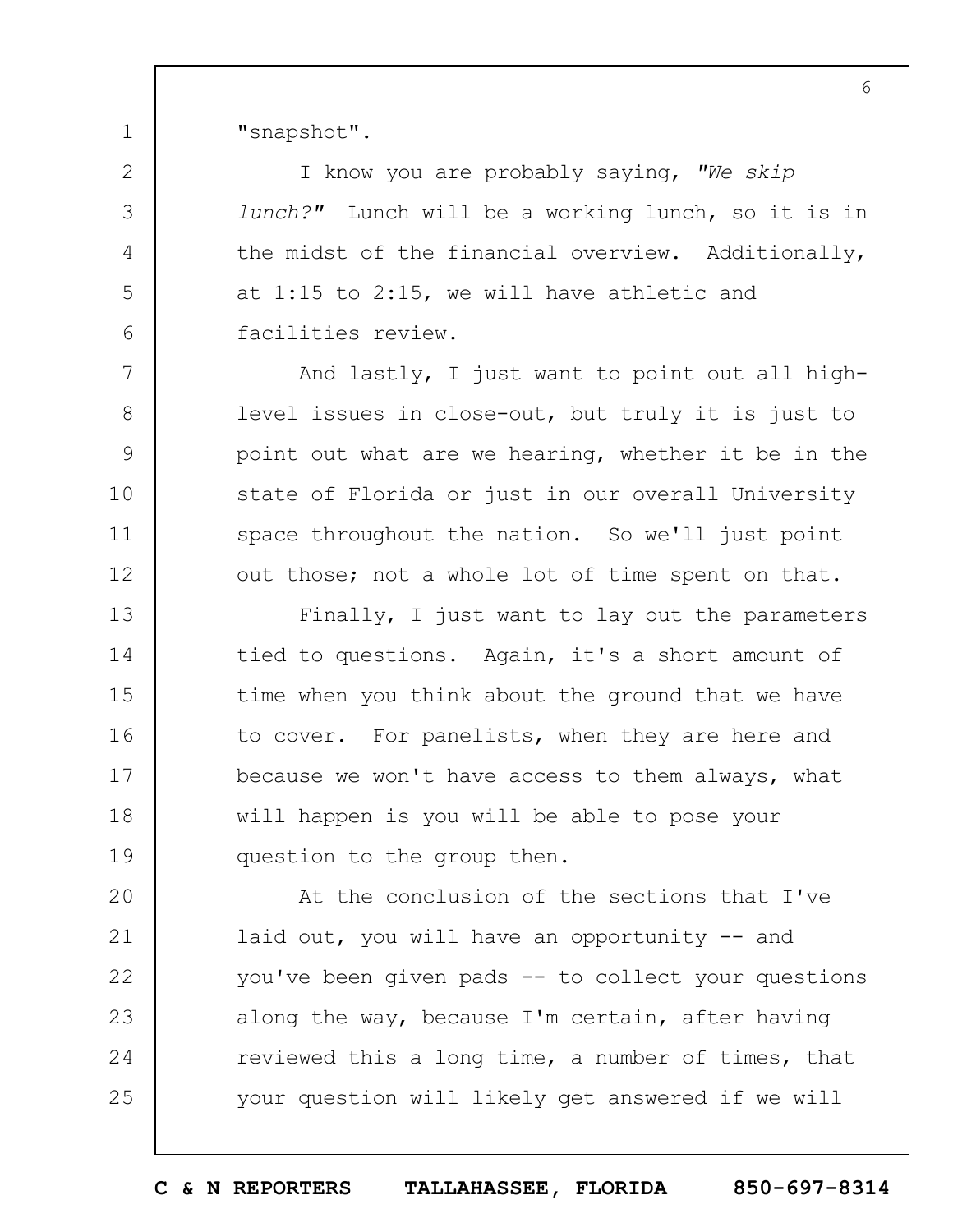just get through the sections.

1

2

3

4

5

6

7

8

So at the very end of those sections, if you have questions, then we will use the remainder of the time that's left of the section to pose a question. If for whatever reason we fall outside of that, we will collect your questions and insure  $--$  using your pad  $--$  insure that you get a response to those questions posed. Okay?

9 10 11 12 Again, hearty agenda. I look forward to it, and we are going to move into the facilities overview led by VP Poole, and we're just going to continue on.

13 14 15 16 17 18 19  $20$ 21 22 VP POOLE: Thank you, Trustee Moore, and thank you Board of Trustees for the opportunity to have this five-hour conversation with you, and we will say that throughout these five hours just to remind you that there are no action items, per se, on this agenda, but these are -- this is background information that could result in things that could be future action items. But there's not anything to vote on today, so we really do just want to have a conversation.

23 24 25 We wanted to thank you for the chance, also, to work with Dr. Ford for the last week-and-a-half and bringing her up to speed on a lot of the items

**C & N REPORTERS TALLAHASSEE, FLORIDA 850-697-8314**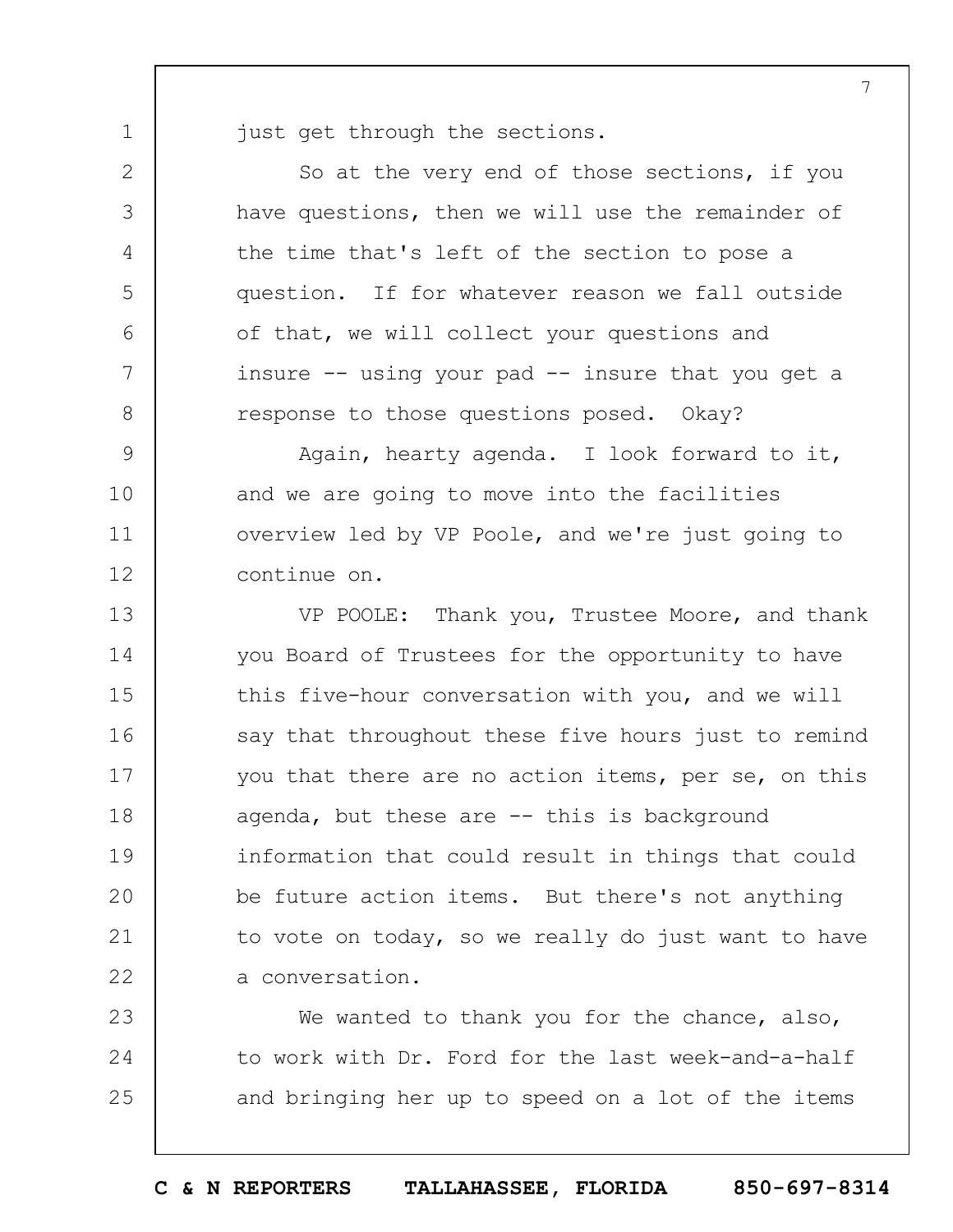1 2 3 4 5 6 7 8 9 10 11 12 13 14 15 16 17 18 19  $20$ 21 22 23 24 25 or all of the items that are here. She has been going with me, shadowing me, meeting stakeholders, and as much as possible Dr. Ford will be cooperating and participating in this workshop. And so, to start us off, we'll actually have Dr. Ford talk about our development strategy because she's been involved with the Strategic Planning Committee, and so we'll start with that. DR. FORD: Good morning. First of all, I want to start by thanking the Board and Dr. Robinson for allowing me the opportunity to serve in this capacity. It's truly an honor, and I look forward to working with each of you and continuing to move the University forward. I would also like to thank VP Poole who has been committed to insuring that we have a smooth transition, and it does make a difference, and so I wanted to thank her as well. VP POOLE: Thank you. DR. FORD: So with that, with our development strategy, I just wanted to mention that it must tie to the Strategic Plan, as well as the Master Plan. We'll talk about a master plan as we go through the presentation, but I wanted to mention or remind you that the Strategic Plan, we will be providing an

8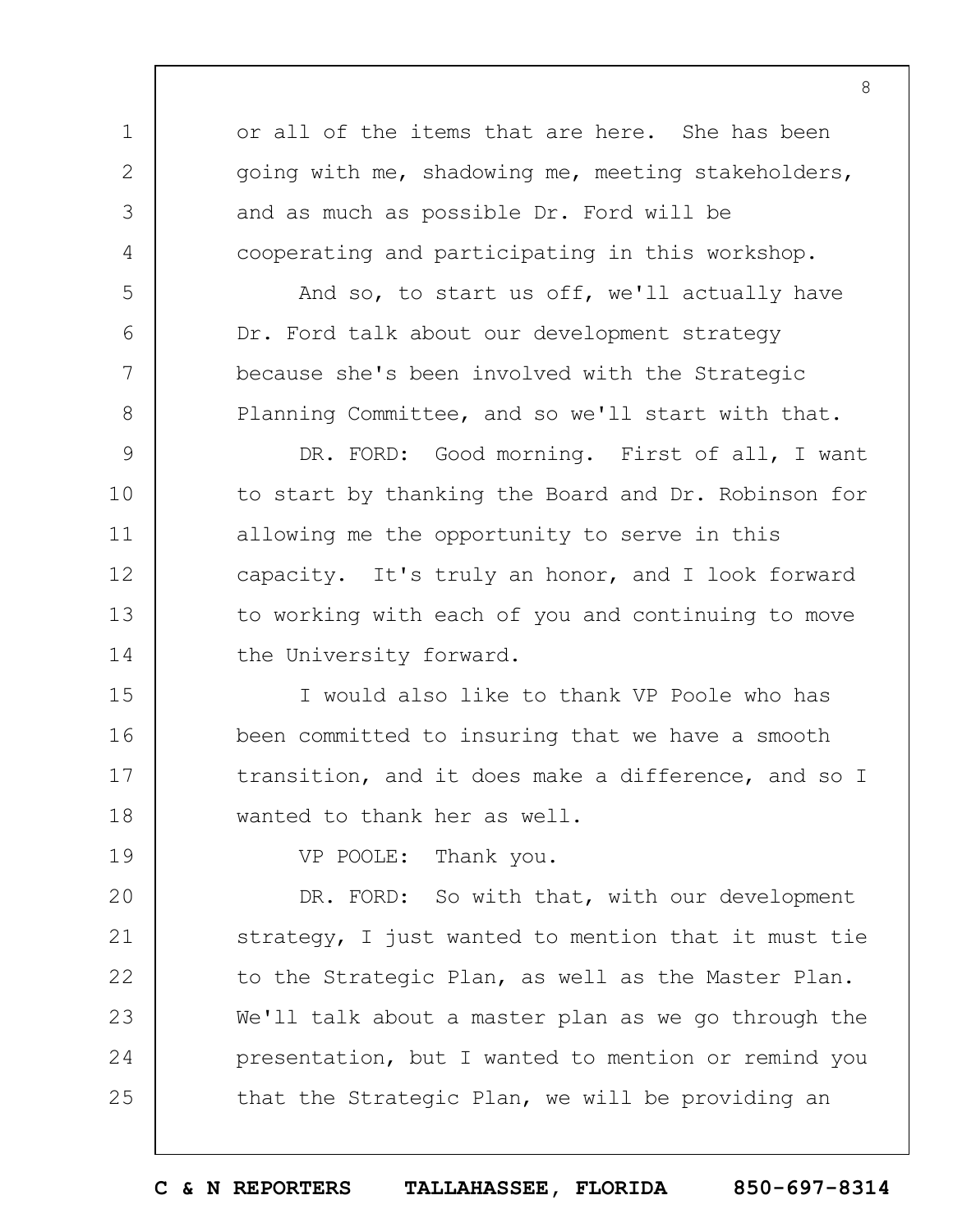update to you in February and March. We will have one-on-one sessions with you, from March 'til June, and then we will use that information to prepare a final draft and present it to you in June for your approval. So I just wanted to remind you of those time lines we have related to the Strategic Plan.

VP POOLE: Thank you. I wanted to also stress that our development strategy and everything that we're going to be discussing, we just want to put out there, in the back of your minds, that everything we're doing has to be consistent with the goals of our proposed Strategic Plan.

13 14 15 16 17 18 19  $20$ So right now we're using the 2010-2020 existing plan, and as we go through existing and the different iterations, and as we get to the final updated plan in June, there will be changes that will needs to be aligned with that. And so, we're doing all of this and knowing in the back of our minds that we're working a parallel process with our planning.

21

1

2

3

4

5

6

7

8

9

10

11

12

Thank you, Dr. Ford.

22 23 24 25 Next, we'll talk about facilities. We're doing the panel in a different way. We're going to have actually some consultants here, physically, and some stakeholders as well, on the phone, and

**C & N REPORTERS TALLAHASSEE, FLORIDA 850-697-8314**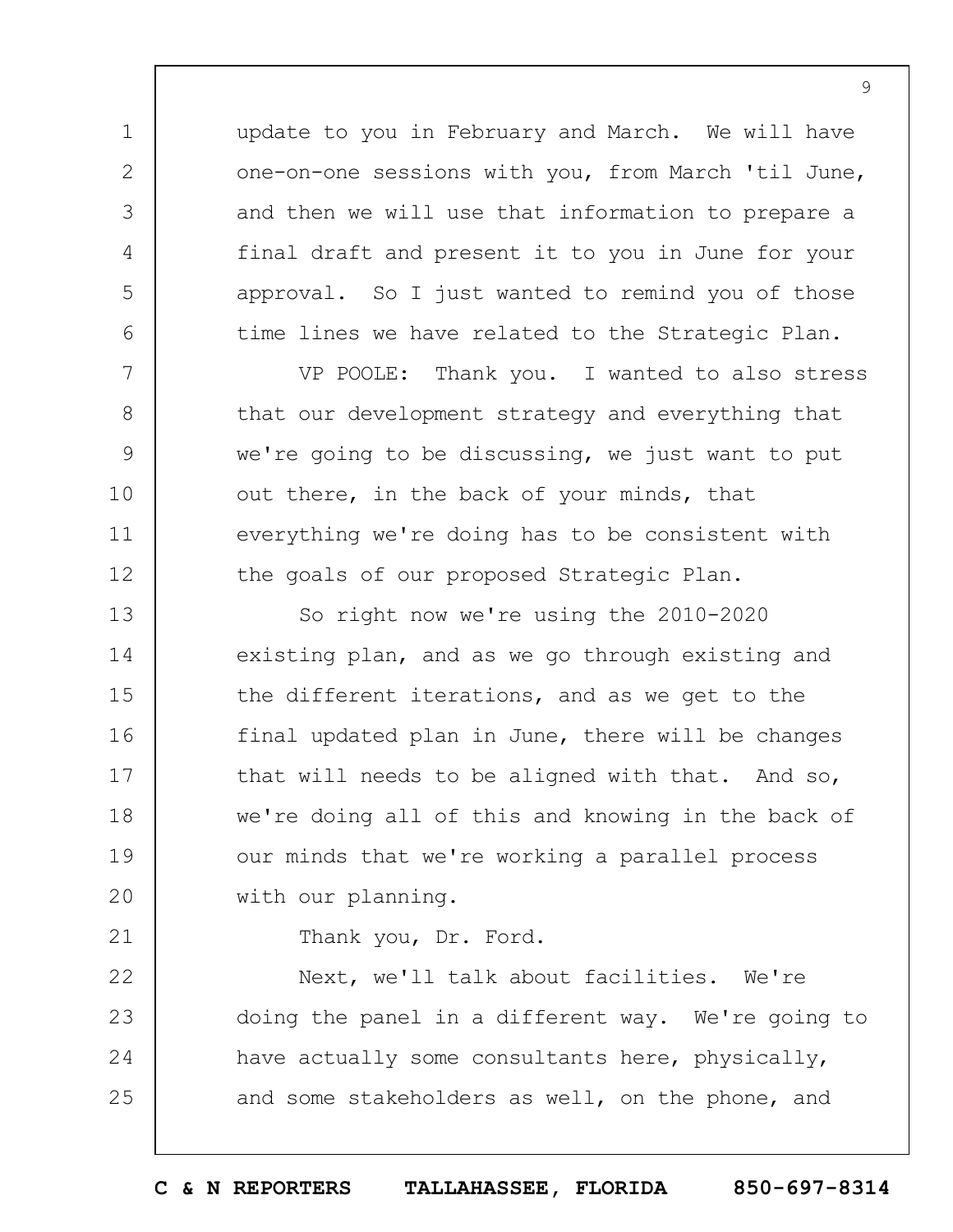also, we're going to be sharing lessons learned across our system from actual visits that we've taken to our sister institutions and other, HBCU institutions. They could not be here, but will be sharing notes from those visits and sharing some of their best practices and lessons learned.

1

2

3

4

5

6

7

8

9

10

11

12

13

14

15

16

17

We'll also talk about the Campus Master Plan and some proposed amendments to that and some of the roles of the stakeholders we have been dealing with.

So with that, Sameer, would you like to start with our Plant Survey?

VP KAPILESHWARI: Thank you. Good morning everybody. I'm Sameer Kapileshwari. Just to give -- I know some of you have already seen this particular slide index in the past presentation, but just to quickly set the stage.

18 19  $20$ 21 22 23 24 25 Every five years, the Board of Governors and some of the sister institutions, SUS institutions, they participate in something called the Education Plant Survey. It's done every five years and they come and run through all of the space, make sure what our needs are, competitive enrollment, and they have the formulas for all those categories. So, our Survey was completed last year, 2015,

**C & N REPORTERS TALLAHASSEE, FLORIDA 850-697-8314**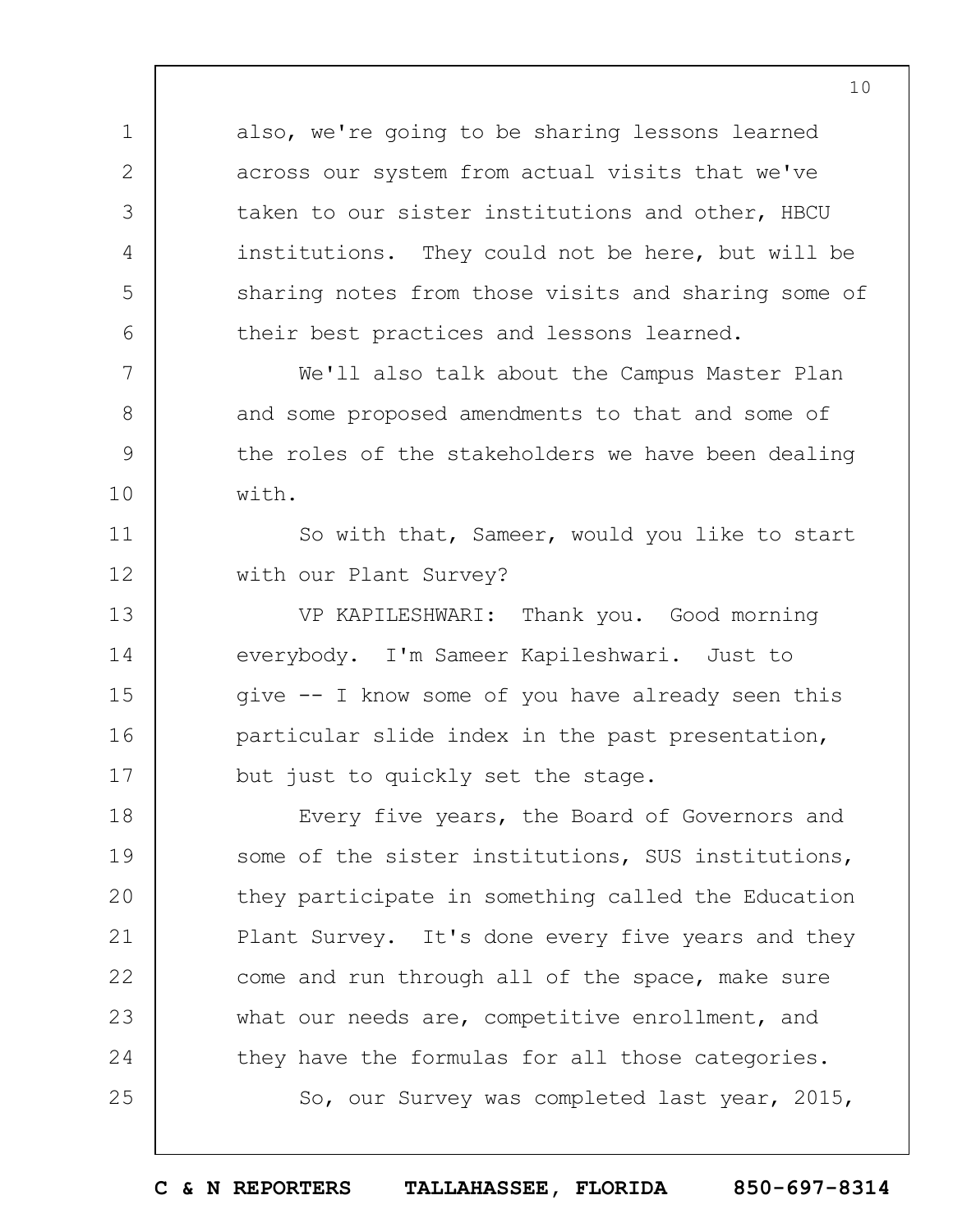and there is just a quick little snapshot of all of the different areas. And the ones highlighted in yellow are the areas that we are according to survey, slightly over, and that is Classroom, Teaching Lab and Campus Support Services. But in certain areas, like the research lab, you may notice that it is 24 percent, so that basically indicates there is a significant amount of growth we could do in the research arena.

1

2

3

4

5

6

7

8

9

10 11 12 13 14 15 16 17 18 But with the numbers, I would also like to keep that in mind, that this does not attest to all of the functionality; and also, that this joins the nature of the spaces that we have on campus, and that's exactly what we are trying to solve. As you know, with our CASS building. We want to create a one-stop-shop for our students, so the students don't have to go all across the campus for the services they need.

19  $20$ 21 22 23 24 25 And then, at the very bottom of the slide, you will see the estimated \$180 million support maintenance campuswide that we have. And that number is based on some of the facilities condition orders that we had completed a few years back and extrapolated from the -- because we did not do each and every building on campus, but based on the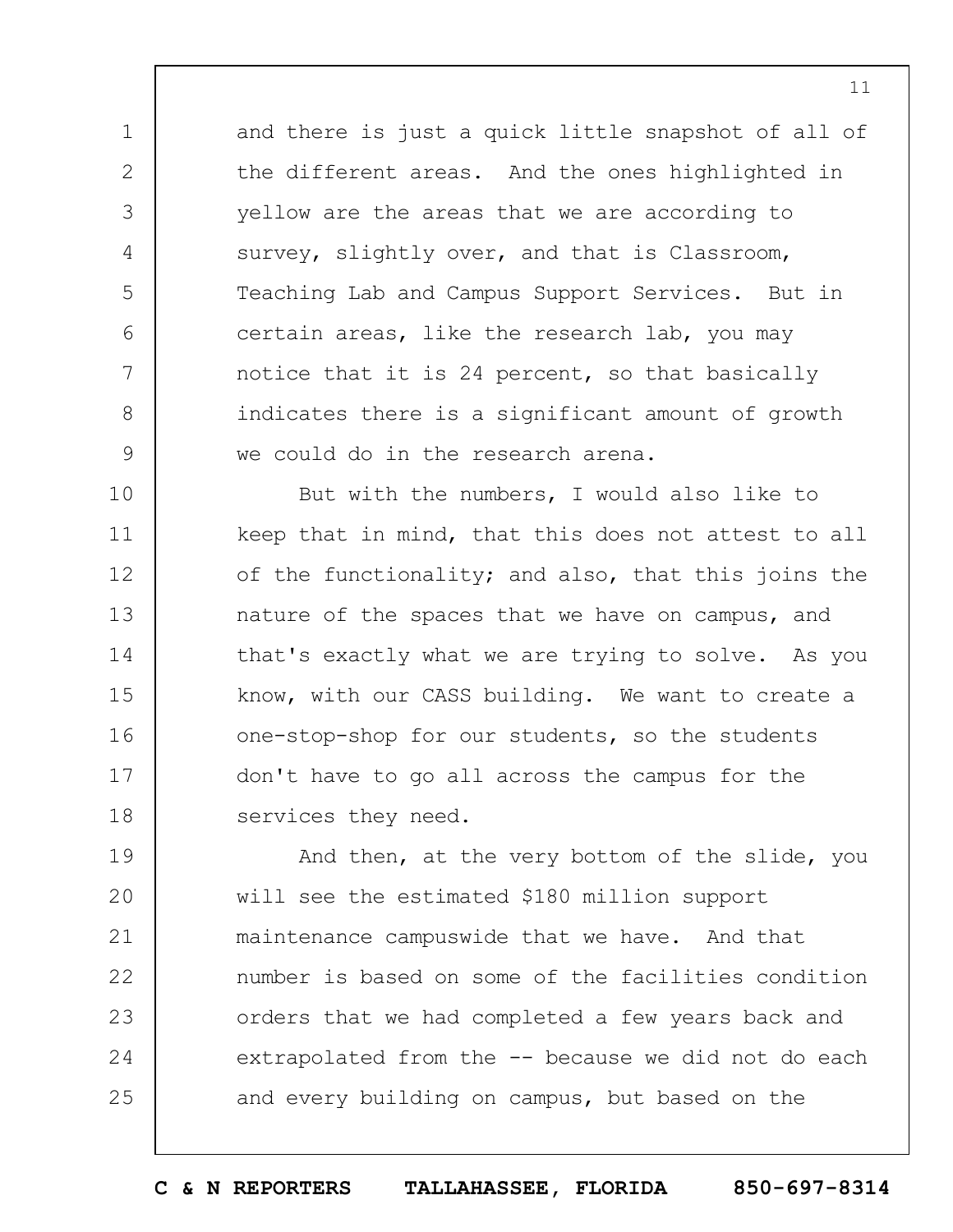number of buildings we did, we extrapolated.

1

2 3 4 5 6 7 8 9 10 11 12 13 14 15 16 17 18 19  $20$ So we have significant different maintenance on campus. But again, this is not unusual through the rest of our peers and other institutions in SUS and across the nation as well. Just to give you a quick understanding of what spaces we have, a lot of (unintelligible) on the areas we can continue building on just to get to the number of 100 percent, is what the idea is. So with that, I'll move to the next slide. VP POOLE: Thank you, Sameer. The SUS has been studying our facilities along with the Plant Survey. There's a push to understand how we're utilizing our facilities, and so the Board of Governors hired a firm called Sightlines to do a study in the entire SUS facilities. And so they're doing a plant survey, as well as looking at operational efficiencies. And so we were the first institution in the system that met

21 22 23 24 25 with Sightlines and had our data collected, so I just wanted to share with you a summary of their report. And Sightlines is going to be compiling the information for the entire system and then producing one report, comparing the institution, so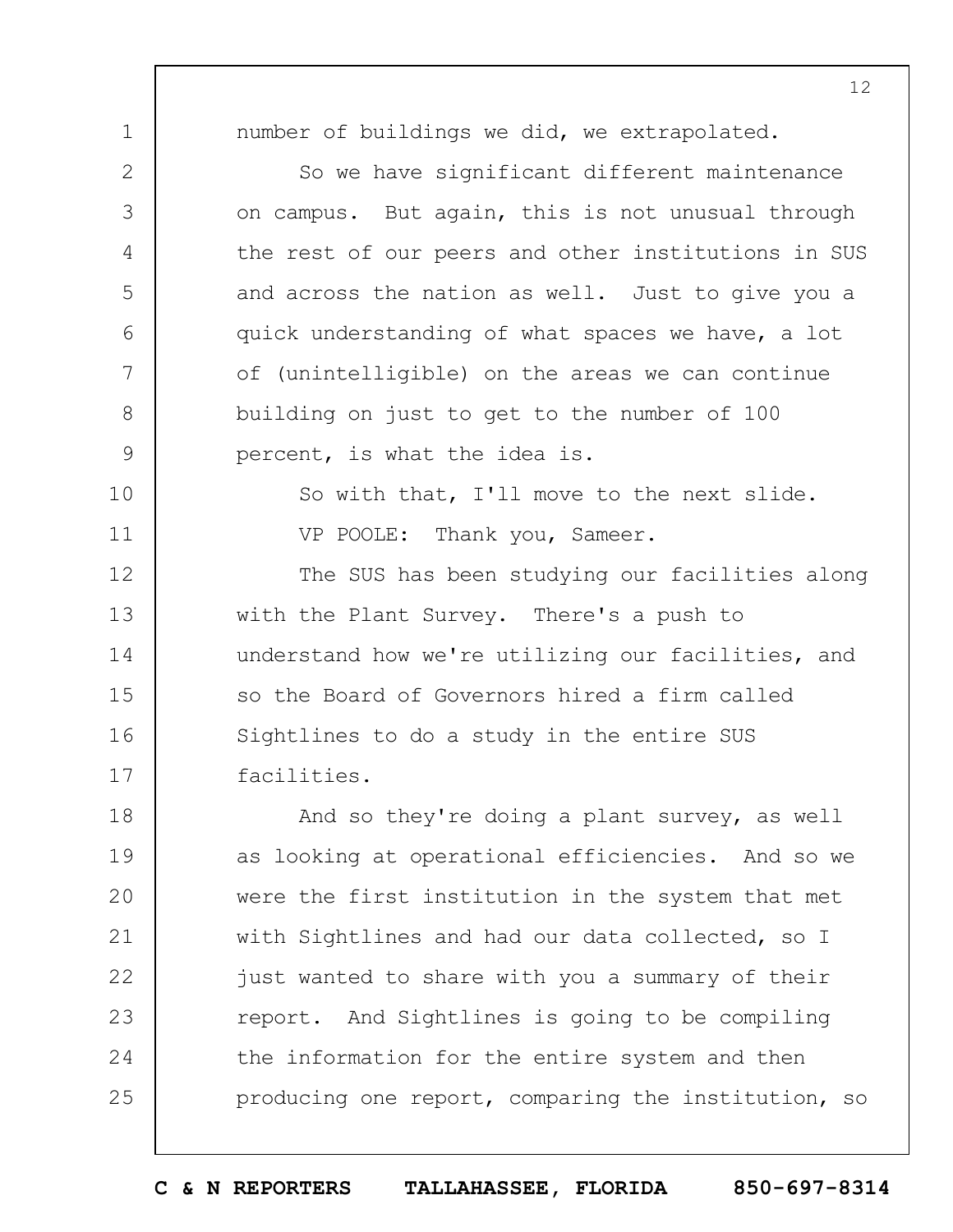that some point later in the year or the next few months or so, the Board of Governors will present the consolidated report and we'll see where we stand against the SUS peers.

5 6 7 8 9 10 11 12 13 14 15 But they have coined this term "ROPA," Return on the Physical Assets, and so we're looking at how we as FAMU manage the return on our assets and how we measure it. And so it really comes down to two things: How the value asset changes, looking at how we're being stewards of our assets and keeping up with our costs, as well as reinvesting by catching up costs. And then, we're also looking at how successful are we with the operations, so are we effective with our energy use, with our staffing and supervision.

16 17 18 19  $20$ 21 22 And then, what about service? How do we measure the customers' opinion of our service delivery, and so this is a measure that Sightlines will be using as they compare the facilities, and so this is something we're looking at internally in service delivery, as well as the building themselves.

23

1

2

3

4

Next slide.

24 25 The peer group that was used for the facilities study, although it is a system-wide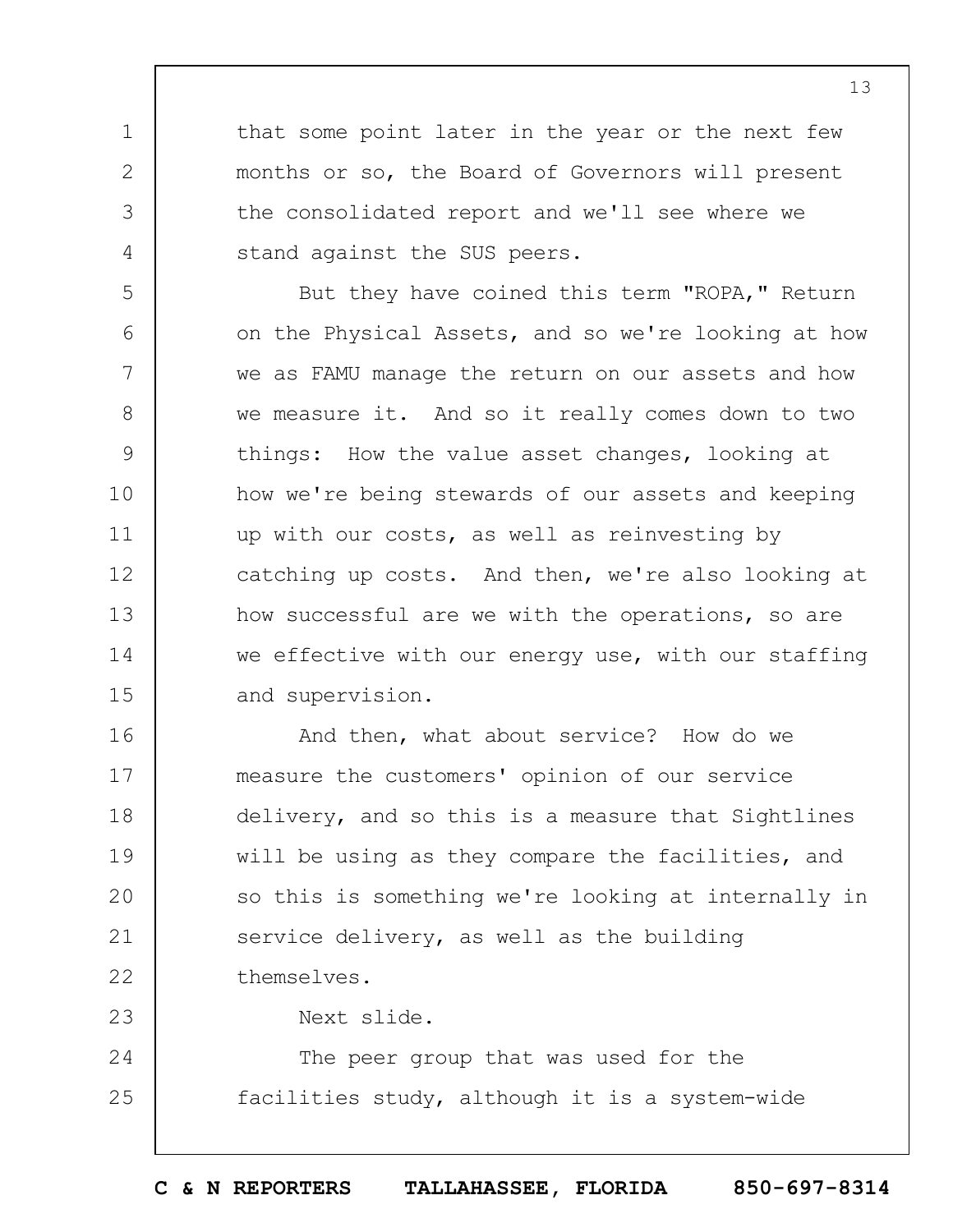study, each institution, Sightlines has a set of peers that are used to compare their facilities with. So our peers are listed here and they really consist of institutions that are similar in size, technical complexity, their mixture of public and private, as well as some HBCUs, and by location.

1

2

3

4

5

6

7

8

9

10

11

12

13

14

One of the take-aways from the report from Sightlines was that density really does drive our capital command, and so the higher density you have, the greater demand you have for your facilities. And so, density is going to affect how much investment is needed, how much maintenance is needed, how much custodial materials and supplies are needed, and planning for wear and tear.

15 16 17 18 19  $20$ And so, there's a formula that calculates the density factor which basically is saying how busy is your campus. And so, if we look at the total number of students, with faculty, plus staff, we call that FTE and divide that by 100,000 occupied square feet.

21 22 23 24 25 When we look at FAMU compared to our peers, we are just above the peer average in terms of density. What that says to us is we're a little bit busier than our peers, when we look at the actual occupied space, and so we're looking at this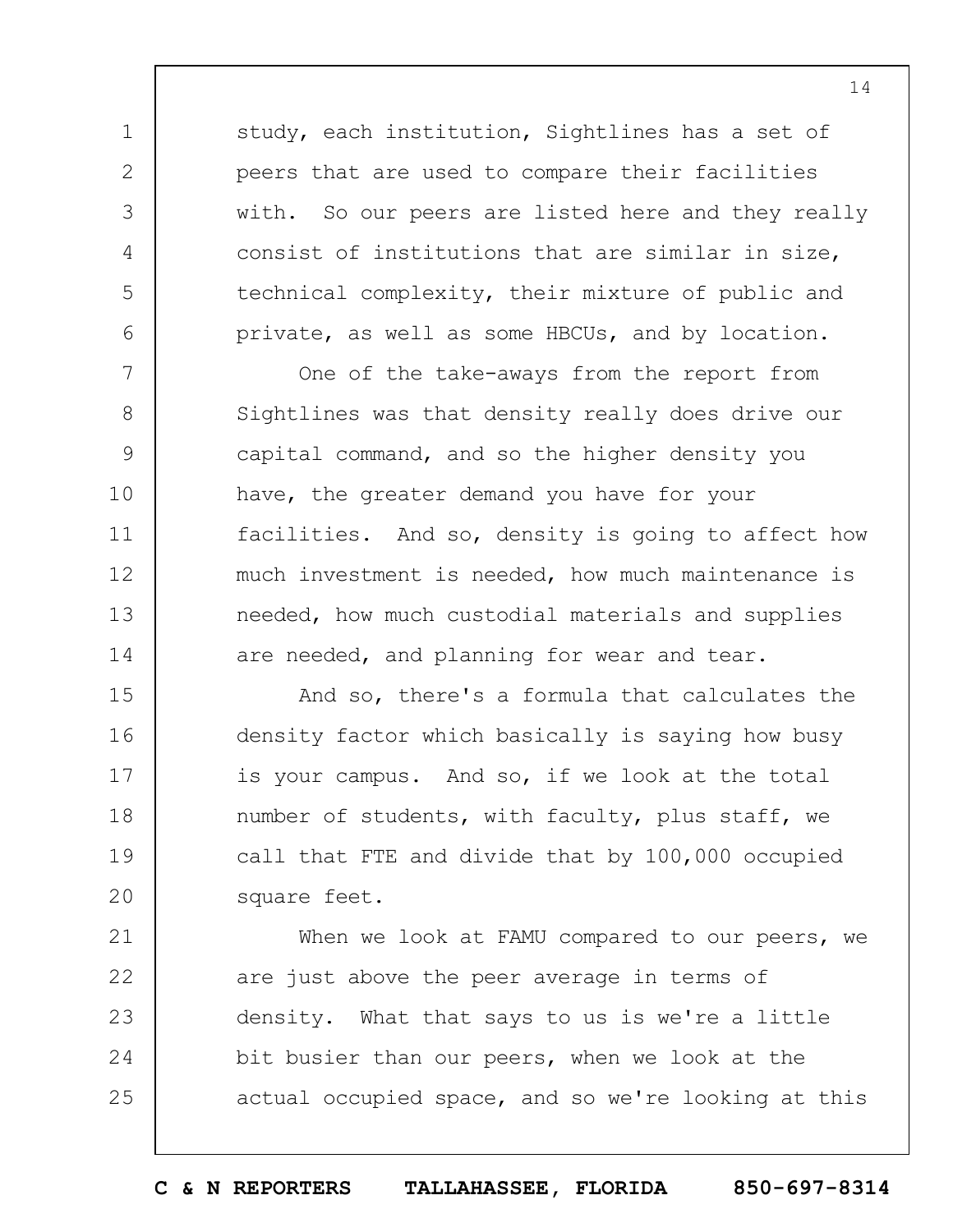because it would appear that we have more density, but that's largely because a lot of our numbers are offline so they're only looking at the occupied space.

1

2

3

4

5

6

7

8

9

10

11

12

13

So if we look back at the previous slides that show the buildings that were overbuilt, it would appear that we don't have density. So we're trying to reconcile those two things and figure out what types of buildings we need, where is the foot traffic, where is the density, and how can we make sure that, you know, we're determining our capital investment needs based on the density demands of what our students are, and faculty.

14 15 16 17 18 19 If we look at our investment trends, over the past five years, you can see in 2011 there was mostly existing space investment and then infrastructure investment. That's the year we invested in a multi-year Sieman's contract, and that was to reduce our energy consumption.

 $20$ 21 22 23 24 25 Over the more recent years, you'll see the focus has still been primarily on existing space, but then you're starting to see new space investment, and that's because we're starting the pharmacy phases, we're doing engineering renovations with the College of Engineering, we've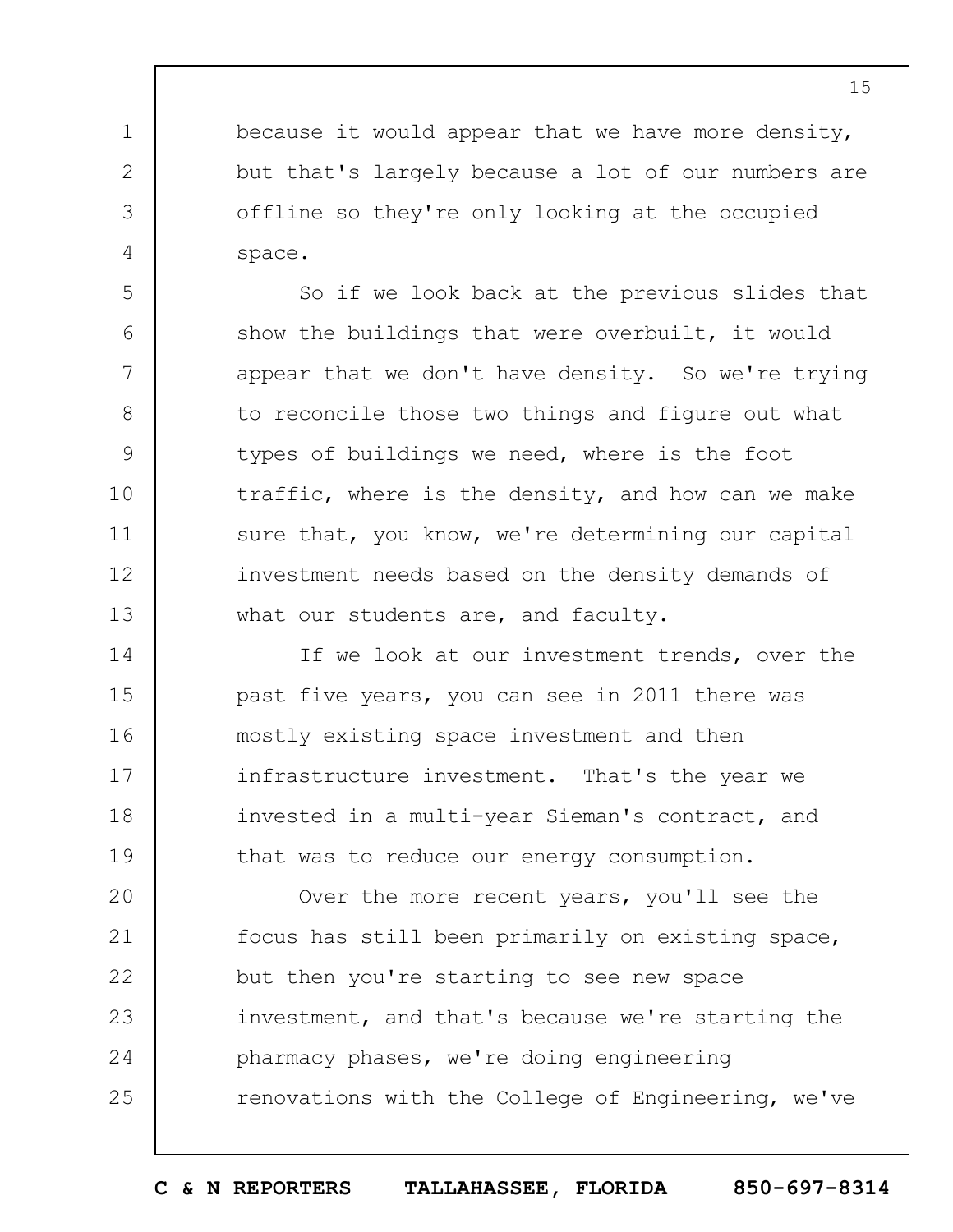1 built the FAMU Village, and so we were investing more in new spaces.

2

3

4

5

6

7

8

9

10

11

If you look at 2016, in the Sightlines report, our spending has been comparable to fiscal year '15.

So as we're looking at this, it gives us an idea of at what point, if you look at the dotted -the dashed red line -- that's the average spending to existing space we have across the peers, and the top solid red line is the average total spending compared to our peers.

12 13 14 15 16 17 18 19 So, you can see, in '13 we were above the average, and '15 we were below the average, and so this will give us some ideas of where we need to be based on where we think capacity needs to be, where demands need to be, and obviously based on what funding is available as well, but we are below the average of our peers in terms of total spending on capital investment currently.

 $20$ 21 22 23 24 25 Some core observations from the report. If you look at four primary areas, we have to look at our space, our capital, operations, and service. What they found was that FAMU has similar demands from density, size and complexity as our peers. We show from capital that there's fluctuations in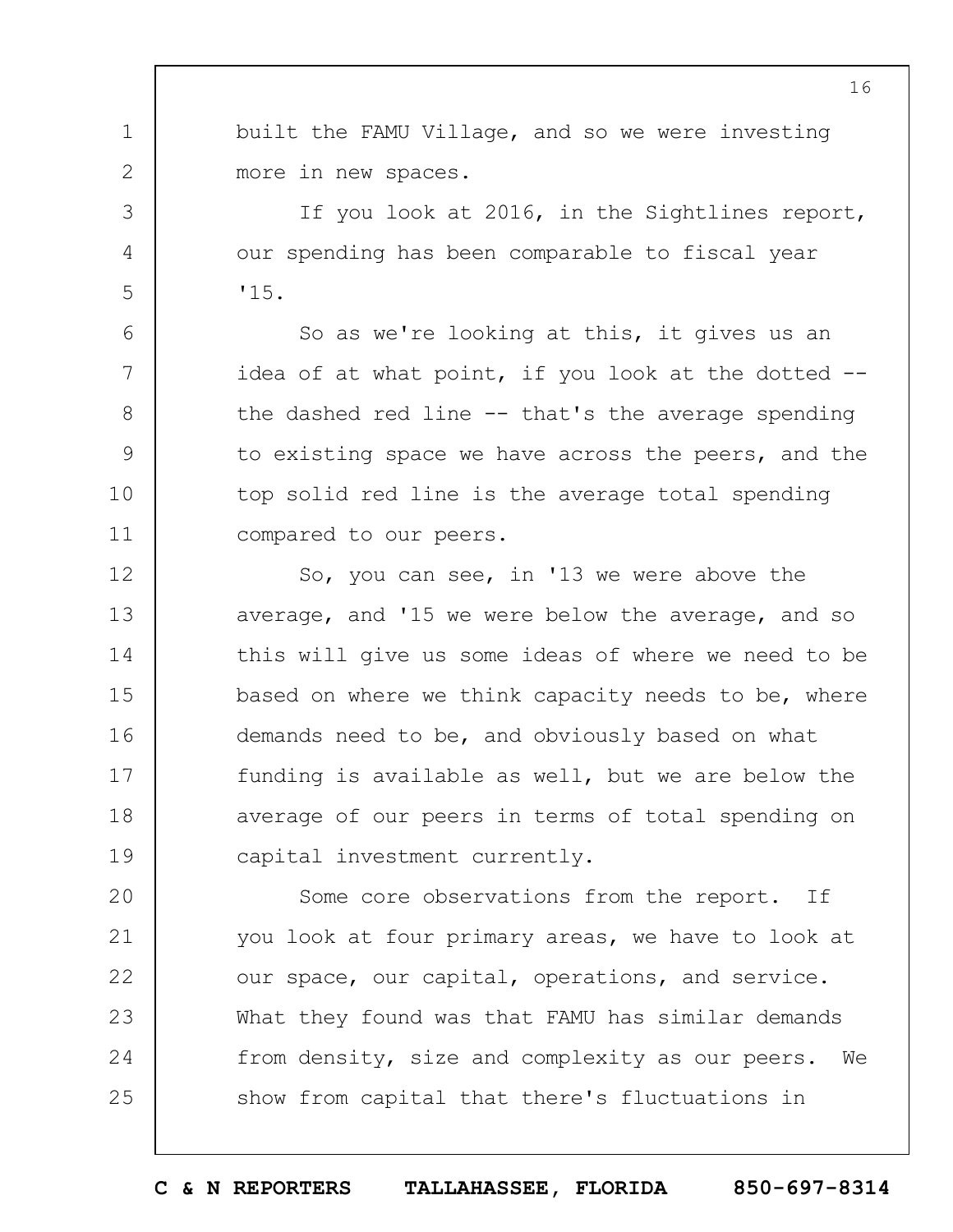1 2 3 4 5 6 7 8 9 10 11 12 13 14 spending. It's due to volatile one-time funding. So as you know, we're kind of dependent on -- we can only go when PECO dollars are available or other funding sources are available, as opposed to having a capital strategy that is strategic in long-term planning in setting aside reserves for capital investments. And so, really, that kind of waiting on funds to be available, has created a have-and-have-not system so that programs that get funded by PECO get invested in. And so it's causing an issue strategically, but we're looking in how to manage that and make sure that what we build is something that is going to really drive our density and demand.

15 16 17 18 As far as operations, we have similar energy consumption levels, and it seems that we have limited investment in our plant maintenance compared with our peers.

19  $20$ 21 22 As far as service, we're actually using a work order system, which shows areas of opportunity for leveraging technology in that area across the campus.

23 24 25 As you know, Palmetto North has been -- and let me remind you as well, of those 85 slides, you probably would have seen 82 already, three times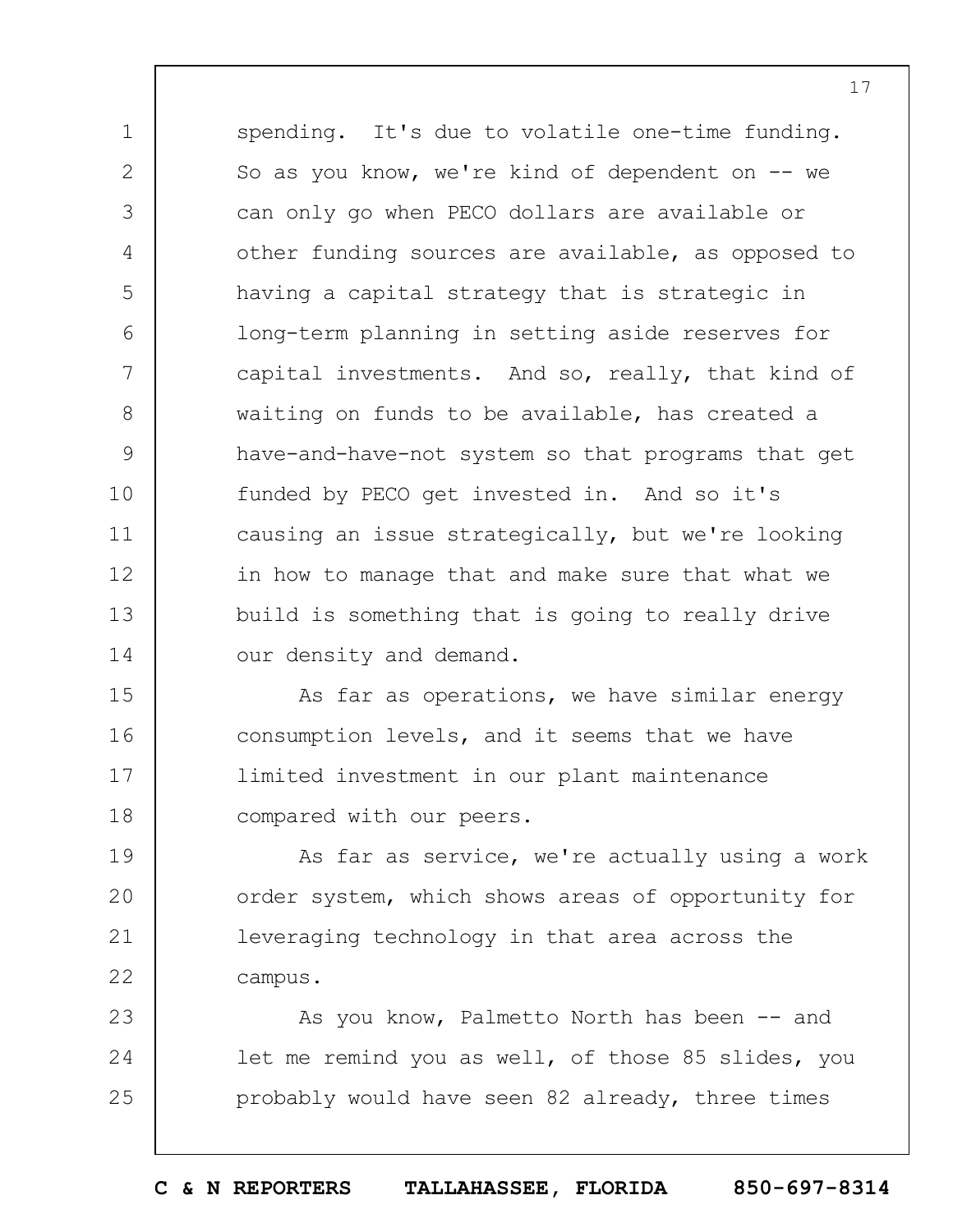already, right? So this is not new information. It's really just a reminder, kind of top of mind issues that we kind of keep out there.

1

2

3

4

5

6

7

8

9

10

11

12

13

So we've been talking about Palmetto North for several months, and as you know, we're trying to get some financing to revitalize that area. What you'll see on the left is what is Palmetto North currently looks like, and it was opened in 1974, and the rendering on the right side is what we're proposing for Palmetto North. We have a need to replace the structure. The bids are currently offline. There's about 230, 240s bid there, as well as the Pentaplex, which is the next slide.

14 15 16 17 18 19  $20$ 21 22 23 24 25 We have five dorms, five women dorms, which is the McGuinn, Diamond, Cropper, Wheatley and Truth Hall. There's about a 1,000 -- Lee, so there's about 700 beds offline, which makes for a total of thousand beds offline out of our system, and so those are beds that are not generating revenue and still have some limited maintenance and utilities costs. So we really have to figure out how to curb that; how to get those buildings back on line or turn them into something else: Make them housing, make them administrative spaces, demolish them, doing something with them besides letting them sit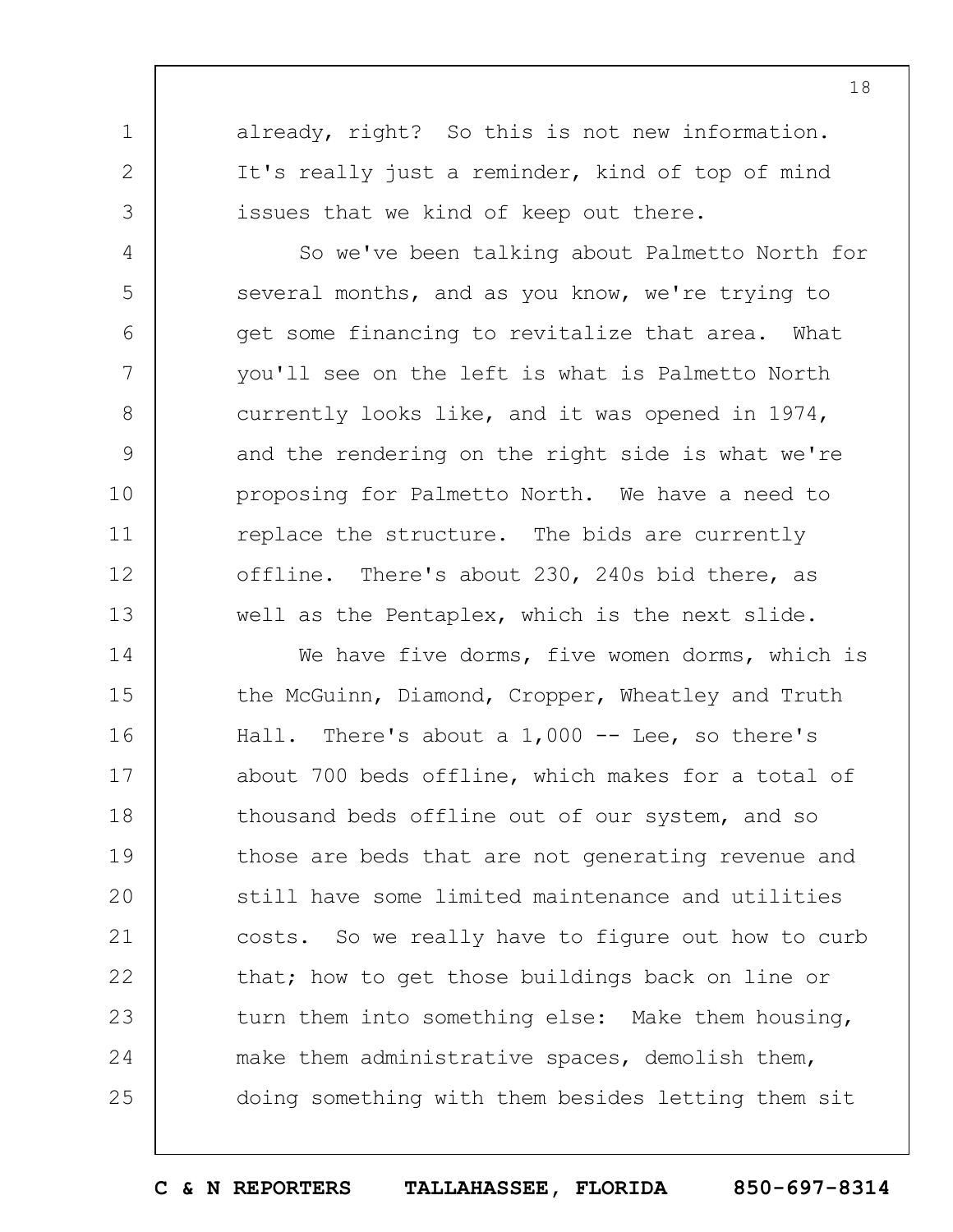1 2

3

4

5

6

7

8

9

10

11

12

13

25

and continue to have maintenance cost.

So part of the plan -- we'll talk later -about putting the CASS building in the Pentaplex. We're going to talk about another location today, but there still needs to be a plan for Palmetto North and the Pentaplex.

So we have different options for financing our housing. We have Public Private Partnerships or P3s, we have traditional bonds and then we have commercial private bank funding. We also have a fourth bullet. We were joking yesterday that we could also have donors and some advancement efforts there and capital campaigns as well.

14 15 16 17 18 19 So we're going to talk about Public Private Partnerships today, kind of what they are, and how they work across our system. So we envision all of those options, because we would like to have development of the student -- student housing that we just talked about.

 $20$ 21 22 23 24 We would like to have a mixed-use town center concept, which students would have the amenities they need on campus and then develop of an athletics complex. So we would like to have some of our partners and consultants join us.

And Sameer, if you could introduce our team.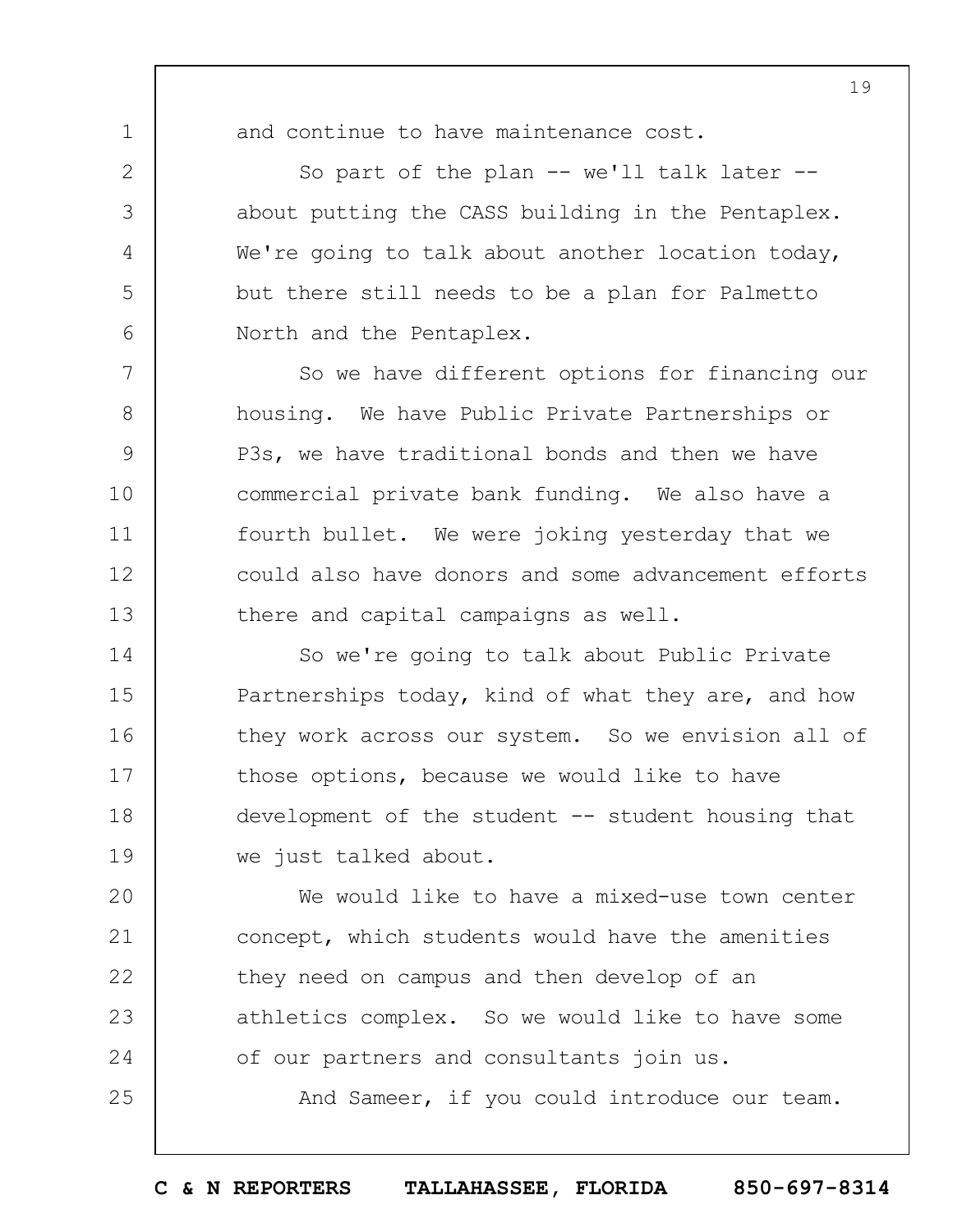1 2 3 4 5 6 7 8 9 10 11 12 13 14 15 16 17 18 19  $20$ 21 22 23 24  $20$ And this will be our physical panel, and then we'll have some people on the phone. TRUSTEE LAWSON: May I? MADAM CHAIR MOORE: You're recognized. TRUSTEE LAWSON: Before we get started, just a couple of things I just wanted to talk about, because I think it ties back to something that Ms. Ford said tied around the Strategic Plan. Soon we're going to rely on a new enrollment target coming out of the Strategic Plan for the next few years, and I guess the question I have for Facilities when we look at that is, given what we have today, as far as available beds and given where we would like to go, help us with the number of beds we have and the number of beds we think we'll need to fulfill those new enrollment requirements. But also, with the context that enrollment is going to grow in two ways, right? Enrollment is going to grow with incoming freshman and community college transfers, so we don't want to over-do our housing. But I guess, so as we move down the path, I'd just ask Facilities to kind of keep us apprised of, we have this number of beds today; we need this

number of beds in a couple -- in a year, two years,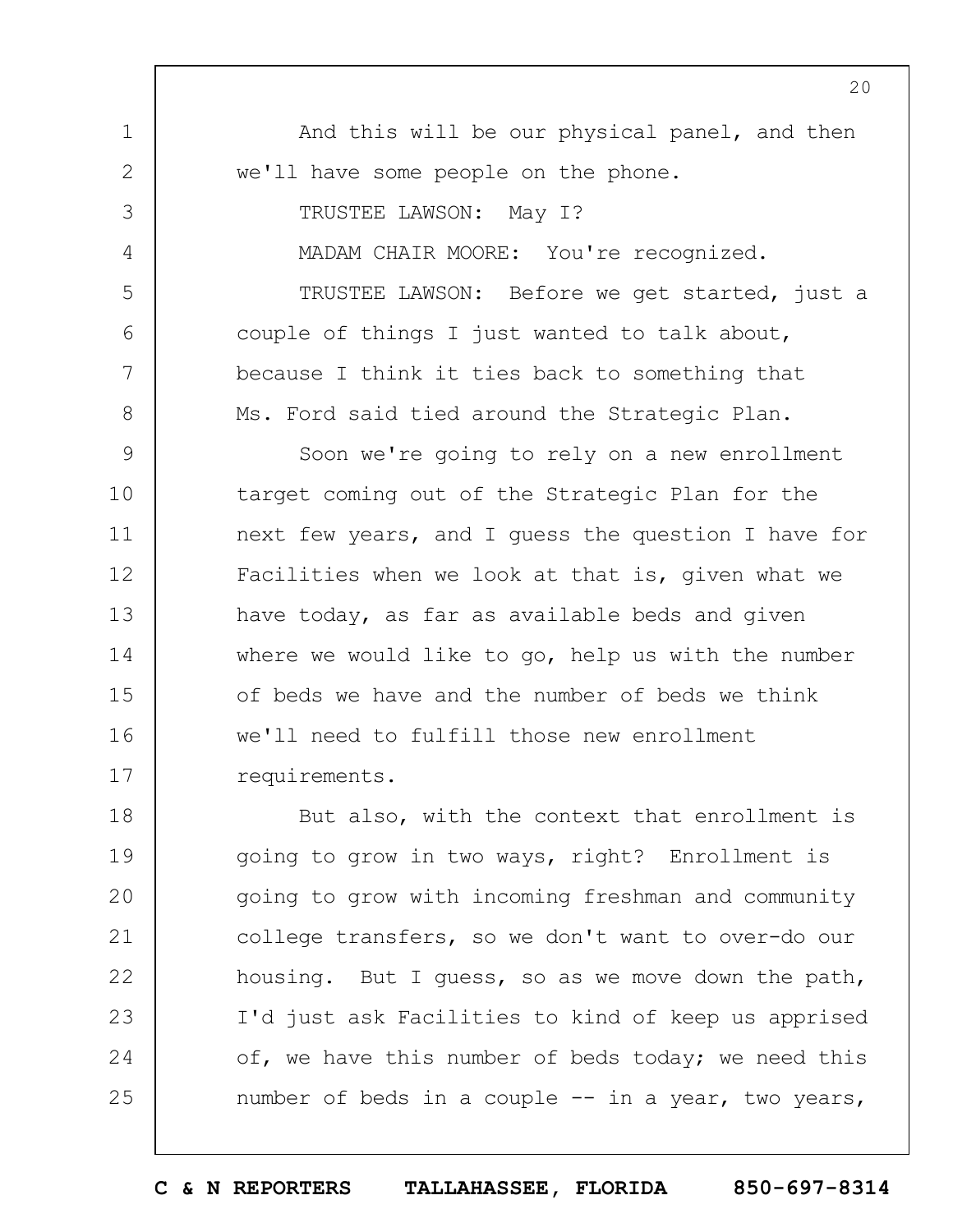years, et cetera, and I think that might help us make some smarter decisions.

1

2

3

4

5

6

7

8

9

10

11

12

13

And when we get into this whole P3 discussion, as far as which way to go first and maximize our opportunity, so it's probably just more of a question for us to hold on to and just to continue to answer over time. Because I know we haven't yet landed on the new enrollment number, but we will coming out of the strategic planning part. I just want to calibrate that, versus the beds we have online; the beds we can bring online over the next year or two or more, just so those two numbers tie out.

14 15 16 17 18 19  $20$ 21 22 But also, like I said -- I know I'm repetitive -- with the backdrop that some of the growth is going to come from two-plus-two, and most of those students probably won't live on campus. So I just want to keep that in mind as we walk through, particularly the P3 discussion, because again, for me, it will help me prioritize where we need to make our beds, particularly when it comes to housing.

23 24 25 VP HUDSON: Good morning, Madam Chair and Board members. Currently, we have about 2200 beds that are available: The 800 that are in the FAMU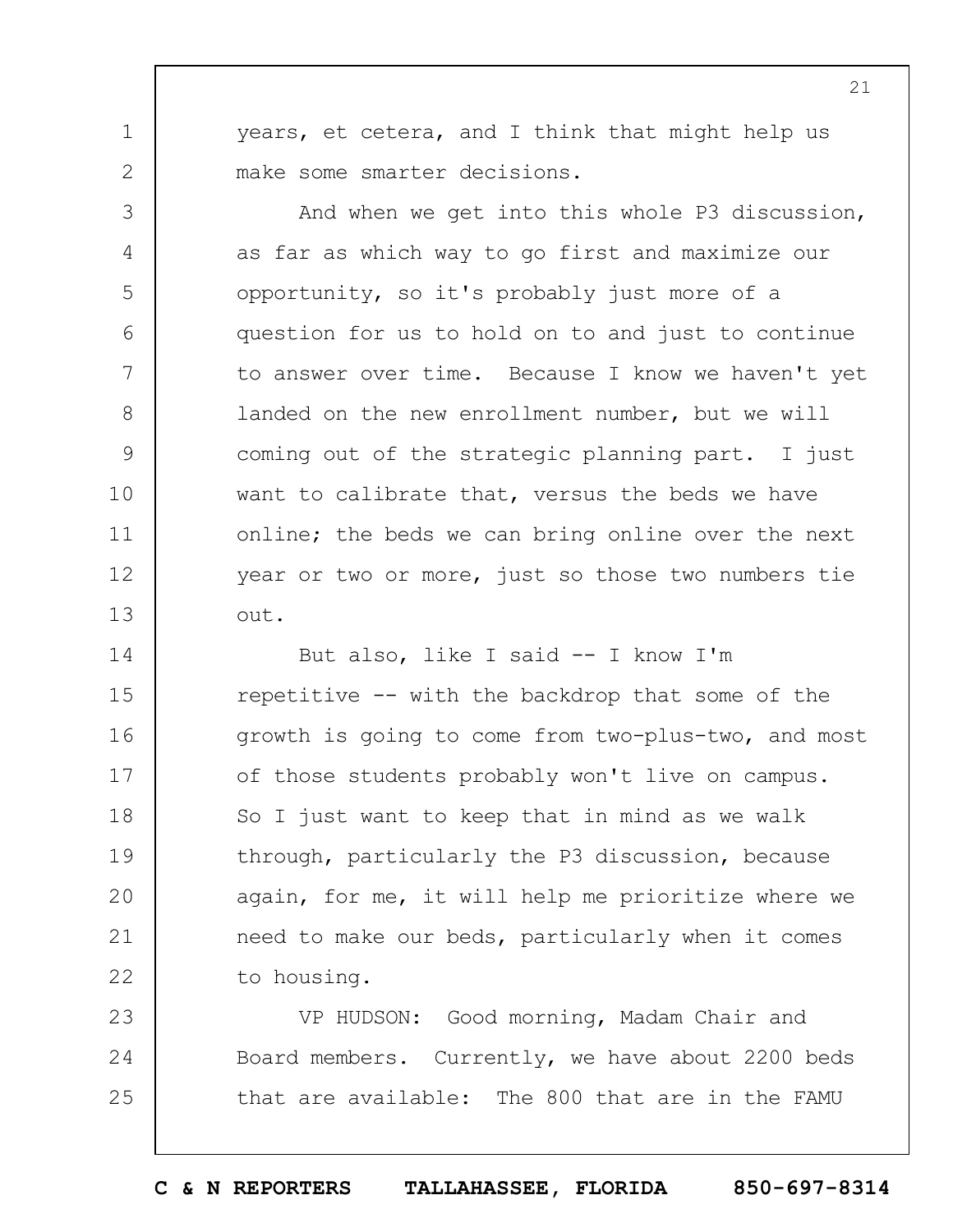Village, but we also have to take into consideration -- as you see our surplus of beds -the age of those beds and also the deferred maintenance that we have to do to those beds that we currently have.

1

2

3

4

5

6 7 8 9 10 11 12 13 There was a study done previously on our housing system, and they determined what needed to be closed, what needed to be condemned, and how many beds we need to look forward to in the future, and there was about 1400 number of beds that we needed as looking forward. But as we increase our enrollment and we require freshman live on campus, we are going to need more beds.

14 15 16 17 18 19  $20$ 21 22 23 And the demand has been higher. We have had waiting list, specifically for The Village, and as we build newer facilities, that demand is going to go up. But in that sense, as well, we all know due to research that students that live on campus have a higher GPA and graduate in a more specific, four years, amount of time. So all of those need to be taken into consideration as we move forward with the Strategic Plan and what our needs are, as far as housing for our students on campus.

24 25 And with recruitment, because the two things that students ask for when you're talking with them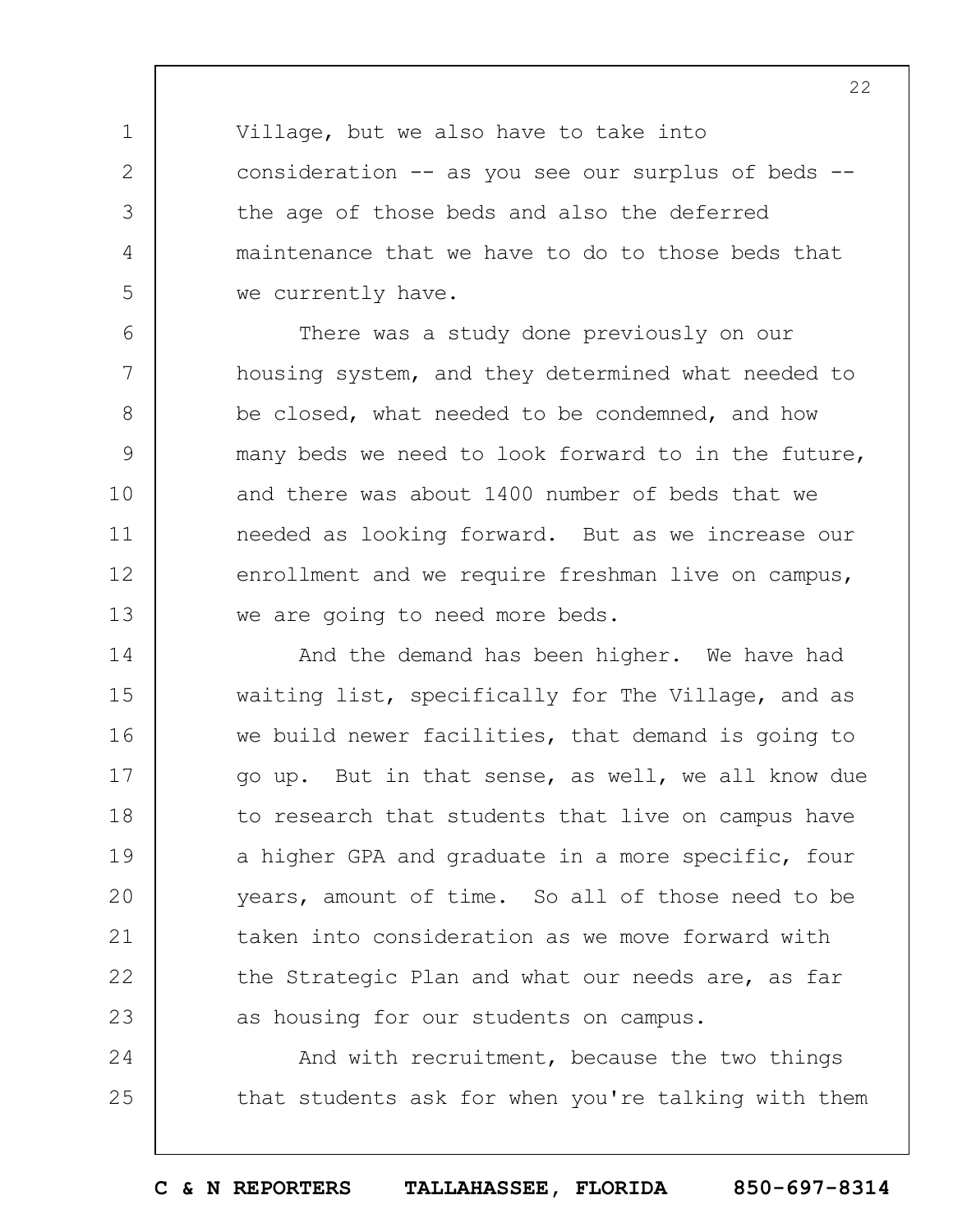about recruitment as we do: Where are we going to live, and, What food are we going to eat? So those are the two major components of your recruitment process.

1

2

3

4

5

6

7

8

9

10

11

 $20$ 

VP POOLE: And as a rule of thumb, you want to have about 25 percent of your student body living on campus. So we view around 10,000; that's the number we had --

DR. HUDSON: 35 percent on campus.

VP POOLE: Well, that's our goal. That's where we would really, really like to be.

12 13 14 15 16 So 25 to 35 percent is the range we would want to be. So for every 10,000 students, we need about 3500 beds. So based on where we are now with 2200 available, we can still -- we still have about thousand more beds we could use.

17 18 19 So that's, kind of, as we're planning, we think of enrollment and you can tie that housing to that number, the 25 to 35 percent range.

MADAM CHAIR MOORE: Thank you.

21 22 23 24 25 PRESIDENT ROBINSON: Madam Chairman, I just want to add one component to enrollment growth, and that is retention. If we are successful in retaining those students, particularly sophomore to junior transitions, many of those would like to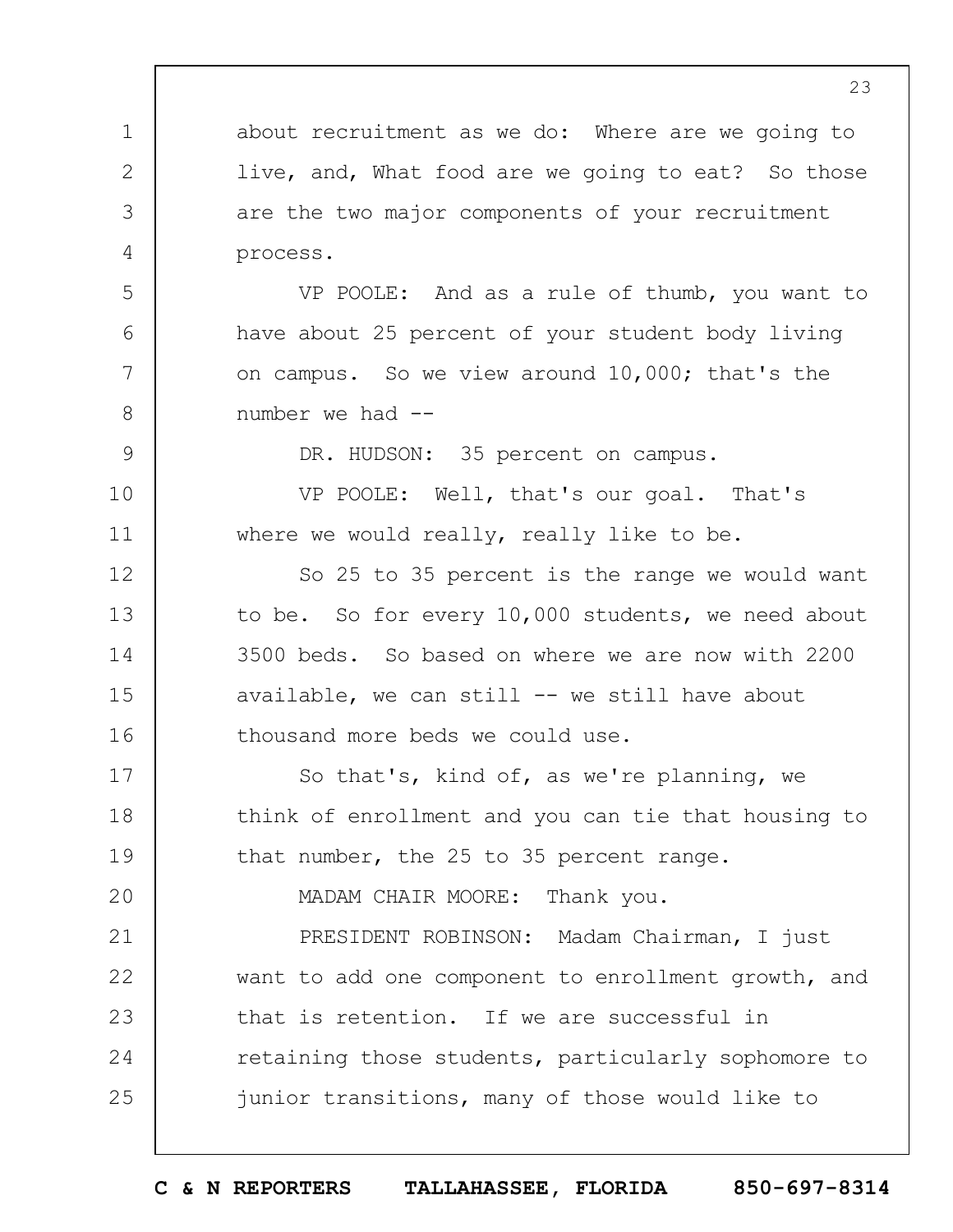still be thinking about on-campus housing; that will also inflate the need as well.

1

2

3

4

5

6

7

8

9

10

11

12

13

14

22

23

24

25

So for the three components -- recruitment, FDIC transfers from community colleges and other places and retention.

MADAM CHAIR MOORE: Thank you.

TRUSTEE MILLS: Can I ask a similar question while we're here? Back on page 5, just to make sure I understand this, of the presentation. I think I understood it as of today, or at least of 2015, were 118 percent over capacity, or under capacity, rather, for classroom facilities.

And so my question is two fold: One, is, with our enrollment numbers down, how would that align?

15 16 17 18 19  $20$ 21 And, you know, so similarly with some of the projections that we've discussed with the higher numbers, what does that mean we do? I guess the primary question really is, if we have classroom facilities offline as well, or how could we be so under capacity with enrollment numbers being so far down?

MADAM CHAIR MOORE: You're recognized.

VP KAPILESHWARI: Thank you, Trustee Moore. Yeah, the 118 percent means that we are over beds by 18 percent. But again, as I mentioned earlier,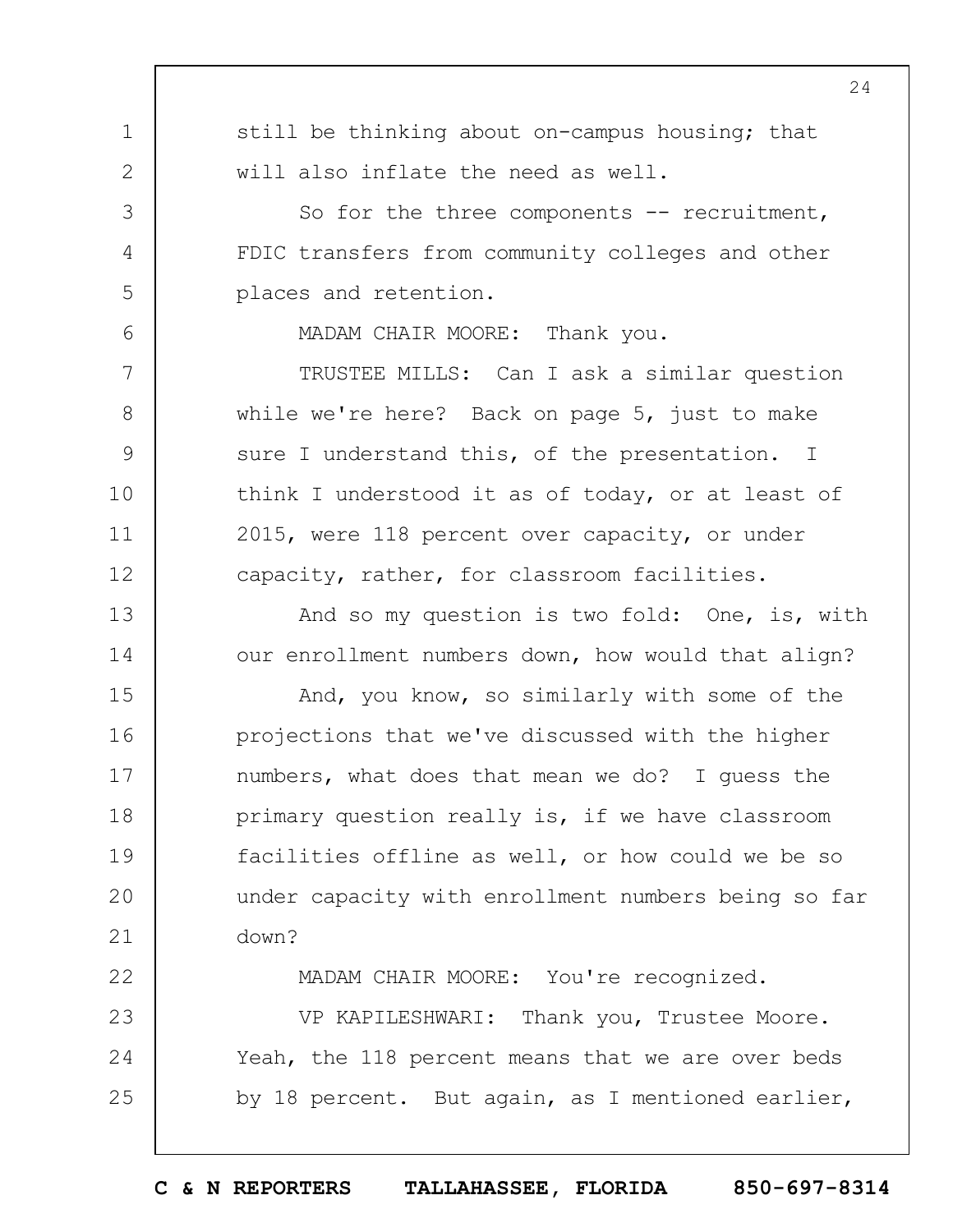that doesn't really account for the all of the technology needs in the classroom, the facilities condition, and the maintenance, which is limited. Yes, we may have the physical space, but is it really usable; is it up to par with student needs. So that's basically what we need to keep in mind and the technology. I recently attended a Faculty Senate meeting. Some of our classrooms need to be upgraded technology-wise.

1

2

3

4

5

6

7

8

9

10

11

12

18

21

22

And the other thing, is as our enrollment increases, that number, basically even if we don't do anything, that was based on what we had in 2015.

13 14 15 16 17 TRUSTEE MILLS: So let me make sure I'm understanding the chart correctly. So where it says "classroom facilities," and it says "net space needs, 118 percent." Does that mean that we're under capacity?

TRUSTEE LAWSON: Over.

19  $20$ TRUSTEE MILLS: That means we have way too much space?

VP KAPILESHWARI: Yes. That means, in other words, we have more work area than what we need.

23 24 25 TRUSTEE MILLS: Okay, a lot more than what we need. And then, similarly, when we look at structural media from academic support, from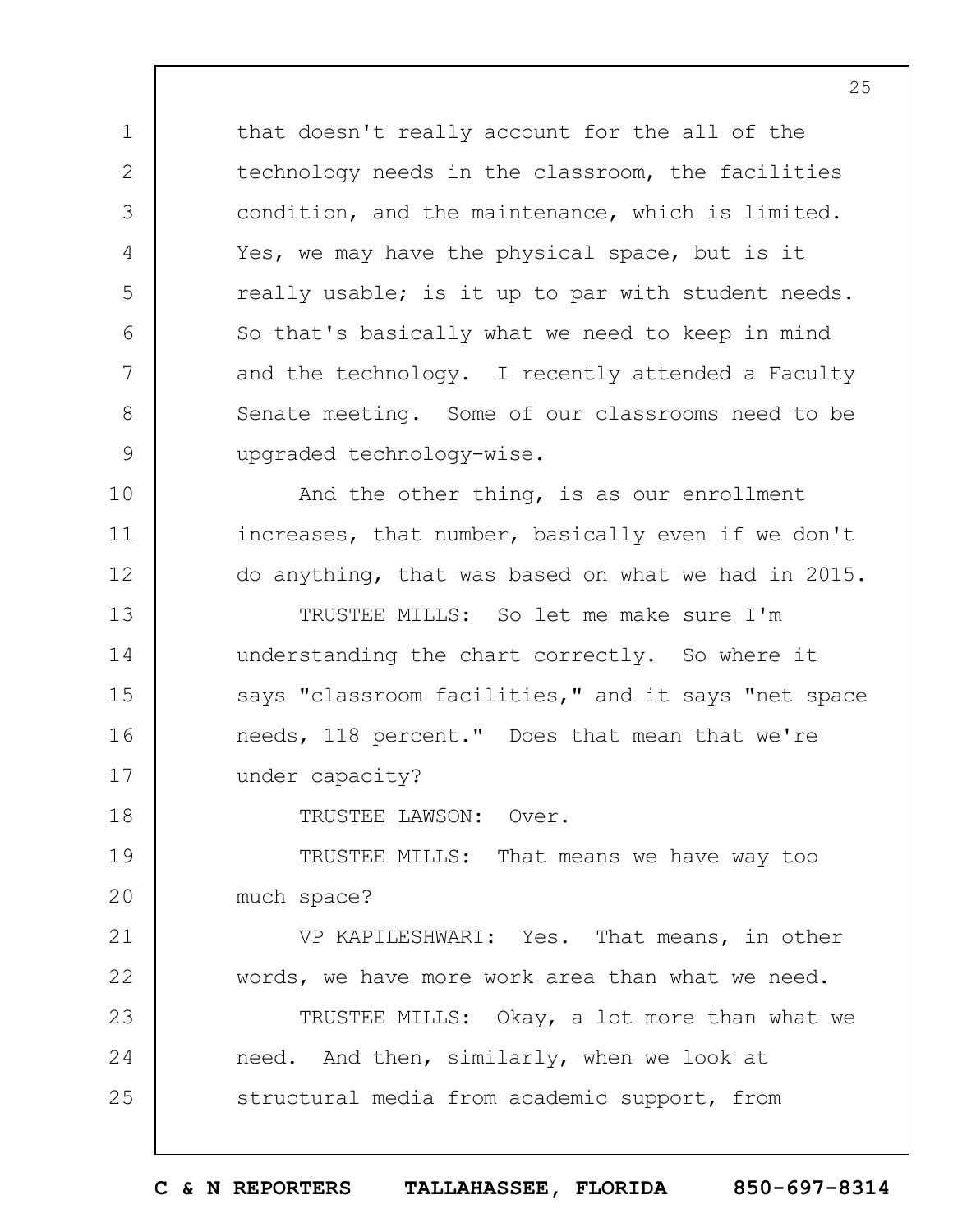30 percent, it says we only have 30 percent of what we need.

1

2

3

4

5

6

7

8

9

10

23

VP KAPILESHWARI: That is correct.

TRUSTEE MILLS: Okay, I got it. Sorry, I misunderstood that chart.

MADAM CHAIR MOORE: Thank you.

And Dr. Robinson, we'll let him climb in and jump back on this agenda again. It's a five-hour conversation, and we're going to make our way to the finish line.

11 12 13 14 15 16 17 18 19  $20$ 21 22 PRESIDENT ROBINSON: Very quickly. I think what Madam Chair, Trustee Mills, what the point that you have observed, is one that Sameer was trying to make, and that's, yes, we have what appears to be additional capacity to accommodate new enrollment goals in terms of classroom space. If you combine that with structural media, it pretty much makes a case that those classrooms don't have the certain technology that they need to meet the demands of today's students, so those two have to go hand in hand. TRUSTEE MILLS: Yes, sir.

MADAM CHAIR MOORE: Thank you.

24 25 VP POOLE: And as we look through our space needs and the Board of Governors encourages us when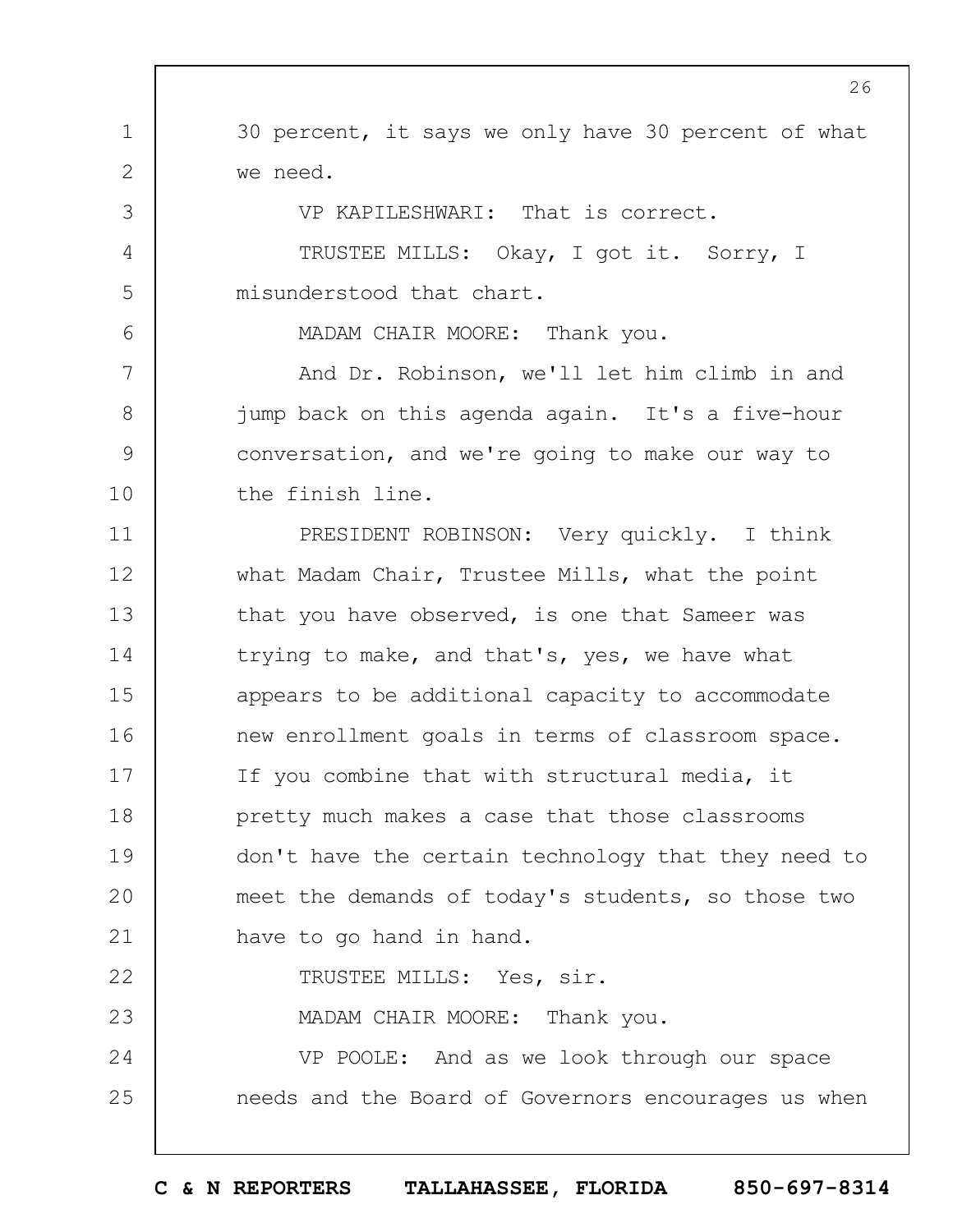we submit new PECO projects to them, they will look at this plant survey and say, "Could you take the classroom and teaching spaces, which appear to be overbuilt, and convert them into research spaces, which are under-built?"

1

2

3

4

5

6

7

8

9

10

11

12

17

18

19

And so, we look at that cost as well. We look at the cost of doing that. Sometimes it's just cost-prohibitive. It's more effective to just build another building, but they do ask that, and so we're always looking for ways that we can transform existing spaces into different spaces and reclassify them differently as well.

13 14 15 16 TRUSTEE REED: Maybe just to confirm: Is all of this space online, or is some of this space offline? Because you have "physical space" versus "useful space".

VP KAPILESHWARI: All of the space is online right now and it is in our inventory, basically.

TRUSTEE REED: It's being used today?

 $20$ 21 22 23 24 25 VP KAPILESHWARI: Yes. Yes. But again, it may not be in good condition. For example, if you walk to one our buildings, like the Dyson Building, you would notice that the carpet and furniture are in really old shape. But yeah, it's been used, that is correct.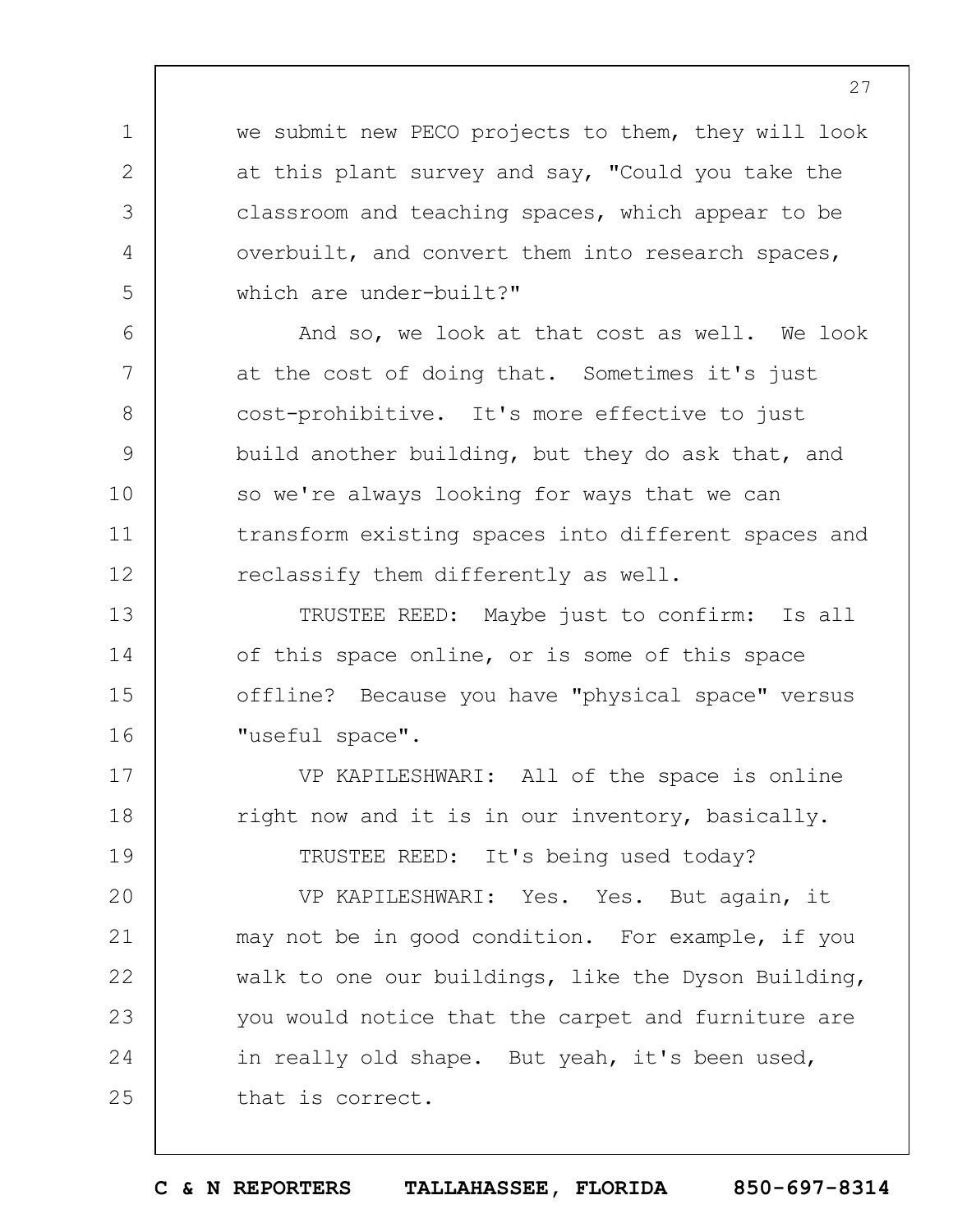1

| $\overline{2}$ | VP POOLE: So we go back to slide $15$ -- thank      |
|----------------|-----------------------------------------------------|
| 3              | you -- we would like to introduce our attendees, as |
| 4              | well as those who are on the phone, and we have our |
| 5              | panel here, really, just to answer your questions.  |
| 6              | So we'll continue to do the slide and some of       |
| 7              | the slides they'll present, and really they'll be   |
| 8              | here to answer any specific questions you have      |
| 9              | around P3.                                          |
| 10             | VP KAPILESHWARI: So as far as the P3 is             |
| 11             | concerned and really for all of our initiatives     |
| 12             | right, from the HBCU to master planning, here is    |
| 13             | some of the attendees who are present and who are   |
| 14             | also on line.                                       |
| 15             | So, first of all, Jones, Lang, LaSalle. And         |
| 16             | you have heard from them and from us about them in  |
| 17             | the past. So Mr. Herman Bulls is the Vice           |
| 18             | Chairman, and he cannot be with us today, but two   |
| 19             | people from his office are on line to present some  |
| 20             | of the slides a little bit later in the             |
| 21             | presentation, and that will be Tim Eckus (phonetic) |
| 22             | and Ms. Emily Crutcher (phonetic).                  |
| 23             | Tim is the Managing Director of JLL's               |
| 24             | Washington DC office and one of the founding        |
| 25             | members of the public institutions, and has         |
|                |                                                     |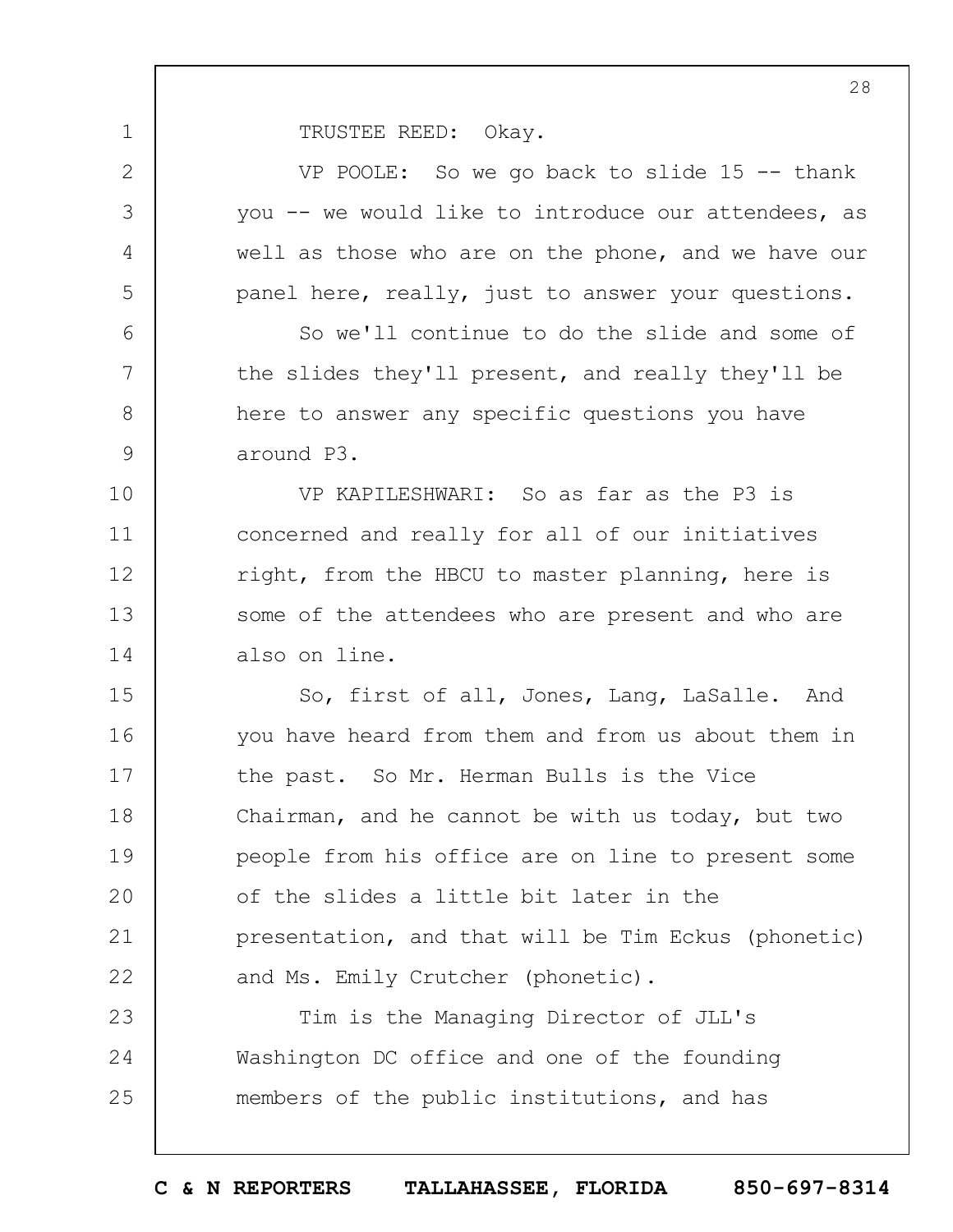expertise in Public Private Partnerships, and assisted in numerous public entities, structural partnership towards (unintelligible).

1

2

3

4

5

6

7

8

9

10

11

12

And Emily Crutcher is the Vice President For Public Institution Practices; again, with lots of experience in Public Private Partnership deals and managing the books for the portfolio. So they are like the owner's representative guiding us through the internal processes of P3.

With Wood and Partners, we have Ms. Megan Mick, who is also on the line right now. They are the master planning consultants for us.

13 14 15 16 17 18 19  $20$ On my right, we have Mr. Roger Godwin. He is the Managing Principal of DAG Architects. You've heard some of his presentations in the past. He has been engaged with us on multiple initiatives. They did the program for our Student Union. They did (inaudible) renderings and program for that, and also in the past have been engaged with some of the options for your McGuinn Diamond.

21 22 23 24 25 Then we have Mr. David Vincent. He's a Senior Vice President with JRA Architects, and he is also with us. They will be presenting some of the slides as they talk about the class building. And he's on the team of architects that has been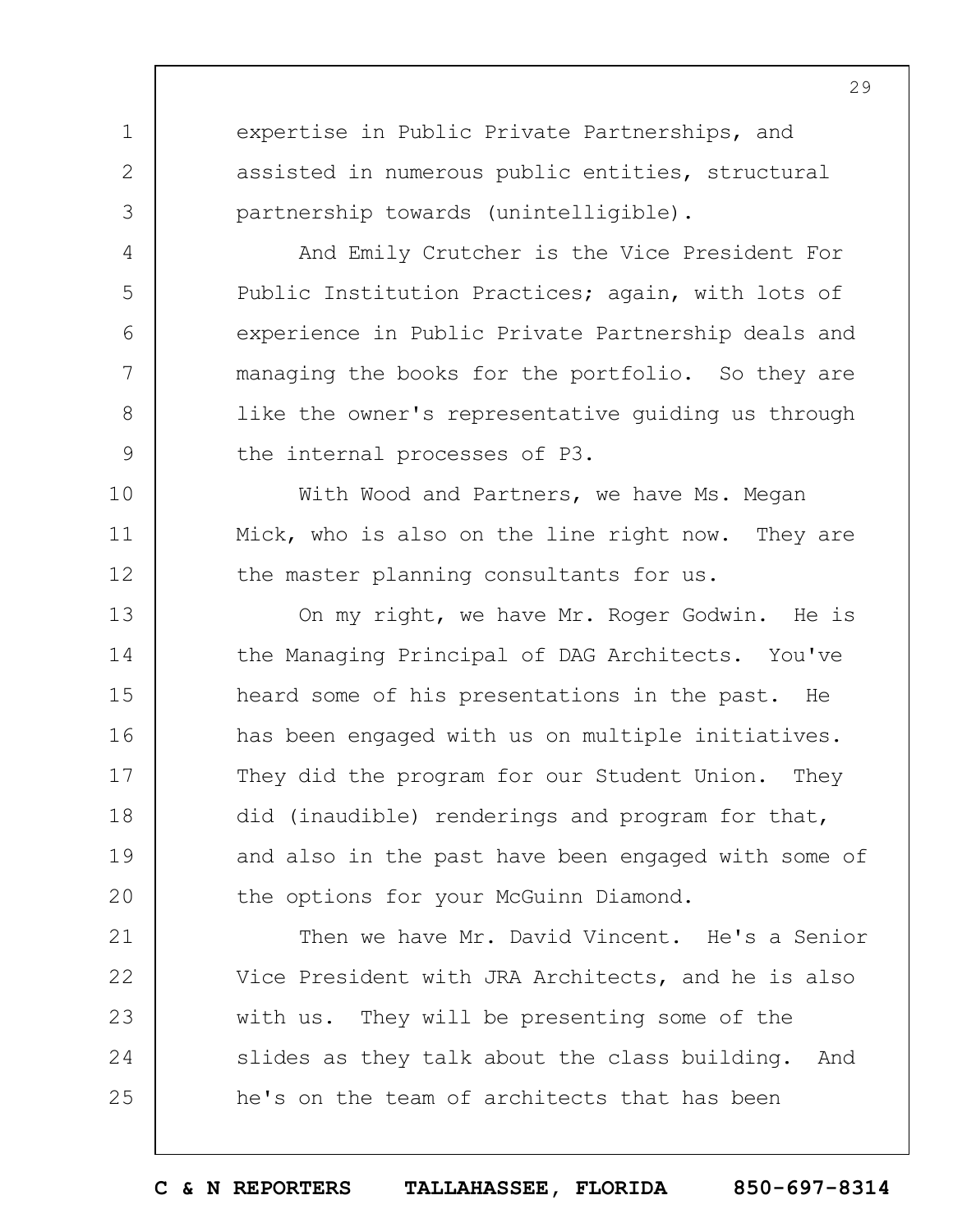1

2

3

4

5

6

7

8

9

10

11

12

18

selected for our -- particularly our CASS building.

Then we have other contributors who cannot be with us today, but Board of Governors have been very, very helpful in all of these procedures, right from Master Planning to P3. And some of our peer institutions, as Ms. Poole mentioned earlier, we have had a lot of great information. And some of our team members have visited Perry University, Florida International University and USF, so some of the lessons learned from our partner presentations, we will be sharing in the future slides as well.

13 14 15 16 17 VP POOLE: I would also like to introduce Calvin Stamps, our financial advisor from Brentwood Partners, who has been working with us on debt restructuring strategies, as well as financing strategies. He's here with us today.

MADAM CHAIR MOORE: Thank you all.

19  $20$ VP POOLE: So he's available for any financing questions.

21 22 23 24 25 So in your binders or in your materials, you have a section that we call resources or a PDF document of resources. That includes the Board of Governors P3 guidelines, so we have included it in your binder, if you would like to read it more in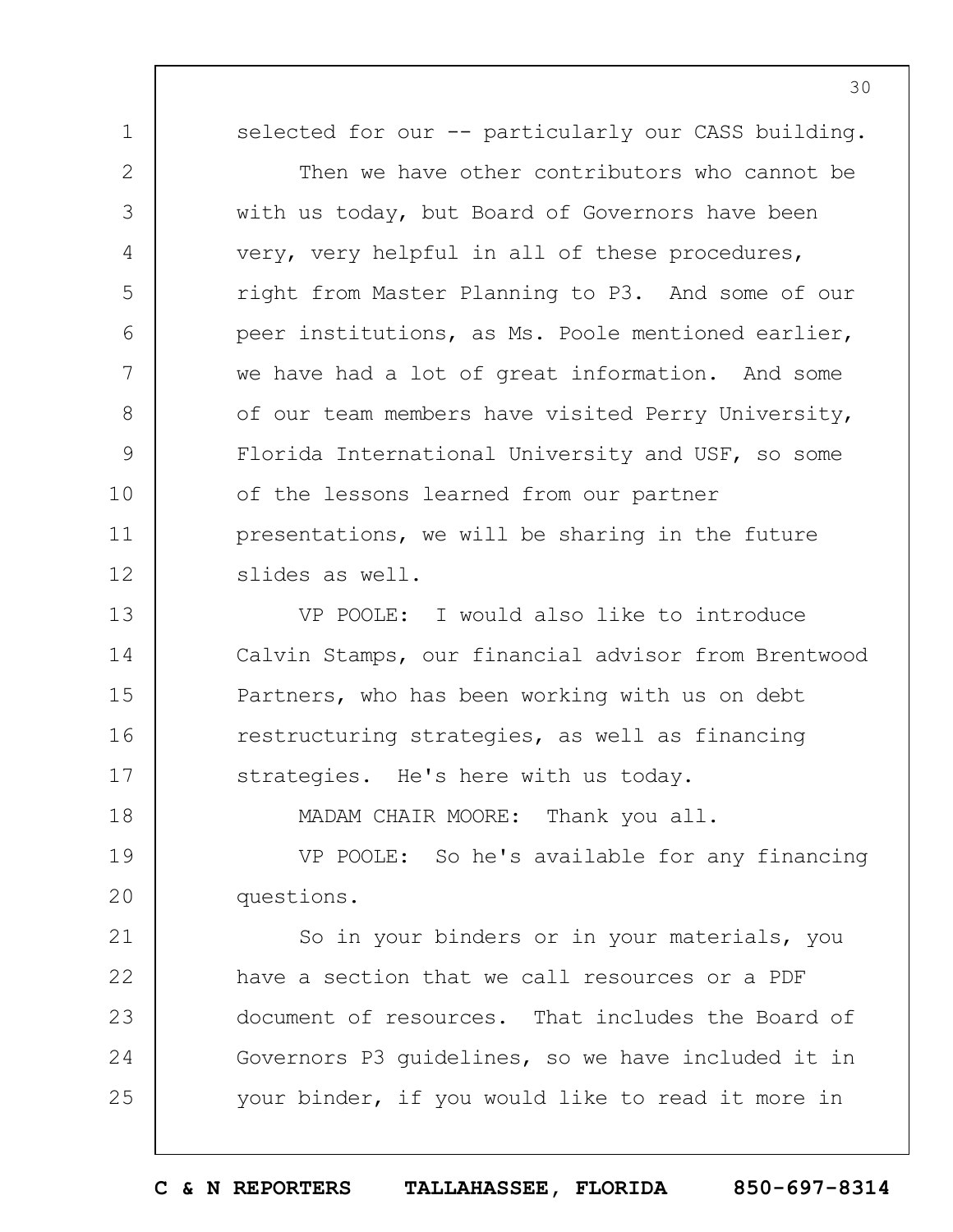1 2

3

4

5

6

7

8

9

detail. It's to share just kind of high-level guidelines from Board of Governors.

You would have also received an e-mail from maybe our Board Liaison talking about the Board of Governors Task Force that was formed in 2012. And that really started introducing formalizing this conversation about P3 as a strategy for the SUS, and this is what kind of started driving these guidelines being prepared.

10 11 12 13 14 15 16 17 18 19 So there's some structure around these P3s. It needs to be for projects over 5 million. If there's a ground lease over 40 years, it has to be justified. If there's project debt associated with the P3, it should not exceed 30 years without justification. And then, project revenues should provide at least 1.2 coverage ratio. That's consistent with what's expected of all of our debt, especially our publicly-rated debt. It is not applicable to our energy performance contract.

 $20$ 21 22 23 24 25 If you go to the feasibility determination, the Board of Governors is really concerned about the cost to our students; that's the prime consideration. And so with every project that we present to the Board, even if it meets a return, even if we get great ROIs, great buildings and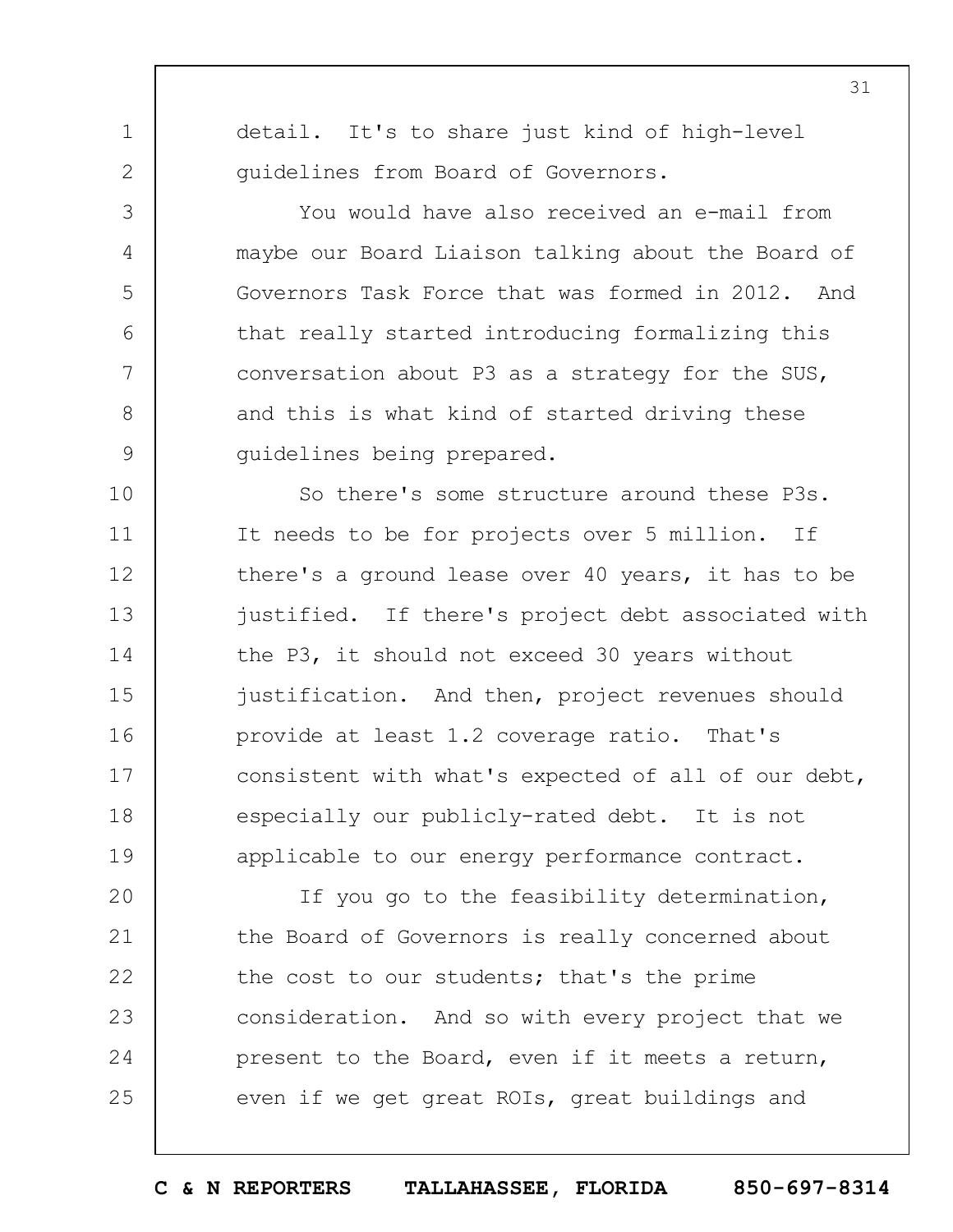1 2 3 4 5 6 7 8 9 10 11 12 13 14 15 16 17 18 19  $20$ 21 22 23 24 25 great programs, they don't want to see the cost of the student increase, and so we need to be able to say how the other university needs and how the overall costs is really going to make sense. And so these are just some of the other feasibility considerations, but you're welcome to review it in more detail with the guidelines in your packet. Now we would like Emily from JLL... VP KAPILESHWARI: Yes. And we have Mr. Tim Eckus and Emily from JLL on line, and they would like to basically just walk us through the next few slides. MR. ECKUS: Very good. Can everybody hear me? Okay. Great. Name is Tim Eckus, and I've been focused on real estate private public partnerships for coming up on 20 years now. And Herman Bulls apologizes that he couldn't be here today, but he asked to fill in for him. I know you've seen some of these slides before, so I'll be quick and we can get to your questions quickly as we can. Starting on slide 20 -- at least in my package -- we have a then diagram that really lays

32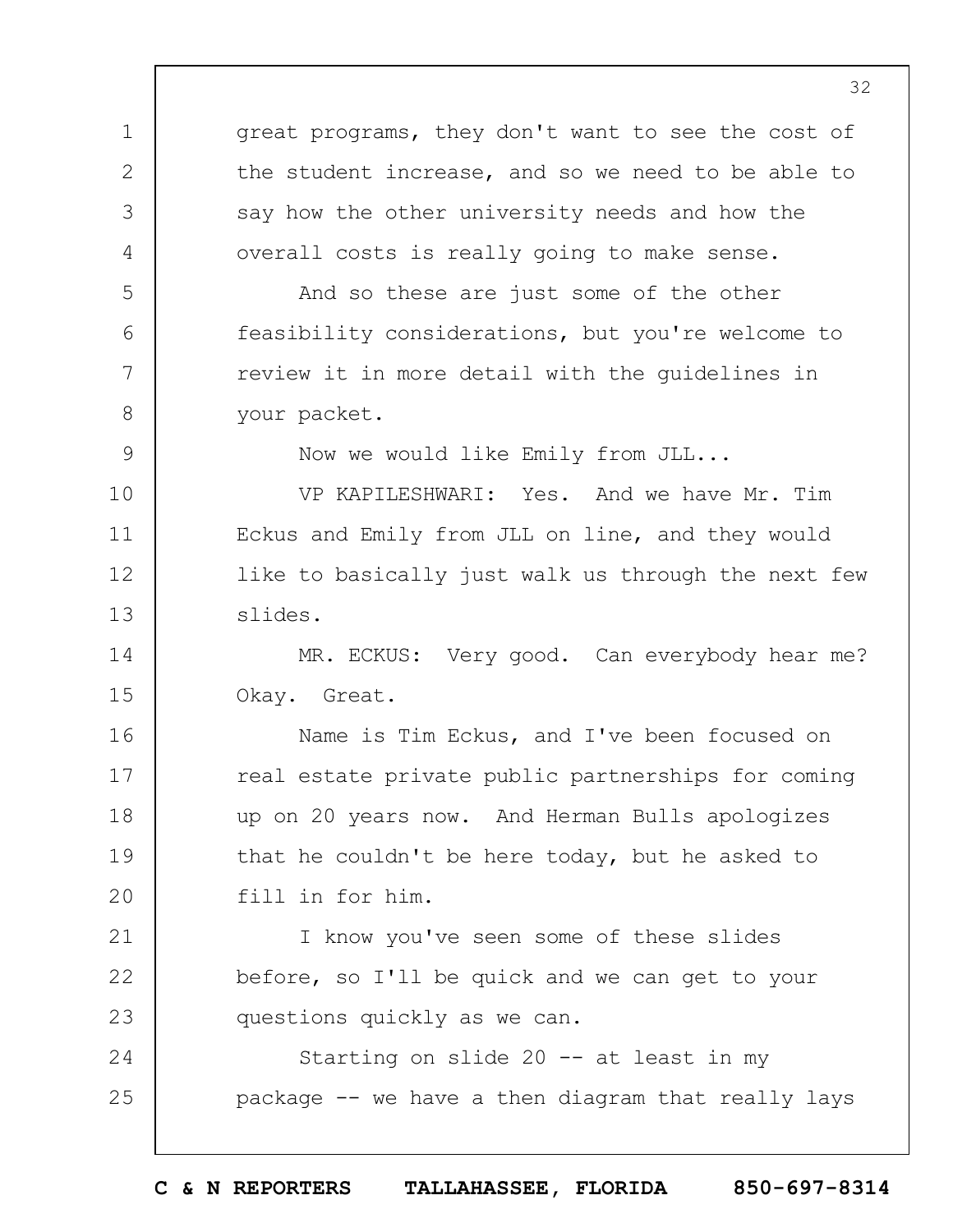out the requirements for any development projects. You need market demand. You need programs that are going to fill the space. You need capital that is going to be invested upfront to build the space, and then you need the development expertise to make sure that the building environment is going to support what the market demands are.

1

2

3

4

5

6

7

8

9

10

11

12

So really, as we're looking at this, we want to make sure that every project, not just every P3, that things clearly identified. And a good project is really where the three come together around that common purpose and deliver that development.

13 14 15 16 17 18 19  $20$ 21 22 23 24 25 On the next slide, here we're talking about really what I'll call a trade off or balancing act in capital versus control, and the investor or whoever is the capital to build the project, they're going to want additional control and that's part of, again, the balancing act here is what the capital desires. The capital desires a quick return. They want to build to a commercial standard that the market is comfortable with and the market is used to dealing with. And then they wrestle with the discipline of market forces insofar as how is this investment going to be attractive relative to other potential investments

**C & N REPORTERS TALLAHASSEE, FLORIDA 850-697-8314**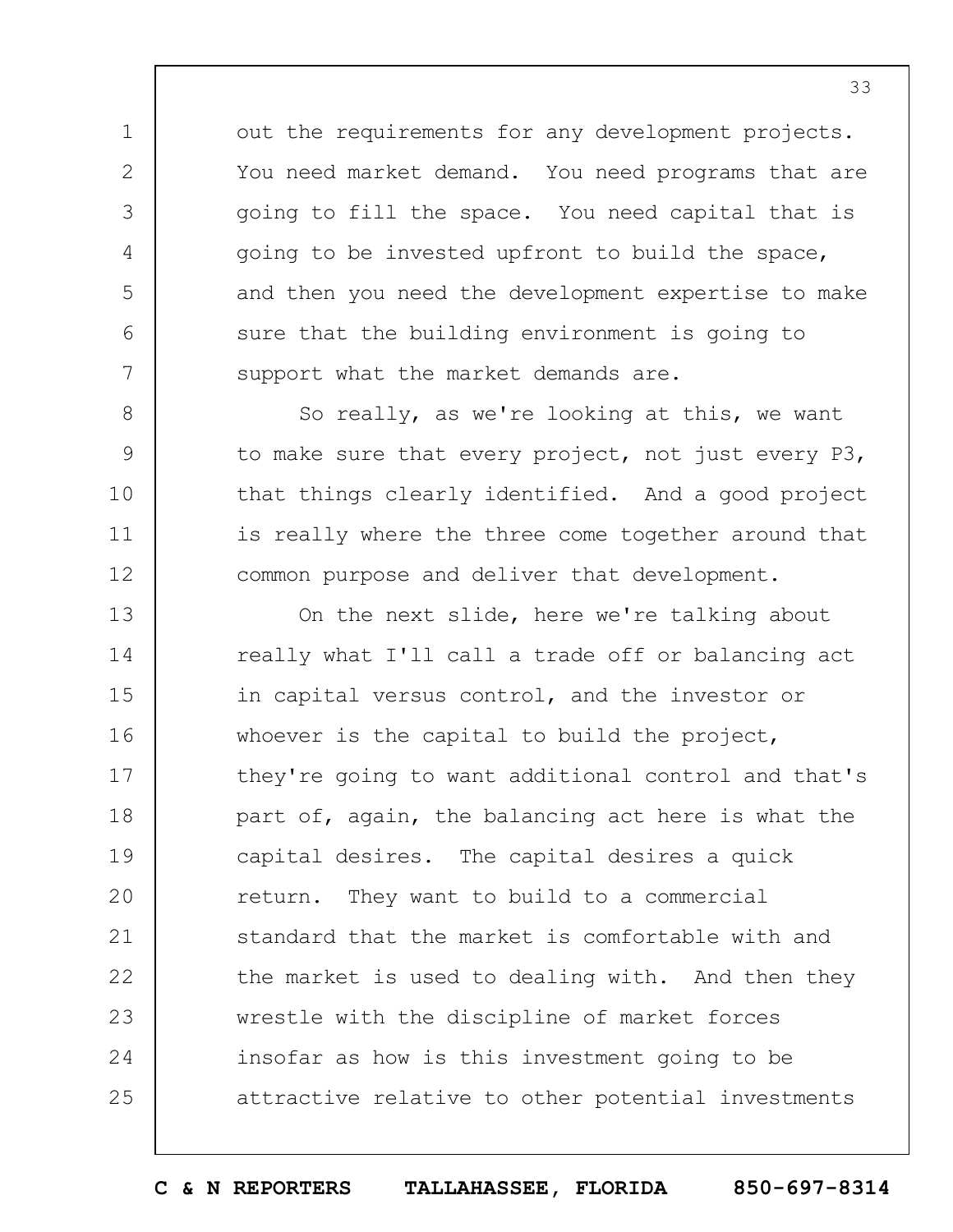1

in the market.

2 3 4 5 6 7 8 9 10 11 12 13 14 15 Now, on the college or university side, there's a little different perspective that again, we're sort of wrestling back and forth with. Universities typically have a longer term view. They are patient about pay back. They are patient about knowing that they're going to be here a hundred years from now. They like to build to what I'll call an institutional standard, relative to a commercial standard, because they think that the building we can't next hundred years and because of that, they often desire additional flexibility where oftentimes sort of private capitals are about meeting specific needs and not about flexibility. So those two diametrically opposed forces

16 17 18 19 you're wrestling with as you looking about implementing a P3 in terms of who is contributing how much capital and who is getting how much control.

 $20$ 21 22 23 24 25 The next slide is really about the risk and reward and how do you think about the approaches to making a P3 work. Depending on the level of risk the college or university is willing to and not accept and how much reward they would like from the project, that really goes a long way in determining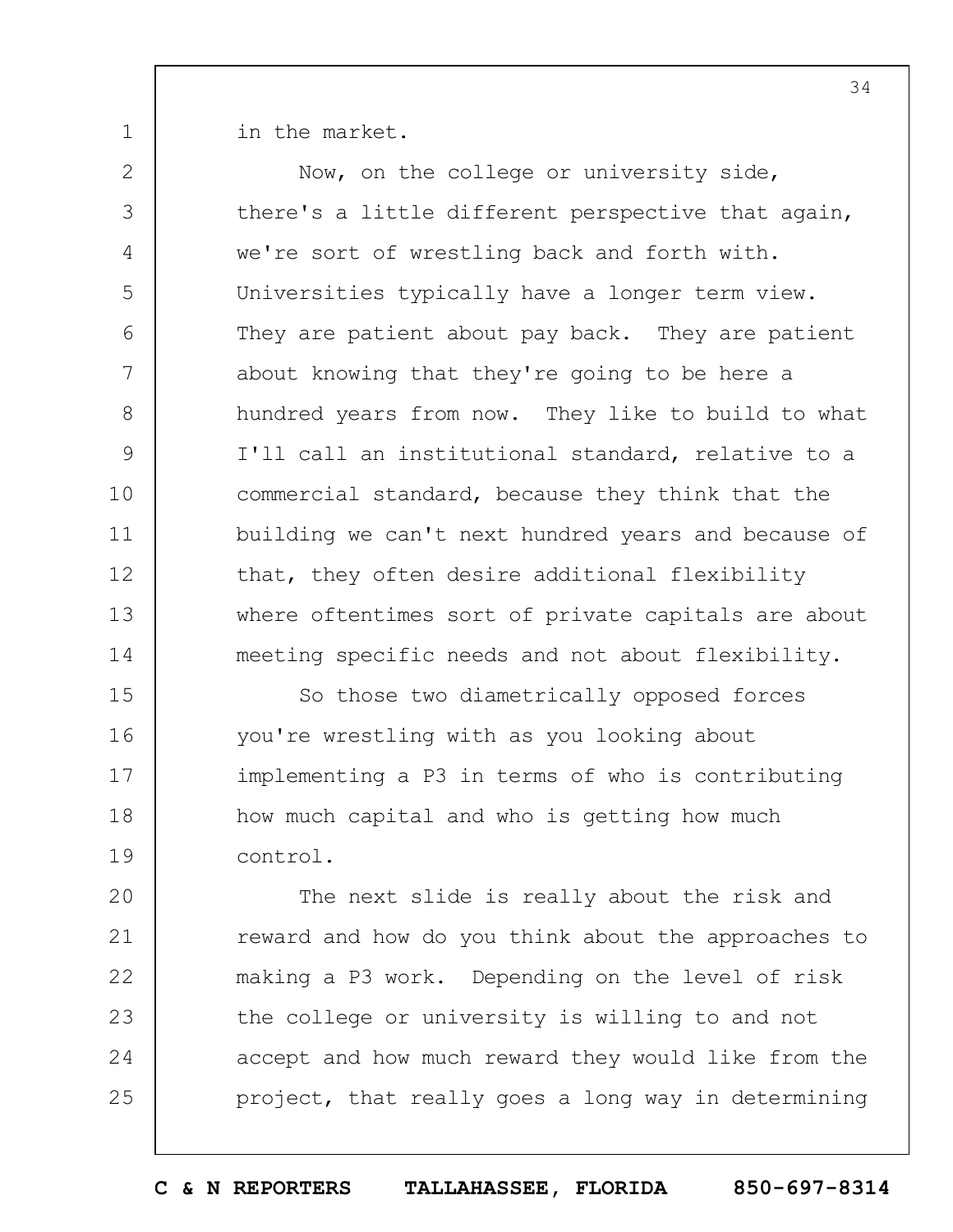where on the spectrum a project falls out.

1

2

3

4

5

6

24

25

All the way on the left-hand side, you're looking at a sale, which means there's virtually no risk. Once you close that sale on a piece of land or on a project, again the purchaser now accepts all of that risk going forward.

7 8 9 10 11 12 13 14 15 Sort of stepping to the right, in a ground lease. In a ground lease, you're taking some of your value back from a specific project over the course of time. So you may be getting payments every year over the next 40 years, so there's some additional risk associated with insofar as the project may not be able to pay you in ground rent at some point in time in the future if there's financial difficulties.

16 17 18 19  $20$ 21 22 23 When you look at a ground lease with participation, oftentimes, you're going from a simple ground lease structure to one that has an additional risk, such as the university or public sector, can get additional rent if specific hurdles are met. And so, it's more of a sharing or partnering approach as if the development does well, the University can do well as well.

> A joint venture. Joint ventures are, I would say, less frequently used because of some of the

**C & N REPORTERS TALLAHASSEE, FLORIDA 850-697-8314**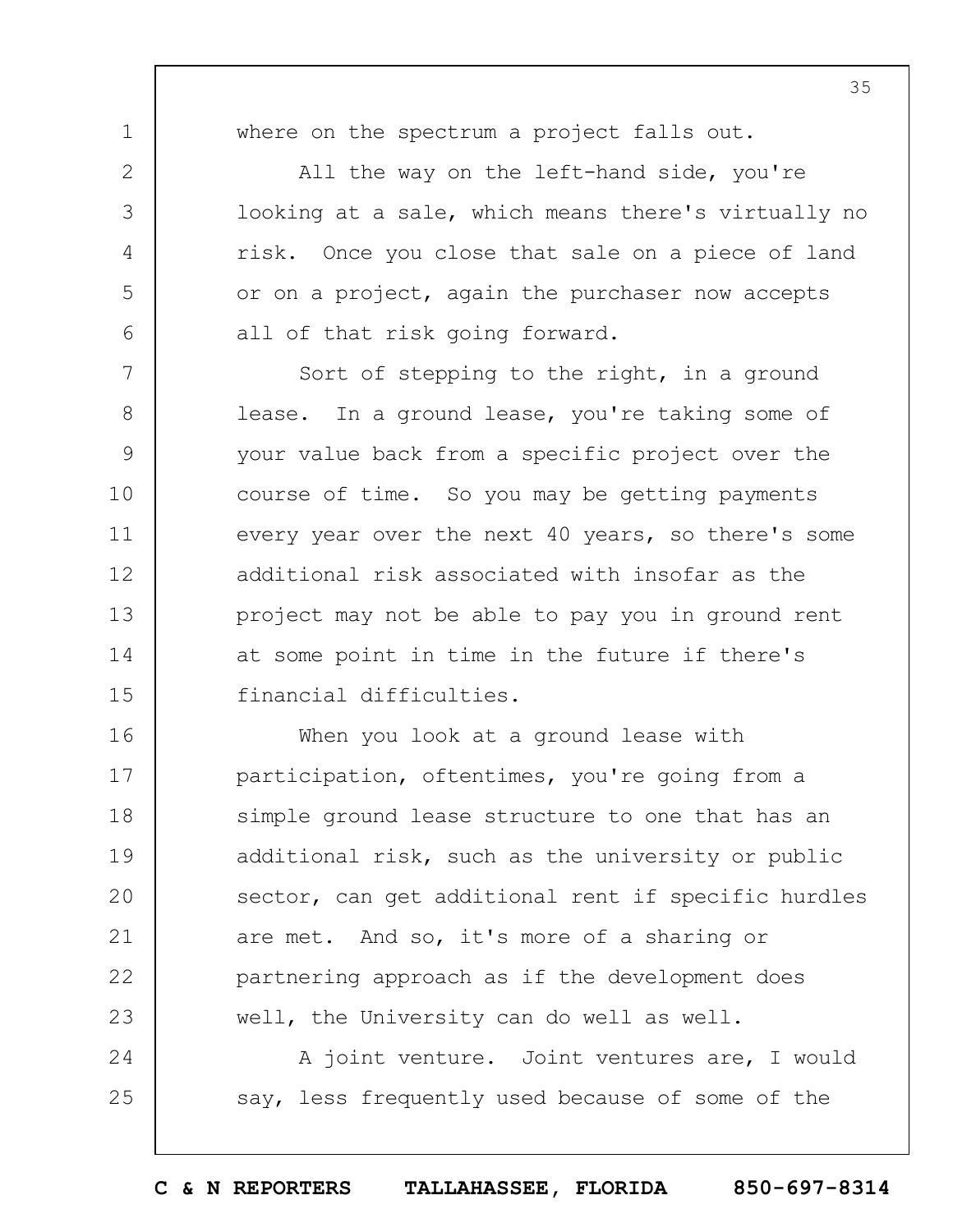legal difficulties associated with them, but it's another possible avenue where they have the contribution oftentimes coming in the land associated with a project from the university, as well as the demand from the university, and then bringing the capital from the private sector side and then how can you structure a joint venture that really meets those needs associated with a specific project.

1

2

3

4

5

6

7

8

9

10 11 12 13 14 15 16 17 18 19  $20$ 21 And then, the most risky approach that a university can take is really stand-alone developments. If you're going to go out and you're going to finance, and you're going to build a project yourselves, you're going to go out and assume 100 percent of the risk of the success of that project down the line, and so those are - that's how we look at the spectrum and there are gray areas in between all of these where you can make a customized approach to a specific project, but these are some of the sort of the benchmarks across that spectrum that we typically talk about.

22 23 24 25 The next slide really talks about the delivery structures. And again, it's similar to the previous slide, all though it's flipped a little bit, insofar as all the way -- the traditional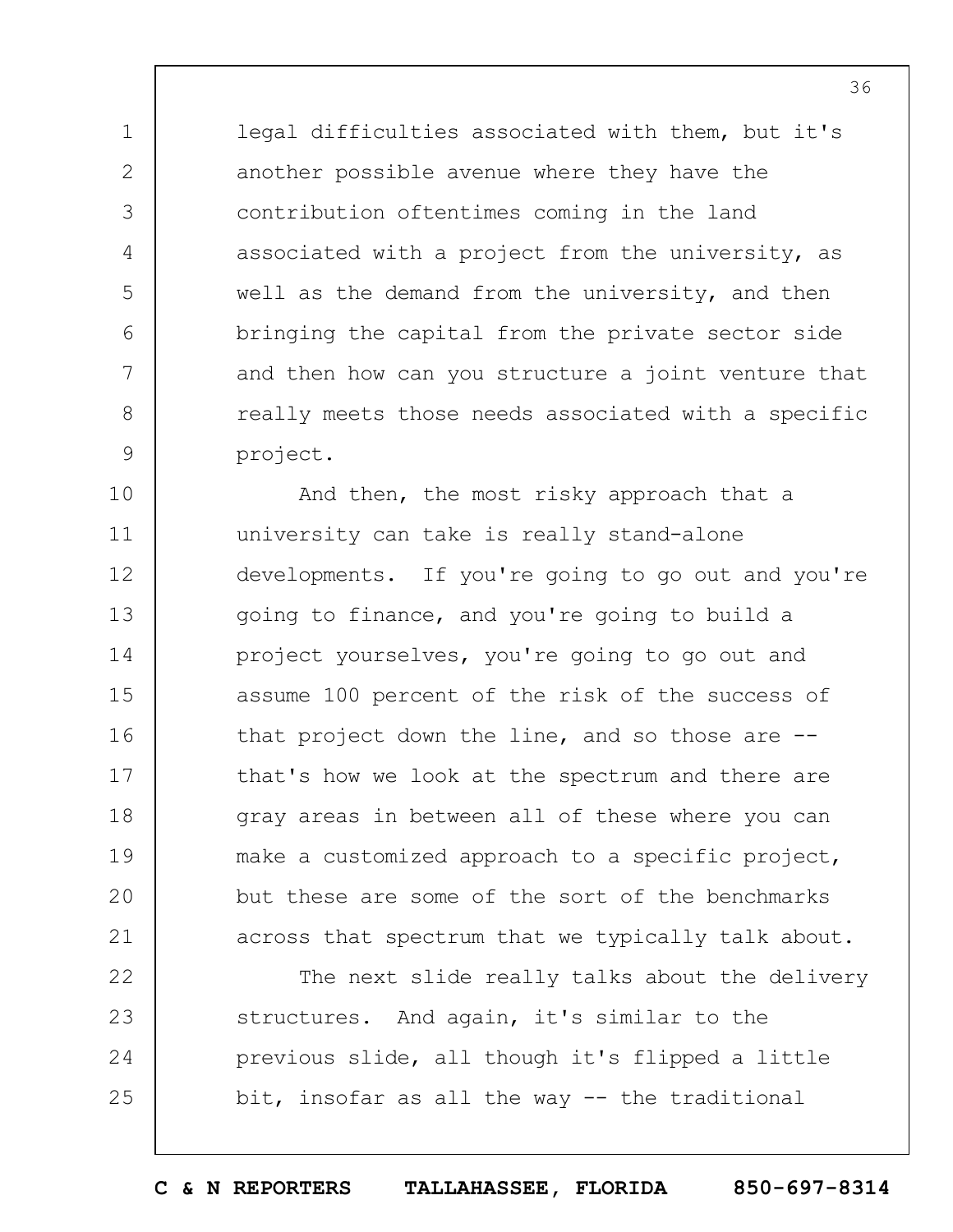delivery on the left side you have got privatization or divestiture all the way on the on the right side. And then you've got different public partnership structures, whether it's a management contract, which is very sort of simple defined, simple process.

1

2

3

4

5

6

7

8

9

10

Lease like agreements and concessions are just sort of how do they build upon what I'll call a typical management contract and the levels of complexity that go along with it.

11 12 13 14 15 16 17 18 19  $20$ Ground lease is one that sort of straddles the divestiture, versus P3 structure and how you're structuring a ground lease, you can really make it function as either. You can make a ground lease be really a participating or even almost a partnership. You can have what we sometimes call a synthetic joint venture through a ground lease by structuring the lease payments in a way that mirrors how a joint venture might split up revenues and value.

21 22 23 24 25 Again, down at the bottom, you'll see that spectrum that we talk about. The ownership and risk assumptions, the financing assumptions, the public delivery. There's no requirement for that those private sectors, financing specifically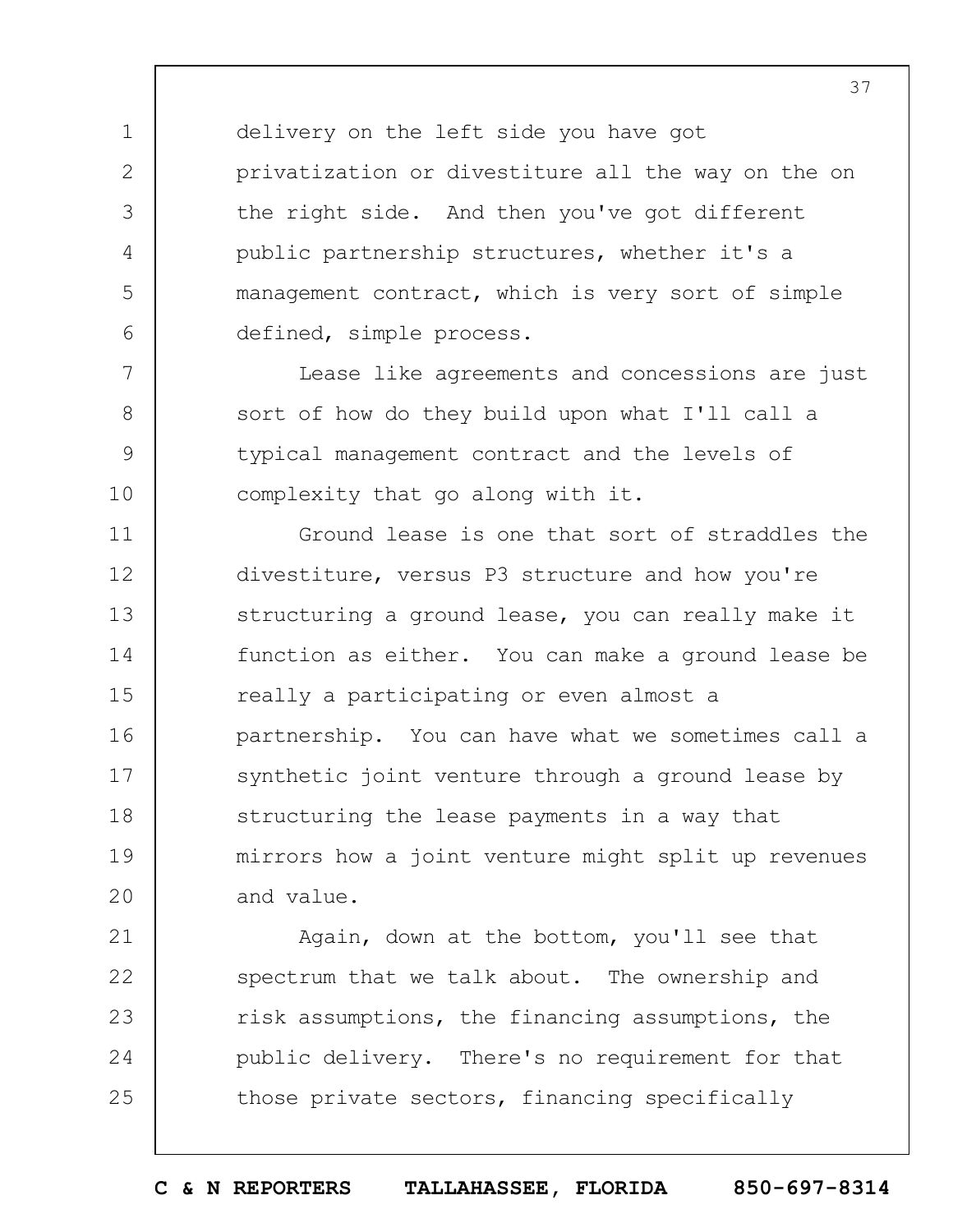associated with the project all the way up to privatization, where again, you're taking a hundred percent of that.

1

2

3

4

5

6

7

8

9

10

11

12

13

Our final slide, this really talks about how the university has many competing goals 3 goals in terms of delivering their campus to the state they would like it, and at the same time restricted through limited resources, limited funds available. And how can P3 help universities meet that maximum number of their goals and objectives, given those real constraints associated with the limited financing dollars, which has limited expertise in some areas.

14 15 16 17 18 Over on the left side, you'll see are there are goals laid out here modernizing the campus. If you really want state-of-the-art facilities, how do you keep credit rating neutral, and then potentially generate revenue in addition to that.

19  $20$ 21 22 23 24 25 So again, those goals are difficult one at a time. Putting all those together, again, makes it a very complex environment. Now, P3, the advantages are on the right side of this. You're talking about a span access to capital; that's one of the primary drivers that we see across universities, is we need to get more capital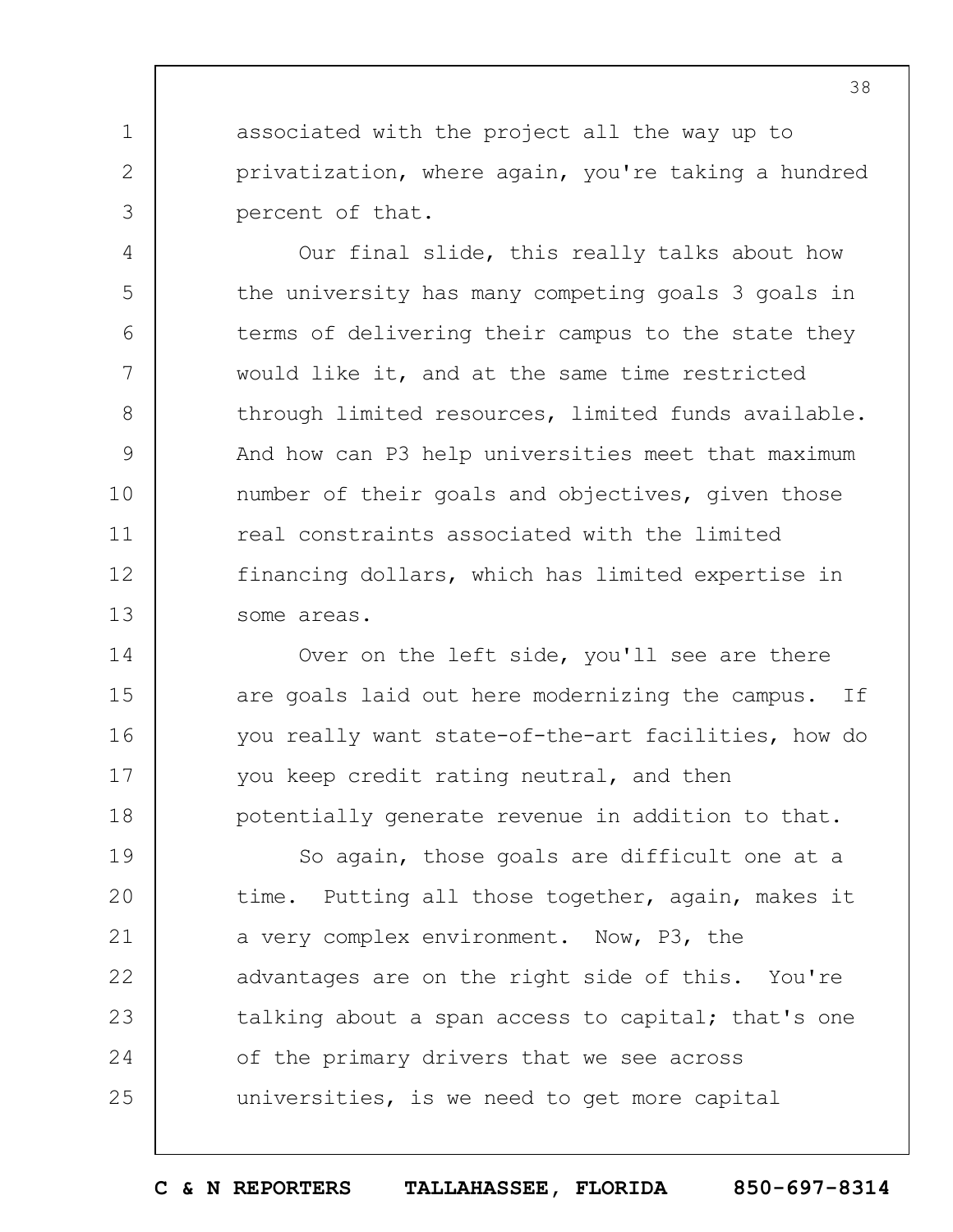invested in our campus.

1

2

3

4

5

6

7

The thing that goes right along with that is expertise. There are private entities that are doing this every day insofar as building student housing, building research facilities, and bringing that expertise to the table through a P3 is a large advantage of a structure like this.

8 9 10 11 12 13 14 15 16 17 18 Risk allocation mitigation. There may be instances where it may not make sense for the university to assume a hundred percent of the risk of the project. Say a mixed use development that is going to serve both the community as well as the university. Well, is the university the right entity to be taking that risk or are there private entities that are more familiar with that risk, that understand how to build to meet multiple demands. So that type of structure again is one of the benefits.

19  $20$ 21 22 23 24 25 Operational efficiencies and life-cycle savings. Again, we want to make sure we're building to the appropriate standard that we're building to. A market standard for market demands; building to an institutional standard for a institutional demands, and how do we make that trade-off, and how we insure that over the entire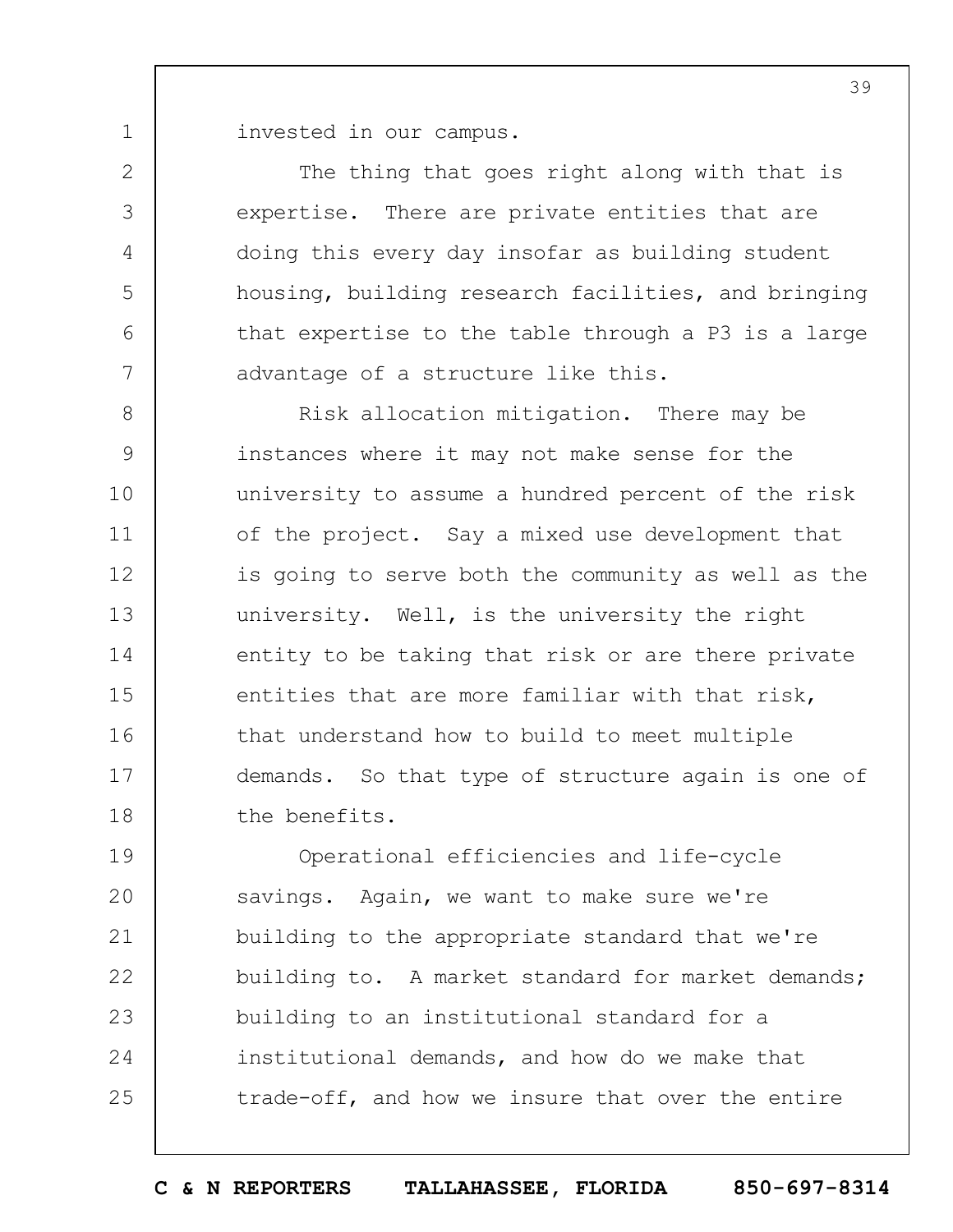life cycle of a project, that we are being the most cost-efficient.

1

2

3

4

5

6

7

8

9

10

11

12

13

14

15

16

17

And finally, if there are existing assets that are underutilized, P3 can help you monetize and bring the capital available for some of those projects back to the university to be deployed in another area.

So those are some of the key advantages in terms of why we see many of our university clients migrating towards P3s.

I am happy to take questions now on any of the slides or anything on the topic, as well. I know you've seen the slides before and I just wanted to, again, give you our perspective on this.

MADAM CHAIR MOORE: Trustees, again, our JLL partner. Any questions regarding what's been presented? Okay, then the next slide. Thank you.

18 19  $20$ 21 22 VP POOLE: I would like to stay on this slide for a moment. Just to let you know, we currently already have P3s. We are already using P3s at FAMU because a P3 is anything that you're not fully delivering to this campus.

23 24 25 We have a P3 for housing. Excuse me, not yet. We have a P3 for our meal plans. We have now -who no longer prepare the food ourselves like we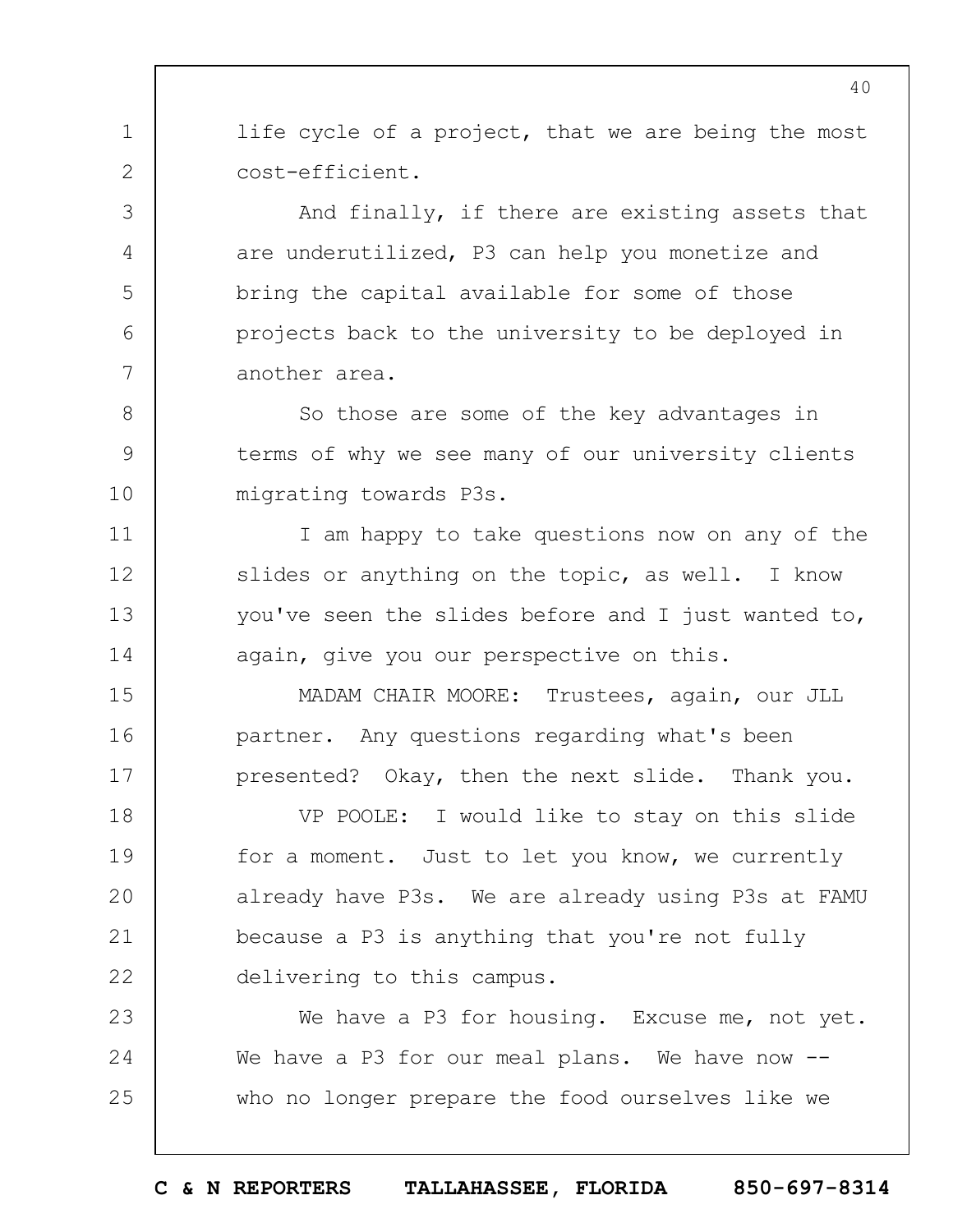used to. In the old days in the caf', we actually had people that are cooking. Well, now we have a food service provider; that's through a public private partnership. Our book store with Barnes & Nobles is an example of a P3.

1

2

3

4

5

6

7

8

9

10

11

12

13

14

15

So I just want to let you know, it could be anything from a book store, to a hospital, housing, to retail space. And where the Board of Governors is concerned is where it has to deal with construction, and so that's really where they kind of draw the line in terms of what they will consider a P3.

But you can see from this graph, the middle section, could just be a management contract could be a P3 and that's what we already have.

16 17 18 And what we're going to talk more about is moving into that kind of design build, how do we make it a little more sophisticated P3.

19  $20$ 21 22 23 MADAM CHAIR MOORE: Just one question. Related to our SUS partners who have already ventured and gone down the road, are they all within the lease arena? Is that where they are in their P3 relationships?

24 25 VP POOLE: Most of their P3s are the design, build, operate, maintain, with some sale lease back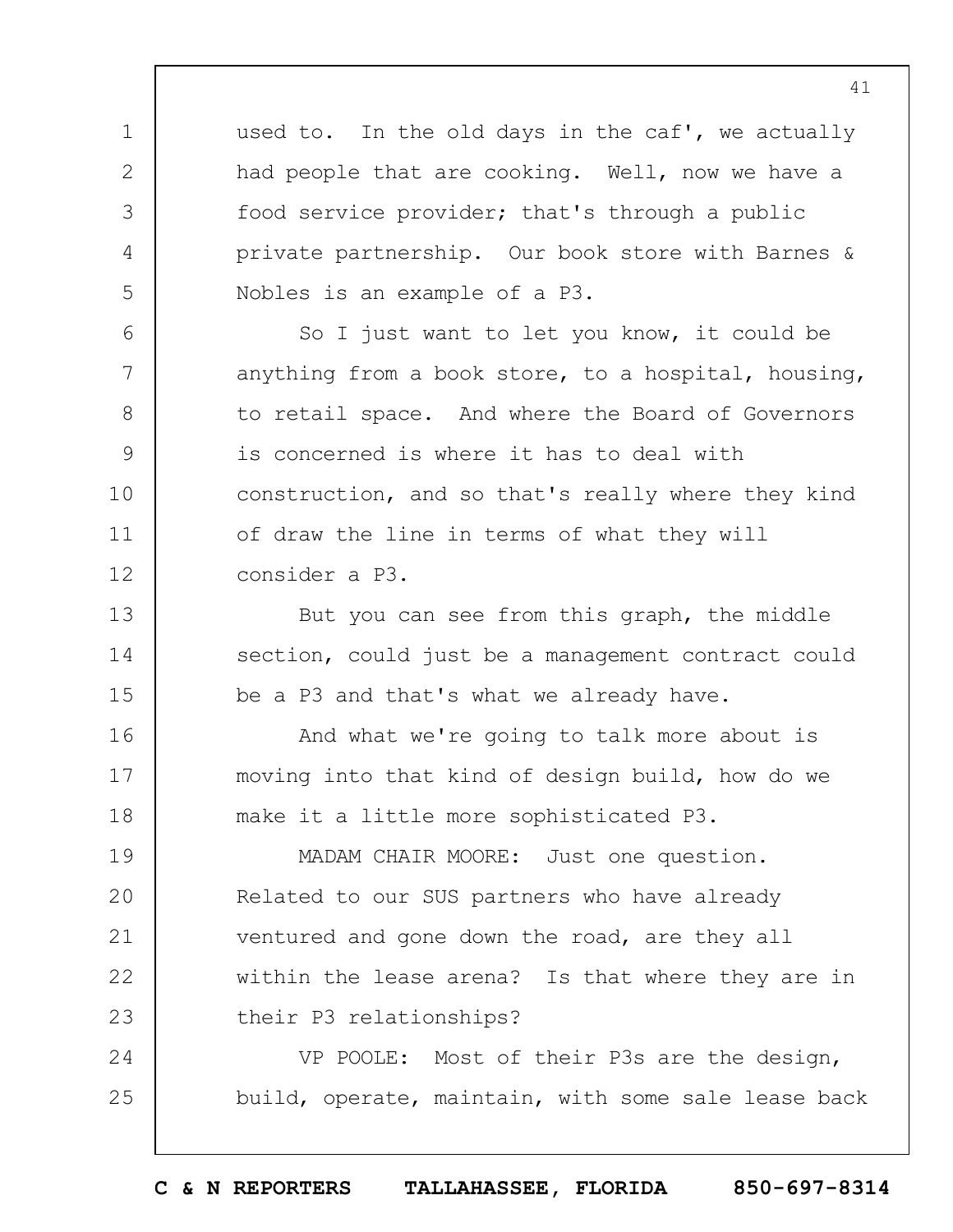arrangement.

1

2

3

4

5

6

7

8

9

10

11

12

13

MADAM CHAIR MOORE: Okay. Thank you.

TRUSTEE MILLS: And VP Poole, what is our current debt coverage ratio? And then, you may know this part, but how sensitive is it to, you know, enrollment or revenue decline potentially?

VP POOLE: So we have -- is that Trustee Mills?

TRUSTEE MILLS: Yes.

VP POOLE: We do have a debt coverage goal of 1.2 times of our current debt on the housing system, and that's what move these reviews and that's what they rate us are based on.

14 15 16 17 18 19  $20$ We're currently below that 1.2 rate, 1.2 coverage ratio, but on the existing management contracts that we have, there is not a debt coverage ratio, because there's no debt involved. They basically manage it and pay us back a percentage of the revenues that they collect. It's just a profit-sharing agreement.

21 22 23 24 25 As we move into the design build, we're going to start looking on return investment and setting some minimal return, and if there's debt involved, then that's when we will have to be concerned about debt coverage. And we just recently met with the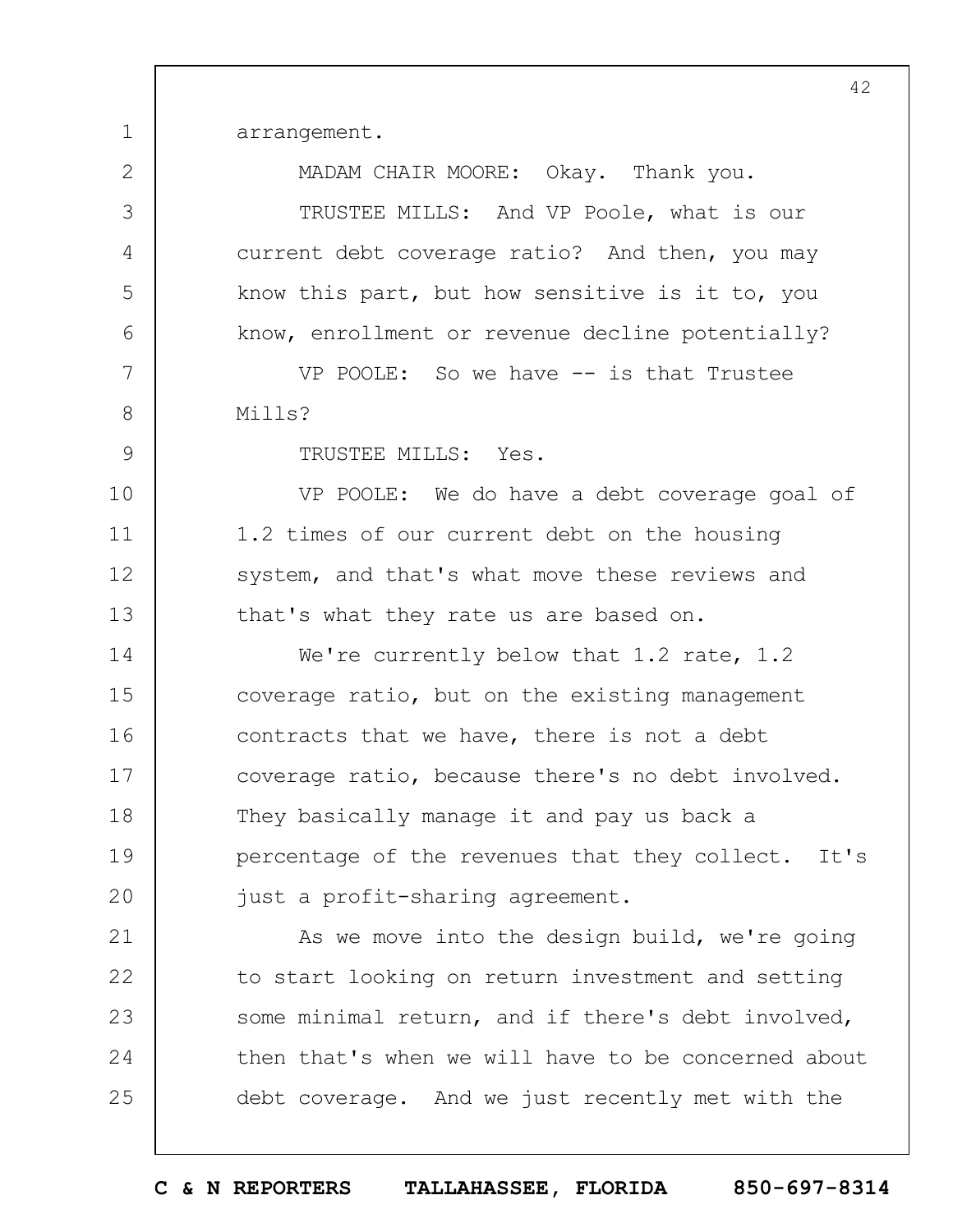1 2 3 4 5 6 7 8 9 10 11 12 13 14 15 16 17 18 19  $20$ 21 22 23 Division of Bond Finance, and they assured us that the Board of Governors are closely watching these P3s, and so are the rating agencies, and they're considering these debt arrangements, even though the P3s may take on debt, and it's off of our balance sheet, they're still considering it indirect debt, and the rating agencies are going to start rating P3 projects, and so that's something we're starting to see our sister institutions doing as the BOG is watching. I will share some notes from FIU and UFF or some of those projects. Those projects are going to be separately rated sometime in the future, and so that's something we can begin to see how that impacts us. Because it's not technically our debt, but they consider it indirectly our responsibility because we have these students. Say if we have P3 for housing and our partner failed to provide a service or failed to maintain the facility, of course we would be responsible for stepping in and making sure the project is successful and the student's need are met. So they can see that our indirect responsibility.

24 25 TRUSTEE MILLS: And then, I would imagine it's our revenue, housing fees, et cetera that is all

**C & N REPORTERS TALLAHASSEE, FLORIDA 850-697-8314**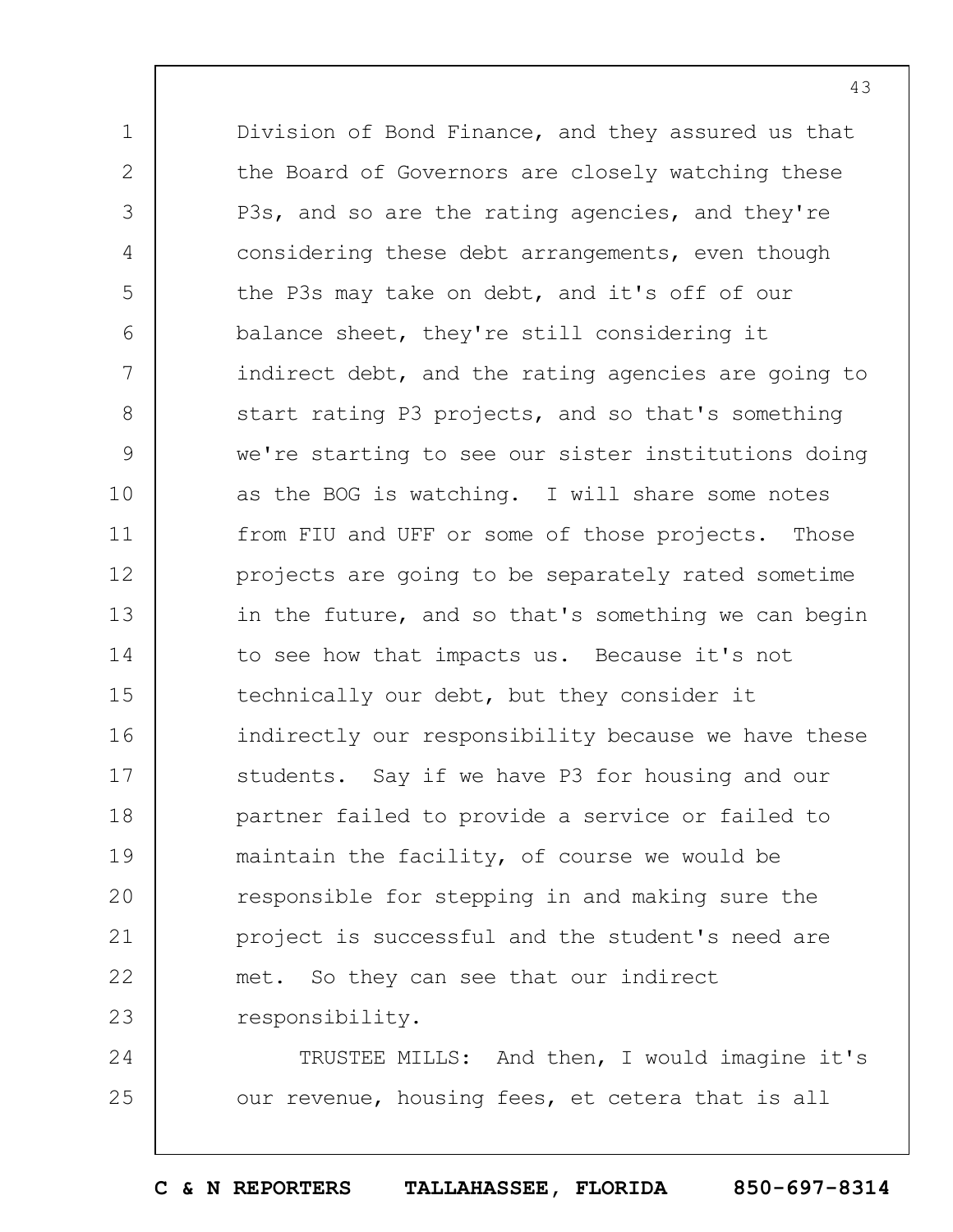driving the business model, itself, for all parties, but...

1

2

3

4

5

6

7

8

9

10

11

12

21

So in your opinion, do we have the capacity to take on any additional projects at this point?

VP POOLE: Debt capacity, I would say no at the current time; however, with the partnership where we have a partner who could build or renovate our existing building and then maybe have some profit sharing there; for example, where we have the women's dorms that are off line, that's an opportunity to renovate and bring beds back on and have some kind of a sharing there.

13 14 15 16 17 There's also some opportunity where we have land to do retail spaces, and I think it lends itself more for stuff like a stadium, where it's really concessions and sales-based activities, I think there is capacity there.

18 19  $20$ But as far as going out to the market and getting new debt, I don't think the climate will support that at this current time.

TRUSTEE MILLS: Okay, thank you.

22 23 MADAM CHAIR MOORE: One other question and then we'll take Trustee Mills.

24 25 VP Poole, while you were mentioning the different groups that are paying attention to BOG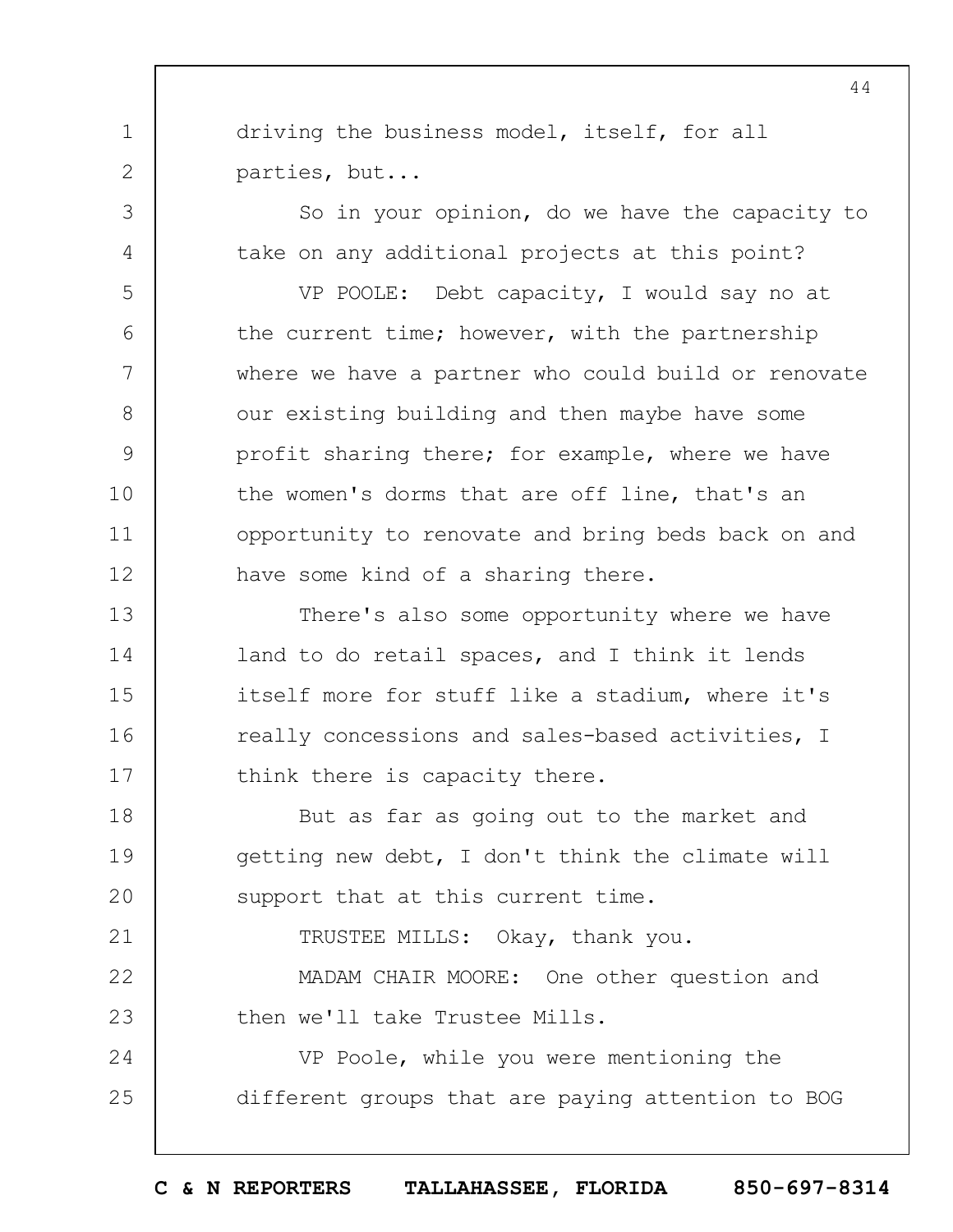1

2

3

4

5

25

as well as with Moody, what about SACs?

VP POOLE: Yes. SACs is looking at debt. They're looking at not necessarily P3s, but they're looking at the impact of P3s on your balance sheet and on your financial statements.

6 7 8 9 10 11 12 13 14 They're also looking at how P3s can improve your facilities and how that provides more service delivery for students. So a P3 could be a positive thing for SACs. What they want to see, how we are able to sustain a partnership and how the responsibility is shared and what impact that has on our financial stability. And so all of those will be taken into account as we negotiate any future P3 arrangements.

15 16 17 TRUSTEE MOORE: Thank you. And Trustee Smith. TRUSTEE SMITH: Yes. What category would the salon and the Rattlers Den fall under?

18 19  $20$ VP POOLE: So salon and Rattlers Den are just tenants that lease space, and I think there's a barber shop and a salon there.

21 22 And so the Rattler's den, I'm not sure what activities are actually there.

23 24 TRUSTEE SMITH: That's actually under, so student union.

VP POOLE: So those are just private

45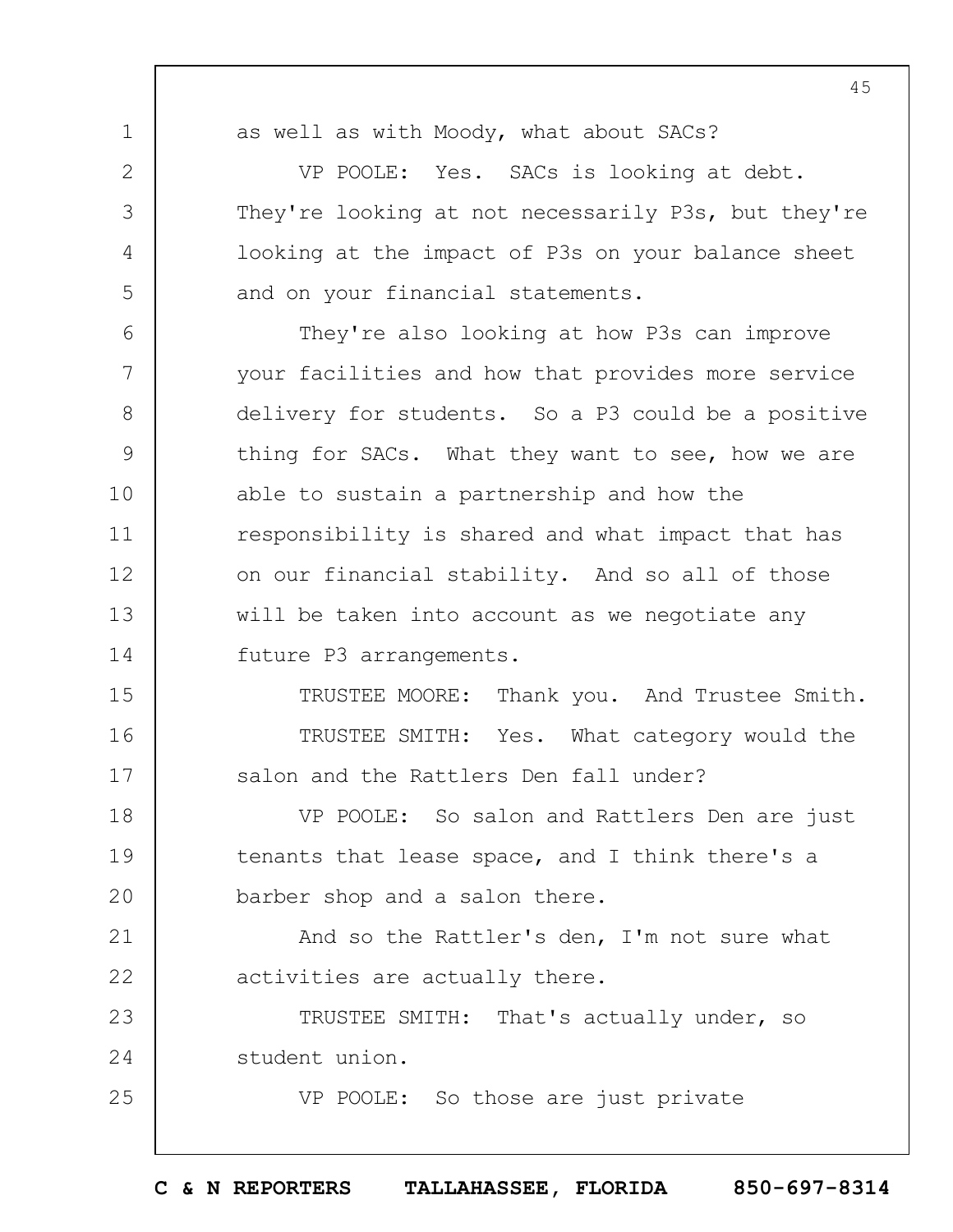businesses who are leasing space, and so they paying us rent. And so I would say, they're probably the least risky. They're not really a partnership but (indiscernible) could call them a management contract. They're operating services on behalf of our students and basically they just pay us rent.

1

2

3

4

5

6

7

8

14

25

MADAM CHAIR MOORE: Thank you. Okay.

9 10 11 12 13 VP POOLE: So Sameer would like to share just some lessons learned across the system. We visited FIU, as well as USF and Prairie View. He just wanted to share some high points that we  $-$ - key points from those visits.

VP KAPILESHWARI: Thank you.

15 16 17 18 As VP Poole said, we have visited some of the sister institutions and other HBCUs, and just trying to compile all of the lessons learned from them.

19  $20$ 21 22 23 24 The first one I would like to thank is Mr. John Cal. He's the Associate Vice President at FIU. And basically the way they have their private public partnership, they followed a four phase face procurement process, and they liked to call it the four decision points.

The first one after the initial preparation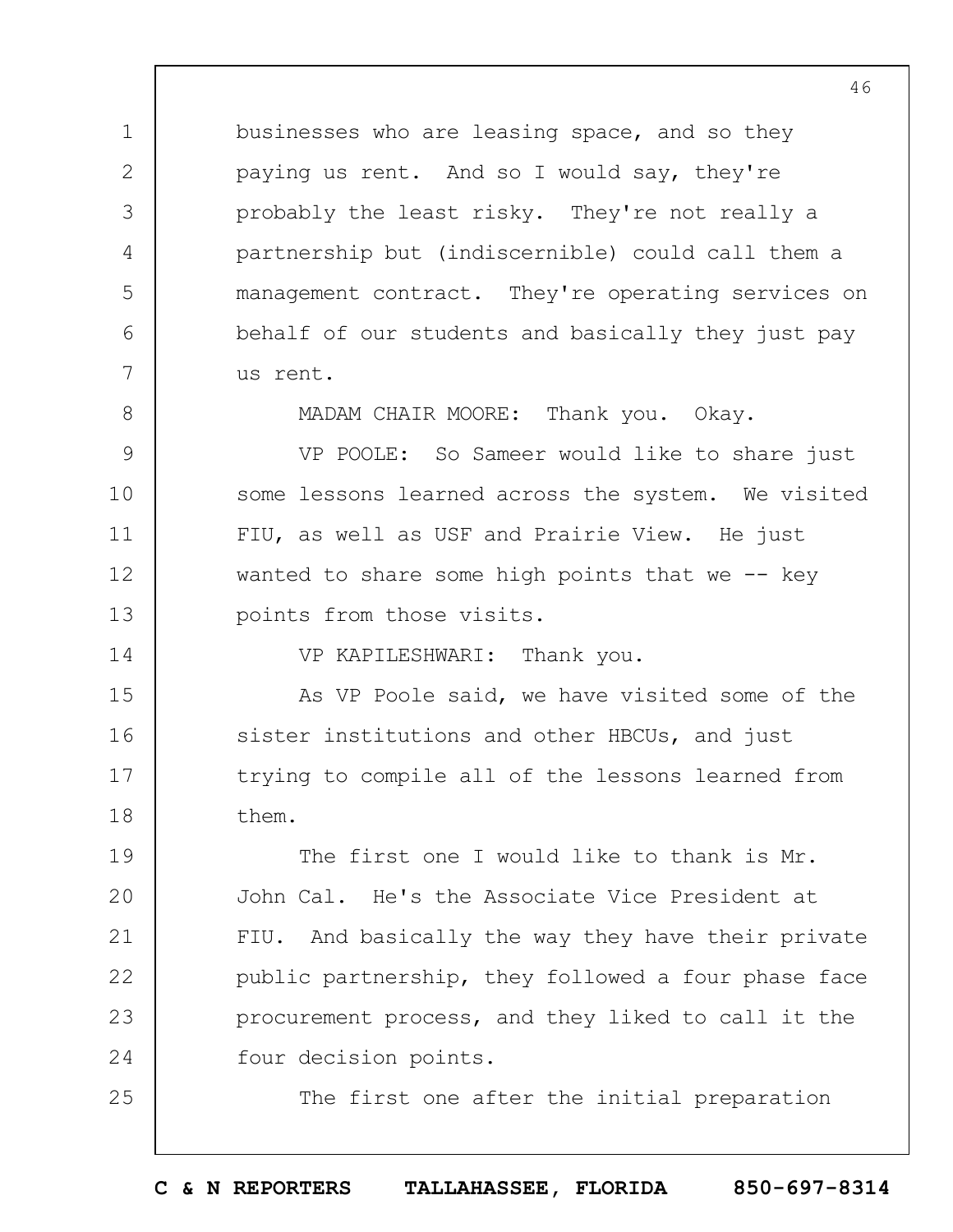1 2

3

4

5

6

7

8

9

10

11

12

13

14

15

16

and planning is the project screening.

The first decision point. Do we even need to do this particular project? How does that align with the Strategic Plan of the University? So is it housing? Is it mixed use? Retail? So that's the first decision point.

Then they followed the two-step, similar to ours, two-step procurement process. The first was the IFQ stage when they issued their request for qualifications. That was decision number two.

And then the third one was they narrowed it down RFP, which is similar to our invitation for negotiations. And finally, the decision three, and finally the contract negotiating phase with final partner they had.

USF, we had a great meeting --

17 18 TRUSTEE REED: Excuse me. Are you there? Just for clarification.

19  $20$ 21 The reason we chose these institutions are because they are P3, and they've just gone through a  $P3$  and  $-$ 

22 23 24 25 VP KAPILESHWARI: That is correct. That is correct. We very often have joined facilities meeting that all of the SUSs, and that's where the sum of our counterparts and they had recently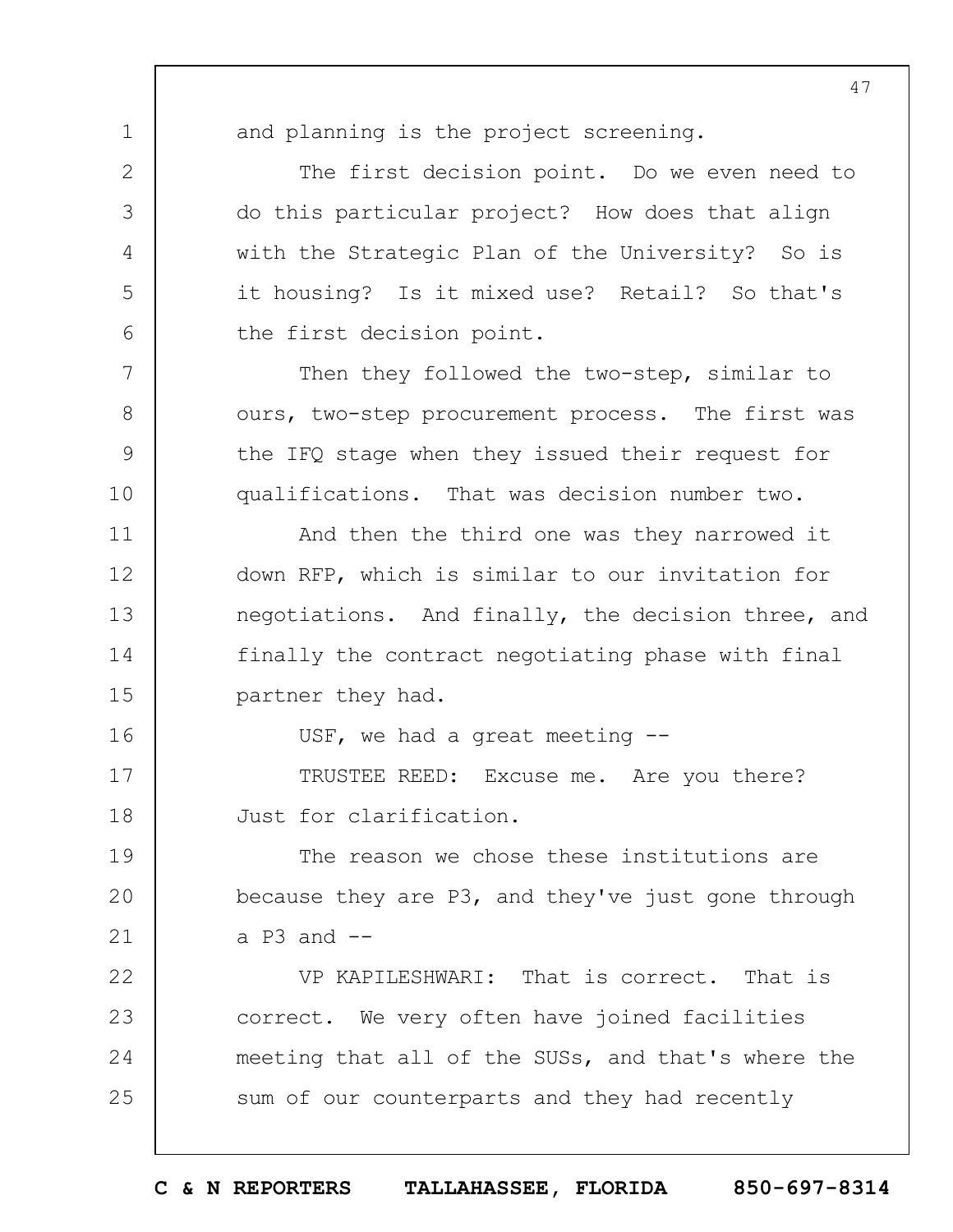completed their P3s. So FIU, USF, that's exactly right.

1

2

3

4

5

6

7

8

The second on your right-hand side, you'll see USF. We had a great meeting with their CFO, Mr. Trivunovich, and they shared some of that lessons learned. Basically, they said that it's a long process so a lot of sufficient time. It can exceed many times more than two years.

9 10 11 12 13 And facilities projects, like housing, retail space, you need to make sure to include that because those have a great paybacks and great return on investment and you find your partners are willing to work with you on that one.

14 15 16 17 18 19  $20$ 21 22 23 24 25 The stakeholder engagements, similar to most of our projects, is very crucial all along the process. And then, we need to really very carefully from all of the legal and financial standpoint from when you get into the negotiation phase. They even recommended that we have three separate committees. Some members could be similar, but select action committee, then we need to have a negotiating committee, and the ongoing life of the project in something called an advisory committee, which will be made out of facilities, IT, housing, so that they can continue advising on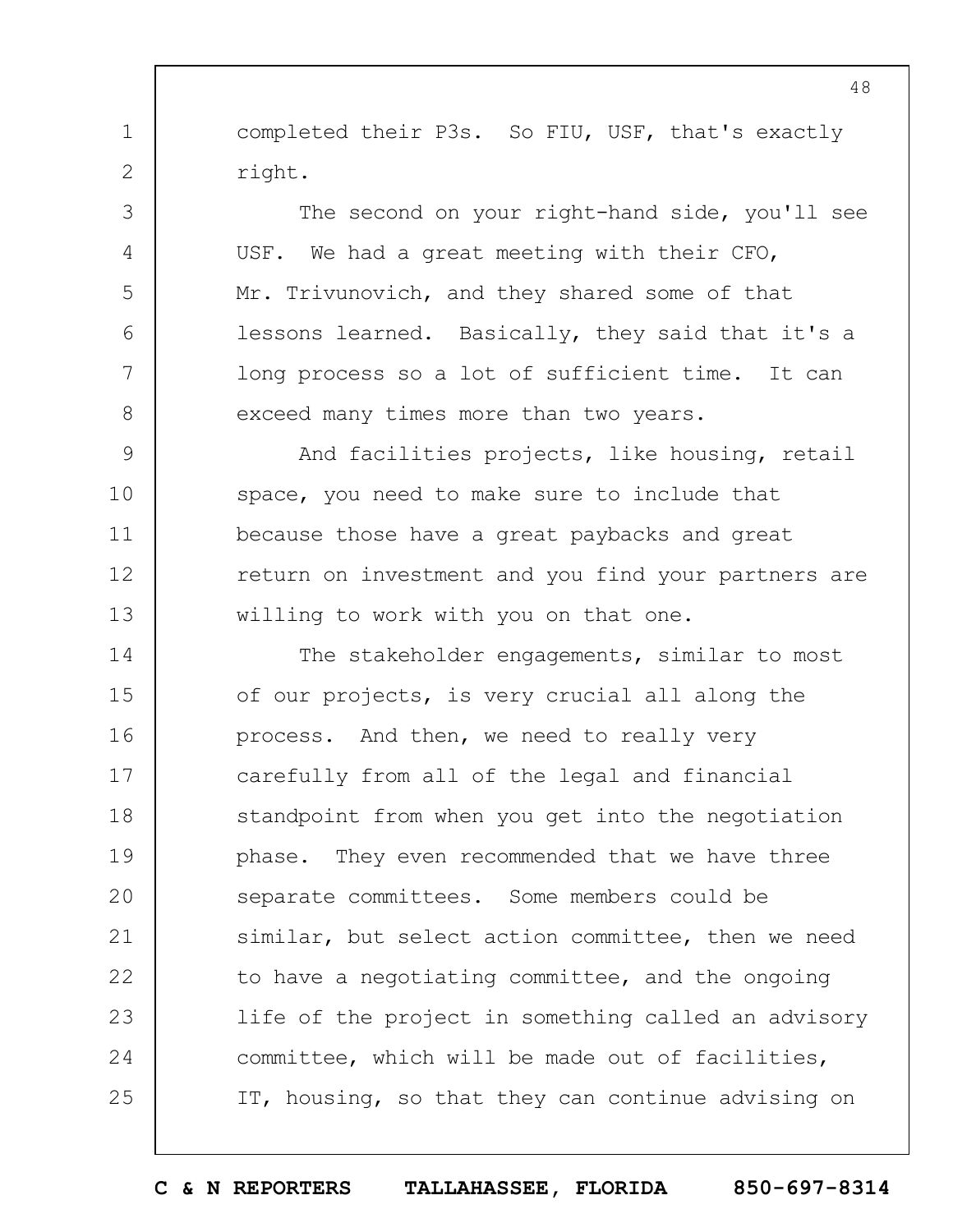there. And the way they worked is, although they had one finalist company, but they considered starting negotiating with two companies at the same time, the two finalists, because in case that it doesn't go through, at the last minute they don't have to start fresh again with the company. So on Saturday, they continued negotiating with the two of their finalists.

1

2

3

4

5

6

7

8

21

22

23

24

25

9 10 11 12 13 14 And finally, they shared that having a Board of Trustees and our (indiscernible) relations is definitely going to be helpful navigating through the process and making sure that we have the adequate support from the legislative and governmental side.

15 16 17 18 19  $20$ Prairie View A&M, personally, I did not go to some of that campus but some of our team members have been there. But we had an on-the-phone conversation with their Vice President Dr. Cody Baxler (phonetic) and they were very helpful with us as well, giving the tour to our team members.

But what they have included is they have a stadium and housing project, which they did P3 with. And they basically have pretty much, in essence, the oldest housing units on their campus is less than 15 years old. They have a new \$60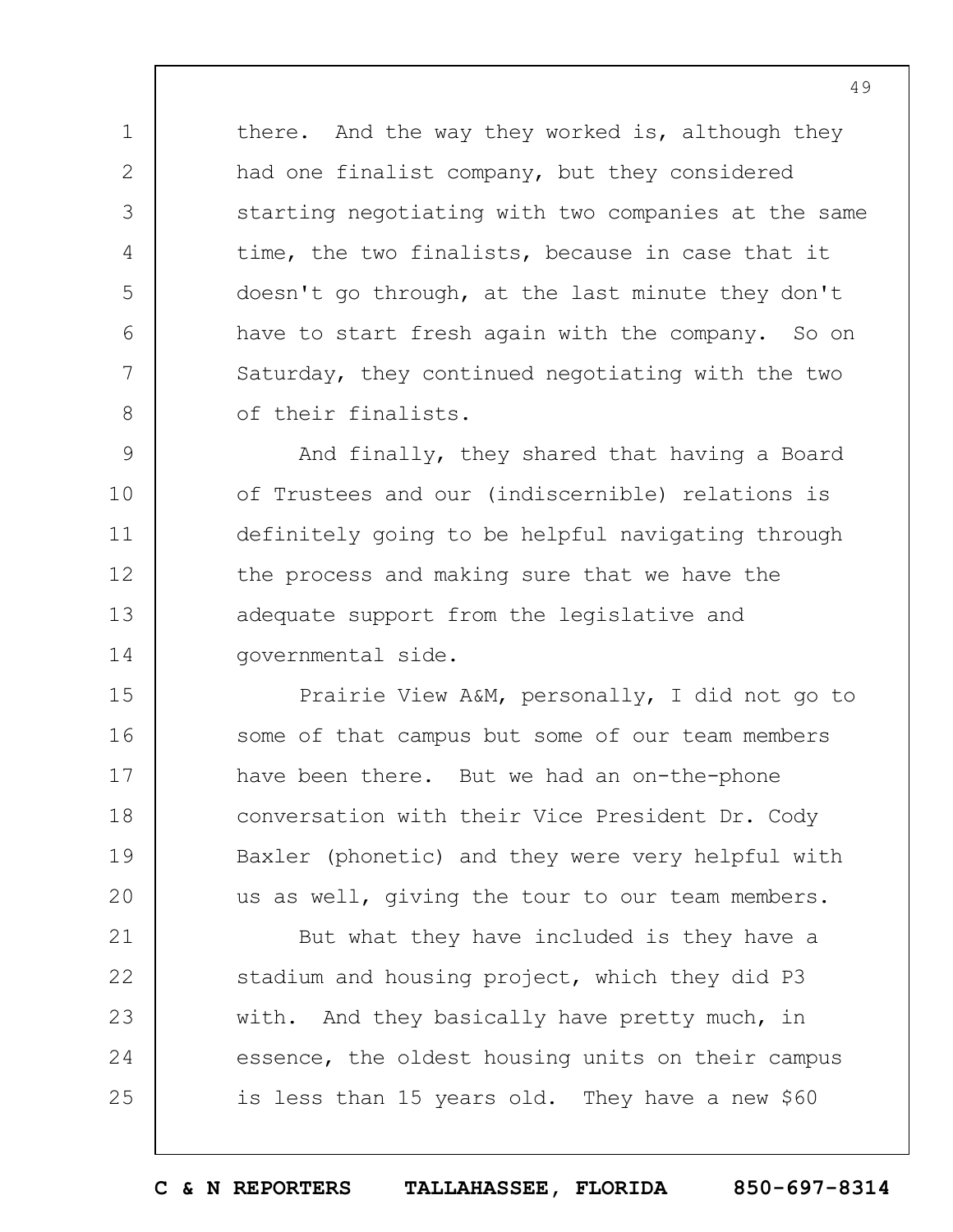million stadium project, which are in your additional resources handout. But they're also really to make sure to capture all of the revenue sharing ground leads arrangements with their partners.

1

2

3

4

5

6

7

8

9

25

One thing which may be applicable to our -the State of Florida would be the student (indiscernible) the extra fee for their sports complex, which they shared with us.

10 11 12 13 14 15 16 17 18 19 VP POOLE: One of the key things that Prairie View did as well that was different, is that first bullet including partners, so they actually went out for debt and were able to raise the 15 to 20 percent equity piece from their partners. So they outsourced facilities, IT, and their meal service providers; they extended their contracts to about 20 years, and in doing that, they were able to negotiate revenue-sharing and got upfront dollars to invest in their stadium projects.

 $20$ 21 22 So their partners have invested in the stadium and have provided a down payment for the debt, and so that was a strategy that they used.

23 24 MADAM CHAIR MOORE: That's great. Chair Lawson?

TRUSTEE CARTER: May I ask a question, please?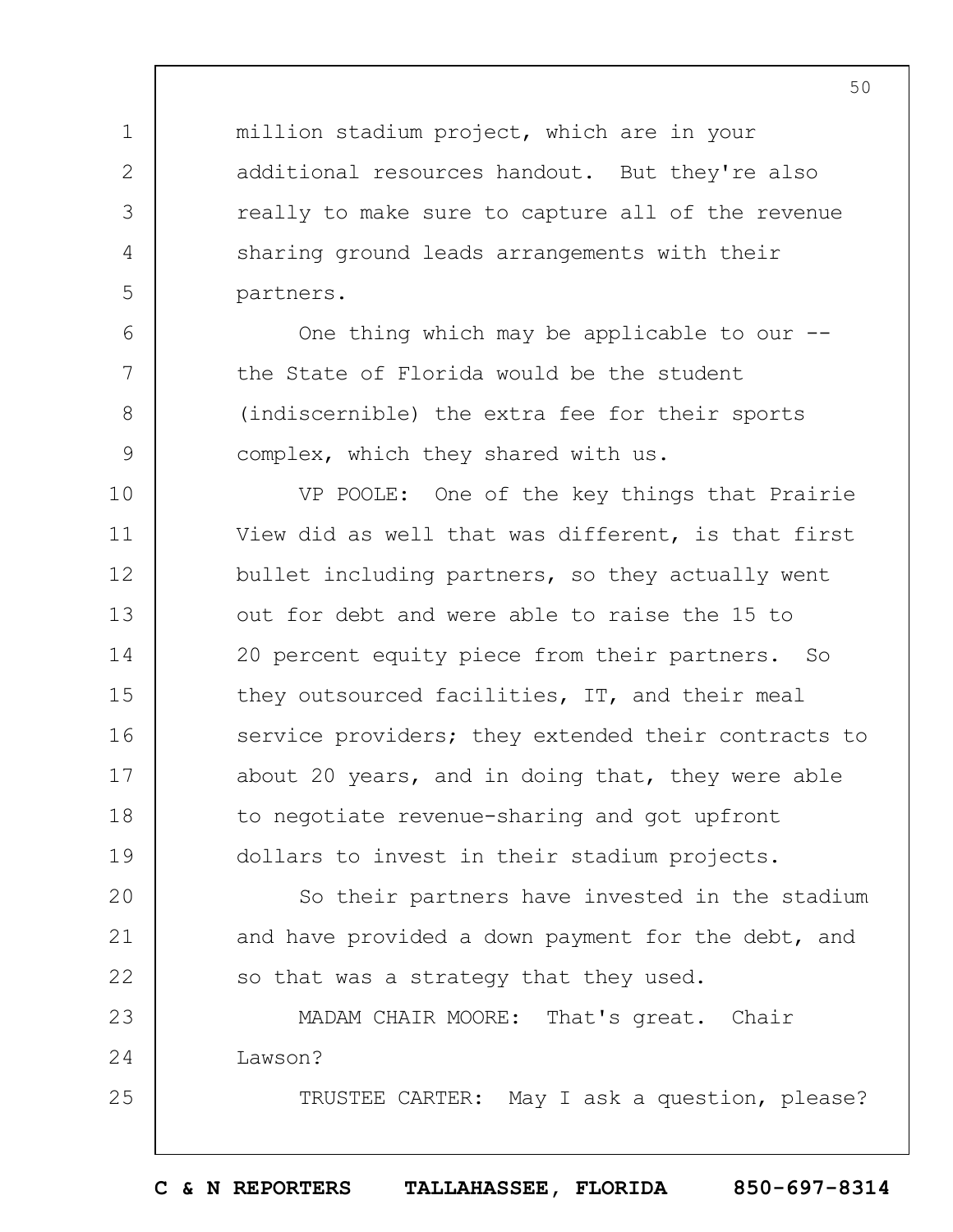1 2 3 4 5 MADAM CHAIR MOORE: Is that Trustee Carter? TRUSTEE CARTER: It's Trustee Carter. TRUSTEE LAWSON: Go ahead with Trustee Carter. MADAM CHAIR MOORE: So Trustee Carter, you're recognized. Go ahead and proceed.

6 7 8 9 10 11 12 13 14 15 TRUSTEE CARTER: Thank you. I just wanted to ask, in the Prairie View complex, I remember maybe three meetings ago, I asked about in terms of us doing our comprehensive rebuilding in our construction project, could we include the stadium in ours. Did our staff look at how Prairie View was able to include their stadium in their process, so that when we do get to this comprehensive process of building, we can lift all of them at the same time, including the stadium?

16 17 18 19  $20$ 21 22 23 24 VP POOLE: Yes, sir. We have included the stadium as part of our ITN for the P3, and that was one of the things that Prairie View did in renegotiating some of their management contracts as P3s. They used those as a way to leverage coming up with the cash they needed, along with the foundation to get the debt that was needed for the stadium. So they were doing it altogether at one time.

25

TRUSTEE CARTER: Thank you. You say that's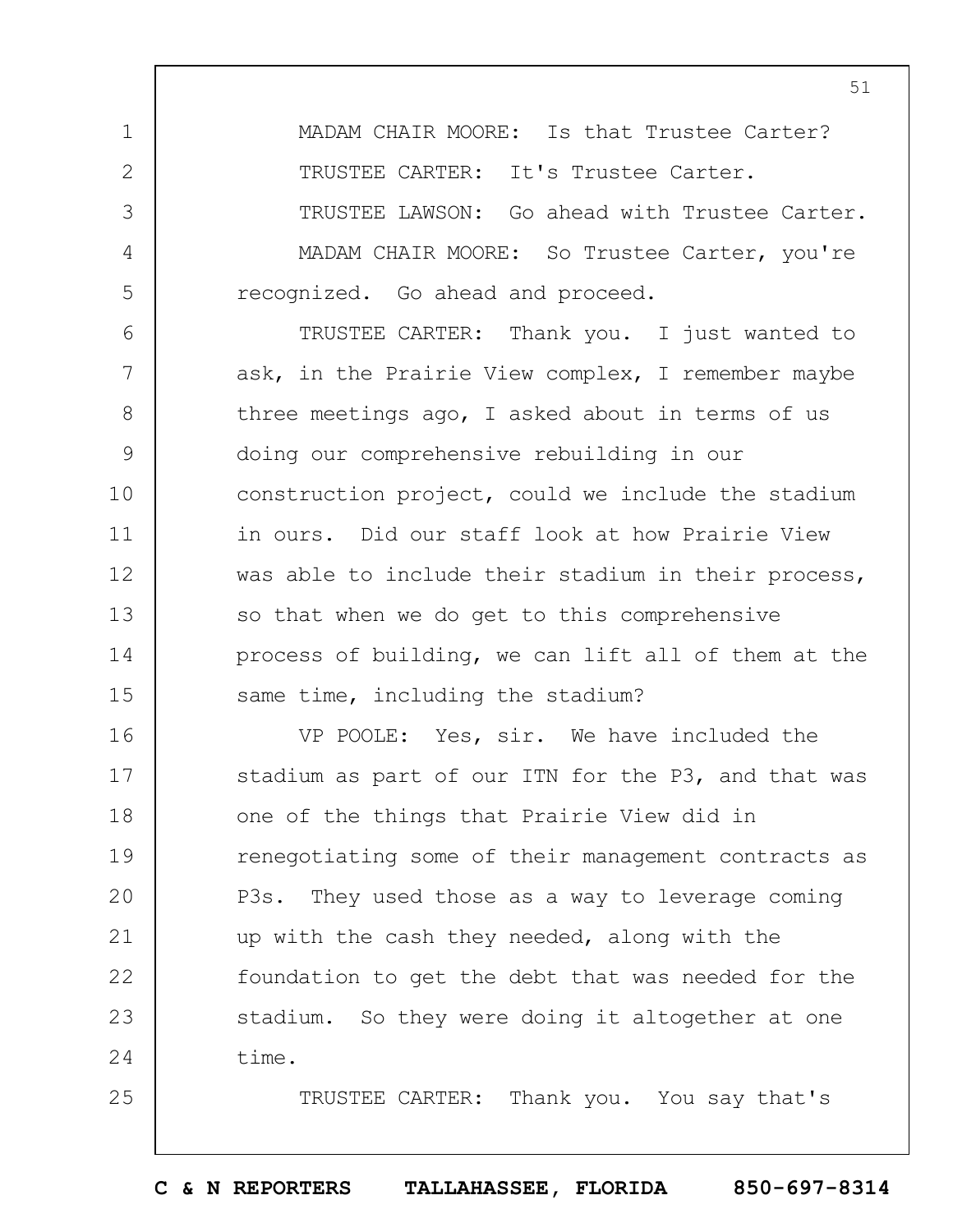1 2 3 4 5 6 7 8 9 10 11 12 13 14 15 16 17 18 19  $20$ 21 22 23 24 25 what we're looking at as well, right? VP POOLE: Yes. TRUSTEE CARTER: Thank you. VP POOLE: Thank you. MADAM CHAIR MOORE: Chair Lawson. TRUSTEE LAWSON: Yeah. I just wanted to get -- and I know you may not be able to give a lot of detail because we're still in the negotiation phase, but can you give us just a brief update of where we stand with the current negotiations with the two vendors -- or the two organizations I should say -- that responded to our ITN? VP KAPILESHWARI: Yes, absolutely. So basically, we have the Request For Qualifications earlier this year, in January or so, and we had a (indiscernible) which we narrowed down to 11, and when we issued the invitation to negotiate. We've got two companies who wanted to continue working with us. So right now, as it stands, we're going to be having the interviews or other presentations by those two companies scheduled for this Thursday, and we'll continue talking to both of them and lead into the negotiation phase. TRUSTEE LAWSON: Can you share with us at the high level, what's in the ITN? Because at least as

**C & N REPORTERS TALLAHASSEE, FLORIDA 850-697-8314**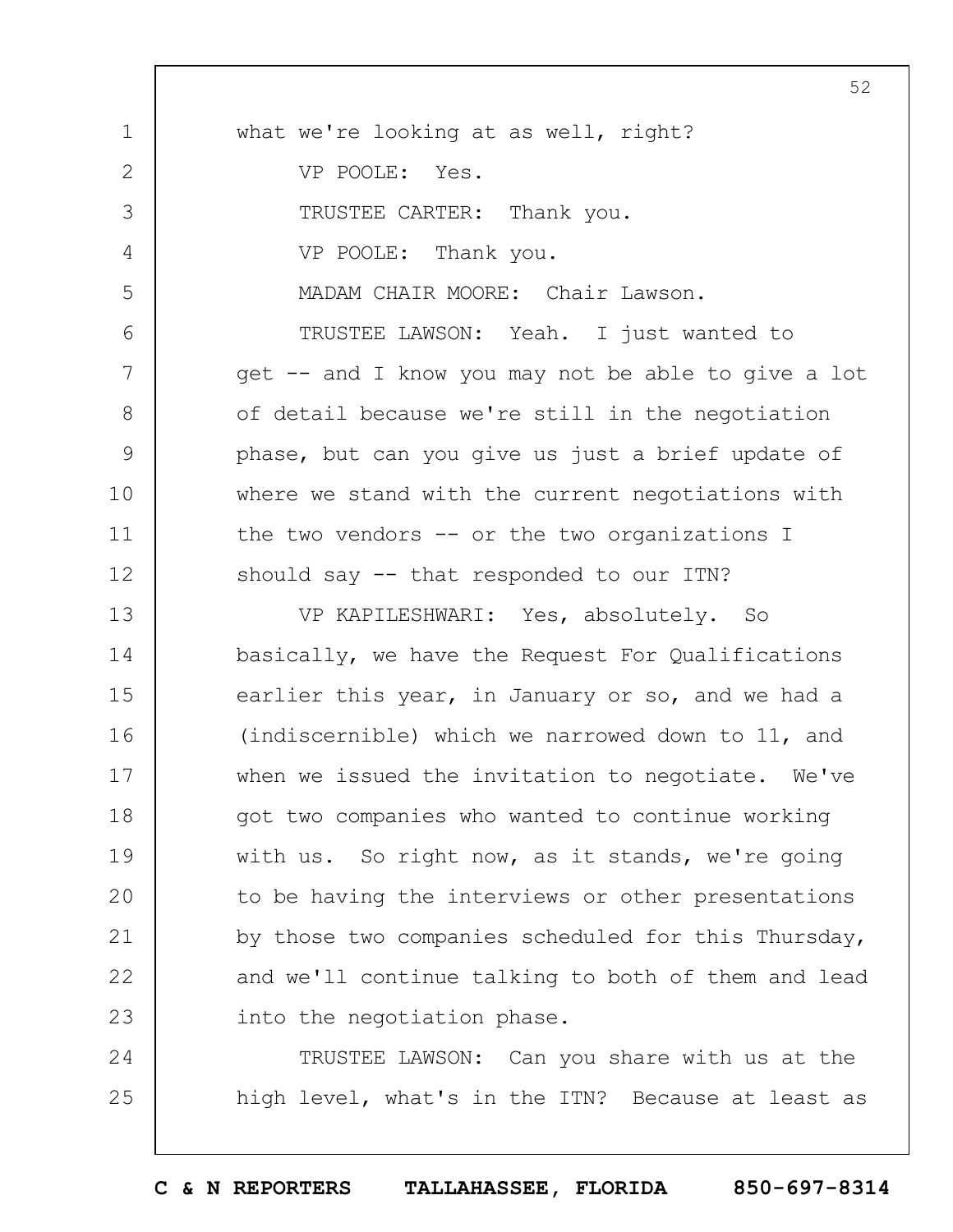I understand, one of them included a stadium, and one of them included retail space and one of them didn't. Can you share with us --

1

2

3

4

5

6

7

8

9

VP KAPILESHWARI: Absolutely. So the Invitation to Negotiate, the ITN, which we issued out, included any and all of those phases, which included housing, retail space and the stadium. So we gave the option to the partners, the extra partners, to bid on one or all of the phases.

10 11 12 13 14 15 So after new partners, one partner has really just focused on the housing and the mixed-use retail space, housing, and the Pentaplex at the old stadium. And the second partner has basically have said that they will be interested in all phases which includes the stadium as well.

16 17 18 19  $20$ 21 22 VP POOLE: The beauty of the P3 and whole negotiating process is we can use one partner; both partners; we could say, *This partner just as to housing. This partner does the stadium, and you work together on the mixed use*. So we have the options to negotiate whatever we would like to basically.

23 24 25 TRUSTEE LAWSON: So I have another question, and I just don't know the answer to it. As you look at the various things that we asked for in the

**C & N REPORTERS TALLAHASSEE, FLORIDA 850-697-8314**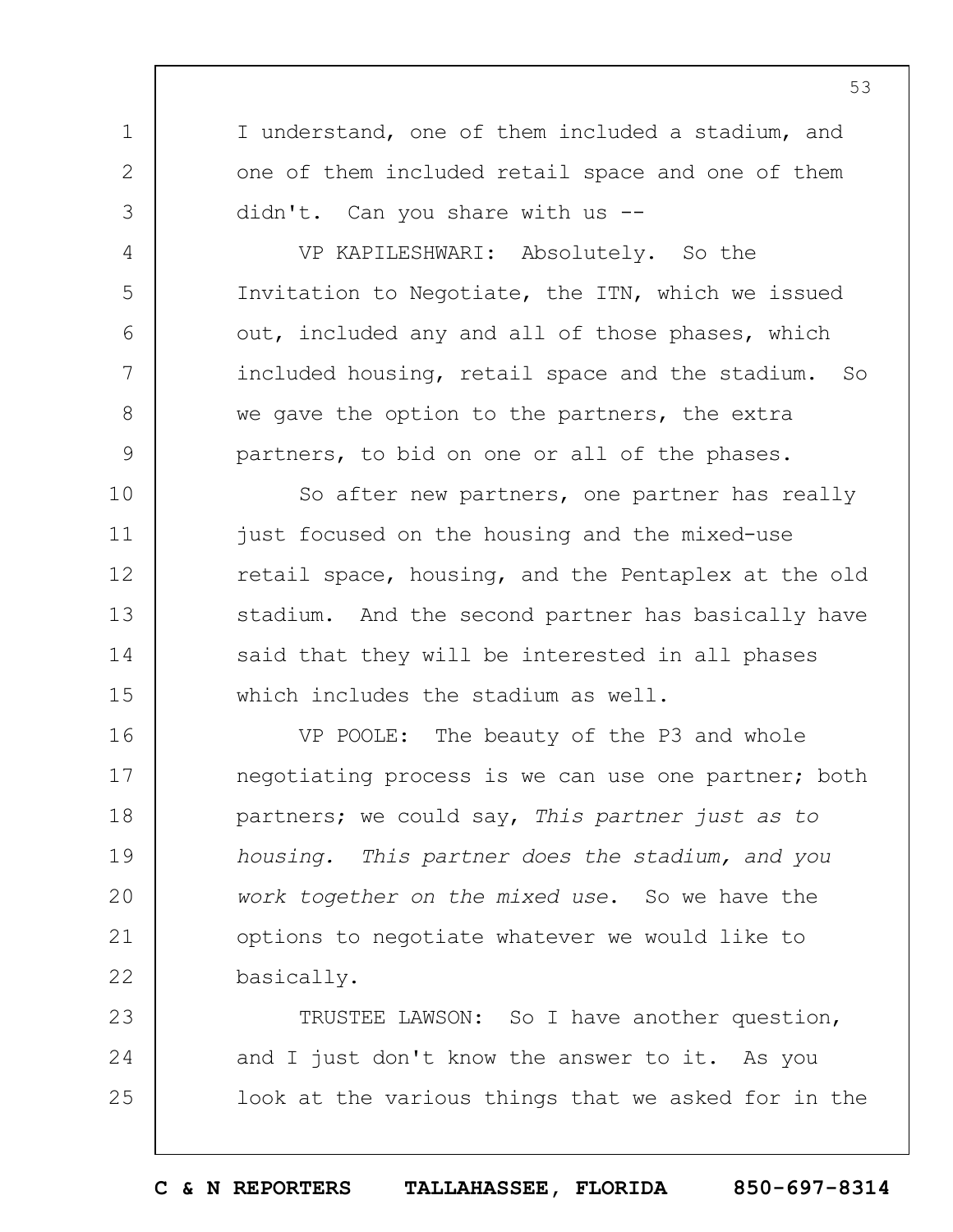ITN, is there the ability to prioritize one above another, or are they somewhat set in stone based on how we issue the ITN?

1

2

3

4

5

6

7

8

9

VP KAPILESHWARI: Yeah, they can be parallel as well. They can be parallel, so we can at the same time start on housing and the stadium, so yeah, it's not sequential.

VP POOLE: But we set the priority and we set the order based on our needs.

10 11 12 13 VP KAPILESHWARI: And since we are still in the procurement phase, so we cannot really officially talk about all of those. But yeah, we are going to be having the presentations.

14 15 16 17 18 19 TRUSTEE LAWSON: And can you walk us through a high-level timeline? And like I said, some of these things, we may not be able to discuss because we're in negotiations, but can you walk us through a high-level timeline of what happens through the next several months within the process?

 $20$ 21 22 23 MADAM CHAIR MOORE: VP Kapileshwari? Sorry, if I could interject here? I know that comes later in the PowerPoint so I want to make sure that, yeah...

24 25 TRUSTEE LAWSON: Does it? Okay, then I will hold it until -- it's already in the pre-stage?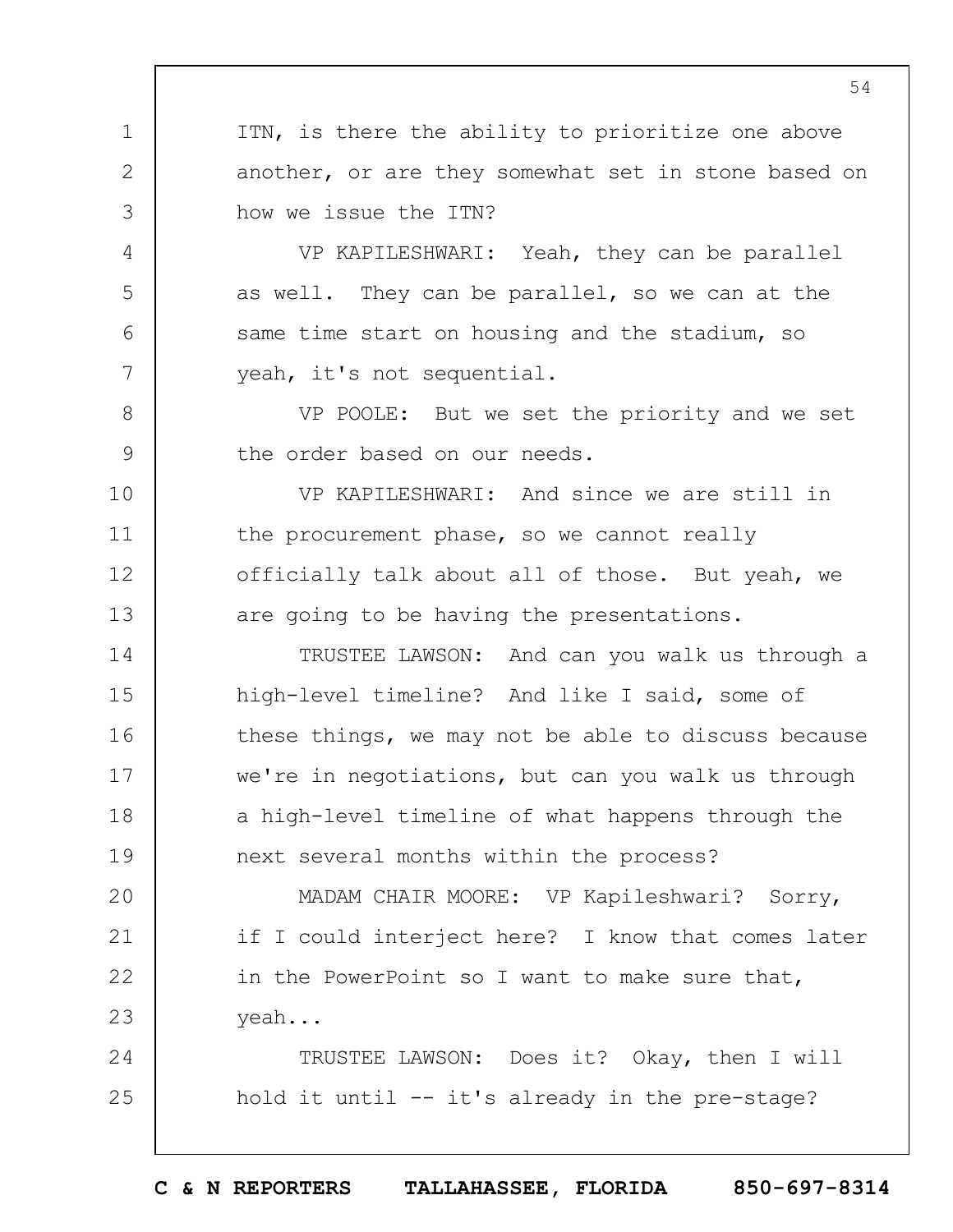MADAM CHAIR MOORE: Oh, yeah. Absolutely. TRUSTEE LAWSON: I can wait for that then.

MADAM CHAIR MOORE: Yeah, probably three reviews on that, so we make sure that one is taken in to account.

Trustee Reed?

1

2

3

4

5

6

7

8

9

25

TRUSTEE REED: Just a question. What's the actual partner? What's the role of the partner? What are we actually requesting?

10 11 12 13 14 15 16 17 18 19  $20$ 21 VP KAPILESHWARI: Yeah. So the partner we are basically requesting, one, the major one would be financing. It would be, we give you the ground, we tell you what the programs as we would like to see, but they would be responsible to bring a team, which not only is the financing but also the designing. And we have written the ITN for flexibility could be designed and operations after the bidding is ready or just design and we take over operations or the third-party can take over operations. So it's basically all part of the negotiations.

22 23 24 TRUSTEE REED: Okay. So it's sort of like a management structure that can help you decide and align on where the future map is.

VP KAPILESHWARI: Absolutely.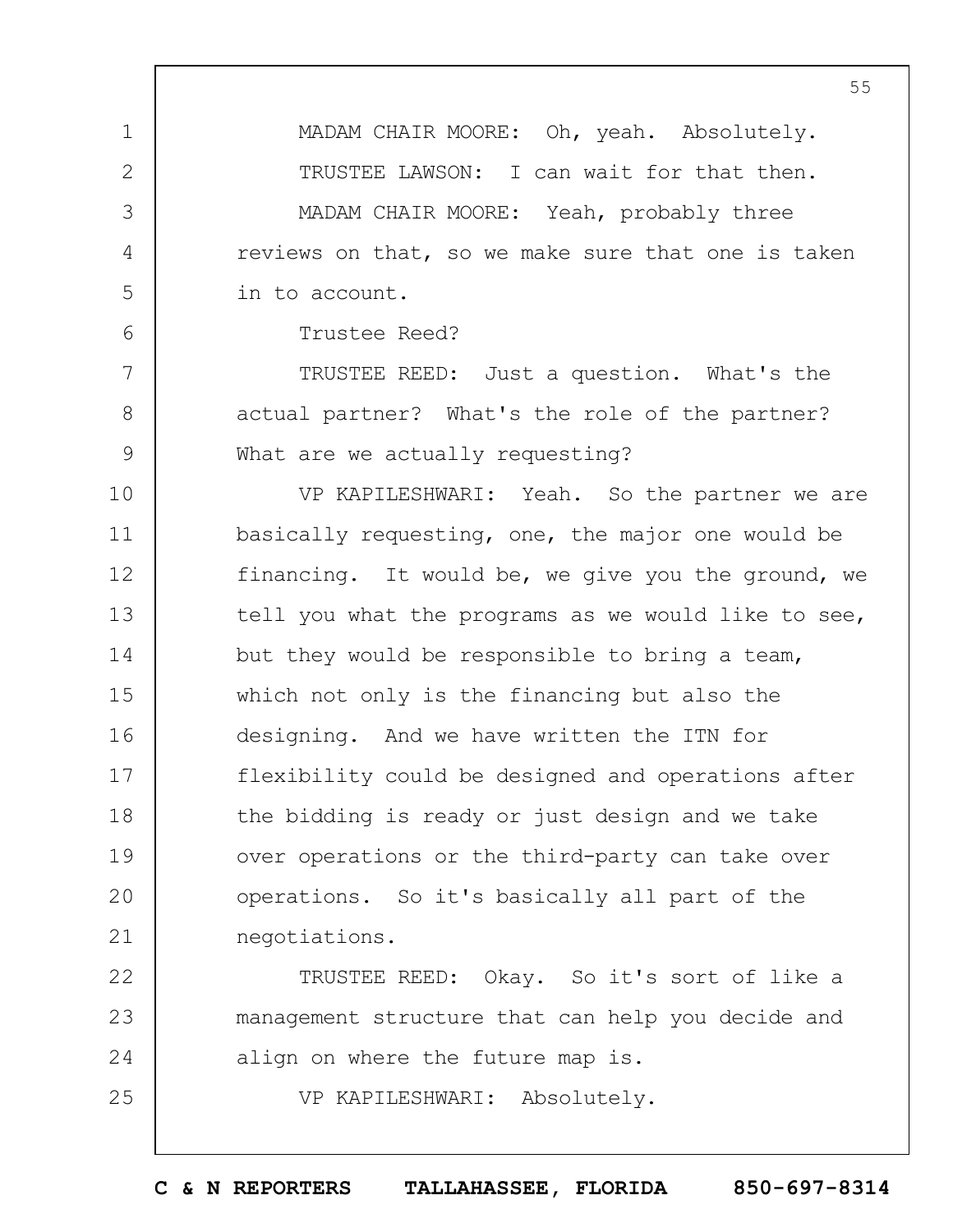VP POOLE: And we have engaged JLL as our P3 consultants to assist with that negotiation and working with our partners.

MADAM CHAIR MOORE: Okay. Go ahead and proceed.

1

2

3

4

5

6

7

8

9

VP POOLE: So next we'll talk about the CASS building and the update on our site selection, as well as what impacts that might have to the Master Plan.

10 11 12 13 14 15 16 VP HUDSON: Once again, good morning. Just a little background on the CASS building or the Center For Academic Access and Student Success. This building has been on the PECO list since approximately 1999. We have my predecessor, Mr. Roland Gaines here as well, who can attest to how long this building has been on the PECO list.

17 18 19  $20$ 21 22 23 24 25 This project is very important for our students, for providing service to our students and assisting with the metrics that we are trying to accomplish. The return on investment as listed. This return on investment was completed prior. We've presented to the Board of Governors, at least four times over the past six years, on this building, and they have been working with us: Working with us on the return on investment;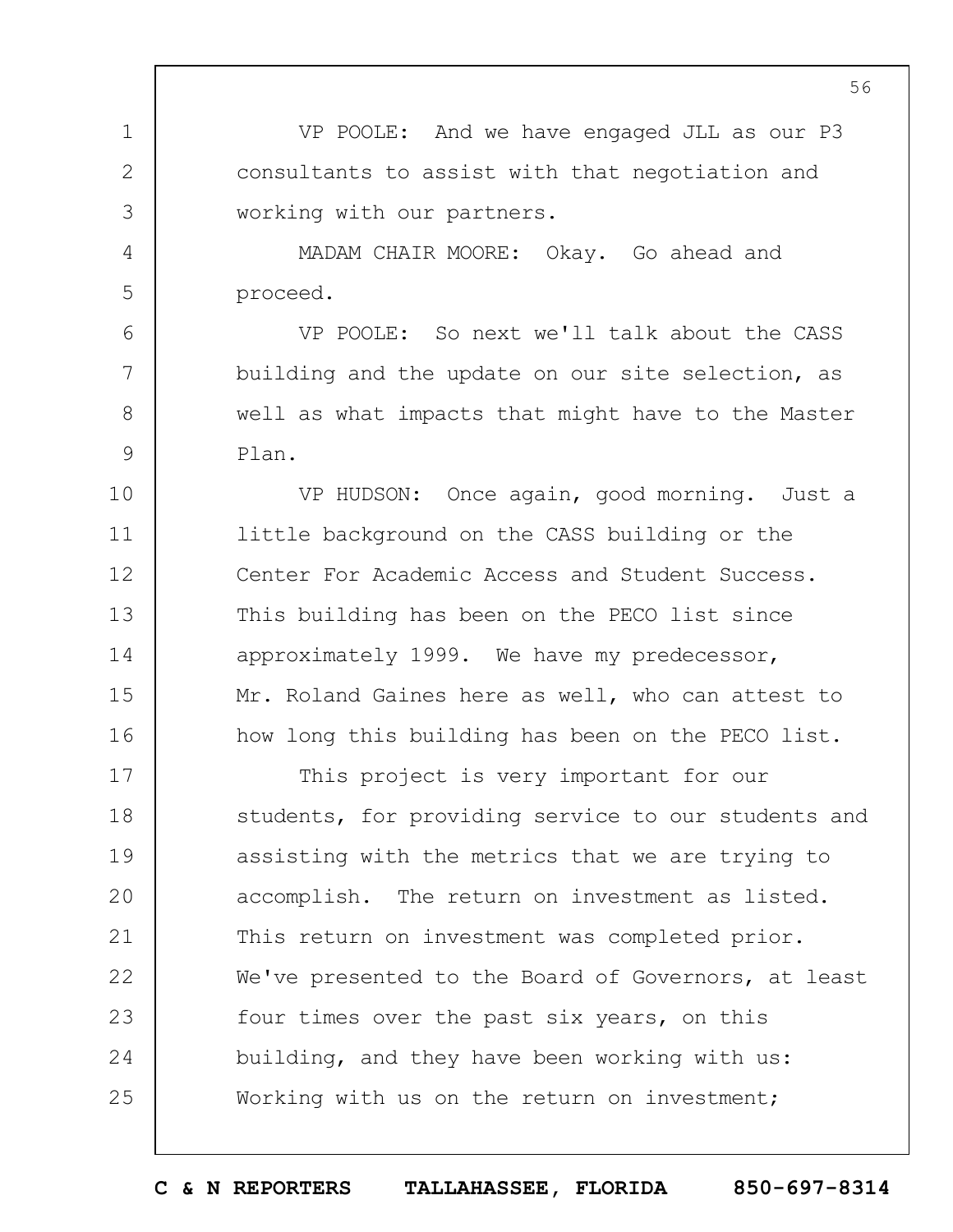improving retention rates, both for our overall students and with our students over 2.0; graduation rates; expanded and out reach to our students, specifically with our counseling services.

1

2

3

4

5 6 7 8 9 10 11 12 13 14 15 16 As you've seen in the media a lot lately, counseling services for students -- and period - has been on the rise. We've seen a 17 percent increase in counseling services. One of the things about our counseling center is they really don't have a building that's sufficient for counseling services. The building that we previous occupied Sunshine Manner was a standalone building, and for students or staff who need counseling services, being in a building where that's the only office that is in that building is sometimes -- it deters people from attending.

17 18 19  $20$ 21 22 23 So if we have had a 17 percent increase with the facilities that we had -- and the building is aged, actually, right now it is  $-$  we can't occupy that building for safety reasons, and so their displaced at the present moment but we're finding spaces for them until we're able to provide an adequate space for this building.

24 25 Also, confidentiality. Having a standalone building, the confidentiality of individuals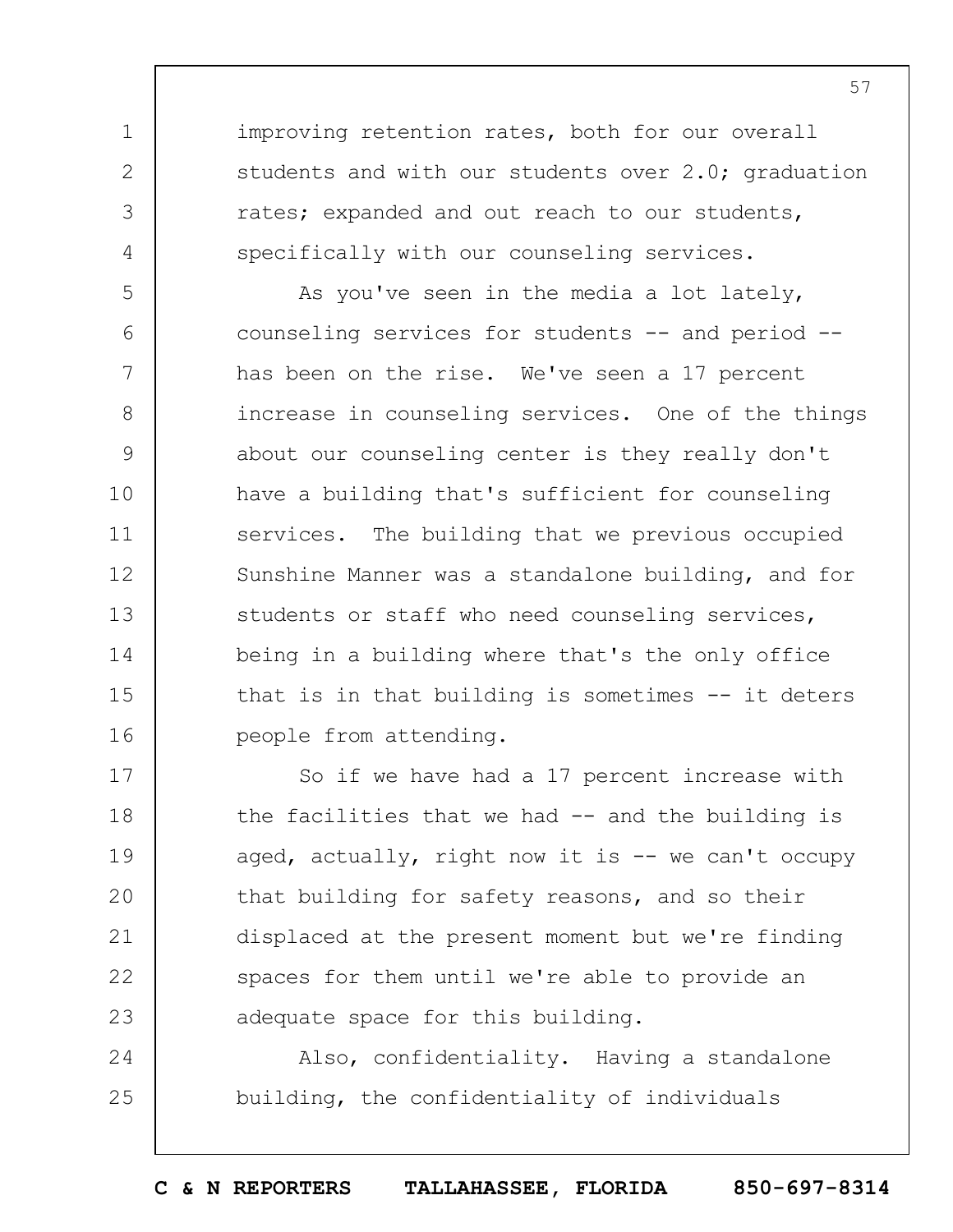1 2 3 4 5 6 7 8 9 10 11 12 13 14 15 16 17 18 19  $20$ 21 22 23 24 25 entering that building, you know who they are and what they're going to that building to do. Also, accreditation. Our accrediting agency has also said that the building we people were previously housed in was not sufficient, and that the plan for the new building was important as part of our accreditation of our counseling center. Next slide. VP KAPILESHWARI: Thank you, VP Hudson. At this point, I would like to introduce David Vincent. He has been engaged with us when we were designing the building at the McGuinn Diamond site for our CASS and has also done some studies to try and identify which is the ideal site for our building. And with that, I'm going to give it to Mr. David Vincent. MR. VINCENT: Hello. What are you looking for? Just an overview? VP POOLE: We'll come to that. So this is the original site that is the Pentaplex Complex, which is at the bottom, and then at the top circle - what we're looking at is a potential site, which is the Gaither Gym, and so this is where we're now looking at selecting.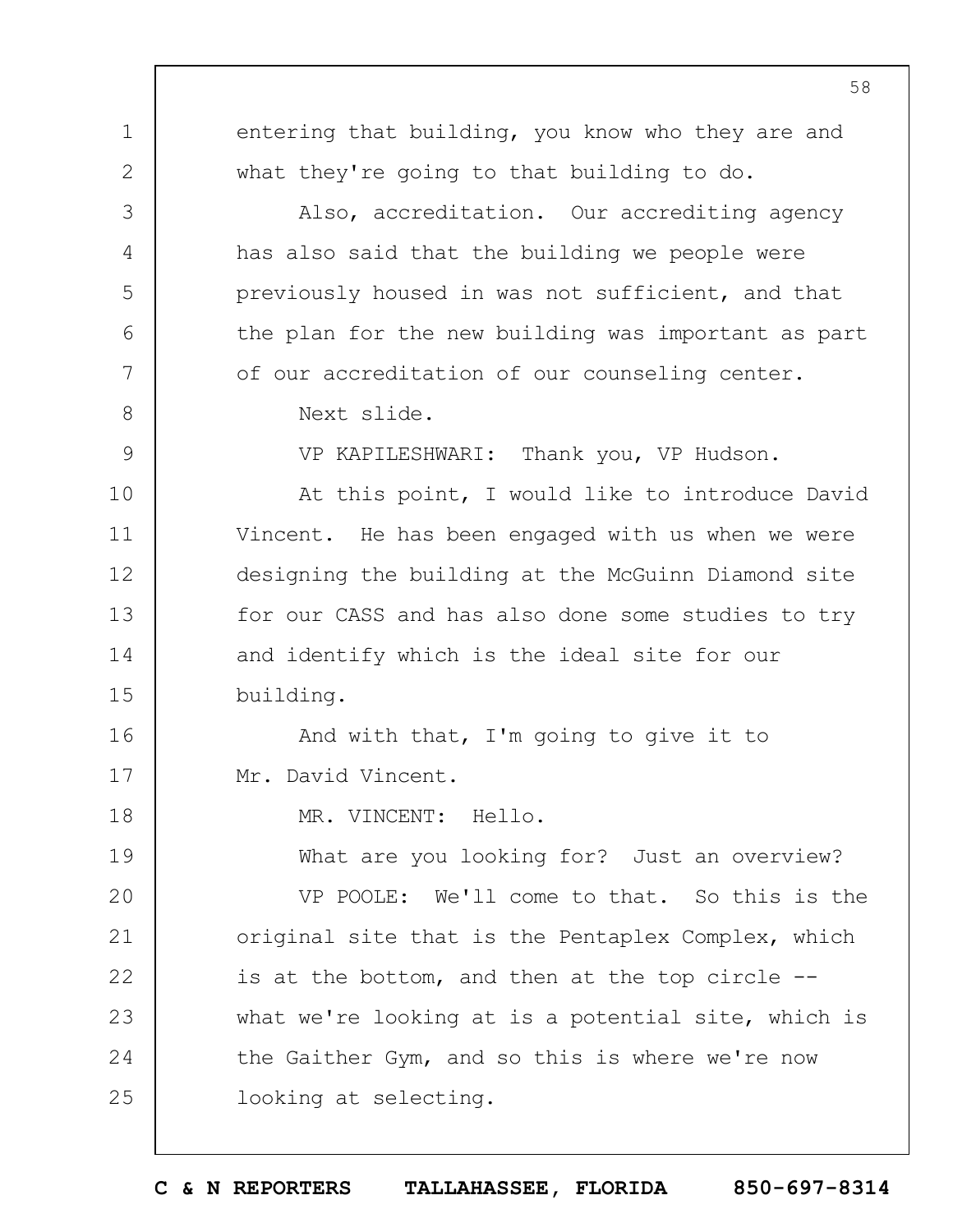So I think, Mr. Vincent, if you could talk about the advantages.

1

2

3

4

5

6

7

8

9

10

11

12

21

22

23

24

25

MR. VINCENT: Okay. Thank you very much. I appreciate having the time in front of you all.

Yeah, when we were first awarded the project, we looked at the site at the McGuinn Diamond site.

From the very get-go, we knew there was a lot of issues involved with that site. It's in the older part of campus, the utilities around there are inadequate and not up to code. There was a lot of infrastructure issues we had to deal with, including stormwater.

13 14 15 16 17 18 19  $20$ So, we realized as we were going that since there's a limited amount of funds for this project that has been allocated, every time we came across an issue as far as stormwater, as far as parking, that took money out of the building. So we were looking at taking dollars out of the bricks and sticks," as they say, out of the finishes and out of the space itself.

Recently, we looked at other sites that would be a better fit, and one of the best sites we found is the one there on the screen, which is right next to Gaither Gym.

It has all of the advantages of the McGuinn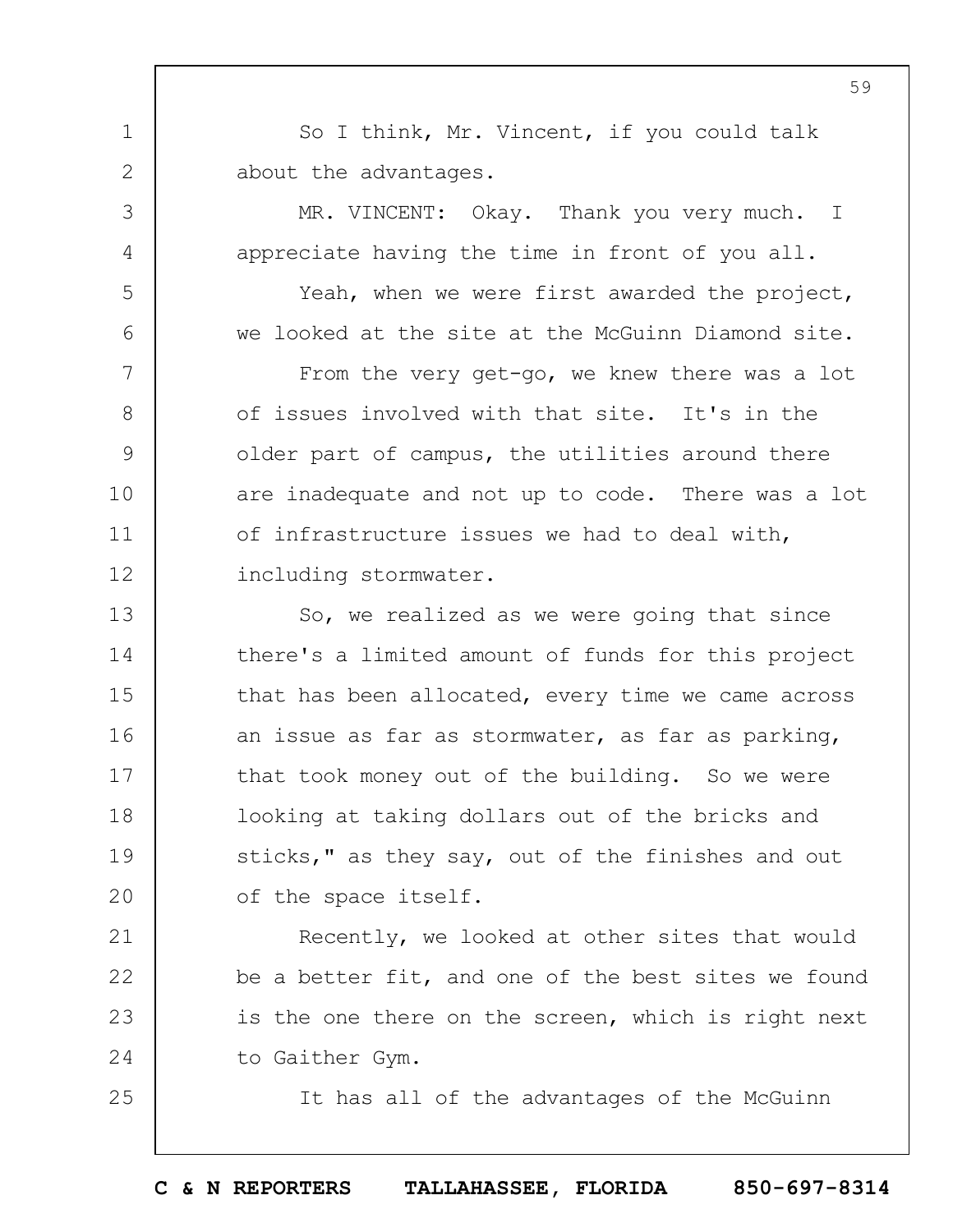Diamond site: Where it's centralized in campus, students have access. It has several advantages. The Wahnish Way corridor has -- the utilities are up-to-date and up to code, so we're not having to worry about infrastructure.

1

2

3

4

5

6 7 8 9 10 11 12 13 14 15 The other thing is, as you can see, there is a parking lot. The other site had existing buildings on it and it would either have to be demolished and/or incorporated into the new design. All of those things were encumbered funds that were not in the original funding, so we were going to again take money out of other places to make sure we demolish the building, which would have cost almost a half-million dollars just to demolish that building.

16 17 18 19  $20$ 21 22 There was talk of reusing portions of that building and restoring a new building, which is also time, energy and money involved. So the new site down here did not have any of those issues. It had additional parking, which we did not address at the Diamond site, so it did have a lot of advantages.

23 24 25 One of the things we've looked at is once that site was selected, we wanted to make sure the building would even fit. As you can see here,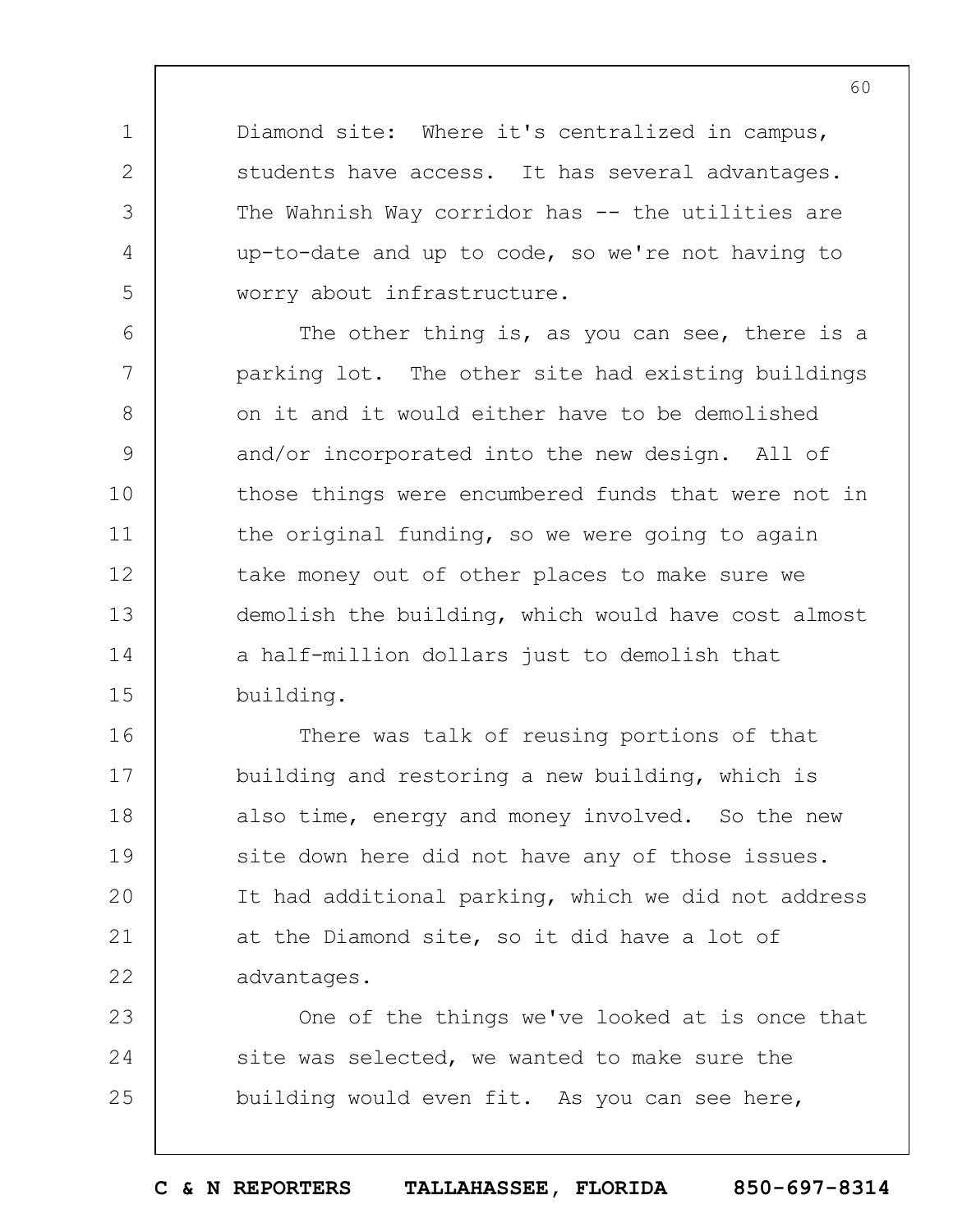which took like a massing model, which just the square footage of the building would incorporate and make sure it fit. As you can see there, it fits nicely between those areas.

And one of the things we've looked at is -you can see a rendering on the screen and you can also see off to the left or right, depending on how you're looking -- we're looking at -- these are basically napkin sketches, or something that we've done in the office real quick, to see not only if the building fits but we're looking at styles. There was -- we were getting feedback from leadership teams about which way to go.

14 15 16 17 18 19  $20$ On the right, you can see a historic building that is the fabric of the campus, or a new modern structure. Neither one of these are approved designs. Neither one of these are even worked out to any level of detail. Again, they were just to give you an idea that they will fit and how it will look on the site.

Any other questions?

22 TRUSTEE SMITH: May I?

1

2

3

4

5

6

7

8

9

10

11

12

13

21

23 MADAM CHAIR MOORE: Yes, Trustee Smith.

24 25 TRUSTEE SMITH: Yes, the site that was just shown, that's all parking space.

**C & N REPORTERS TALLAHASSEE, FLORIDA 850-697-8314**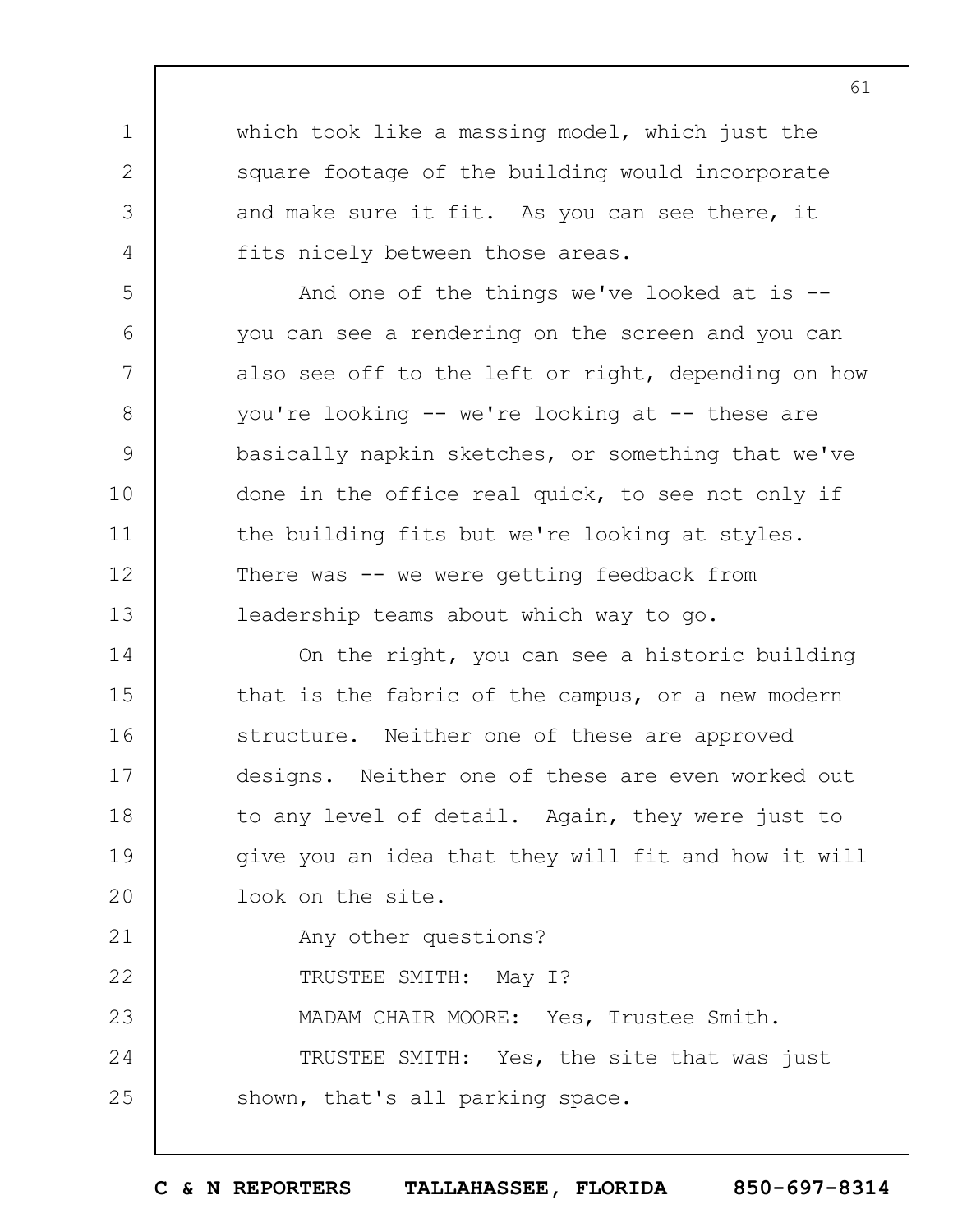MR. VINCENT: That's parking. The original site now is mostly parking spaces.

1

2

3

4

5

6

7

8

9

10

11

12

13

14

25

TRUSTEE SMITH: And there's already limited parking on campus for students and that's all student parking space. Where would we migrate another parking garage to?

MR. VINCENT: I know there's some parking inside some of the P3s, which I think is separate from this project, I understand, but there it's being addressed by some of the P3 proposals. And we also realize that one of the sites was to put it next to the stadium, which would've taken up parking, so by placing it over here we're not losing the parking spaces at the stadium.

15 16 17 18 19  $20$ 21 Our intent is to have a causeway that goes from this site, Wahnish Way, to the area, to the parking area and develop some parking off sight parking there at the stadium. So that's where the students and/or outsiders from campus would park. TRUSTEE SMITH: Okay. Thank you. MADAM CHAIR MOORE: Any questions?

22 23 24 MR. LAWSON: Just how does it change the timing? The location of the project makes sense, but how does it change the project?

VP POOLE: We'll get to that.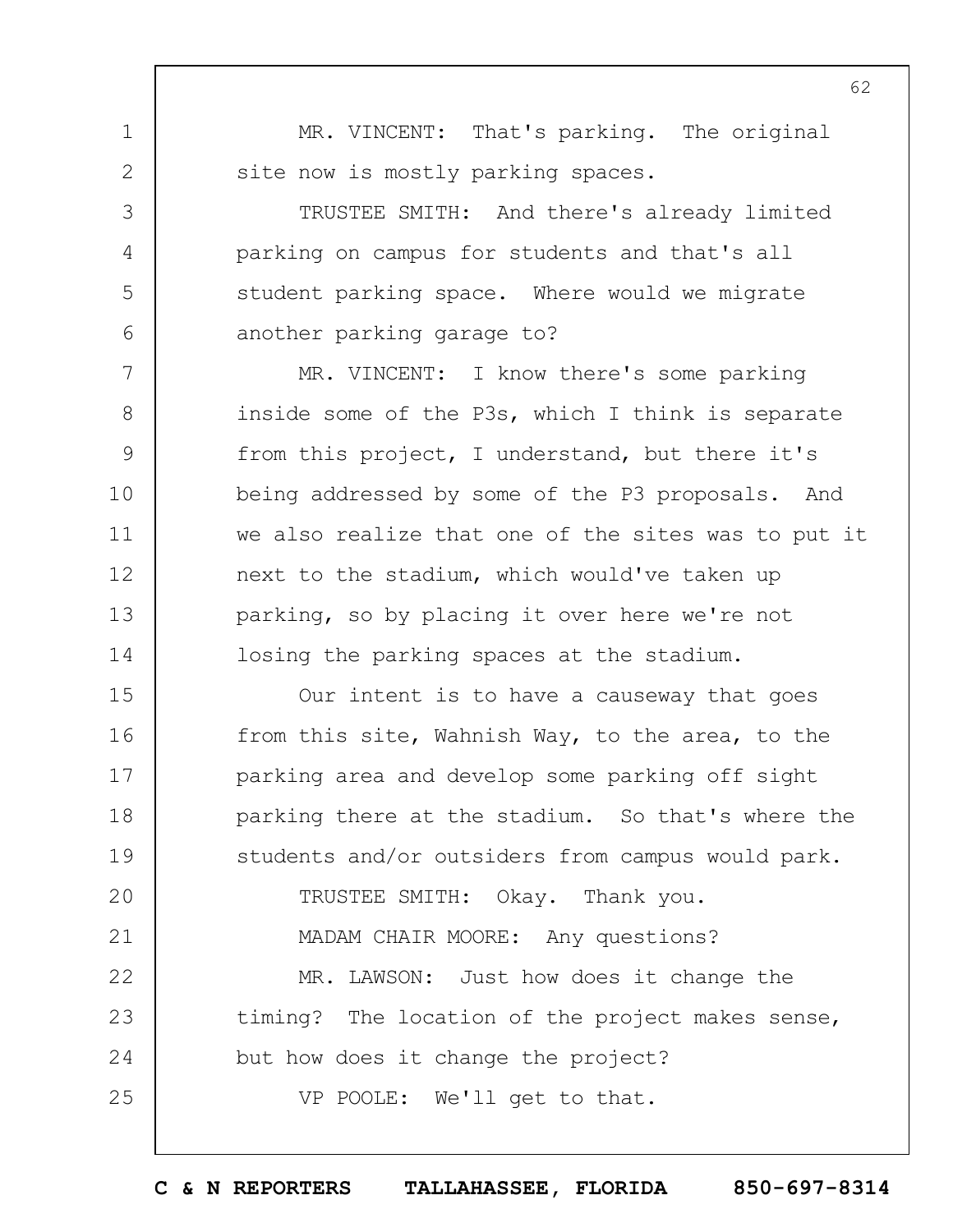1 2 3 4 5 6 7 8 9 10 11 12 13 14 15 16 17 18 19  $20$ 21 22 23 24 25 MADAM CHAIR MOORE: There's a static answer for that, Chair. (Overlapping chatter.) TRUSTEE REED: I do have a question. Just going back to the overall process here. So he stated this has sort of been in the PECO since 1999. So where is it today? Is it approved? Do we have funding? What's that process? VP KAPILESHWARI: Yes. We actually have a site for that as well. MADAM CHAIR MOORE: We have literally tried to pull in hours of hours of weekends, to make sure - so there's definitely coming to dollars. TRUSTEE LAWSON: Way to make us look bad. MADAM CHAIR MOORE: No, not to make you look bad, but just to be efficient. VP HUDSON: And I'll go quickly through here. These are the Student Services that will be located in the building. With the previous building, we were limited in space because of some of the other thingswith the building that we had to do. So we're able to add our Health Center and Scholarship Office to this building, because it provides more space for the money. And so, these are all of the services. As you

**C & N REPORTERS TALLAHASSEE, FLORIDA 850-697-8314**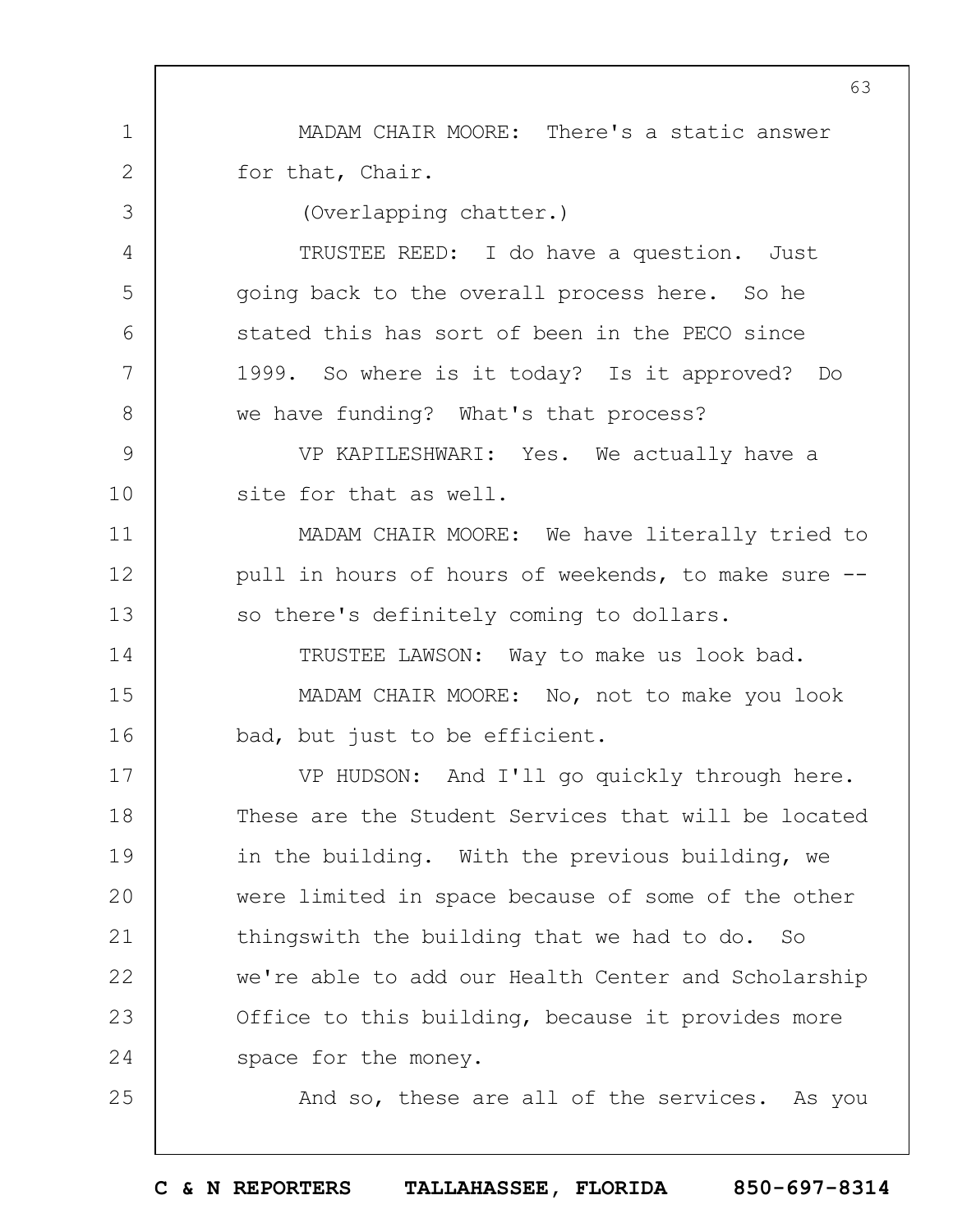1 2 3 4 5 6 7 8 9 10 11 12 13 14 15 16 17 18 19  $20$ 21 22 23 24 25 can see, it's part of all of the campus environment and the Student Services: From Student Affairs to Academic Affairs to Business and Finance, so everyone will be located in a one-stop-shop. As we visited other campuses, we seen that at the other campus buildings and how it operated. So there's an opportunity for everyone to be housed to provide better services to our students, and this is a list of everyone that will be housed in that facility. TRUSTEE SMITH: May I? MADAM CHAIR MOORE: Trustee Smith. TRUSTEE SMITH: Yes. Dr. Hudson, is there a plan to increase the staff for all of these departments as well? VP HUDSON: No. TRUSTEE SMITH: So just use space? VP HUDSON: Just use space. And to keep students from having to go to different areas, because when we did the survey and students were on that committee as well, we noticed a lot of our services was disjointed all across the campus. And students wanted to have a one-stop-shop where they can get all of their services provided. We won't have to increase the number of people in the offices. Unless or when enrollment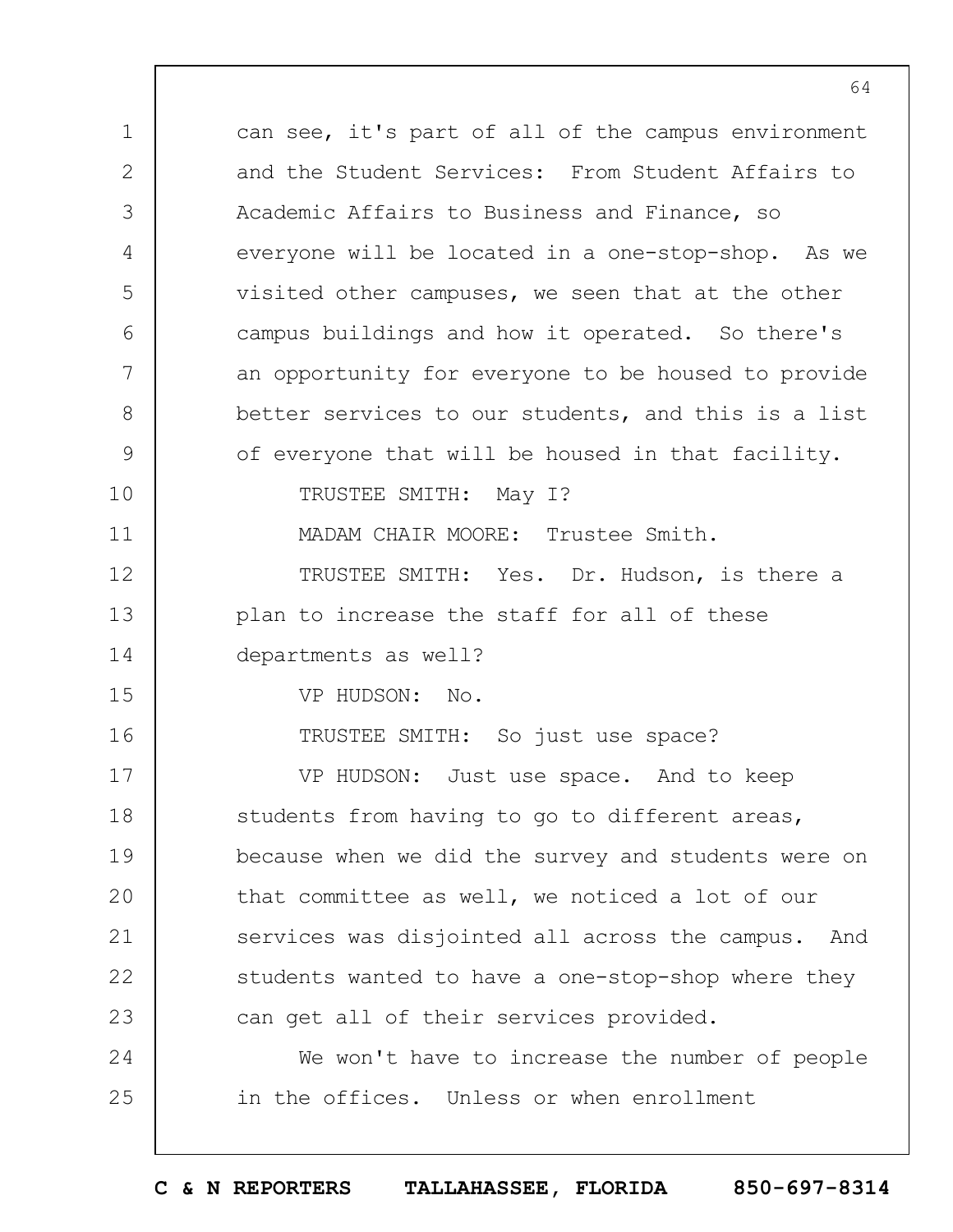1 2 3 4 5 6 7 8 9 10 11 12 13 14 15 16 17 18 19  $20$ 21 22 23 24 25 65 increases, we will increase those people in those areas because we will have to be able to serve students better. TRUSTEE SMITH: Thank you. VP HUDSON: And it will also allow for more technology to be utilized. So we want to leverage more things like the technology in this building to service the students. TRUSTEE CARTER: Madam Chair, may I ask a question, please? MADAM CHAIR MOORE: Is that Trustee Carter? TRUSTEE CARTER: Yes, ma'am. MADAM CHAIR MOORE: You're recognized. TRUSTEE CARTER: I would like to ask Vice President Hudson, are you going to repurpose the existing space these offices occupy? VP HUDSON: Yes. We plan to repurpose that space through our Space Committee. Everyone across campus will have an opportunity to determine what the space needs are and we can repurpose that space. TRUSTEE CARTER: Madam Chair, a follow-up? MADAM CHAIR MOORE: Yes, absolutely. TRUSTEE CARTER: In whatever we do, we need to make sure we tie in the repurposing into our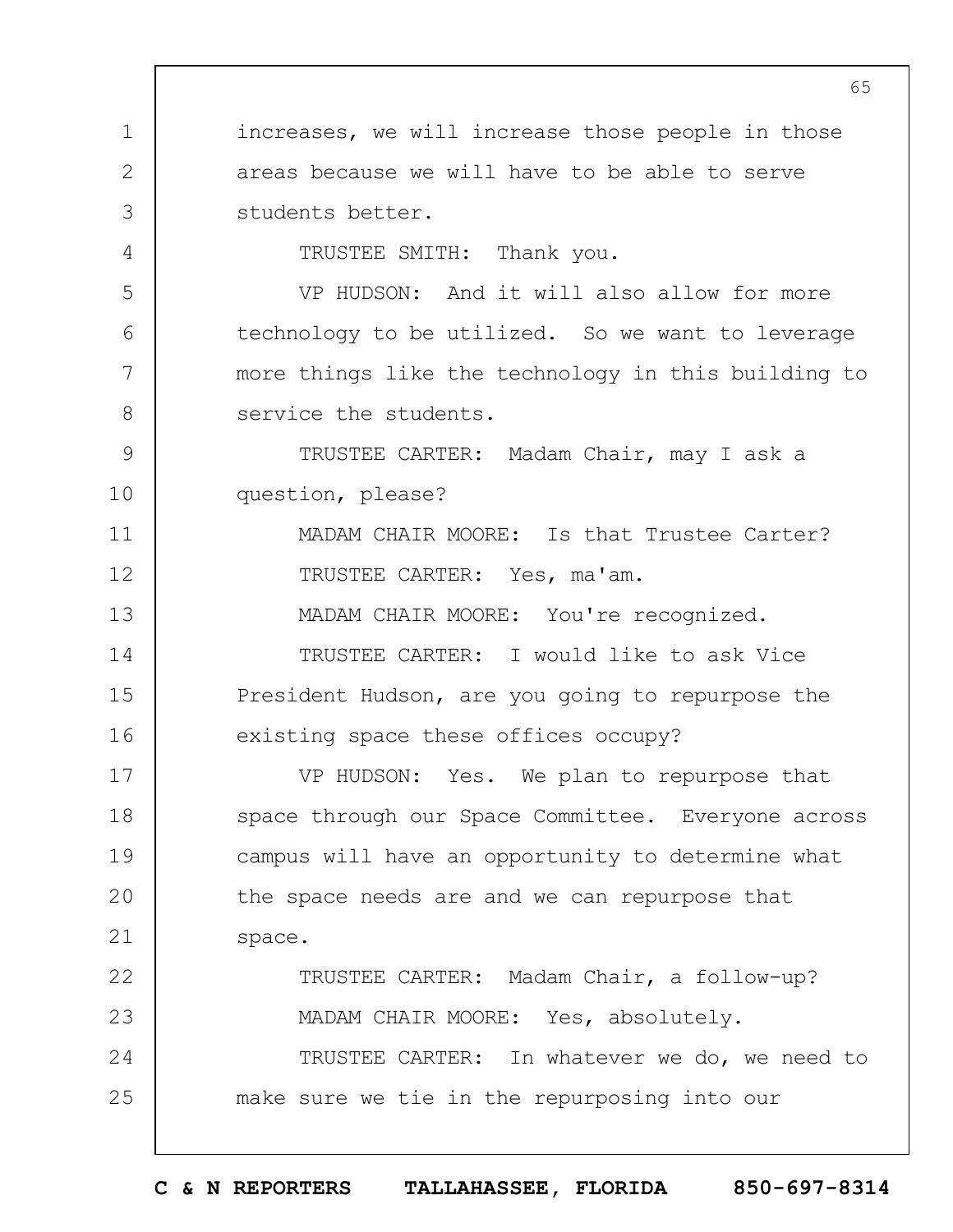1 2 3 4 5 6 7 8 9 10 11 12 13 14 15 16 17 18 19  $20$ 21 22 23 24 25 performance metrics. That's going to help us tremendously in the context of making sure that we use this space for purposes that are going to benefit the entire University. MADAM CHAIR MOORE: That's a great point to be made. You're absolutely right. Other questions or comments? Okay, we'll jump back on slides. VP POOLE: Thank you. Mr. Vincent has already shared the advantages and disadvantages of both locations, so now let's talk about the status of the funding for the building. So we were actually approved. We requested \$39 million and we were -- we did receive allocation in '14/'15 of 6 million, and in fiscal year of '15/'16 of 6 million. So we still need approval or appropriation for the remaining 26 million, so it's going to be important for us to show that we're moving forward on this project. We have our designs, we've identified the space, and we can show we're making progress for the first twelve million we've been appropriated. We do have two million encumbered for professional fees, and we have already 10 million that's confirmed, ready to start construction and

66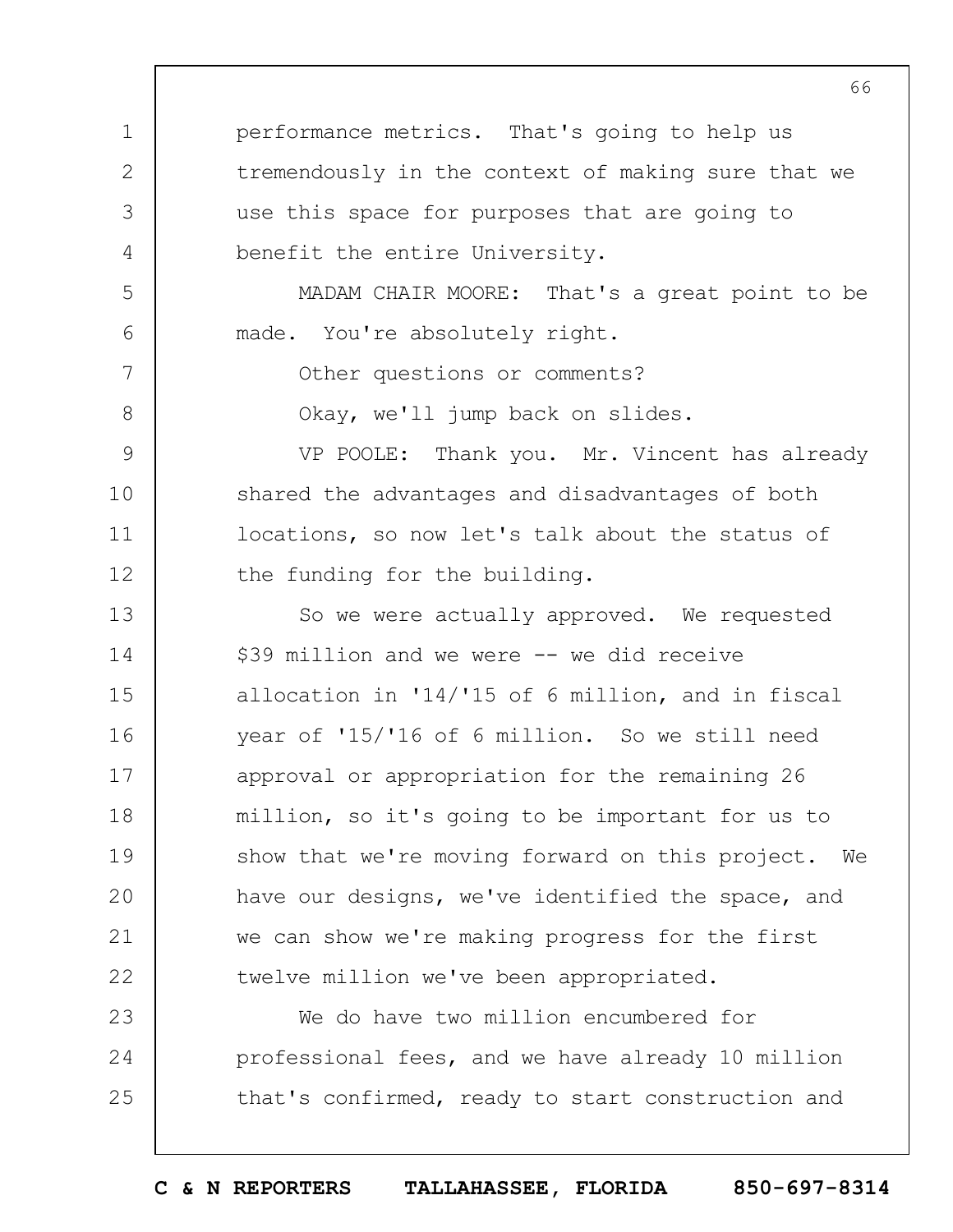demolition.

1

2

3

4

5

6

7

8

9

10

11

25

Sameer will talk with you about the cost impact of changing the site.

VP KAPILESHWARI: Thank you, VP Poole.

So in the slide, basically the first section on the top is the cost avoidance, as Mr. Vincent shared.

Moving away from McGuinn Diamond to the clean site, basically it's going to prevent multiple costs, which we would have otherwise incurred at the McGuinn Diamond site.

12 13 14 15 16 17 18 First off, the building demolition, and that's a fee of over half-million dollars. In some of the other sites, we were trying to salvage some of the historical elements: The facades, some of the fireplaces and things like that. So all of that could be avoided; that's about to the tune of a hundred thousand.

19  $20$ 21 22 23 24 Additionally, I would point you to the site topography. As you were familiar with the campus, or have known, the McGuinn Diamond is sitting on a hill. It's not a flat site, which typically is easier for construction, so that was another \$150,000 awarded because of that.

Then we would have to do some partial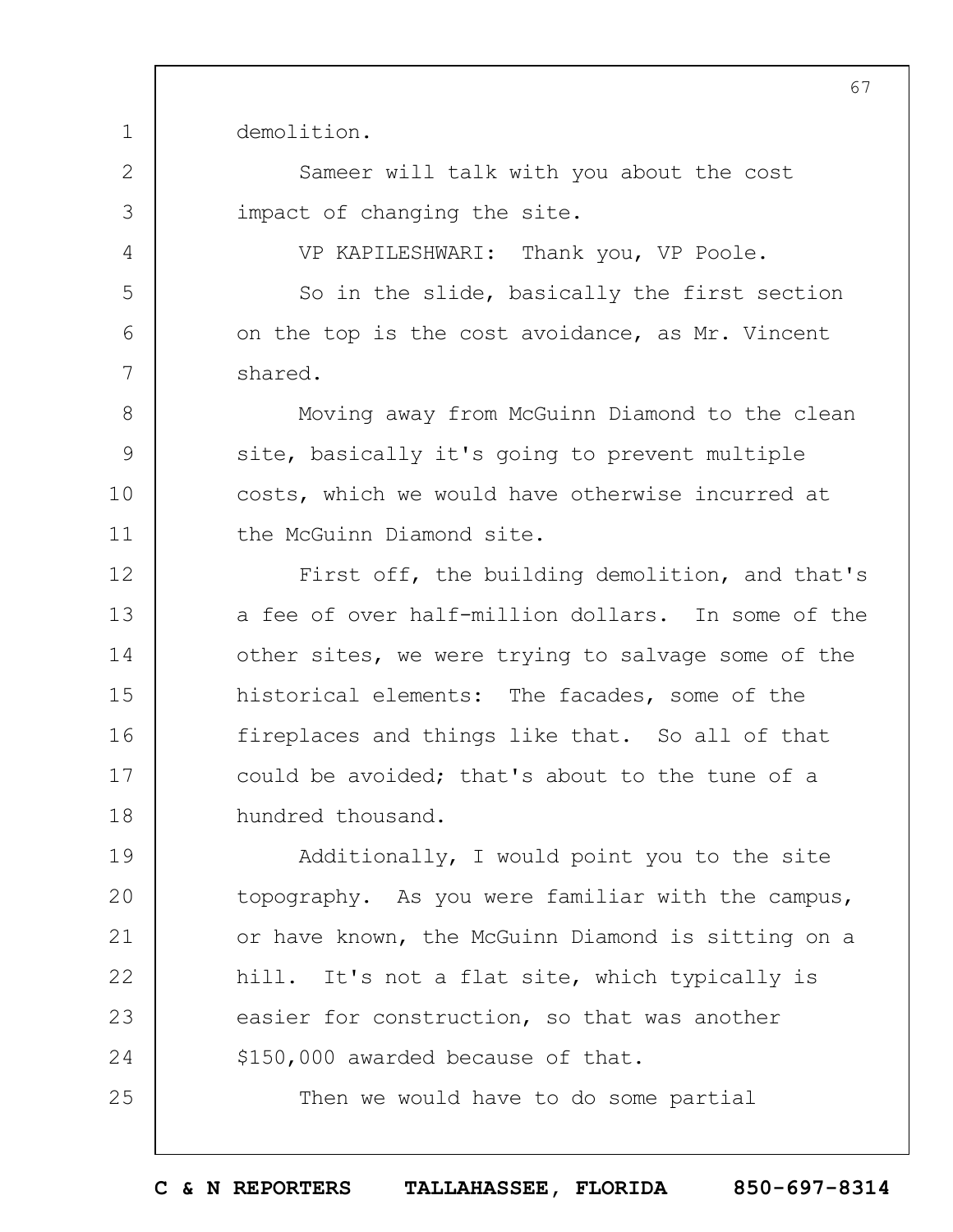demolition of Gray Hall and McGuinn Diamond site, so that's prevented over here and that's 60,000. And water, sanitary infrastructure upgrades at the McGuinn Diamond site, which is one of the oldest portions of the campus, really would have had to upsize the lines and the capacity wasn't there, so at the Wahnish or the other site, those would be avoided.

1

2

3

4

5

6

7

8

25

9 10 11 12 13 14 15 16 17 18 19  $20$ 21 22 So basically you are looking at cost avoidance of roughly \$1.1 million. Now, we are -- the second item is cost increase in the Gaither site, and this is due to additional square footage. We are adding some programs, like the scholarships, and the health center, which we were not able to incorporate at the McGuinn Diamond site, so that's roughly 4,000 square feet and there will be some cost additions because of that  $-$  480,000 roughly -- and some redesign costs, because you have up to now been spending all of our schematic designs at the previous site, so we have to not completely start over but to some extent start doing the design again, and that's 450,000.

23 24 So next, basically, we are looking at still a saving of roughly 208,000.

I would like to bring your attention to the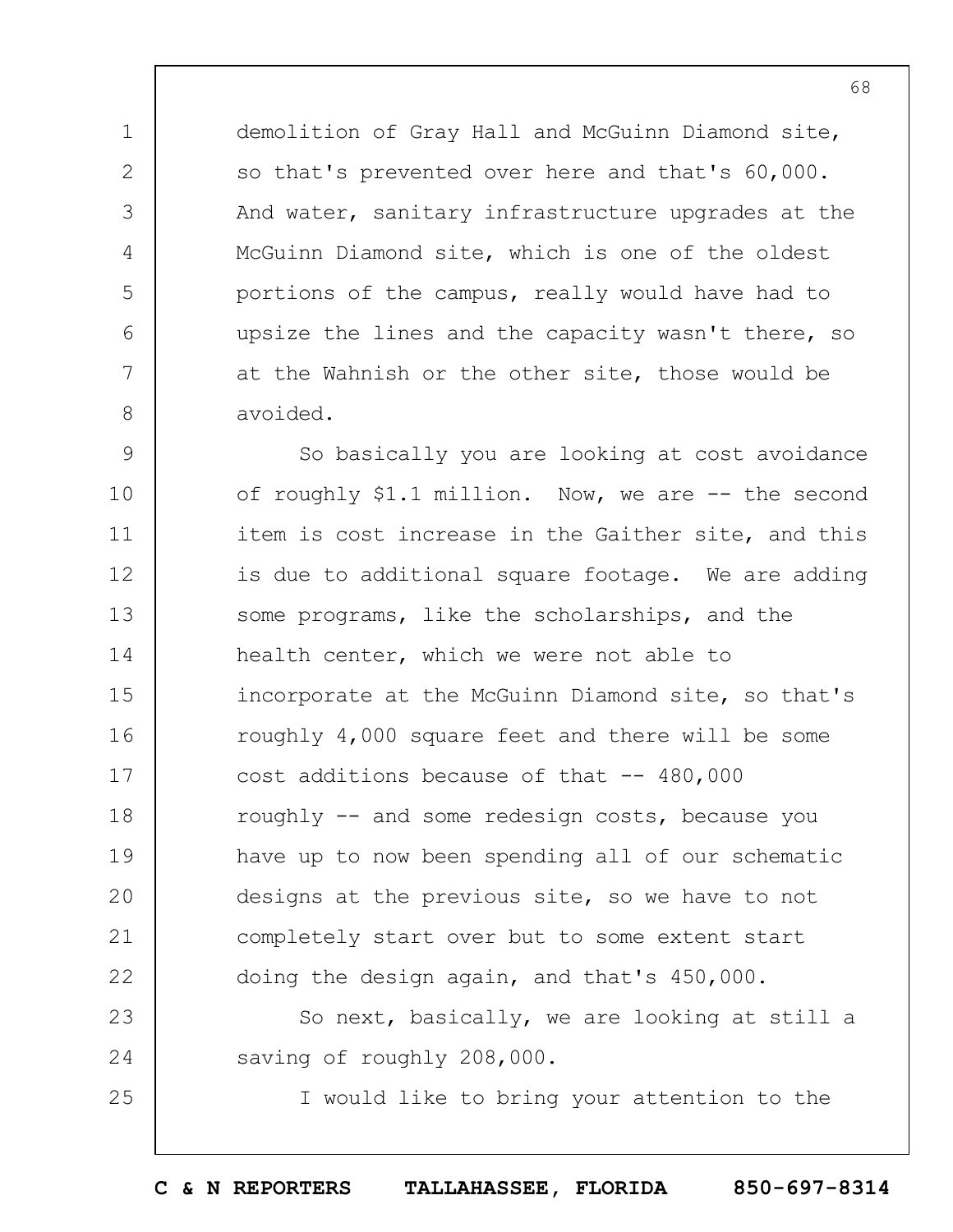very bottom, which is the sunk cost and that's the cost we have incurred at the McGuinn Diamond site to date. And that's professional services of 476,000. Some of the investors (unintelligible) and that's \$518,000. We are very confident as we get the design team and the construction team on board, we might be able to recoup a lot of that from some sales tax savings and gaining efficiencies. So that's basically where we are trying to keep the cost of the projects the same.

1

2

3

4

5

6

7

8

9

10

11

12

13

15

16

Now, talking a little bit about what Chair Lawson had asked earlier: What impact are we looking at in the timing of all of these things.

14 17 18 19 And so, first, maybe Mr. Vincent might be able to clarify, or this is based on what we had for our McGuinn Diamond site. We will have to start again with the schematic design and design development, but again, probably might be able to shave a few months off of that schedule now.

 $20$ 21 22 23 24 25 MR. VINCENT: I believe so. That is a very generous schedule. We did it that way because we aren't sure what's going to happen at the meeting and what decisions we made. If a decision is made quick on this and we are given the okay, say even within the first year, we believe we can beat that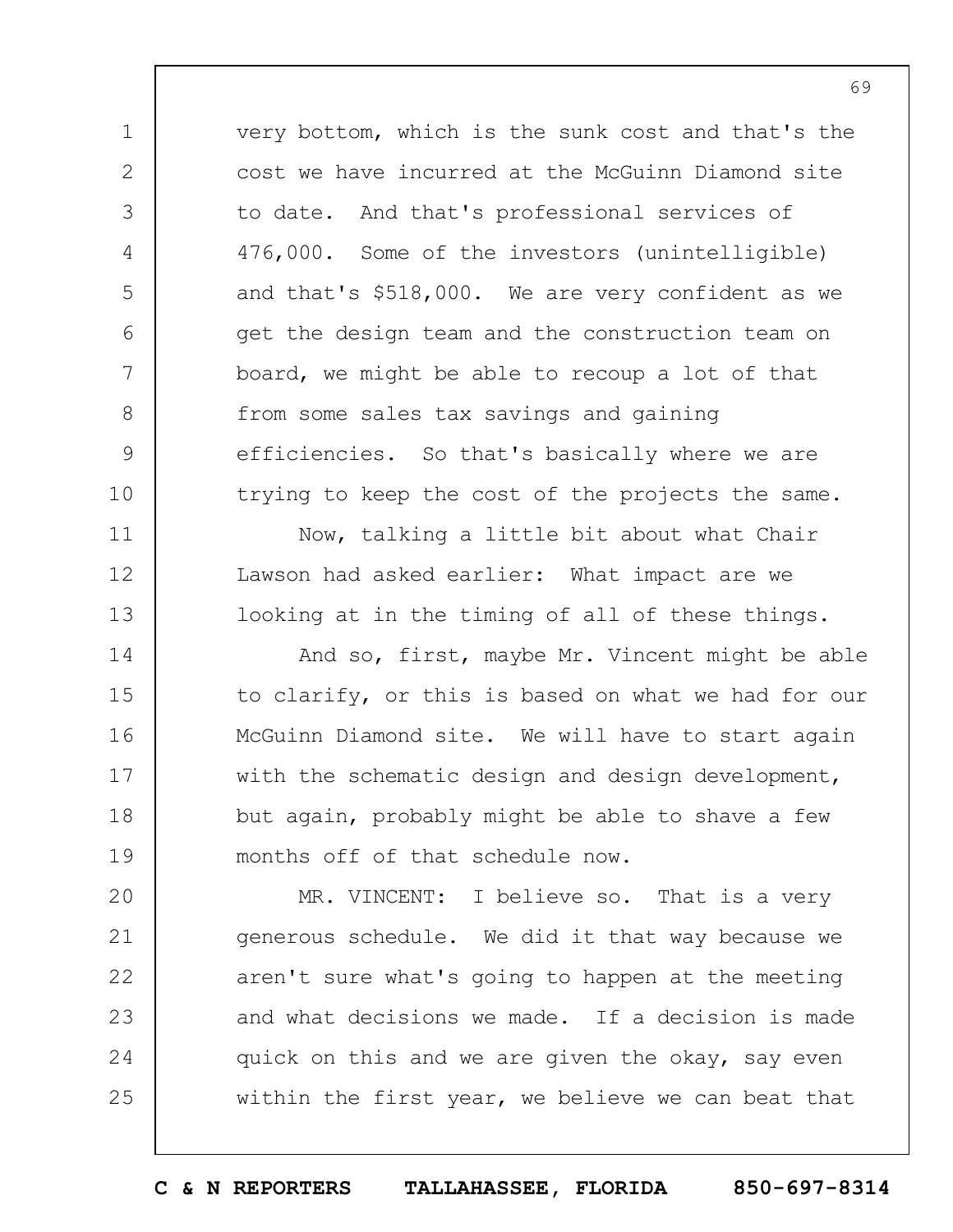by a month or two.

1

13

14

2 3 4 5 6 7 8 9 10 11 12 VP KAPILESHWARI: That's correct. And once we start designing, we will be able to finalize. We have already finished our selection process for the CM, so we may be able to get them on board and fill the remaining bullets. But right now, we are anticipating that initially we had the summer of 2018 as the substantial completion. We might be able to -- or it may have to be delayed until the spring or summer of 2019. So no more than one year delay with the site change is what we're anticipating at this stage.

So we might be able to expedite, where possible, since we have the team already on board.

15 16 MADAM CHAIR MOORE: Just a couple of questions.

17 18 19  $20$ 21 22 So an aggressive schedule, which is based on what we've talked about and how long this has been pending, is I would assume, the appetite of this body. But then the other part of that is going to require action items, and that won't happen in this workshop because it can't.

23 24 25 So the action items that would need to take place in order to provide staff with the authorization to move forward, talk to us about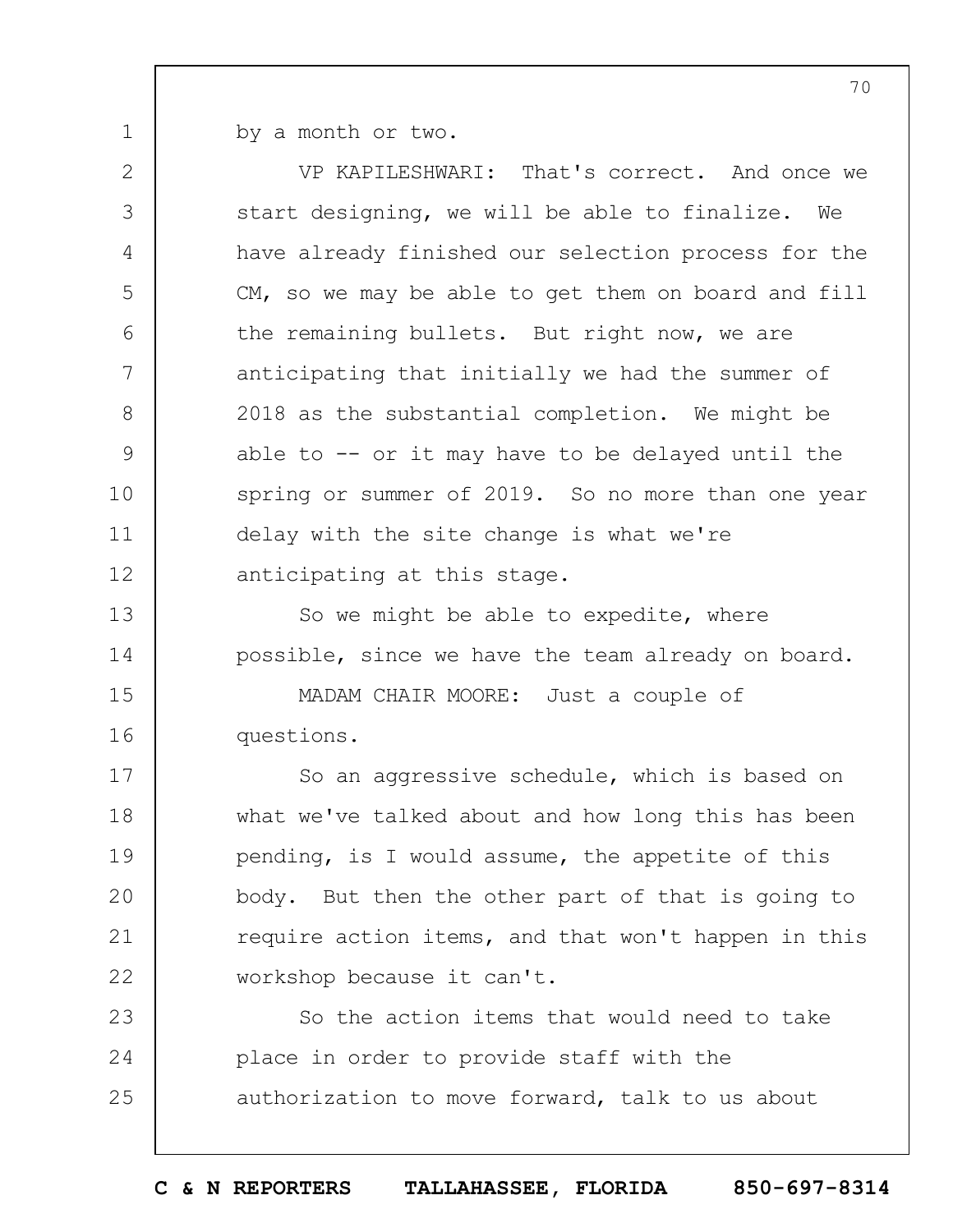that. What would that need to look like? What would you need from this board in order to move forward, outside of this workshop?

1

2

3

4 5 6 7 8 9 10 11 12 13 14 15 16 17 18 VP KAPILESHWARI: Yes. Outside of the workshop, as far as the CASS is concerned, I would like to say nothing at this time. We just wanted an approval from the Board and the President that Gaither is an appropriate site, because we have written our Request For Qualifications and Request For Proposals, and we've procured our architectural and CM services, and we have validated that with our procurement office and with our General Counsel. So we don't have to go out for reprocurement for all of those things, so we can start with the design very quickly. But there will be some impacts: For example, the master plan which was approved and I'm going to actually lead in to the master plan discussion.

19  $20$ 21 22 23 24 25 MADAM CHAIR MOORE: Just -- master plan, we'll talk about that. But again, you're saying authorization from the board to move forward, so that's an action item, so it sounds like we would need to, as a committee, need to be able to posture ourselves, have a vote on it, have a committee meeting, and then transition this to the full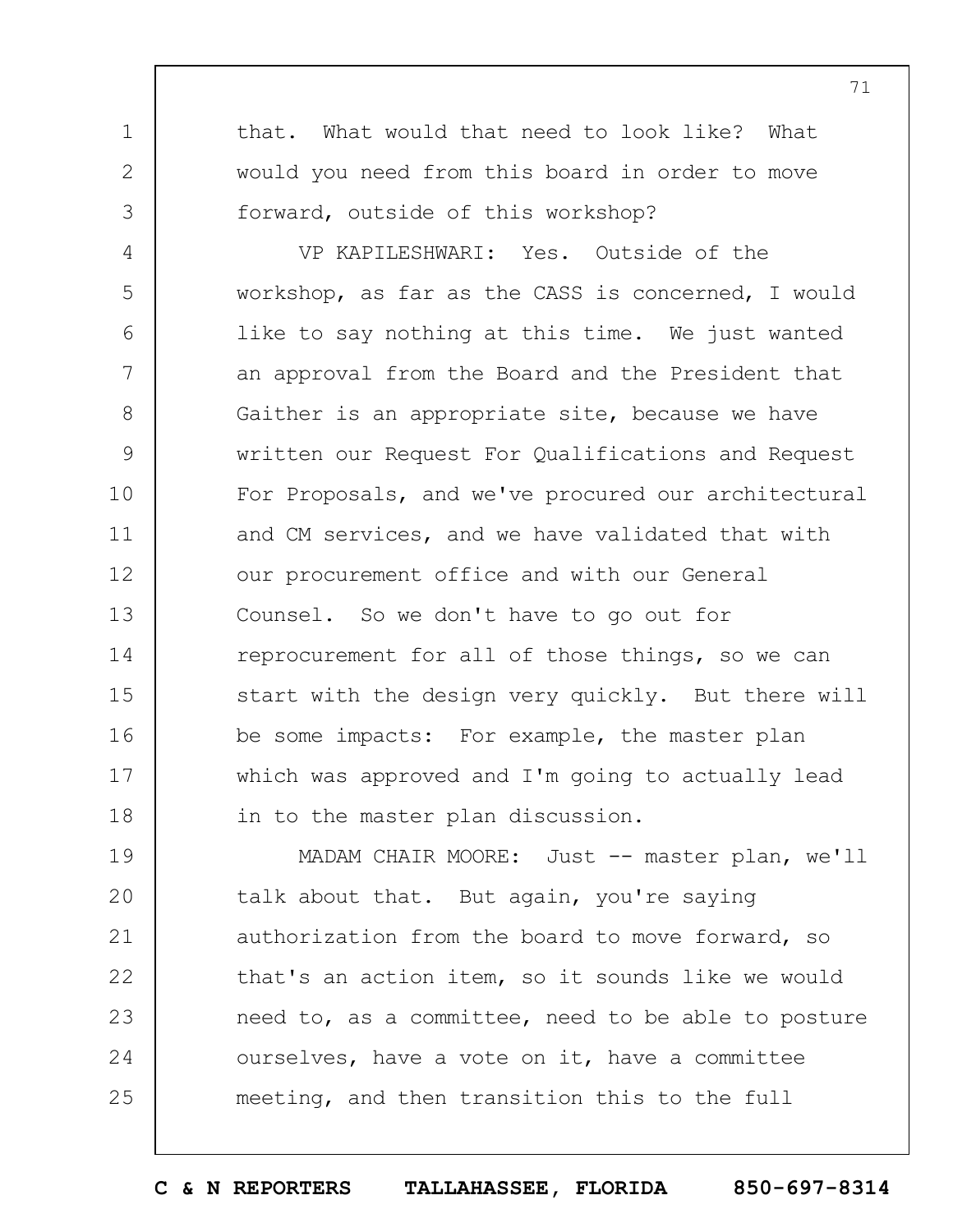board.

1

2

3

4

5

6

So in order to meet what our friends over here at JRA, in terms of moving it from generous to aggressive, you would need some guidance in advance of that, looking at the early part of the year to make the aggressive schedule happen?

7 8 9 10 11 12 13 14 15 16 MR. VINCENT: Correct. We are assuming -- we realize this is December and the holidays are coming. Our schedule was built on the fact that we probably wouldn't get official authorization until sometime in January. So I -- I'm not sure of your schedule, when you meet again; that's out of my league of understanding. But if you do meet sometime in January, I feel very confident that -if you approve -- that we can get moving on that schedule and still beat it.

17 18 19  $20$ 21 22 23 24 25 MADAM CHAIR MOORE: Okay. Dr. Robinson? PRESIDENT ROBINSON: I just wanted to add, because a question came up in a conversation I had regarding the Board of Governors. We actually presented this to the Board of Governors in the Facilities Committee meeting in West Palm Beach and basically told them that we had three different sites that we were looking at, and to them the decision was up to FAMU to decide which one of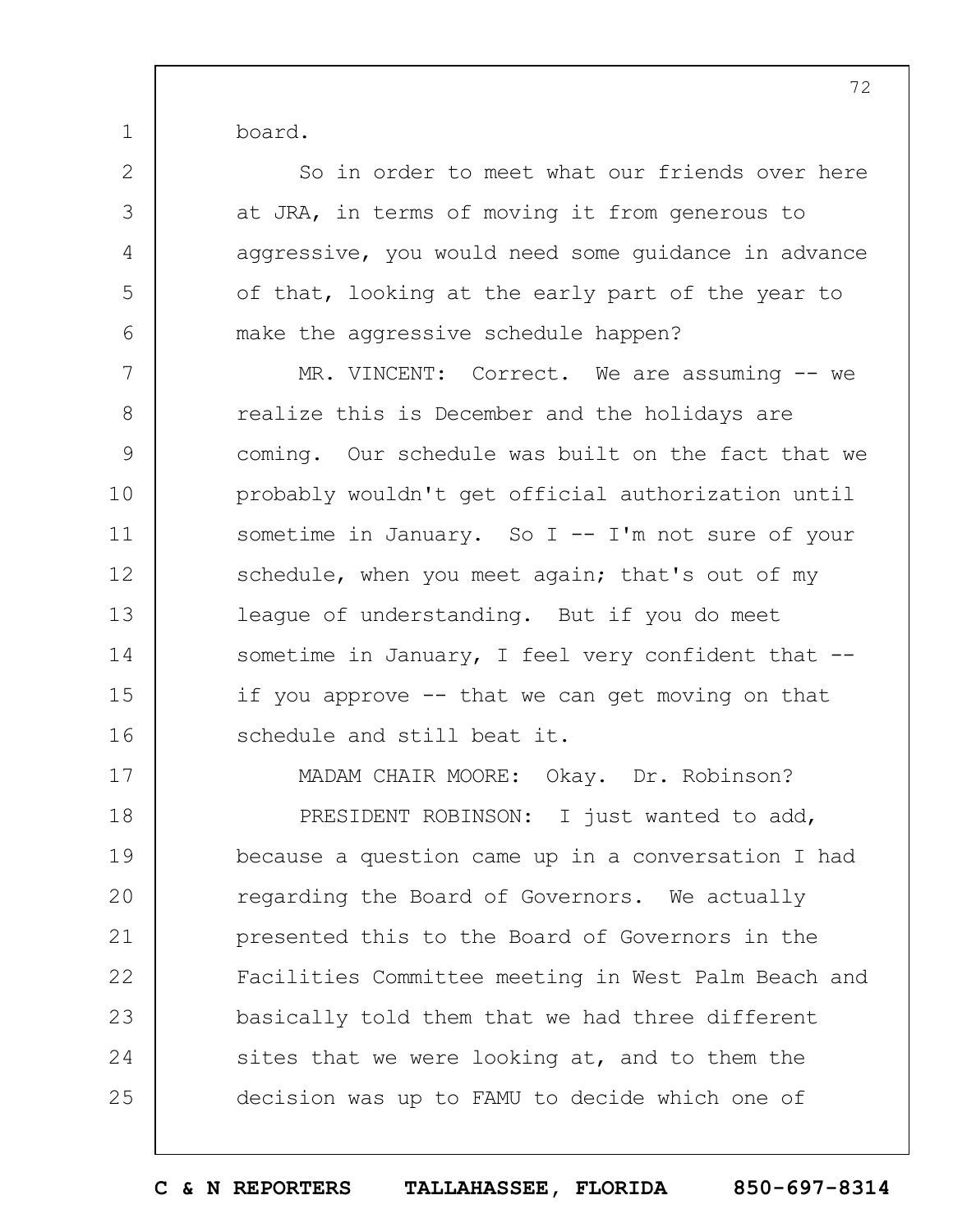1 2

3

4

5

22

those sites was the named one.

So the staff has narrowed it down to this particular site, following that meeting, so it's now in the hands of the board -- of our Board of Trustees.

6 7 8 9 10 11 12 13 14 15 16 17 18 19 TRUSTEE LAWSON: Yeah, I just have a comment. I think where we can go from here, now that we know the Board of Governors has already approved the site, is we can't vote here. But you can post a committee meeting, and if the recommendation from the Committee is to take action by the full board, we can hold a telephonic meeting in the next few weeks, in order to keep on timeline, if that's the recommendation coming out of your Budget Finance and Facilities Committee; Based on our last meeting, we set the standard whereby we can call a meeting -- it doesn't have to be an emergency meeting -- on relatively short notice as long as we have the appropriate notice.

 $20$ 21 So to stay on timeline, as you just mentioned, we can do that if that's your recommendation.

MADAM CHAIR MOORE: Okay. Thank you.

23 24 25 VP KAPILESHWARI: Yeah. Talking about the impacts. In September of 2016, a few months back, we had presented our Master Plan update. We had a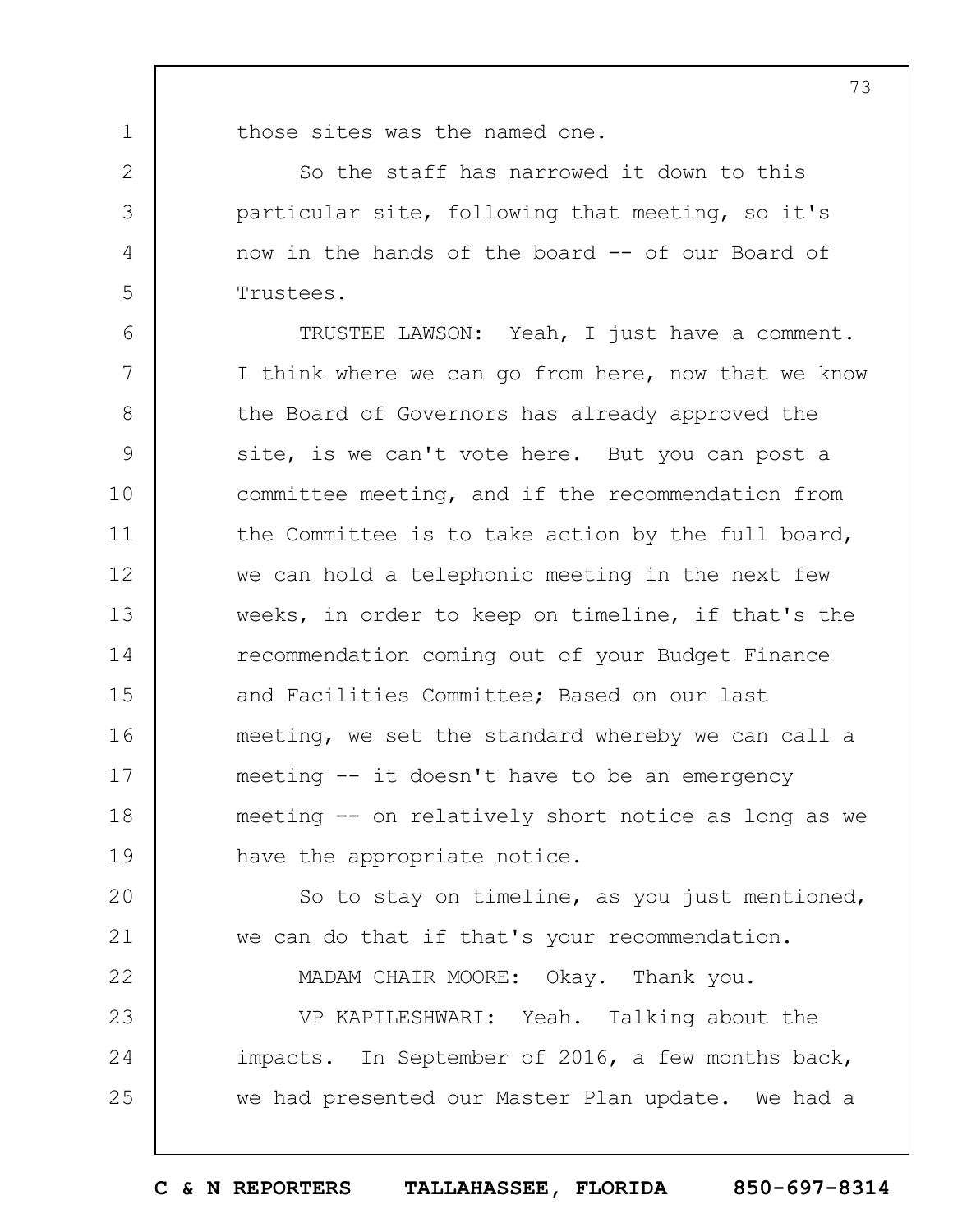five-year update, so at that time we had Master Plan showing the CASS building at the McGuinn Diamond site building and we basically said we would go for the first public hearing and the host community engagement.

1

2

3

4

5

6

7

8

9

10

11

12

13

14

15

So first, the Master Plan, this again is some of the sites which you have seen in the past. It's Florida Statutory requirement that we need to do a Master Plan update every five years, so right now we are due for a Master Plan update.

And right now with the CASS building, which was initially shown on the McGuinn Diamond site, we will have to quickly update that Master Plan to show the Gaither site after the approval of the Facilities and Finance Committee.

16 17 18 19  $20$ So today we have finished pretty much all of the phases of the Master Plan. As I said, in September, we gave a final draft Master Plan approved, so we can hosting the community engagement and the public hearing.

21 22 23 24 25 But after the approval of the CASS building location and relocation to Gaither, we will update our Master Plan, come back to the Facilities and Finance Committee and share with you what the plan looks like, and then engage to start the 90-day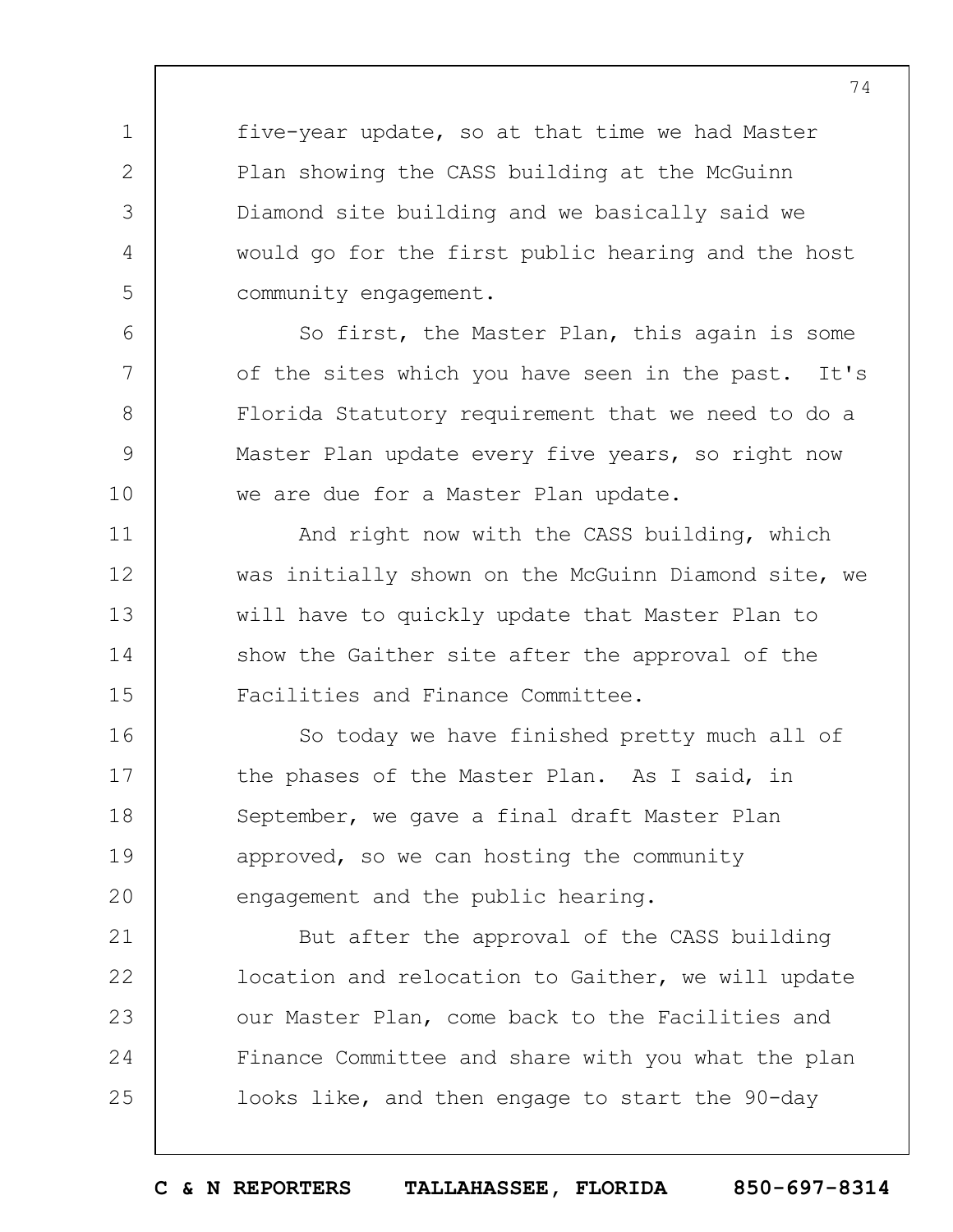process with the host communities, the City of Tallahassee and Leon County.

1

2

3

4

5

6

7

8

9

14

15

24

25

And this is tentatively the schedule we are looking for. March, perhaps, we can come and start the first public hearings, submit the draft master plan to the host community and the state agencies, and after the 90-day review period, we will come back for the final approval and adoption of the Master Plan around the September meeting.

10 11 12 13 And again, I have Mr. Sean Paul David, who is Vice-President for Wood and Partners on the line, in case anyone has any questions specific about the Master Plan.

TRUSTEE SMITH: I have a question.

MADAM CHAIR MOORE: Okay. Trustee Smith.

16 17 18 19  $20$ 21 TRUSTEE SMITH: Just in regards to the CASS building being in the Gaither parking lot. I foresee this to be an issue, so if we can have some type of plan that shows how you're going to combat the decrease in the parking space for the students, that would be greatly appreciated.

22 23 VP KAPILESHWARI: Absolutely. We will address it in the Master Plan.

Thank you.

TRUSTEE REED: Just pertaining to the Master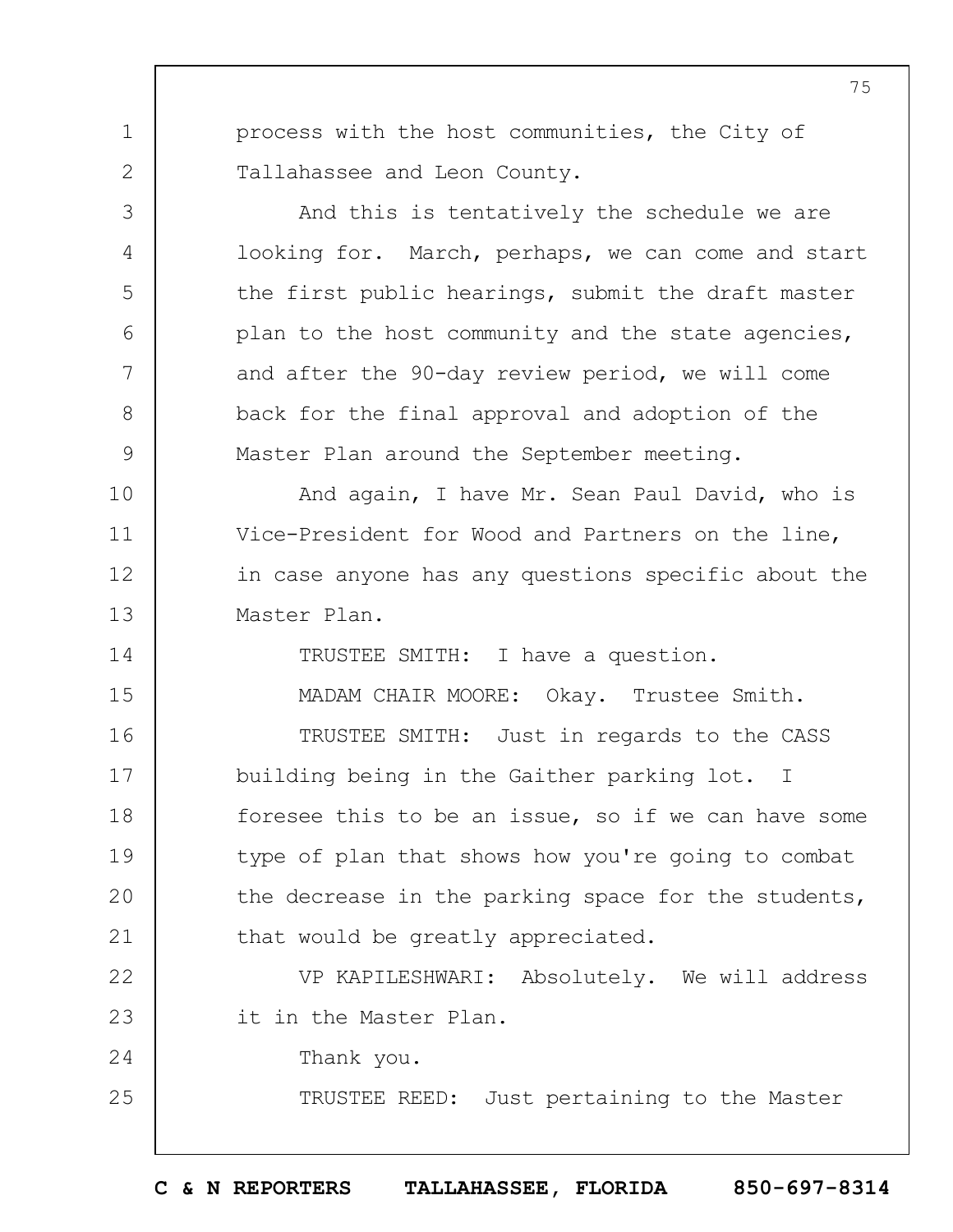Plan process, can you explain to me from a Florida Statute perspective, what's the requirement? What are we looking for in the process for public hearing and things of that nature? What is it that we're actually doing?

1

2

3

4

5

6

7

8

9

10

11

12

13

14

15

16

VP KAPILESHWARI: Okay, so there are 18 elements of the Master Plan. It talks from the sites, the buildings, public safety, pedestrian, transportation: All of those elements, all of those are addressed in the Master Plan.

Currently, our Master Plan is 2020, which is already on our website, so right now we are due for a five-year update. So if there are any changes, especially with leadership or the strategic priority of the University, or what exactly we want to focus on in the next five years.

17 18 19  $20$ 21 22 23 24 25 So that is basically incorporated in the five-year update. And where we are is basically had a Master Plan Steering Committee basically made out of all Areas throughout the campus. We had Provost's office, faculty engaged, police department, parking, ID. You name it, we had. Besides that, we even had visioning sessions that had Student Government, Government Affairs, Foundation, research, sustainability. So all of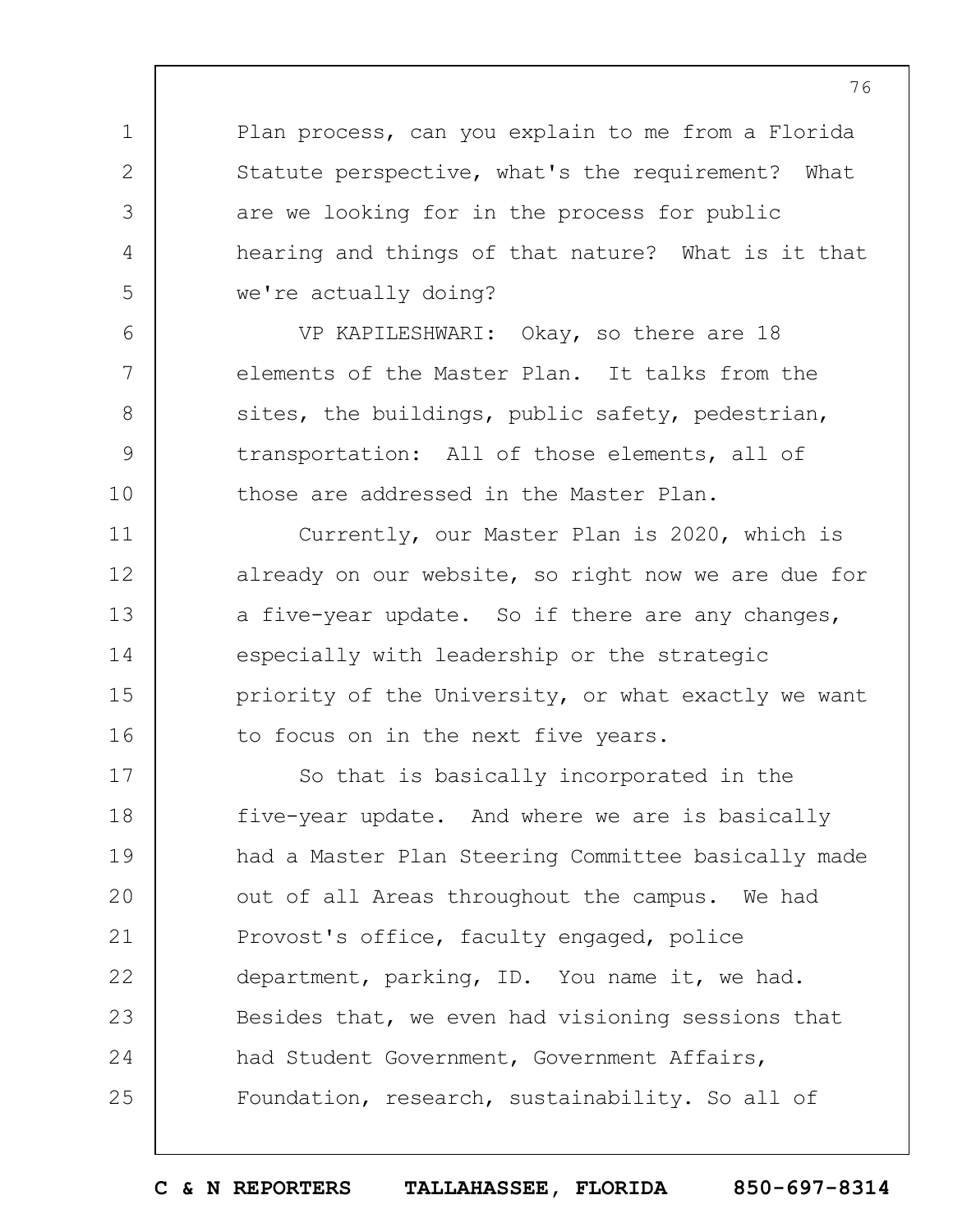1

2

3

4

5

6

7

8

9

those were combined in the Master Plan.

After that is completed in September, they got the approval, and after the approval of the Master Plan the graph is approved. That's when we go out to the public to share with the public and get their comments, and the host committee, which will be City of Tallahassee, Leon County, all of the state agencies, that this is our developmental goals for the next five years.

10 11 12 13 14 15 16 17 18 And the Statute gives them up to 90 days to give their feedback. After that feedback that we receive, we make any necessary changes, if there are anything based on that, and then come back to the board to get the final approval and adoption so we can then go ahead and do the campus development agreement for the next five years and post the updated plan on our website so that everybody - it's accessible for everybody.

19  $20$ 21 22 23 24 25 So that's our process, and the stage where we are in, is September, we had completed the final draft Master Plan, and we were going to get ready to start our public hearing. But with the potential of site changes, we did not want to go ahead with the public and host the committee engagement and have to come back and change the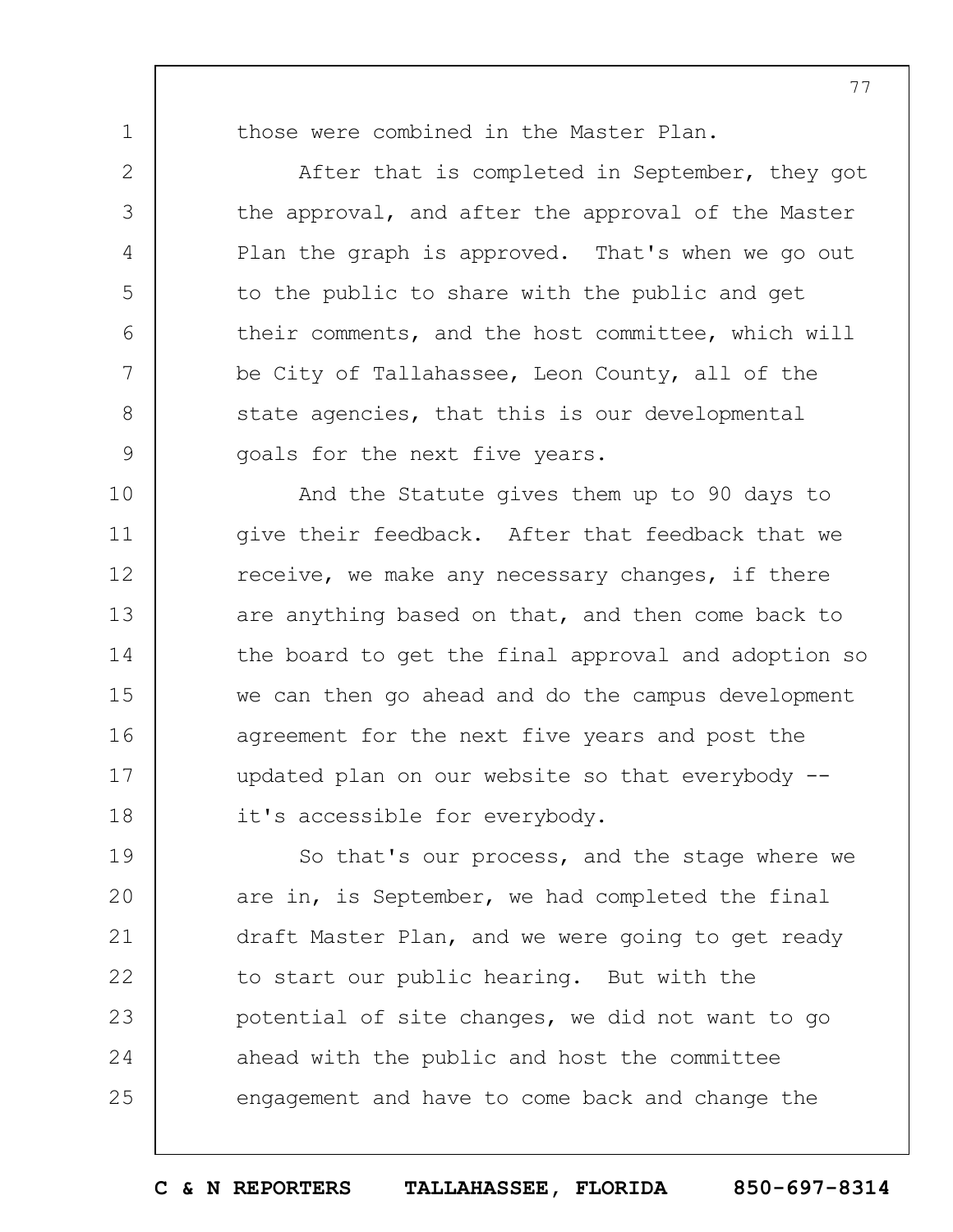|               | $7\epsilon$                                        |
|---------------|----------------------------------------------------|
| $\mathbf 1$   | site. So we just head back, put a pause on that    |
| $\mathbf{2}$  | until we finalize what's happening with our sites  |
| 3             | and then update the Master Plan accordingly, and   |
| 4             | then start the public hearing.                     |
| 5             | TRUSTEE REED: So that would be the same for        |
| 6             | any of the pre-activity we're doing as well $-$ -  |
| 7             | VP KAPILESHWARI: Yes.                              |
| $8\,$         | TRUSTEE REED: -- go back to the due                |
| $\mathcal{G}$ | process --                                         |
| 10            | VP KAPILESHWARI: Exactly.                          |
| 11            | TRUSTEE REED: -- with any changes.                 |
| 12            | MADAM CHAIR MOORE: Great question.                 |
| 13            | Dr. Robinson?                                      |
| 14            | PRESIDENT ROBINSON: I think that, also, it         |
| 15            | gives us an opportunity to align the Master Plan   |
| 16            | with the Strategic Plan, which is something that I |
| 17            | don't think we've ever deliberately done. And now  |
| 18            | we have these future planning task force, sort of  |
| 19            | reconsidering the elements of the plan to present  |
| 20            | to the board of consideration, and with this       |
| 21            | opportunity to revisit the Master Plan, we can get |
| 22            | those more strongly aligned.                       |
| 23            | TRUSTEE REED: Great. Thank you.                    |
| 24            | MADAM CHAIR MOORE: Trustee Grable?                 |
| 25            | TRUSTEE GRABLE: I heard your response              |
|               |                                                    |

**C & N REPORTERS TALLAHASSEE, FLORIDA 850-697-8314**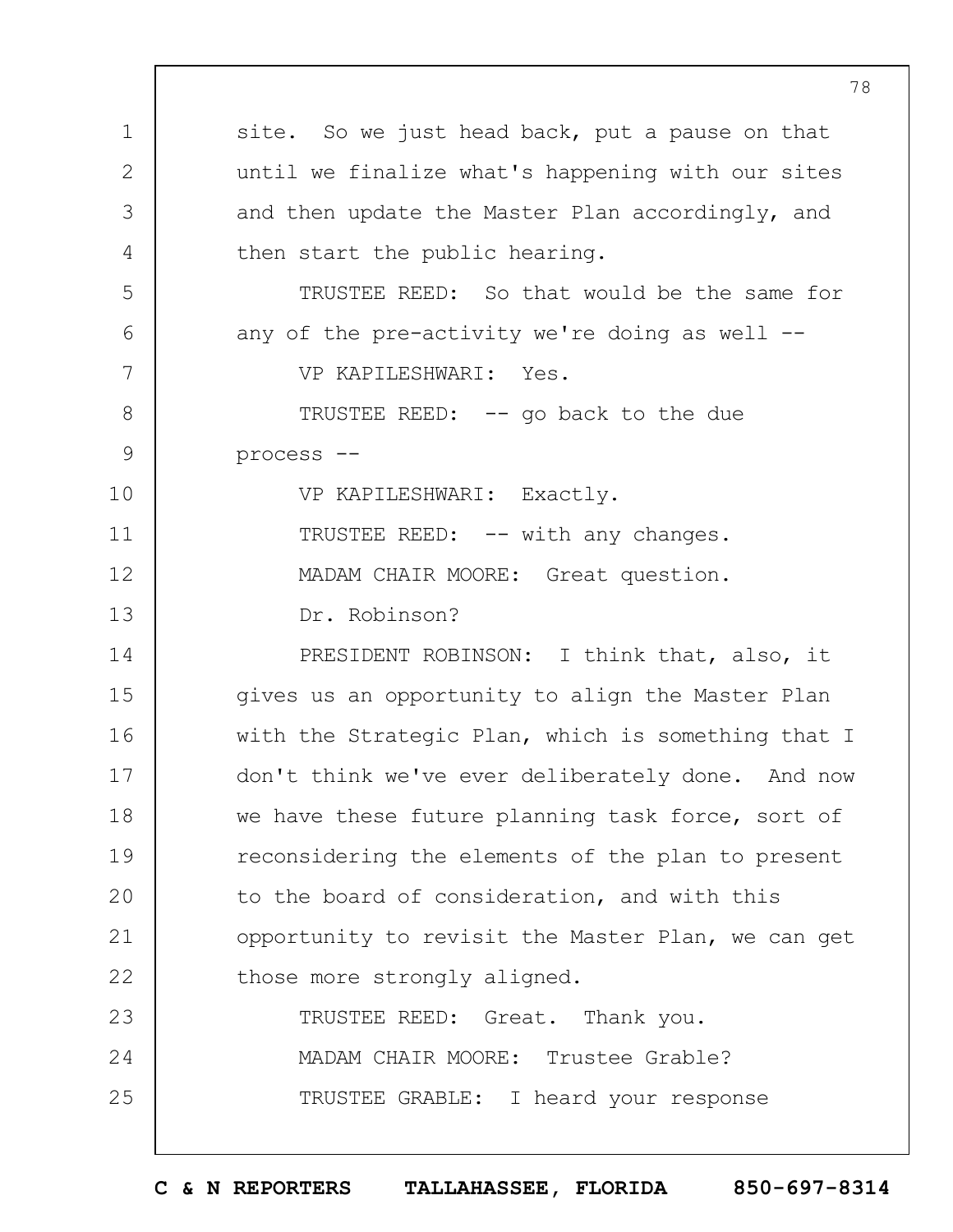regarding the public hearings and the surrounding municipality that has to have a chance to review this, but I take it that we already have given them the "heads up" of what's coming down the pike.

1

2

3

4

5

6

7

Have there been any concerns that maybe have not been expressed to the Board at this point, regarding their concerns related to this project?

8 9 10 11 12 13 14 15 16 17 18 19 VP KAPILESHWARI: No. You're absolutely correct. We have had all official discussions with our counterpart in the State agencies, and the County, and the City as well, but, no, they have not expressed any concerns. One requirement, they had asked us to do an underground utility analysis, which we are working very close with City of Tallahassee, so we have completed that and that feeds into our Master Plan. So they are already completely happy with the direction with which we are going and in line with that, so I'm not anticipating any concerns on that.

 $20$ 21 MADAM CHAIR MOORE: Okay. Are there any other questions?

22 23 24 25 We have about 30 minutes left in this session. VP POOLE: At this time, we're recommending that we locate the CASS building at the Gaither site. And that will make that part of campus

79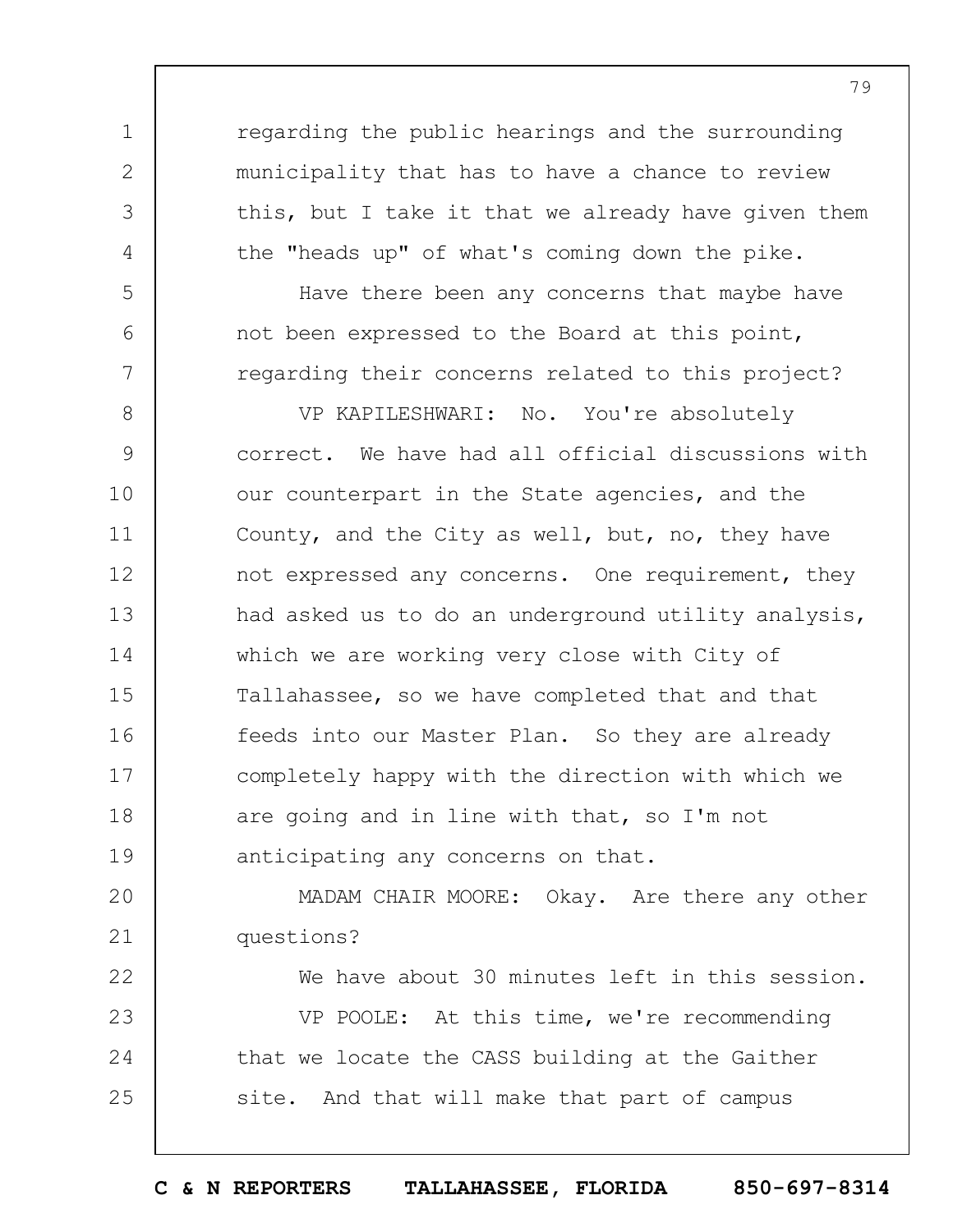become the new center of campus. It will also include the additional student focus program, such as the health center, career center; wherever else was not in the original plan that we can accommodate. We would like to include that into the programming.

7 8 9 10 11 12 13 14 15 We would like to continue with P3 negotiations and continue with the presentations with our two potential private partners. And then we would like to ask the Board to reapprove the Master Plan to reflect this new CASS location at the March meeting, and so can commence with the host committee engagement and 90-day review process, with final adoption in September meeting, 2017. MADAM CHAIR MOORE: Thank you.

16 17 18 TRUSTEE REED: So the parking lots that we're talking about, is that also Gibbs Hall parking lot as well?

19  $20$ VP KAPILESHWARI: Yes, the parking lot between Gibsons and Gaither.

21 22 TRUSTEE REED: Gibbs Hall is still open, correct?

VP POOLE: Yes.

1

2

3

4

5

6

23

24 25 So what we will lose is the space that vendors come at Homecoming. And so, you know, fish, and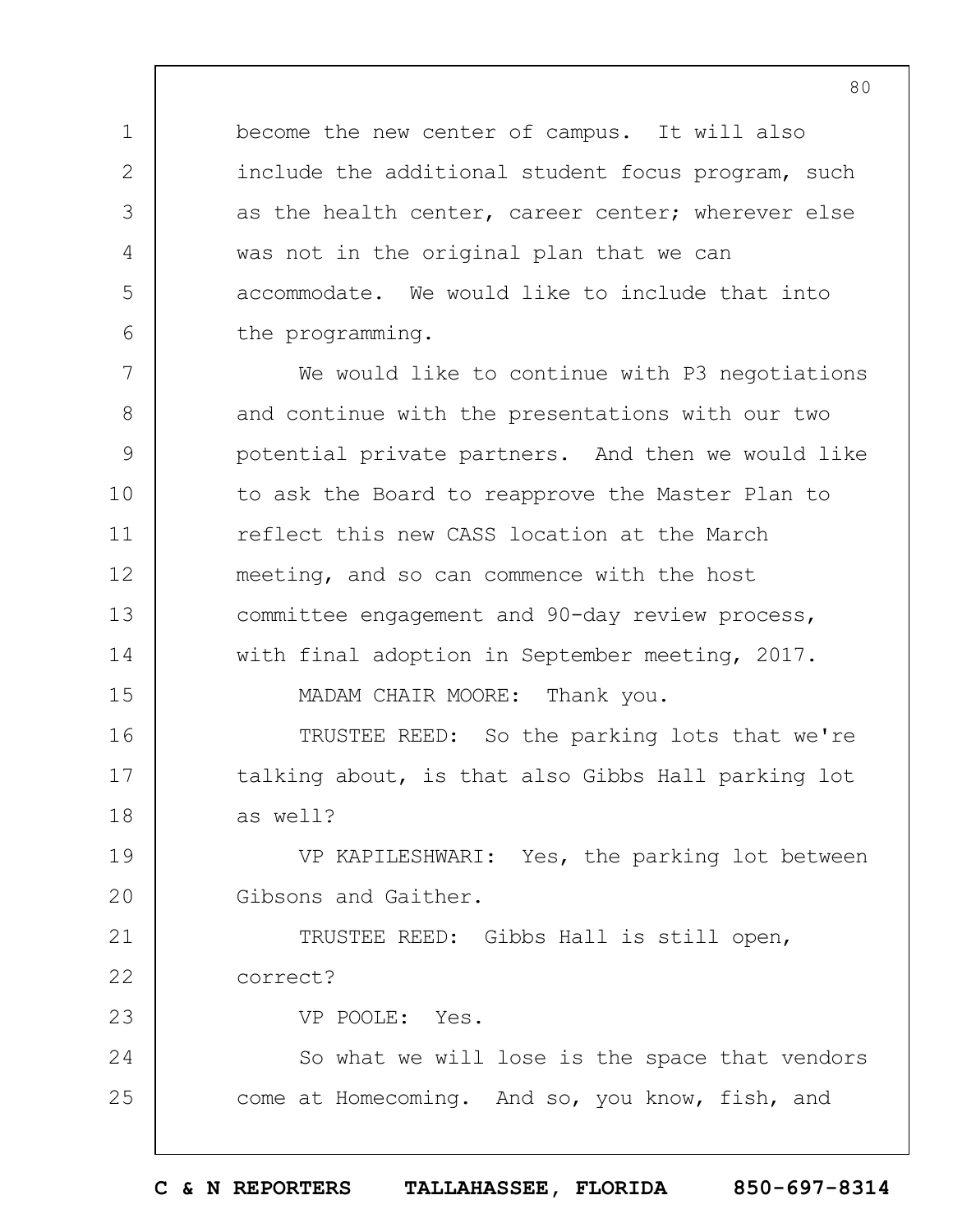T-shirts, and all of the -- after, where you kind of hang out in that parking lot, that's what will now be a building.

1

2

3

4

5

6

7

8

9

10

TRUSTEE REED: As a student, I used to park in that lot, so...

MADAM CHAIR MOORE: Which points to the question that's been brought up by Trustee Smith, I guess a couple of times, that we'll be addressing through our committee where the redirected parking will be so that students  $-$  okay.

11 12 13 14 15 16 VP POOLE: And there's also a walkway -- I don't know if you saw from the aerial view -- that will kind of connect this back up the hill, going back towards Coleman Library and just connecting it back to campus. We'll have to kind of address all of that.

17 18 So let me just summarize our stakeholder engagement.

19  $20$ 21 VP KAPILESHWARI: Before that, if I may add one more statement as to answer Trustee Lawson's question about the P3.

22 23 24 25 So right now, Chair Lawson, we will be having interviews; presentations with the two finalists, and what they're anticipating is within a month or two  $-$  perhaps by the end of January  $-$  we might be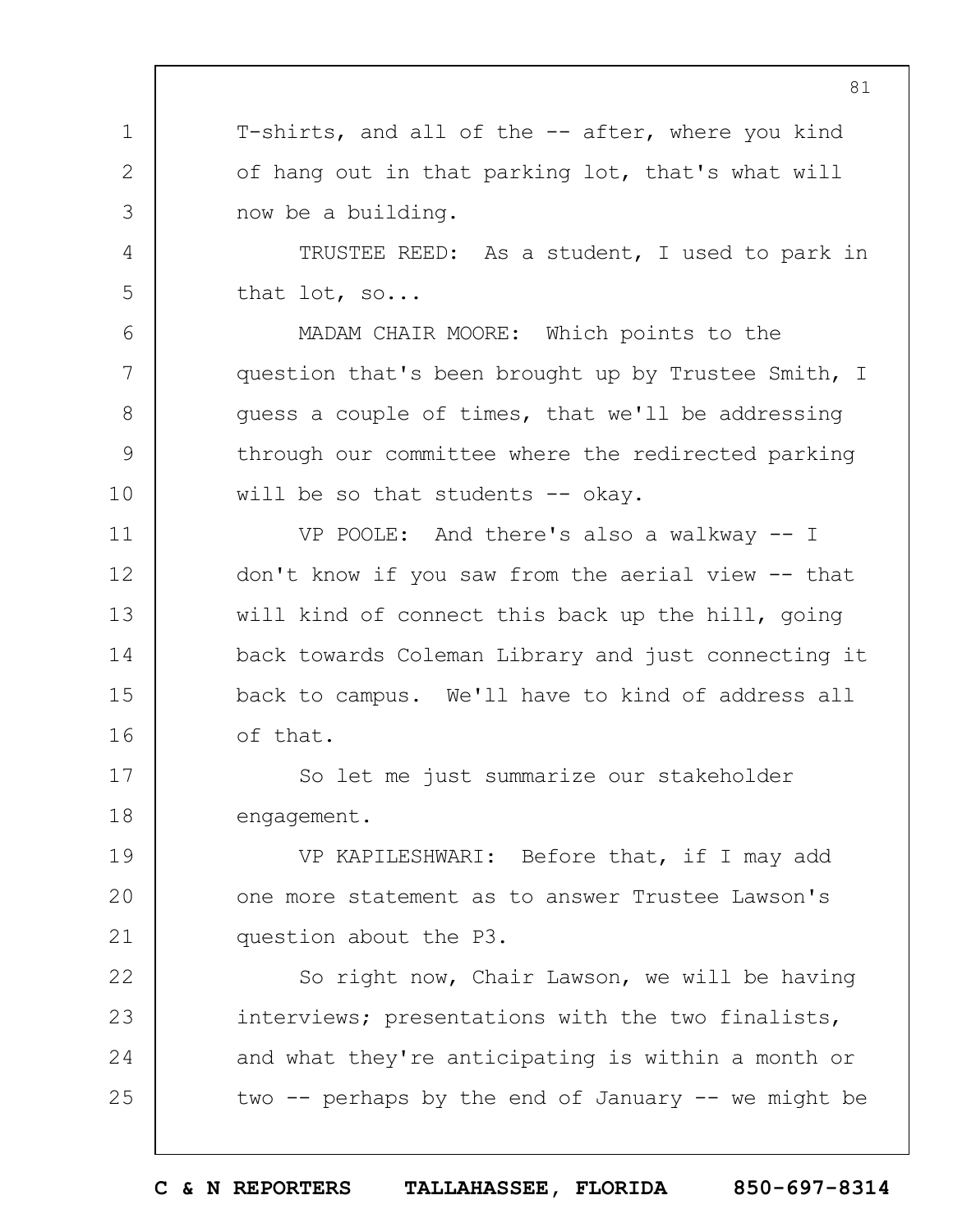1 2 3 4 5 6 7 8 9 10 11 12 13 14 15 16 17 18 19  $20$ 21 22 23 24 25 able to request from them the best and final offer and start the negotiation process as to what the terms, the financial and legal terms, so that's basically what we're anticipating. Initially, we are going to narrow down from five to two or so, stage procurement process, but now we have two. So we will start with the presentation and go to the next best and final offers. Does that answer your question? TRUSTEE LAWSON: Yes. MADAM CHAIR MOORE: Trustee Grable. TRUSTEE GRABLE: I want to also refer back to Trustee Smith's comments about parking. It's not just student parking that is a consideration; that's just one of the many constituencies that we have to address in terms of parking. So instead of it just being a student issue, Trustee Smith, this is a much more comprehensive issue than that, and I'm sure that Mr. Kapileshwari understands. So when we talk about parking, we must keep in mind, Trustee Smith, that this is a very comprehensive issue. For students to have immediate access to a building, that's generally, in my opinion, not just the primary issue but it is a part of a larger primary issue.

**C & N REPORTERS TALLAHASSEE, FLORIDA 850-697-8314**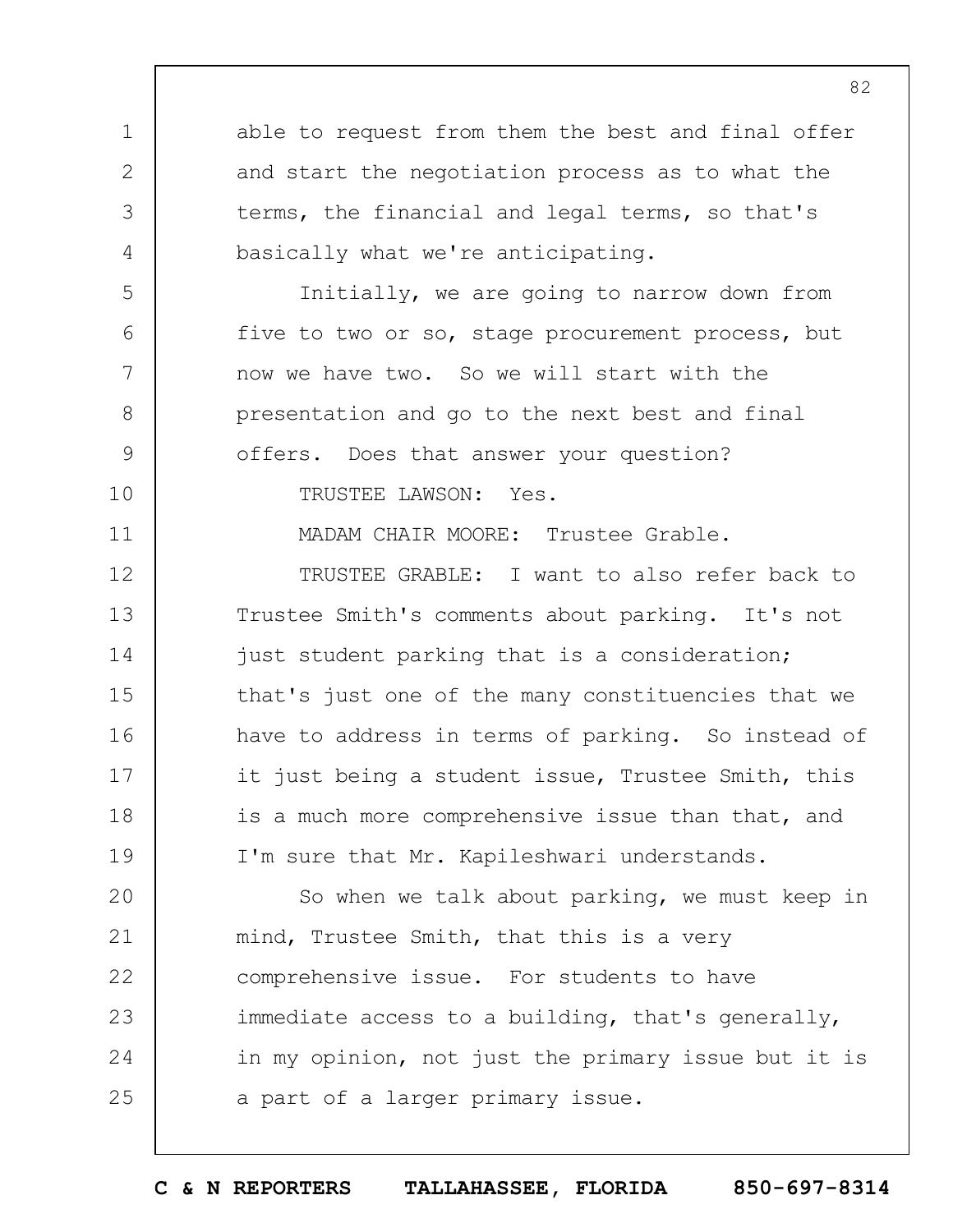MADAM CHAIR MOORE: And I assure you, Committee, that when we come back, we will have that addresses. I think there's probably four of us taking copious notes on it. Okay.

1

2

3

4

5

6

7

TRUSTEE REED: I do have a question before we go to the next section.

8 9 10 11 12 13 14 Just going back to the PECO dollars and process there. So we've been given I guess 12 million. What's the expectation or the process with those dollars? Are we supposed to  $-$  is there an expectation that we're spending those dollars, that we're putting them to use? Give us some insight on what is the expectation.

15 16 17 18 19  $20$ 21 22 23 24 25 VP POOLE: So what the Board of Governors and what the Legislature needs to see is how we're spending the 12 million we've already been appropriated. As we show progress, we continue every year to make our PECO request, and the more progress we're showing the more likely the rest of the money will be funded. So that's really why we want to get this going, because we were already two years now into appropriating dollars. Of the 12 million, we've only spent 500,000, so we want to start the demolition, start it moving, so when we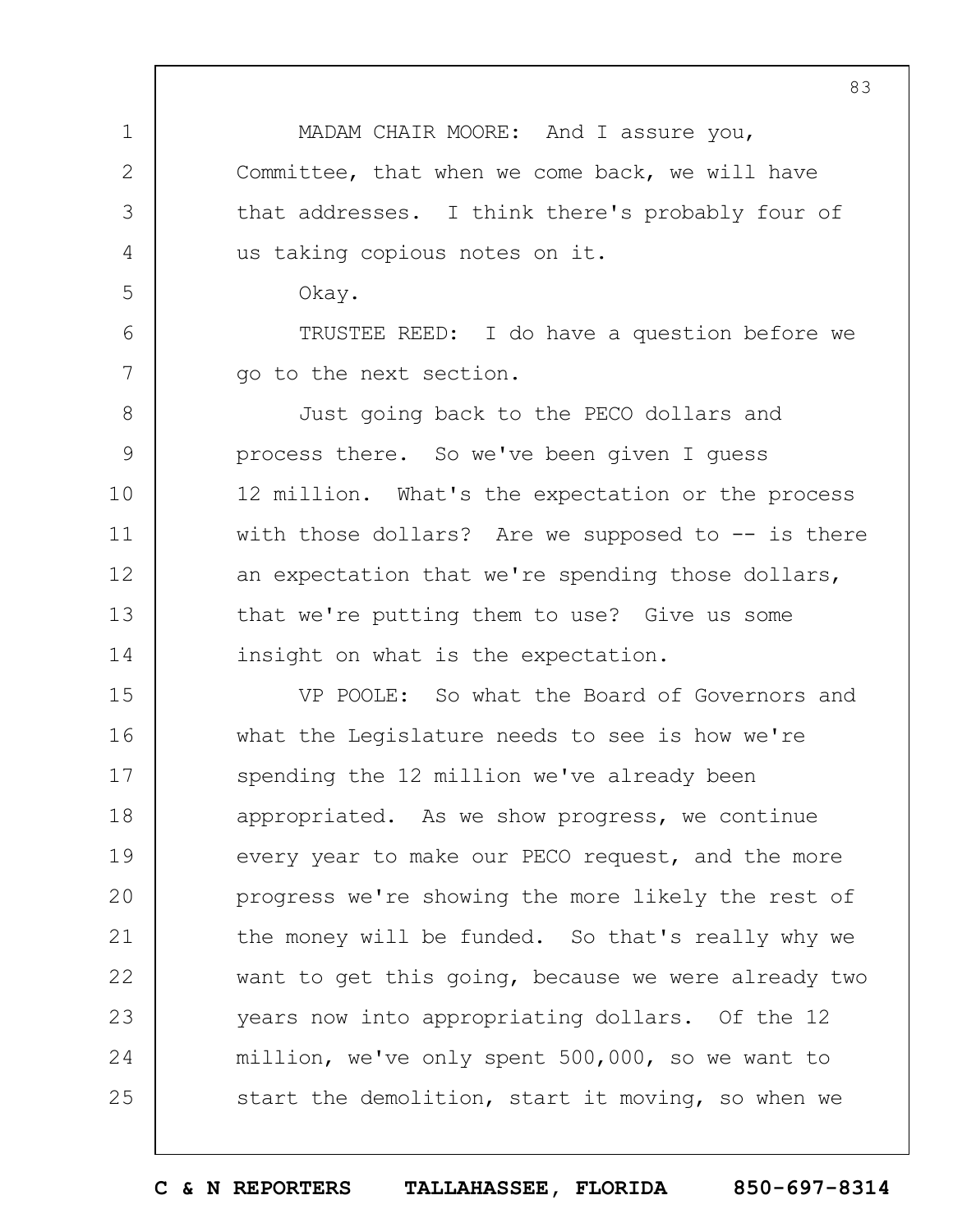|               | 84                                                  |
|---------------|-----------------------------------------------------|
| $\mathbf 1$   | come up for this next year's PECO request for       |
| $\mathbf{2}$  | '7/'18, we will be able to show that we are going   |
| 3             | to finish the project and we do need the remaining  |
| 4             | 26 million.                                         |
| 5             | TRUSTEE REED: Madam Chair, I think that goes        |
| 6             | to your point of aggressive --                      |
| 7             | MADAM CHAIR MOORE: Absolutely. Moving in --         |
| $8\,$         | TRUSTEE REED: -- overall schedule. So we            |
| $\mathcal{G}$ | really need to be more aggressive in terms of our   |
| 10            | actions and driving.                                |
| 11            | MADAM CHAIR MOORE: You got it.                      |
| 12            | VP POOLE: It is priority and it is important,       |
| 13            | and we are moving forward.                          |
| 14            | TRUSTEE REED: So in terms of how we manage          |
| 15            | these, is it under your organization scenario is    |
| 16            | there someone in the organization who is assigned   |
| 17            | to take responsibility? What's the management       |
| 18            | process internally for these sources of activities? |
| 19            | VP KAPILESHWARI: Management is under my             |
| 20            | organization, but we do engage with other           |
| 21            | organizations on campus, like our legal counsel,    |
| 22            | procurement office. So we work very closely, hand   |
| 23            | in hand, with them; our end-user group, like        |
| 24            | Dr. Hudson and Student Affairs, so we work with     |
| 25            | them as well, but the management of that is under   |
|               |                                                     |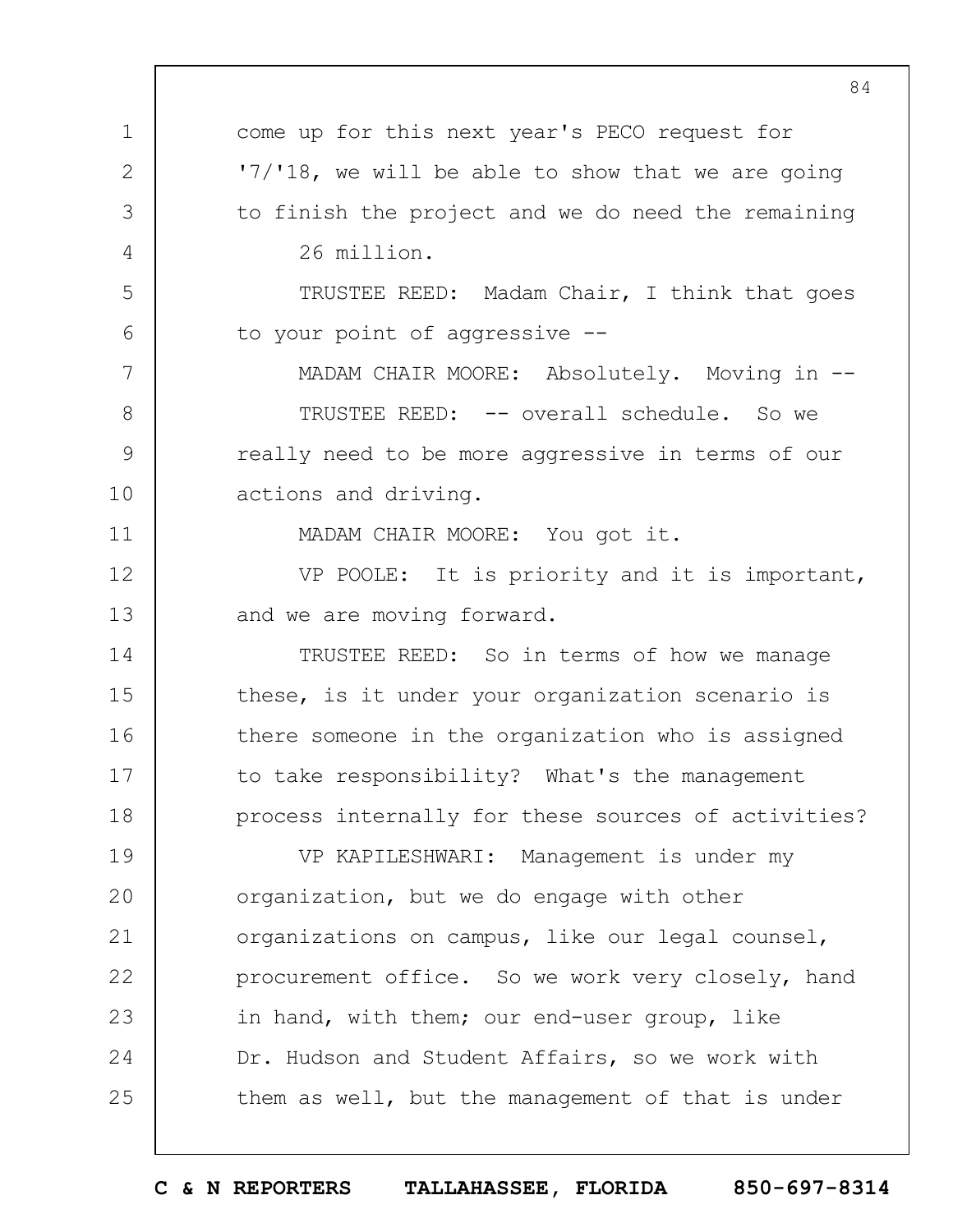my organization.

1

2

3

4

5

6

7

8

9

10

11

12

TRUSTEE REED: Right. Do you have like a PMO, like a project management office; somebody who has this as the whole responsibility?

VP KAPILESHWARI: That is correct. We would be assigning a project manager. We have a project manager who would be doing all of this. Yeah.

TRUSTEE REED: Okay.

MADAM CHAIR MOORE: Okay.

VP POOLE: So I just want to reiterate that we have been engaged with a number of stakeholders internal, external, and what we'll call regulatory.

13 14 15 16 17 So our internal stakeholders of course, are obviously our Board of Trustees, our senior leadership team, students, finance, administration, university housing, facilities, auxiliaries. So this is a "all hands on deck" approach.

18 19  $20$ 21 22 23 24 25 As well as external. You have met some of our architects and engineers and financial analysts and consultants. US Department of Education and private leaders as well have been engaged with us, along with the Board of Governors and the Division of Bond Finance, and the Legislature and the Governor. That's where we make these requests for PECO funds; we're petitioning the Legislature. So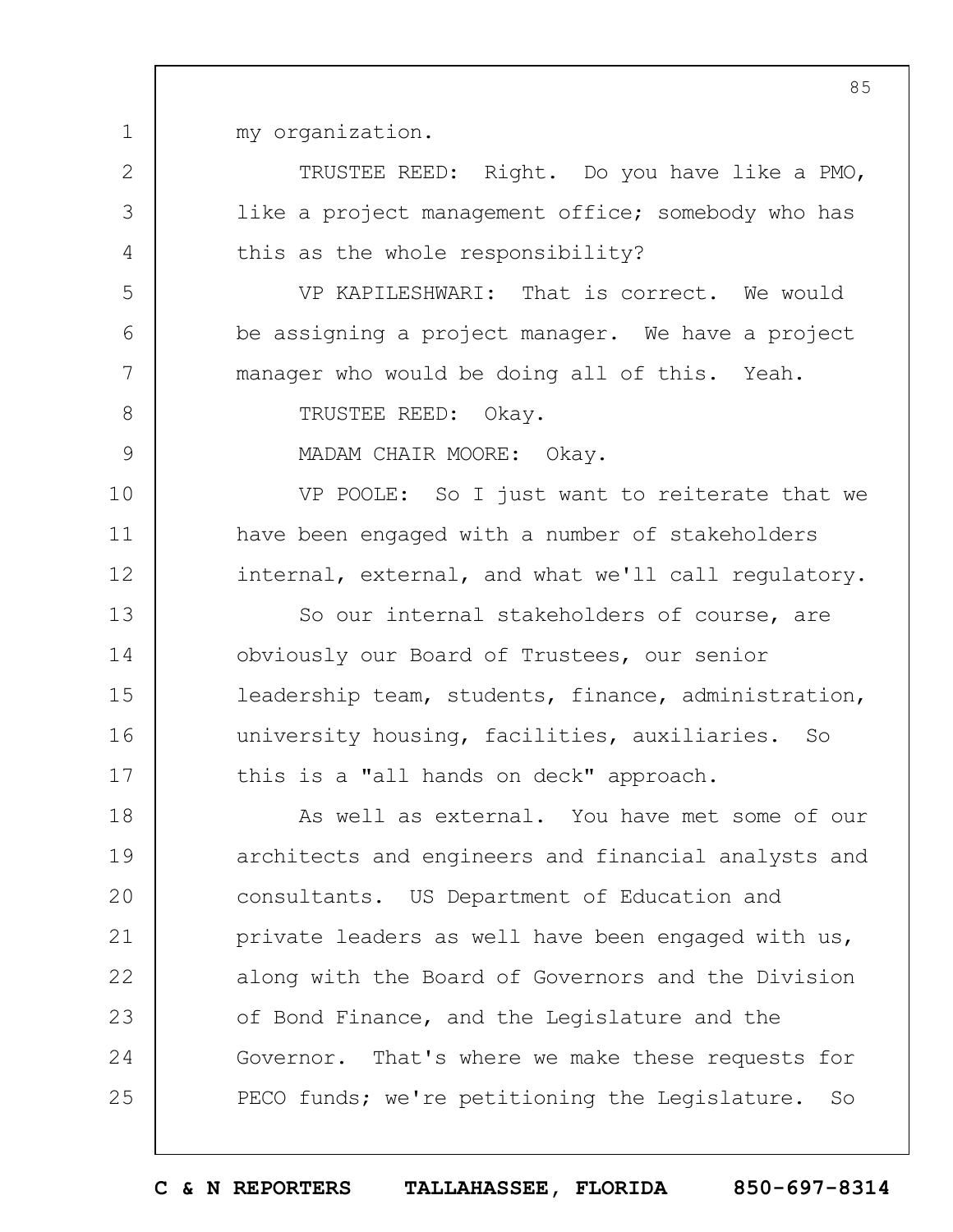these are all of the stakeholders that are involved in this process.

1

2

3

4

5

6

7

8

9

10

11

12

13

14

15

16

17

18

19

The next slide is a list of some of the names of the firms we're working with. And you've seen this list, but I just wanted to remind you of some of the names of what their firms are and what their roles are.

And that brings us to the end of this section. Are we on time?

MADAM CHAIR MOORE: We are before time.

So what we will do is there's a 15-minute break, and so we will move to that 15-minute break and reconvene -- was there a question on the call?

TRUSTEE MILLS: I did have a quick question, and that is Chairman Lawson's question, and I thought it had been deferred.

So in other words, I am obviously aware of the Student Success Center but not aware of the stadium and other items, and, you know, associated funding.

 $20$ 21 22 23 24 25 MADAM CHAIR MOORE: That was the conversation related to P3 and ITN that AVP Kapileshwari just spoke to, in terms of where we were, which included the presentation, and then within the next two months -- January, February -- that we would be back with the best offer that he would be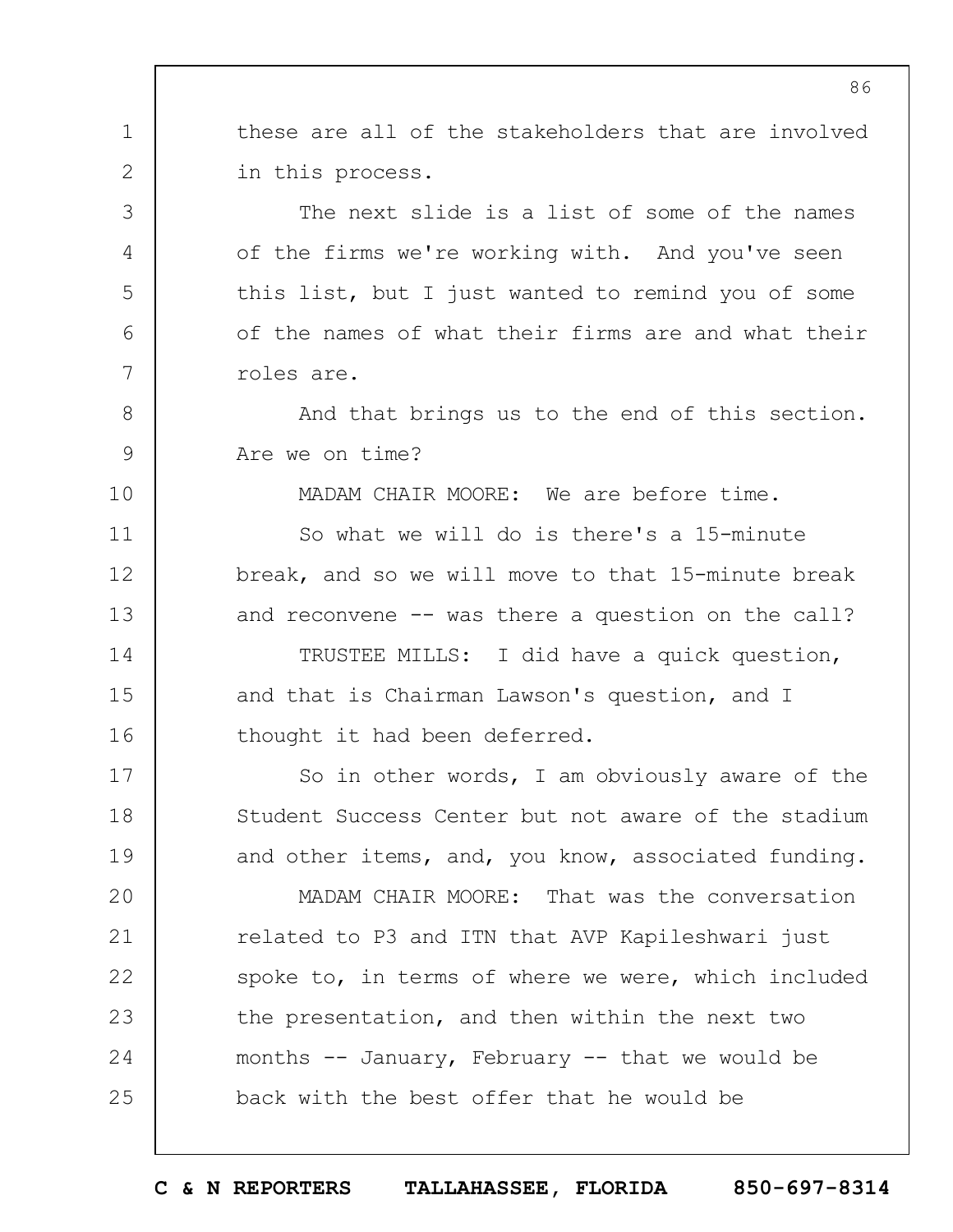requesting from those two respondents.

1

2

3

4

5

6

7

8

9

10

11

12

13

14

15

18

19

20

21

22

23

24

25

TRUSTEE MILLS: Okay, that's where we would actually develop the budget for it, after the public hearing, et cetera?

TRUSTEE MOORE: Absolutely. Then it would come back to us. So that gives us a clear two months within the 60 days that you'll be getting a response back, and our committee would be able to hold accountable, work in partnership with the staff. But that is the aggressive immediate timeline.

TRUSTEE MILLS: Okay.

MADAM CHAIR MOORE: Okay. Again, that puts us back to our break, and so we'll reconvene at 10:25. (Recess taken at 10:15 a.m.)

16 17 (Volume I was concluded and Volume II continued without omission.)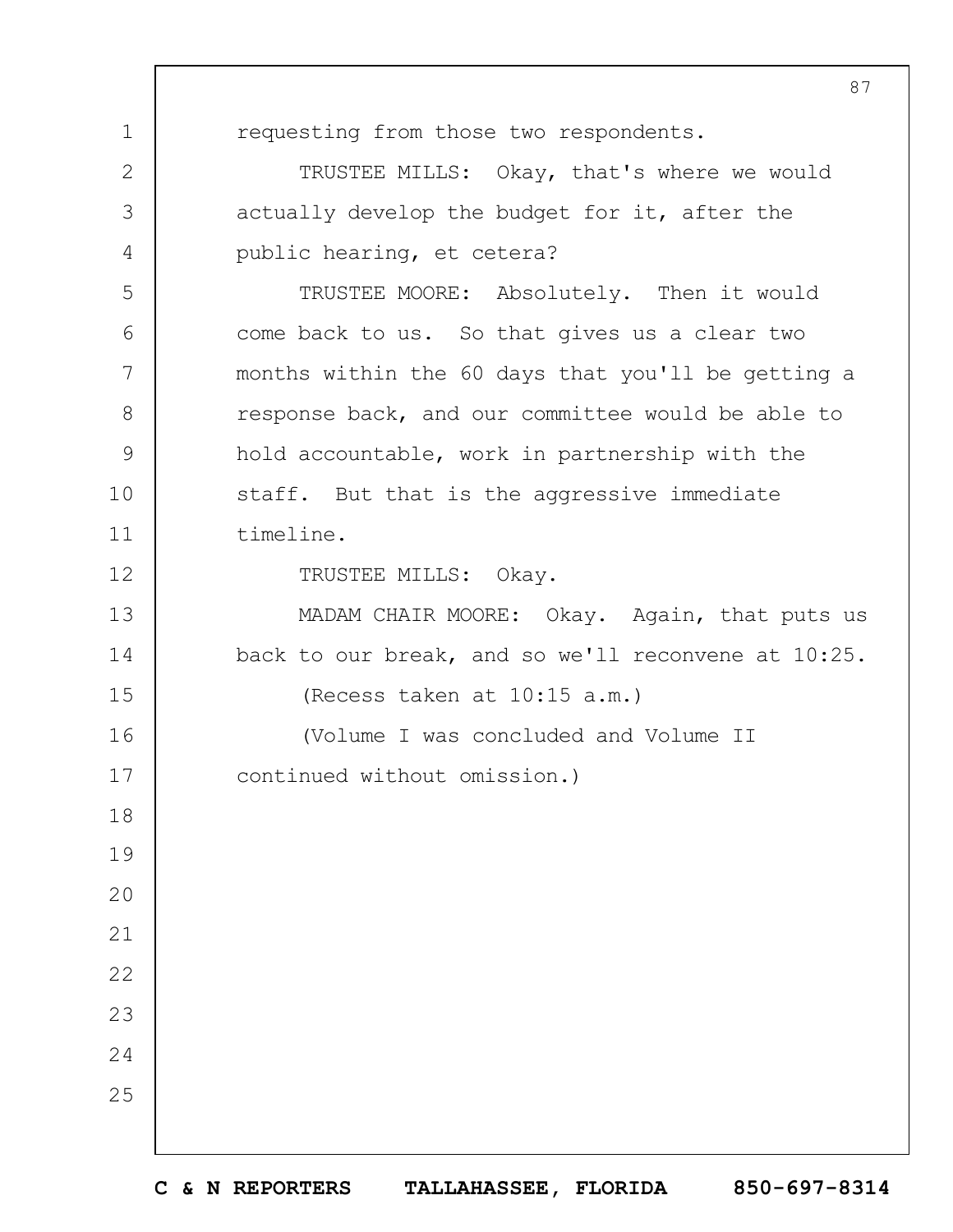|                | 88                                                      |  |  |  |  |
|----------------|---------------------------------------------------------|--|--|--|--|
| $\mathbf 1$    | CERTIFICATE                                             |  |  |  |  |
| $\overline{2}$ |                                                         |  |  |  |  |
| 3              | STATE OF FLORIDA)<br>COUNTY OF LEON )                   |  |  |  |  |
| 4              |                                                         |  |  |  |  |
| 5              | I, YVONNE LaFLAMME, FPR, certify that I was             |  |  |  |  |
| 6              | authorized to and did stenographically report the       |  |  |  |  |
| 7              | foregoing proceedings and that the transcript is a true |  |  |  |  |
| 8              | and complete record of my stenographic notes.           |  |  |  |  |
| $\mathcal{G}$  |                                                         |  |  |  |  |
| 10             | DATED this 22nd day of JANUARY, 2016.                   |  |  |  |  |
| 11             |                                                         |  |  |  |  |
| 12             |                                                         |  |  |  |  |
| 13             |                                                         |  |  |  |  |
| 14             |                                                         |  |  |  |  |
| 15             |                                                         |  |  |  |  |
| 16             | YVONNE LAFLAMME, FPR<br>Court Reporter                  |  |  |  |  |
| 17<br>18       |                                                         |  |  |  |  |
| 19             |                                                         |  |  |  |  |
| 20             |                                                         |  |  |  |  |
| 21             |                                                         |  |  |  |  |
| 22             |                                                         |  |  |  |  |
| 23             |                                                         |  |  |  |  |
| 24             |                                                         |  |  |  |  |
| 25             |                                                         |  |  |  |  |
|                |                                                         |  |  |  |  |
|                |                                                         |  |  |  |  |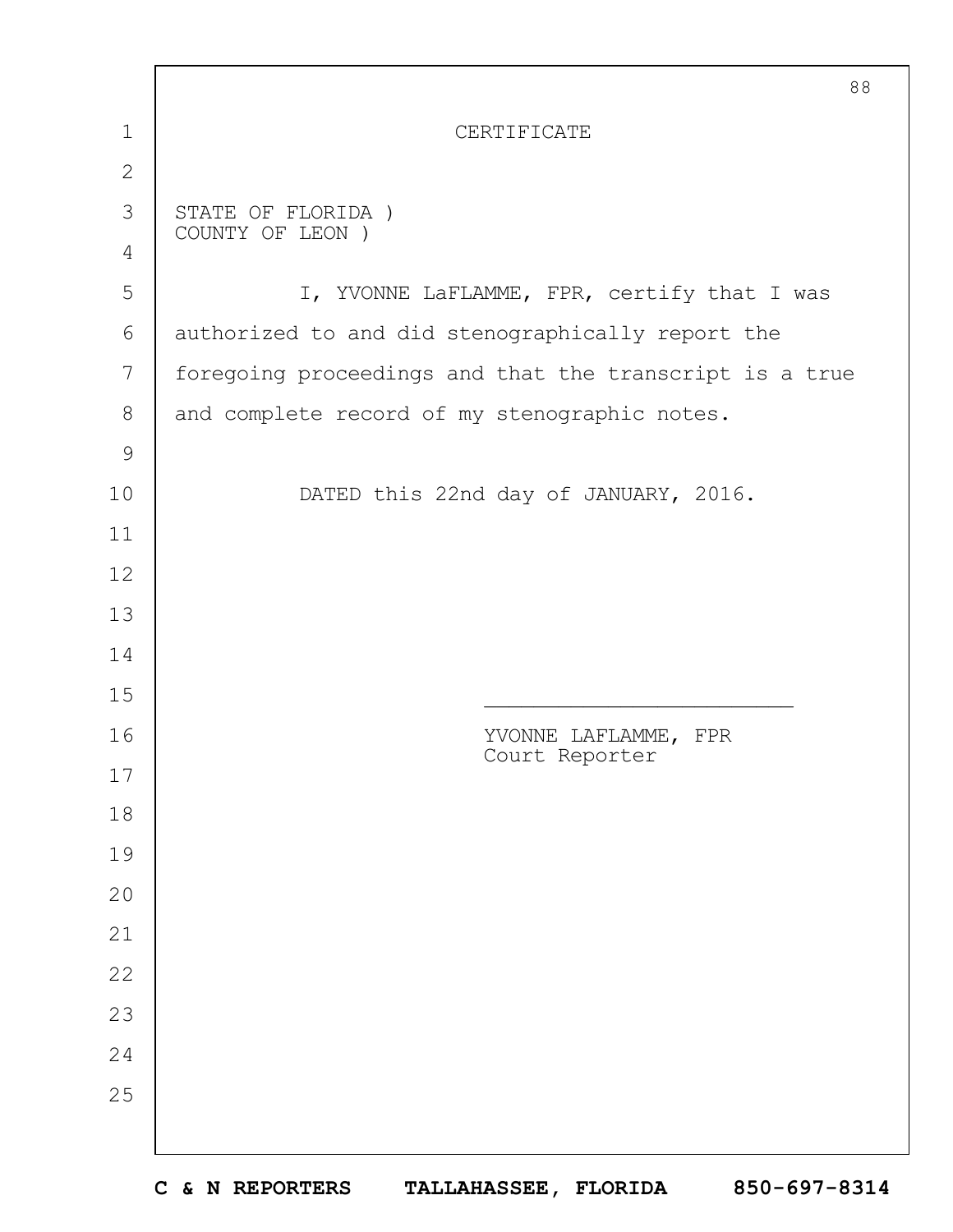|                                     |                                            |                                                          | 89                                           |
|-------------------------------------|--------------------------------------------|----------------------------------------------------------|----------------------------------------------|
| \$                                  | 22nd [1] - 88:10                           | $a.m$ <sub>[1]</sub> - 87:18                             | ADs [1] - 76:22                              |
|                                     | $230$ [1] - 18:12                          | A.M $[1] - 1:16$                                         | advance [1] - 72:6                           |
| $$150,000$ [1] - 68:1               | $24$ [1] - 11:7                            | ability $[1] - 54:2$                                     | advancement $[1]$ - 19:12                    |
| \$180 $[1] - 11:20$                 | 240s [1] - 18:12                           | able [26] - 4:22, 4:24, 6:18,                            | advantage [1] - 39:7                         |
| $$39$ [1] - 66:16                   | 25 [3] - 23:6, 23:12, 23:19                | 32:2, 35:13, 45:10, 50:13,                               | advantages [7] - 38:22, 40:8,                |
| $$518,000$ [1] - 69:7               | $26$ [2] - 66:19, 84:7                     | 50:17, 51:12, 52:7, 54:17,                               | 59:4, 60:2, 60:4, 60:24,                     |
| \$60 [1] - 49:25                    | $2:15$ [1] - 6:5                           | 57:24, 63:23, 65:4, 68:16,                               | 66:12                                        |
|                                     |                                            | 69:9, 69:16, 69:20, 70:5,                                | advising [1] - 48:25                         |
| $\blacksquare$                      | 3                                          | 70:7, 70:11, 70:15, 72:1,                                | advisor [1] - 30:14                          |
|                                     |                                            | 82:4, 84:5, 87:11                                        | advisory [1] - 48:23                         |
| $'13$ [1] - 16:12                   | $3$ [1] - 38:5                             | absolutely [10] - 52:13, 53:5,                           | <b>aerial</b> [1] - 81:15                    |
| $14/15$ [1] - 66:17                 | 30 [4] - 26:1, 31:14, 79:24                | 55:2, 56:1, 65:25, 66:8,                                 | affairs [1] - 77:1                           |
| $'15$ [2] - 16:5, 16:13             | $3093$ [1] - 1:22                          | 75:24, 79:10, 84:10, 87:8                                | Affairs [3] - 64:4, 85:2                     |
| <b>'15/'16</b> [1] - 66:18          | 32315-3093 [1] - 1:22                      | <b>Academic</b> [2] - 56:13, 64:4                        | affect [1] - 14:11                           |
|                                     | 35 [3] - 23:9, 23:12, 23:19                | academic [1] - 25:25                                     | age [1] - 22:3                               |
| 1                                   | $3500$ [1] - 23:14                         | $accept[1] - 34:24$                                      | aged [1] - 57:21                             |
|                                     |                                            | <b>accepts</b> $[1] - 35:5$                              | agencies [5] - 43:3, 43:7,                   |
| $1,000$ [1] - 18:16                 | 4                                          | access [4] - 6:17, 38:23,                                | 75:8, 77:10, 79:12                           |
| 1.1 $[1] - 68:12$                   |                                            | 60:4,83:1                                                | agency [1] - 58:5                            |
| $1.2$ [4] - 31:16, 42:11, 42:14     | $4$ [1] - 2:5                              | Access $[1] - 56:13$                                     | agenda [3] - 7:9, 7:18, 26:8                 |
| $10$ [1] - 67:1                     | 4,000 $[1] - 68:18$                        | accessible [1] - 77:19                                   | aggressive [6] - 70:19, 72:6,                |
| 10,000 $[2] - 23:7, 23:13$          | 40 [2] - 31:12, 35:11                      | accommodate [2] - 26:15,                                 | 72:8, 84:9, 84:12, 87:13                     |
| 100 $[2] - 12:8, 36:15$             | 450,000 [1] - 68:24                        | 80:7                                                     | ago $[1] - 51:8$                             |
| 100,000 [1] - 14:19                 | 476,000 [1] - 69:6                         | $accomplish$ [1] - 56:21                                 | agreement [2] - 42:20, 77:17                 |
| 10:00 [1] - 5:23                    | 480,000 [1] - 68:19                        | according [1] - 11:3                                     | agreements $[1] - 37:7$                      |
| 10:15 [1] - 87:18                   |                                            | accordingly [1] - 78:5                                   | AGRICULTURAL [1] - 1:2                       |
| 10:25 [1] - 87:17                   | 5                                          | <b>account</b> $[4] - 5.8$ , $25:1$ ,                    | ahead [5] - 51:3, 51:5, 56:5,                |
| $10:45$ [1] - 5:25                  |                                            | 45:13, 55:6                                              | 77:17, 78:1                                  |
| 11 $[1] - 52:16$                    | $5$ [2] - 24:8, 31:11                      | accountable $[1]$ - 87:12                                | align [4] - 24:14, 47:3, 55:25,              |
| 118 [3] - 24:11, 24:24, 25:16       | $500,000$ [1] - 84:2                       | accreditation [2] - 58:5, 58:9                           | 78:17                                        |
| 12 [3] - 83:13, 83:20, 84:1         |                                            | accrediting [1] - 58:5                                   | aligned [2] - 9:17, 78:24                    |
| 13 [1] - 1:15                       | 6                                          | $act$ [2] - 33:14, 33:18                                 | allocated $[1]$ - 59:17                      |
| <b>1400</b> [1] - 22:10             |                                            | action [7] - 7:17, 7:20, 48:21,                          | allocation [2] - 39:8, 66:17                 |
| 15 [3] - 28:2, 49:25, 50:13         | $6$ [2] - 66:17, 66:18<br>60 $[1] - 87:10$ | 70:23, 70:25, 71:25, 73:13                               | <b>allow</b> $[1]$ - 65:7                    |
| <b>15-minute</b> [2] - 86:14, 86:15 | $60,000$ [1] - 68:4                        | actions [1] - 84:13                                      | allowing [1] - 8:11                          |
| 17 [2] - 57:9, 57:19                | 697-8314 $[1]$ - 1:23                      | activities [3] - 44:16, 45:22,                           | almost [2] - 37:15, 60:15                    |
| $17/18$ [1] - 84:5                  | 697-8715 [1] - 1:23                        | 84:21                                                    | alone $[1] - 36:11$                          |
| 18 [2] - 24:25, 76:8                |                                            | activity [1] - 78:8                                      | altogether $[1] - 51:23$                     |
| 1974 $[1]$ - 18:8                   |                                            | actual [3] - 10:2, 14:25, 55:9                           | amendments [1] - 10:8                        |
| 1999 [2] - 56:15, 63:8              |                                            | add [5] - 4:19, 23:22, 63:23,                            | <b>amenities</b> [1] - 19:21                 |
| 1:15 [2] $-5:25, 6:5$               | $700$ [1] - 18:17                          | 72:20, 81:22                                             | amount [4] - 6:14, 11:8,                     |
| $1:25$ [1] - 1:17                   |                                            | adding [1] - 68:14                                       | 22:20, 59:16                                 |
|                                     | 8                                          | addition [1] - 38:18                                     | <b>analysis</b> $[1]$ - 79:15                |
| $\boldsymbol{2}$                    |                                            | additional [11] - 26:15,                                 | analysts $[1] - 85:22$                       |
| $2.0$ [1] - 57:4                    | $800$ [1] - 21:25                          | 33:17, 34:12, 35:12, 35:19,<br>35:20, 44:4, 50:2, 60:22, | answer [8] - 3:9, 21:7, 28:5,                |
| 20 [4] - 32:18, 32:24, 50:14,       | $82$ [1] - 17:25                           | 68:14, 80:4                                              | 28:8, 53:25, 63:3, 81:23,                    |
| 50:17                               | $85$ [1] - 17:24                           | <b>additionally</b> $[3] - 5:13, 6:4$ ,                  | 82:12                                        |
| 2010-2020 [1] - 9:13                | 850 $[2] - 1:23$                           | 67:21                                                    | answered $[1] - 6:25$                        |
| $2011$ [1] - 15:15                  | $8:30$ [1] - 5:23                          | <b>additions</b> $[1] - 68:19$                           | anticipating $[5]$ - 70:9,                   |
| $2012$ [1] - 31:5                   |                                            | address [4] - 60:22, 75:24,                              | 70:14, 79:21, 82:2, 82:7                     |
| 2015 [3] - 10:25, 24:11, 25:12      | 9                                          | 81:18, 82:19                                             | apologizes $[1]$ - 32:18                     |
| 2016 [4] - 1:15, 16:3, 74:1,        |                                            | addressed [2] - 62:12, 76:12                             | appear [3] - 15:1, 15:7, 27:3                |
| 88:10                               | $90$ [2] - 75:2, 77:12                     | addresses [1] - 83:6                                     | appetite [1] - 70:21                         |
| 2017 [1] - 80:17                    | 90-day [2] - 75:9, 80:15                   | addressing $[1]$ - 81:11                                 | applicable [2] - 31:19, 50:6                 |
| $2018$ [1] - 70:10                  | $9:00$ [1] - 1:16                          | adequate [2] - 49:13, 57:25                              | appreciate [1] - 59:6                        |
| $2019$ [1] - 70:12                  |                                            | administration $[1]$ - 85:18                             | appreciated [1] - 75:23                      |
| $2020$ [1] - 76:13                  | A                                          | administrative [1] - 18:24                               | apprised [1] - 20:23                         |
| 208,000 [1] - 69:1                  | A&M [2] - 1:18, 49:15                      | adoption [3] - 75:10, 77:16,                             | approach [4] - 35:22, 36:10,<br>36:19, 85:20 |
| 2200 [2] - 21:24, 23:14             |                                            | 80:16                                                    |                                              |
|                                     |                                            |                                                          |                                              |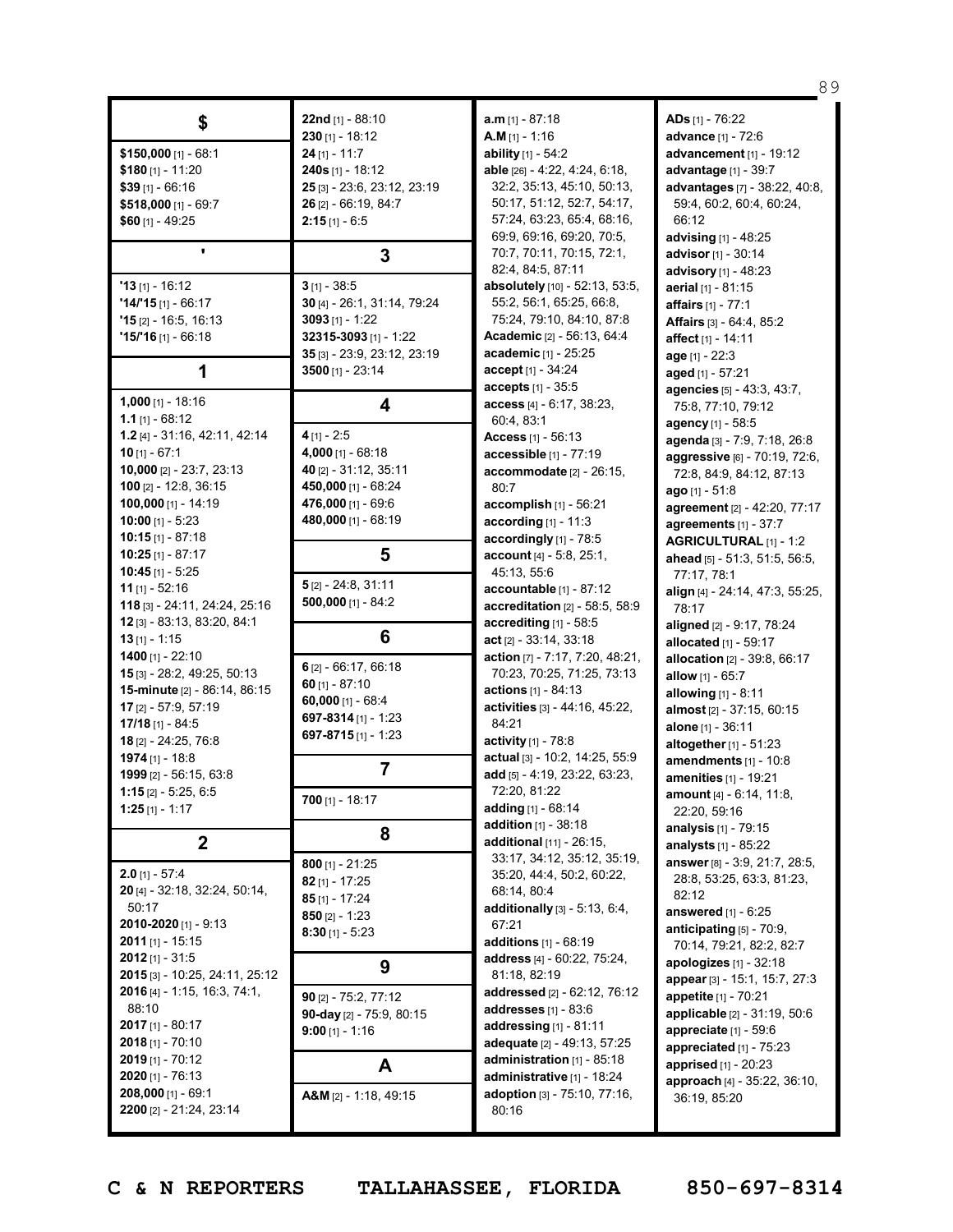**approaches** [1] - 34:21 **appropriate** [3] - 39:21, 71:10, 73:21 **appropriated** [2] - 66:24, 83:21 **appropriating** [1] - 84:1 **appropriation** [1] - 66:19 **approval** [9] - 9:5, 66:19, 71:9, 74:16, 74:23, 75:10, 77:5, 77:16 **approve** [1] - 72:17 **approved** [7] - 61:18, 63:8, 66:15, 71:20, 73:10, 74:21, 77:6 **Architects** [2] - 29:14, 29:22 **architects** [2] - 29:25, 85:22 **architectural** [1] - 71:12 **area** [6] - 17:21, 18:6, 25:22, 40:7, 62:18, 62:19 **areas** [11] - 11:2, 11:3, 11:6, 12:7, 16:21, 17:20, 36:18, 38:13, 61:6, 64:20, 65:4 **arena** [2] - 11:9, 41:22 **arrangement** [1] - 42:1 **arrangements** [3] - 43:4, 45:14, 50:4 **art** [1] - 38:16 **aside** [1] - 17:6 **asset** [1] - 13:9 **Assets** [1] - 13:6 **assets** [3] - 13:7, 13:10, 40:3 **assigned** [1] - 84:19 **assigning** [1] - 85:9 **assist** [1] - 56:3 **assisted** [1] - 29:2 **assisting** [1] - 56:20 **Associate** [1] - 46:20 **associated** [8] - 31:13, 35:12, 36:1, 36:4, 36:8, 38:1, 38:11, 86:22 **assume** [3] - 36:15, 39:10, 70:21 **assuming** [1] - 72:9 **assumptions** [2] - 37:23 **assure** [1] - 83:4 **assured** [1] - 43:1 **AT** [2] - 1:16, 1:17 **athletic** [1] - 6:5 **athletics** [1] - 19:23 **attended** [1] - 25:7 **attendees** [2] - 28:3, 28:13 **attending** [1] - 57:18 **attention** [2] - 44:25, 69:2 **attest** [2] - 11:11, 56:16 **ATTORNEY** [8] - 3:15, 3:20, 3:22, 3:24, 4:1, 4:3, 4:13, 4:16 **ATTORNEY-BARGE** [1] - 3:22

**attractive** [1] - 33:25 **authorization** [3] - 71:2, 71:24, 72:12 **authorized** [1] - 88:6 **available** [10] - 16:17, 17:3, 17:4, 17:8, 20:13, 21:25, 23:15, 30:19, 38:8, 40:5 **avenue** [1] - 36:2 **average** [6] - 14:22, 16:8, 16:10, 16:13, 16:18 **avoidance** [2] - 67:8, 68:11 **avoided** [2] - 67:19, 68:10 **AVP** [1] - 86:24 **awarded** [2] - 59:7, 68:1 **aware** [2] - 86:20, 86:21 **awareness** [1] - 3:13 **aways** [1] - 14:7 **axillaries** [1] - 85:19

## **B**

**backdrop** [1] - 21:15 **background** [3] - 4:20, 7:18, 56:12 **bad** [2] - 63:15, 63:17 **balance** [2] - 43:6, 45:4 **balancing** [2] - 33:14, 33:18 **BALLROOM** [1] - 1:18 **bank** [1] - 19:10 **barber** [1] - 45:20 **BARGE** [8] - 3:15, 3:20, 3:22, 3:24, 4:1, 4:3, 4:13, 4:16 **BARGE-MILES** [7] - 3:15, 3:20, 3:24, 4:1, 4:3, 4:13, 4:16 **Barnes** [1] - 41:4 **based** [14] - 11:22, 11:25, 15:12, 16:15, 16:16, 23:14, 25:12, 42:13, 44:16, 54:3, 54:10, 69:17, 70:19, 77:14 **Based** [1] - 73:18 **Baxler** [1] - 49:19 **Beach** [1] - 72:24 **beat** [2] - 70:2, 72:18 **beauty** [1] - 53:17 **become** [1] - 80:3 **beds** [22] - 18:17, 18:18, 18:19, 20:13, 20:15, 20:24, 20:25, 21:10, 21:11, 21:21, 21:24, 22:2, 22:3, 22:4, 22:9, 22:10, 22:13, 23:14, 23:16, 24:24, 44:11 **begin** [1] - 43:13 **behalf** [1] - 46:6 **below** [3] - 16:13, 16:17, 42:14 **benchmarks** [1] - 36:20 **benefit** [1] - 66:5 **benefits** [1] - 39:18 **best** [5] - 10:6, 59:24, 82:4,

82:11, 87:3 **better** [3] - 59:24, 64:9, 65:5 **BETTYE** [1] - 1:12 **between** [3] - 36:18, 61:6, 80:22 **bid** [2] - 18:12, 53:10 **bidding** [1] - 55:19 **bids** [1] - 18:11 **binder** [1] - 30:25 **binders** [1] - 30:21 **bit** [4] - 14:24, 28:20, 36:25, 69:13 **board** [13] - 69:9, 70:7, 70:16, 71:4, 71:9, 71:24, 72:3, 73:6, 73:13, 77:15, 78:22, 79:8, 80:12 **BOARD** [2] - 1:5, 1:10 **Board** [25] - 7:14, 8:10, 10:18, 12:15, 13:2, 21:24, 26:25, 30:3, 30:23, 31:2, 31:4, 31:21, 31:24, 41:8, 43:2, 49:9, 56:24, 72:22, 72:23, 73:6, 73:10, 83:18, 85:17, 85:25 **body** [2] - 23:6, 70:22 **BOG** [2] - 43:10, 44:25 **Bond** [2] - 43:1, 86:1 **bonds** [1] - 19:9 **book** [2] - 41:4, 41:7 **books** [1] - 29:7 **bottom** [4] - 11:19, 37:21, 58:24, 69:3 **BOX** [1] - 1:22 **break** [4] - 5:24, 86:15, 87:17 **Brentwood** [1] - 30:14 **bricks** [1] - 59:20 **brief** [1] - 52:9 **bring** [5] - 21:11, 40:5, 44:11, 55:15, 69:2 **bringing** [3] - 7:25, 36:6, 39:5 **brings** [1] - 86:11 **brought** [2] - 5:13, 81:10 **budget** [1] - 87:6 **Budget** [1] - 73:16 **build** [14] - 17:13, 22:16, 27:9, 33:4, 33:16, 33:20, 34:8, 36:13, 37:8, 39:16, 41:17, 41:25, 42:21, 44:7 **building** [60] - 11:15, 11:25, 12:8, 13:21, 19:3, 27:9, 29:24, 30:1, 33:6, 34:11, 39:4, 39:5, 39:21, 39:22, 39:23, 44:8, 51:14, 56:8, 56:12, 56:14, 56:17, 56:25, 57:12, 57:13, 57:14, 57:16, 57:17, 57:20, 57:22, 57:25, 58:2, 58:4, 58:6, 58:8, 58:14, 58:17, 59:19, 60:15, 60:17, 60:19, 61:2, 61:4,

61:13, 61:16, 63:20, 63:22, 63:24, 65:9, 66:14, 67:14, 74:4, 74:5, 74:13, 74:23, 75:19, 80:1, 81:6, 83:1 **Building** [1] - 27:22 **buildings** [10] - 12:1, 15:6, 15:9, 18:22, 27:22, 31:25, 58:3, 60:9, 64:7, 76:10 **built** [3] - 16:1, 27:5, 72:11 **bullet** [2] - 19:11, 50:12 **bullets** [1] - 70:8 **Bulls** [2] - 28:17, 32:18 **busier** [1] - 14:24 **business** [1] - 44:1 **Business** [1] - 64:4 **businesses** [1] - 46:1 **busy** [1] - 14:16 **but..** [1] - 44:2 **BY** [2] - 1:20, 2:5

90

## **C**

**caf'** [1] - 41:1

**Cal** [1] - 46:20 **calculates** [1] - 14:15 **calibrate** [1] - 21:10 **callers** [1] - 4:22 **Calvin** [1] - 30:14 **campaigns** [1] - 19:13 **campus** [37] - 11:13, 11:17, 11:25, 12:3, 14:17, 17:22, 19:22, 21:17, 22:12, 22:18, 22:23, 23:7, 23:9, 24:1, 38:6, 38:15, 39:1, 40:22, 49:16, 49:24, 59:11, 60:3, 61:17, 62:6, 62:21, 64:2, 64:7, 64:23, 65:21, 67:22, 68:7, 76:22, 77:17, 80:2, 80:3, 81:18, 84:24 **Campus** [2] - 10:7, 11:5 **campuses** [1] - 64:6 **campuswide** [1] - 11:21 **candnreporters.com** [1] - 1:24 **cannot** [3] - 28:18, 30:2, 54:12 **capacity** [11] - 8:12, 16:15, 24:11, 24:12, 24:20, 25:17, 26:15, 44:3, 44:5, 44:17,  $68.8$ **capital** [18] - 14:9, 15:11, 16:19, 16:22, 16:25, 17:5, 17:7, 19:13, 33:3, 33:15, 33:16, 33:19, 34:18, 36:6, 38:23, 38:25, 40:5 **capitals** [1] - 34:13 **capture** [1] - 50:3 **career** [1] - 80:5 **carefully** [1] - 48:17 **carpet** [1] - 27:23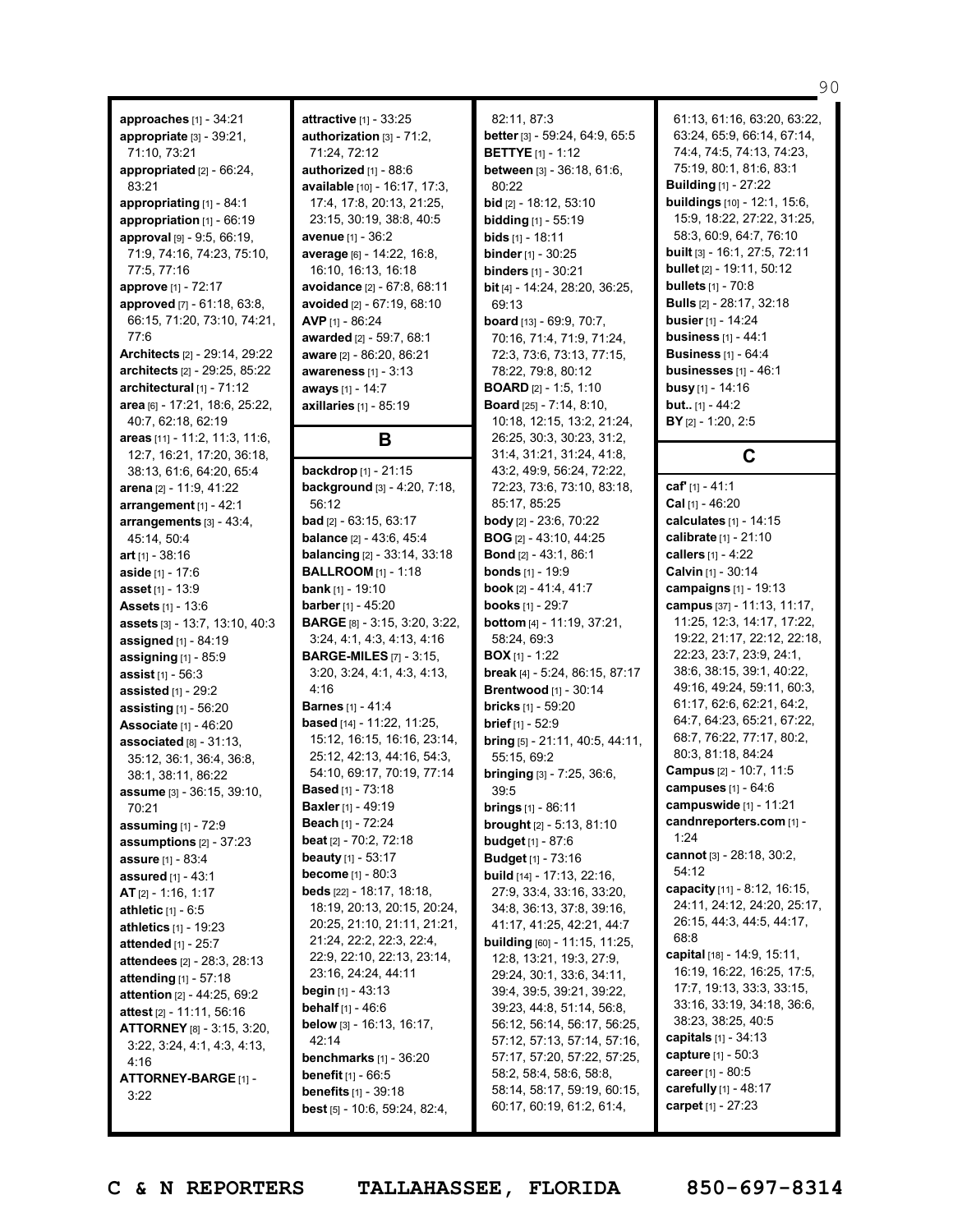**Carter** [6] - 3:18, 51:1, 51:2, 51:3, 51:4, 65:13 **CARTER** [12] - 1:14, 3:19, 50:25, 51:2, 51:6, 51:25, 52:3, 65:11, 65:14, 65:16, 65:24, 66:1 **case** [3] - 26:18, 49:4, 75:14 **cash** [1] - 51:21 **CASS** [13] - 11:15, 19:3, 30:1, 56:7, 56:12, 58:15, 71:7, 74:4, 74:13, 74:23, 75:18, 80:1, 80:13 **catching** [1] - 13:12 **categories** [1] - 10:24 **category** [1] - 45:16 **causeway** [1] - 62:17 **causing** [1] - 17:11 **center** [8] - 19:20, 57:11, 58:9, 63:23, 68:16, 80:3, 80:5 **Center** [2] - 56:13, 86:20 **centralized** [1] - 60:3 **certain** [3] - 6:23, 11:6, 26:19 **certainly** [1] - 3:10 **CERTIFICATE** [1] - 88:1 **certify** [1] - 88:5 **cetera** [3] - 21:1, 43:25, 87:7 **CFO** [1] - 48:4 **Chair** [9] - 4:5, 21:23, 26:12, 63:4, 65:11, 65:24, 69:13, 81:25, 84:8 **CHAIR** [50] - 3:3, 4:17, 20:4, 23:20, 24:6, 24:22, 26:6, 26:23, 30:18, 40:15, 41:19, 42:2, 44:22, 46:8, 50:23, 51:1, 51:4, 52:5, 54:21, 55:2, 55:4, 56:5, 61:25, 62:23, 63:3, 63:12, 63:16, 64:13, 65:13, 65:15, 65:25, 66:7, 70:17, 71:22, 72:19, 73:24, 75:17, 78:14, 79:1, 79:22, 80:18, 81:9, 82:14, 83:4, 84:10, 84:14, 85:12, 86:13, 86:23, 87:16 **chair** [2] - 50:23, 52:5 **Chairman** [3] - 23:21, 28:18, 86:18 **chance** [2] - 7:23, 79:4 **change** [4] - 62:24, 63:1, 70:13, 78:2 **changes** [6] - 9:16, 13:9, 76:16, 77:14, 77:25, 78:13 **changing** [1] - 67:5 **chart** [2] - 25:14, 26:5 **chose** [1] - 47:19 **circle** [1] - 58:24 **City** [4] - 75:3, 77:9, 79:13, 79:16 **clarification** [1] - 47:18 **clarify** [1] - 69:17

**class** [1] - 29:24 **Classroom** [1] - 11:4 **classroom** [6] - 24:12, 24:18, 25:2, 25:15, 26:16, 27:3 **classrooms** [2] - 25:8, 26:18 **clean** [1] - 67:10 **clear** [1] - 87:9 **clearly** [1] - 33:10 **clients** [1] - 40:9 **climate** [1] - 44:19 **climb** [1] - 26:7 **close** [3] - 6:8, 35:4, 79:16 **close-out** [1] - 6:8 **closed** [1] - 22:8 **closely** [2] - 43:2, 84:25 **CM** [2] - 70:7, 71:13 **code** [2] - 59:12, 60:6 **cody** [1] - 49:18 **coined** [1] - 13:5 **Coleman** [1] - 81:17 **collect** [3] - 6:22, 7:6, 42:19 **collected** [1] - 12:21 **College** [1] - 15:25 **college** [3] - 20:21, 34:2, 34:23 **colleges** [1] - 24:4 **combat** [1] - 75:21 **combine** [1] - 26:17 **combined** [1] - 77:3 **comfortable** [1] - 33:21 **coming** [9] - 20:10, 21:9, 32:17, 36:3, 51:20, 63:14, 72:11, 73:16, 79:6 **command** [1] - 14:9 **commence** [1] - 80:14 **COMMENCING** [1] - 1:16 **comment** [1] - 73:8 **comments** [3] - 66:9, 77:8, 82:16 **commercial** [3] - 19:10, 33:20, 34:10 **committed** [1] - 8:16 **committee** [13] - 48:21, 48:22, 48:24, 64:22, 72:1, 72:2, 73:12, 73:13, 77:9, 78:1, 80:15, 81:12, 87:11 **Committee** [10] - 3:5, 3:16, 8:8, 65:20, 72:24, 73:17, 74:17, 75:1, 76:21, 83:5 **COMMITTEE** [1] - 1:6 **committees** [2] - 3:7, 48:20 **common** [1] - 33:12 **communities** [1] - 75:3 **community** [6] - 20:20, 24:4, 39:12, 74:7, 74:21, 75:8 **companies** [3] - 49:3, 52:18, 52:22 **company** [2] - 49:2, 49:6 **comparable** [1] - 16:4

**compare** [2] - 13:19, 14:2 **compared** [3] - 14:21, 16:11, 17:18 **comparing** [1] - 12:25 **competing** [1] - 38:5 **competitive** [1] - 10:23 **compile** [1] - 46:17 **compiling** [1] - 12:23 **complete** [1] - 88:8 **completed** [7] - 10:25, 11:23, 48:1, 56:23, 77:4, 77:22, 79:17 **completely** [2] - 68:23, 79:19 **completion** [1] - 70:10 **Complex** [1] - 58:23 **complex** [4] - 19:23, 38:21, 50:9, 51:7 **complexity** [3] - 14:5, 16:24, 37:10 **component** [2] - 5:5, 23:22 **components** [2] - 23:3, 24:3 **comprehensive** [4] - 51:9, 51:13, 82:21, 82:25 **concept** [1] - 19:21 **concerned** [5] - 28:11, 31:21, 41:9, 42:24, 71:7 **concerns** [4] - 79:7, 79:9, 79:14, 79:21 **concessions** [2] - 37:7, 44:16 **concluded** [1] - 87:19 **CONCLUDING** [1] - 1:17 **conclusion** [1] - 6:20 **condemned** [1] - 22:8 **condition** [4] - 11:22, 25:3, 27:21, 80:9 **confident** [2] - 69:7, 72:16 **confidentiality** [2] - 58:1, 58:2 **confirm** [1] - 27:13 **confirmed** [1] - 67:2 **connect** [1] - 81:16 **connecting** [1] - 81:17 **consider**[2] - 41:12, 43:15 **consideration** [5] - 22:2, 22:21, 31:23, 78:22, 82:17 **considerations** [1] - 32:6 **considered** [1] - 49:2 **considering** [2] - 43:4, 43:6 **consist** [1] - 14:4 **consistent** [2] - 9:11, 31:17 **consolidated** [1] - 13:3 **constituencies** [1] - 82:18 **constraints** [1] - 38:11 **construction** [5] - 41:10, 51:10, 67:2, 67:25, 69:8 **consultants** [5] - 9:24, 19:24, 29:12, 56:3, 85:23 **consumption** [2] - 15:19,

17:16 **context** [2] - 20:18, 66:4 **continue** [11] - 7:12, 12:7, 19:1, 21:6, 28:6, 48:25, 52:18, 52:23, 80:9, 80:10, 83:21 **continued** [2] - 49:7, 87:20 **continuing** [1] - 8:13 **contract** [7] - 15:18, 31:19, 37:5, 37:9, 41:14, 46:5, 47:14 **contracts** [3] - 42:16, 50:16, 51:19 **contributing** [1] - 34:17 **contribution** [1] - 36:3 **contributors** [1] - 30:2 **control** [3] - 33:15, 33:17, 34:19 **conversation** [9] - 3:8, 5:18, 7:15, 7:22, 26:9, 31:7, 49:18, 72:21, 86:23 **convert** [1] - 27:4 **cooking** [1] - 41:2 **cooperating** [1] - 8:4 **copious** [1] - 83:7 **core** [1] - 16:20 **correct** [9] - 26:3, 27:25, 47:22, 47:23, 70:4, 72:9, 79:11, 80:25, 85:8 **correctly** [1] - 25:14 **corridor** [1] - 60:5 **cost** [16] - 19:1, 27:6, 27:7, 27:8, 31:22, 32:1, 40:2, 60:15, 67:4, 67:8, 68:11, 68:13, 68:19, 69:3, 69:4, 69:12 **cost-efficient** [1] - 40:2 **cost-prohibitive** [1] - 27:8 **costs** [6] - 13:11, 13:12, 18:21, 32:4, 67:12, 68:20 **Counsel** [1] - 71:15 **counsel** [1] - 84:24 **counseling** [7] - 57:6, 57:8, 57:10, 57:11, 57:12, 57:15, 58:9 **counterpart** [1] - 79:12 **counterparts** [1] - 47:25 **COUNTY** [1] - 88:3 **County** [3] - 75:4, 77:10, 79:13 **couple** [4] - 20:6, 20:25, 70:17, 81:11 **course** [3] - 35:10, 43:19, 85:16 **COURT** [1] - 1:20 **Court** [1] - 88:16 **cover** [1] - 6:16 **coverage** [6] - 31:16, 42:4, 42:10, 42:15, 42:17, 42:25 **CRAIG** [1] - 1:13

91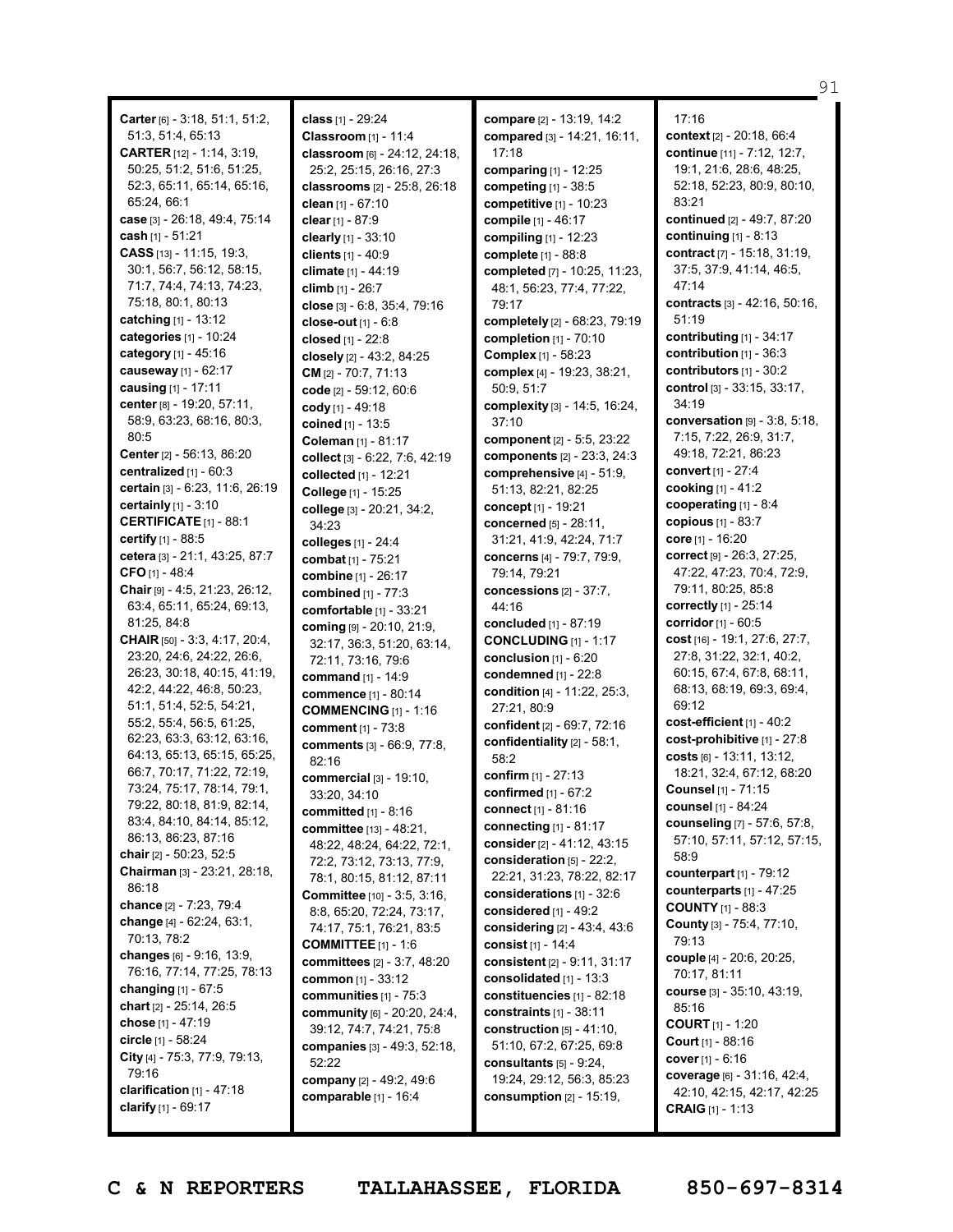**create** [1] - 11:15 **created** [1] - 17:8 **creating** [1] - 3:10 **credit** [1] - 38:17 **Cropper** [1] - 18:15 **crucial** [1] - 48:15 **Crutcher** [2] - 28:22, 29:4 **curb** [1] - 18:21 **current** [5] - 42:4, 42:11, 44:6, 44:20, 52:10 **custodial** [1] - 14:13 **customers'** [1] - 13:17 **customized** [1] - 36:19 **cycle** [2] - 39:19, 40:1 **D DAG** [1] - 29:14 **dashed** [1] - 16:8 **data** [1] - 12:21 **DATE** [1] - 1:15 **date** [2] - 60:6, 69:5 **DATED** [1] - 88:10 **David** [4] - 29:21, 58:13, 58:19, 75:12 **days** [3] - 41:1, 77:12, 87:10 **DC** [1] - 28:24 **deal** [2] - 41:9, 59:13 **dealing** [2] - 10:9, 33:22 **deals** [1] - 29:6 **debt** [21] - 30:15, 31:13, 31:17, 31:18, 42:4, 42:10, 42:11, 42:16, 42:17, 42:23, 42:25, 43:4, 43:5, 43:7, 43:15, 44:5, 44:19, 45:2, 50:13, 50:21, 51:22 **DECEMBER** [1] - 1:15 **December** [1] - 72:10 **decide** [2] - 55:24, 73:2 **decision** [7] - 46:24, 47:2, 47:6, 47:10, 47:13, 69:25, 73:2 **decisions** [2] - 21:2, 69:25 **deck** [1] - 85:20 **decline** [1] - 42:6 **decrease** [1] - 75:22 **deferred** [2] - 22:3, 86:19 **defined** [1] - 37:6 **definitely** [2] - 49:11, 63:14 **delay** [1] - 70:13 **delayed** [1] - 70:11 **deliberately** [1] - 78:19 **deliver** [1] - 33:12 **delivering** [2] - 38:6, 40:22 **delivery** [6] - 13:18, 13:21, 36:22, 37:1, 37:24, 45:8 **demand** [6] - 14:10, 17:14,

16:23, 26:20, 33:7, 39:17, 39:22, 39:24 **demolish** [3] - 18:24, 60:15, 60:16 **demolished** [1] - 60:10 **demolition** [4] - 67:3, 67:14, 68:3, 84:3 **Den** [2] - 45:17, 45:18 **den** [1] - 45:21 **density** [11] - 14:8, 14:9, 14:11, 14:16, 14:23, 15:1, 15:7, 15:10, 15:12, 16:24, 17:14 **department** [1] - 76:24 **Department** [1] - 85:23 **departments** [1] - 64:16 **dependent** [1] - 17:2 **deployed** [1] - 40:6 **DESCRIPTION** [1] - 2:3 **design** [10] - 41:17, 41:24, 42:21, 55:19, 60:11, 68:24, 69:8, 69:19, 71:18 **designed** [1] - 55:18 **designing** [3] - 55:17, 58:14, 70:5 **designs** [3] - 61:19, 66:22, 68:22 **desire** [1] - 34:12 **desires** [2] - 33:19 **detail** [4] - 31:1, 32:7, 52:8, 61:20 **determination** [1] - 31:20 **determine** [1] - 65:21 **determined** [1] - 22:7 **determining** [2] - 15:11, 34:25 **deters** [1] - 57:17 **develop** [3] - 19:22, 62:19, 87:6 **development** [11] - 8:6, 8:20, 9:8, 19:18, 33:1, 33:5, 33:12, 35:22, 39:11, 69:19, 77:17 **developmental** [1] - 77:11 **developments** [1] - 36:12 **diagram** [1] - 32:25 **diametrically** [1] - 34:15 **Diamond** [16] - 18:15, 29:20, 58:14, 59:8, 60:3, 60:23, 67:10, 67:13, 67:23, 68:3, 68:6, 68:17, 69:4, 69:18, 74:5, 74:14 **difference** [1] - 8:17 **different** [12] - 9:15, 9:23, 11:2, 12:2, 19:7, 27:11, 34:3, 37:3, 44:25, 50:11, 64:20, 72:25 **differently** [1] - 27:12 **difficult** [1] - 38:19 **difficulties** [2] - 35:15, 36:1

**direction** [1] - 79:19 **Director**[1] - 28:23 **disadvantages** [1] - 66:12 **discipline** [1] - 33:23 **discuss** [1] - 54:17 **discussed** [1] - 24:16 **discussing** [1] - 9:9 **discussion** [3] - 21:3, 21:19, 71:21 **discussions** [1] - 79:11 **disjointed** [1] - 64:23 **displaced** [1] - 57:23 **divestiture** [2] - 37:2, 37:12 **divide** [1] - 14:19 **Division** [2] - 43:1, 85:25 **document** [1] - 30:23 **dollars** [11] - 17:3, 38:12, 50:19, 59:20, 60:16, 63:14, 67:15, 83:11, 83:14, 83:15, 84:1 **done** [5] - 10:21, 22:6, 58:15, 61:12, 78:19 **donors** [1] - 19:12 **dorms** [3] - 18:14, 44:10 **Dortch** [1] - 4:8 **dotted** [1] - 16:7 **down** [14] - 13:8, 20:22, 24:14, 24:21, 36:16, 37:21, 41:21, 47:12, 50:21, 52:16, 60:21, 73:4, 79:6, 82:8 **Dr** [11] - 7:24, 8:3, 8:6, 8:10, 9:21, 26:7, 49:18, 64:14, 72:19, 78:15, 85:2 **DR** [3] - 8:9, 8:20, 23:9 **draft** [4] - 9:4, 74:20, 75:7, 77:23 **draw** [1] - 41:11 **drive** [2] - 14:8, 17:13 **drivers** [1] - 38:24 **driving** [3] - 31:8, 44:1, 84:13 **due** [6] - 17:1, 22:17, 68:14, 74:12, 76:14, 78:10 **Dyson** [1] - 27:22 **E e-mail** [1] - 31:3 **early** [1] - 72:7 **easier** [1] - 67:25 **eat** [1] - 23:2 **ECKUS** [1] - 32:14 **Eckus** [3] - 28:21, 32:11, 32:16 **Education** [2] - 10:20, 85:23 **effective** [2] - 13:14, 27:8 **efficiencies** [3] - 12:19, 39:19, 69:11

### **elements** [4] - 67:17, 76:9, 76:11, 78:21 **emergency** [1] - 73:20 **Emily** [4] - 28:22, 29:4, 32:9, 32:11 **encourages** [1] - 26:25 **encumbered** [2] - 60:12, 66:25 **end** [4] - 7:2, 82:3, 85:1, 86:11 **end-user** [1] - 85:1 **energy** [5] - 13:14, 15:19, 17:15, 31:19, 60:20 **engage** [2] - 75:2, 84:23 **engaged** [7] - 29:16, 29:19, 56:2, 58:13, 76:23, 85:14, 85:24 **engagement** [5] - 74:7, 74:22, 78:2, 80:15, 81:21 **engagements** [1] - 48:14 **engineering** [1] - 15:24 **Engineering** [1] - 15:25 **engineers** [1] - 85:22 **enrollment** [15] - 10:23, 20:9, 20:16, 20:18, 20:19, 21:8, 22:12, 23:18, 23:22, 24:14, 24:20, 25:10, 26:16, 42:6, 65:2 **entering** [1] - 58:3 **entire** [4] - 12:16, 12:24, 39:25, 66:5 **entities** [3] - 29:2, 39:3, 39:15 **entity** [1] - 39:14 **environment** [3] - 33:6, 38:21, 64:3 **envision** [1] - 19:16 **equity** [1] - 50:14 **especially** [2] - 31:18, 76:16 **essence** [1] - 49:24 **establish** [1] - 5:3 **estate** [1] - 32:17 **estimated** [1] - 11:20 **et** [3] - 21:1, 43:25, 87:7 **exactly** [4] - 11:14, 48:1, 76:18, 78:12 **example** [4] - 27:21, 41:5, 44:9, 71:19 **exceed** [2] - 31:14, 48:8 **excited** [1] - 3:7 **excuse** [2] - 40:23, 47:17 **existing** [11] - 9:14, 15:16, 15:21, 16:9, 27:11, 40:3, 42:15, 44:8, 60:9, 65:18 **expanded** [1] - 57:4 **expectation** [3] - 83:13, 83:15, 83:17 **expected** [1] - 31:17 **expedite** [1] - 70:15 **experience** [1] - 29:6

92

22:14, 22:16, 33:2, 36:5 **demands** [8] - 15:12, 16:16,

**C & N REPORTERS TALLAHASSEE, FLORIDA 850-697-8314**

**efficient** [2] - 40:2, 63:17 **efforts** [1] - 19:12 **either** [2] - 37:14, 60:10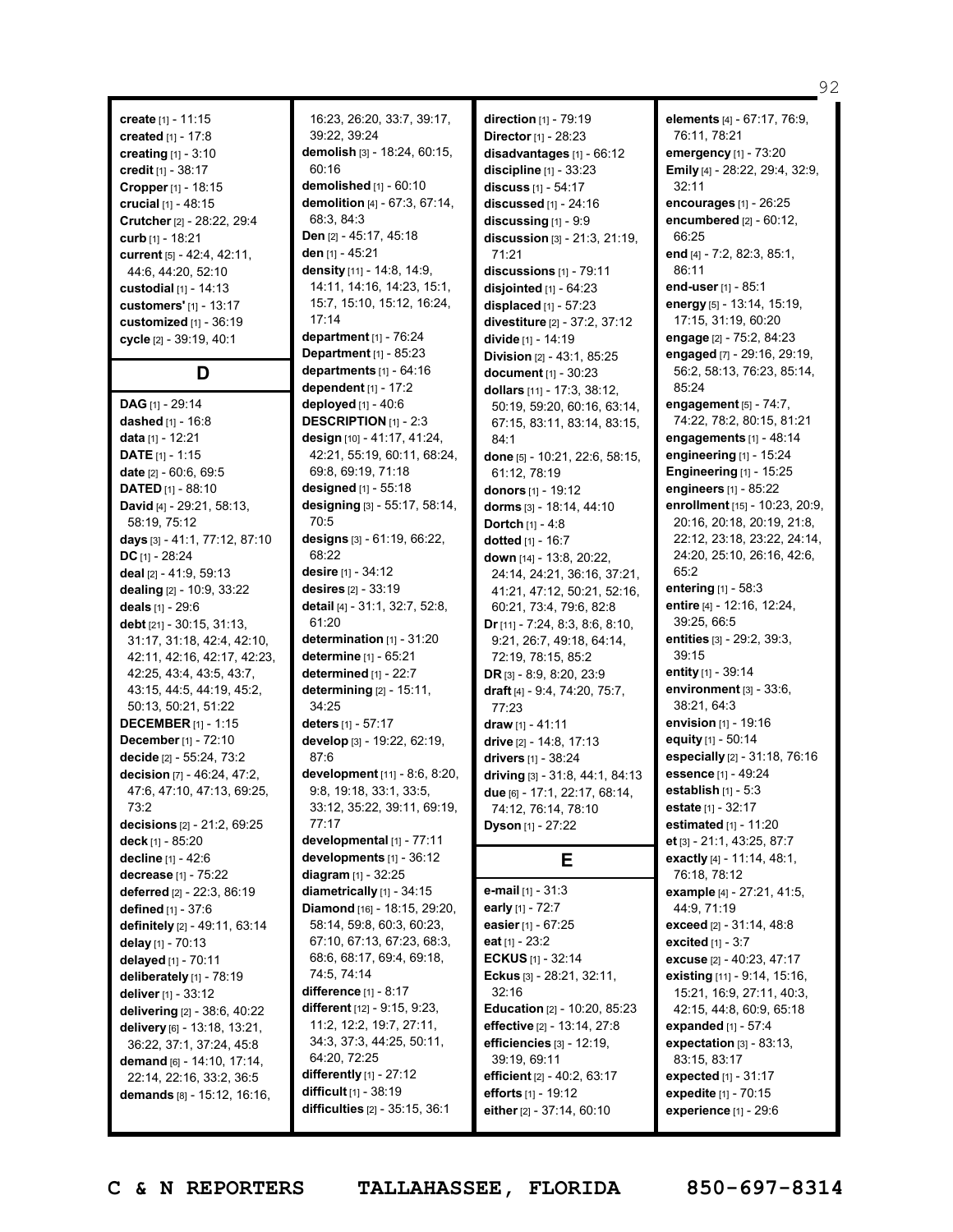**expertise** [5] - 29:1, 33:5, 38:12, 39:3, 39:6 **experts** [1] - 5:14 **explain** [1] - 76:3 **express** [1] - 79:8 **expressed** [1] - 79:14 **extended** [1] - 50:16 **extent** [1] - 68:23 **external** [2] - 85:15, 85:21 **extra** [2] - 50:8, 53:9 **extrapolated** [2] - 11:24, 12:1 **F fabric** [1] - 61:17 **facades** [1] - 67:17 **face** [1] - 46:22 **facilities** [26] - 5:23, 6:6, 7:10, 9:22, 11:22, 12:12, 12:14, 12:17, 13:19, 13:25, 14:2, 14:11, 22:16, 24:12, 24:19, 25:2, 25:15, 38:16, 39:5, 45:7, 47:23, 48:9, 48:24, 50:15, 57:20, 85:19 **FACILITIES** [2] - 1:5, 2:4 **Facilities** [7] - 3:4, 20:12, 20:23, 72:24, 73:17, 74:17, 74:25 **facility** [2] - 43:19, 64:11 **fact** [1] - 72:11 **factor** [1] - 14:16 **Faculty** [1] - 25:7 **faculty** [3] - 14:18, 15:13, 76:23 **failed** [2] - 43:18 **faint** [1] - 4:23 **fall** [2] - 7:5, 45:17 **falls** [1] - 35:1 **familiar** [2] - 39:15, 67:22 **FAMU** [7] - 13:7, 14:21, 16:1, 16:23, 21:25, 40:20, 73:2 **far** [12] - 5:21, 17:15, 17:19, 20:13, 21:4, 22:22, 24:20, 28:10, 44:18, 59:18, 71:7 **FAX** [1] - 1:23 **FDIC** [1] - 24:4 **feasibility** [2] - 31:20, 32:6 **February** [2] - 9:1, 87:2 **fee** [2] - 50:8, 67:15 **feedback** [4] - 5:9, 61:14, 77:13 **feeds** [1] - 79:18 **fees** [2] - 43:25, 67:1 **feet** [2] - 14:20, 68:18 **few** [7] - 11:23, 13:1, 20:11, 32:12, 69:20, 73:14, 74:1 **figure** [2] - 15:8, 18:21 **fill** [3] - 32:20, 33:3, 70:7 **final** [11] - 9:4, 9:16, 38:4,

47:14, 74:20, 75:10, 77:16, 77:22, 80:16, 82:4, 82:11 **finalist** [1] - 49:2 **finalists** [3] - 49:4, 49:8, 82:1 **finalize** [2] - 70:5, 78:4 **finally** [5] - 6:13, 40:3, 47:13, 47:14, 49:9 **Finance** [7] - 3:4, 43:1, 64:5, 73:16, 74:17, 75:1, 86:1 **finance** [2] - 36:13, 85:18 **FINANCE** [1] - 1:5 **financial** [9] - 5:25, 6:4, 30:14, 35:15, 45:5, 45:12, 48:17, 82:6, 85:22 **financing** [9] - 18:6, 19:7, 30:16, 30:19, 37:23, 37:25, 38:12, 55:13, 55:16 **finish** [2] - 26:10, 84:6 **finished** [2] - 70:6, 74:18 **finishes** [1] - 59:21 **fireplaces** [1] - 67:18 **firm** [1] - 12:15 **firms** [2] - 86:7, 86:9 **first** [21] - 3:6, 3:15, 8:9, 12:20, 21:4, 28:15, 46:19, 46:25, 47:2, 47:6, 47:8, 50:11, 59:7, 66:23, 67:7, 67:14, 69:16, 70:2, 74:6, 74:8, 75:7 **fiscal** [2] - 16:4, 66:17 **fish** [1] - 81:3 **fit** [4] - 59:24, 61:2, 61:5, 61:21 **fits** [2] - 61:6, 61:13 **FIU** [4] - 43:11, 46:11, 46:21, 48:1 **five** [18] - 3:8, 5:18, 7:15, 7:16, 10:18, 10:21, 15:15, 18:14, 26:8, 74:3, 74:11, 76:15, 76:18, 76:20, 77:11, 77:18, 82:9 **five-hour** [4] - 3:8, 5:18, 7:15, 26:8 **five-year** [3] - 74:3, 76:15, 76:20 **flat** [1] - 67:24 **flexibility** [3] - 34:12, 34:14, 55:18 **flipped** [1] - 36:24 **FLORIDA** [6] - 1:1, 1:2, 1:18, 1:19, 1:22, 88:3 **Florida** [5] - 6:10, 30:9, 50:7, 74:10, 76:3 **fluctuations** [1] - 16:25 **focus** [3] - 15:21, 76:18, 80:4 **focused** [2] - 32:16, 53:12 **fold** [1] - 24:13 **follow** [1] - 65:24 **follow-up** [1] - 65:24 **followed** [2] - 46:22, 47:7

**following** [1] - 73:5 **food** [3] - 23:2, 40:25, 41:3 **foot** [1] - 15:9 **footage** [2] - 61:4, 68:14 **force** [1] - 78:20 **Force** [1] - 31:5 **forces** [2] - 33:23, 34:15 **Ford** [5] - 7:24, 8:3, 8:6, 9:21, 20:8 **FORD** [2] - 8:9, 8:20 **foregoing** [1] - 88:7 **foresee** [1] - 75:20 **formalizing** [1] - 31:6 **formed** [1] - 31:5 **formula** [1] - 14:15 **formulas** [1] - 10:24 **forth** [1] - 34:4 **forward** [13] - 3:12, 7:9, 8:12, 8:14, 22:9, 22:11, 22:21, 35:6, 66:21, 71:2, 71:5, 71:24, 84:16 **foundation** [4] - 3:10, 5:4, 51:22, 77:2 **founding** [1] - 28:24 **four** [6] - 16:21, 22:19, 46:22, 46:24, 56:24, 83:6 **fourth** [1] - 19:11 **FPR** [3] - 1:20, 88:5, 88:16 **frequently** [1] - 35:25 **fresh** [1] - 49:6 **freshman** [2] - 20:20, 22:12 **friends** [1] - 72:4 **front** [1] - 59:6 **FTE** [1] - 14:19 **fulfill** [1] - 20:16 **full** [2] - 72:3, 73:13 **fully** [1] - 40:21 **function** [1] - 37:14 **functionality** [1] - 11:12 **funded** [2] - 17:10, 83:24 **funding** [8] - 16:17, 17:1, 17:4, 19:10, 60:13, 63:9, 66:14, 86:22 **funds** [5] - 17:8, 38:8, 59:16, 60:12, 86:3 **furniture** [1] - 27:23 **future** [8] - 7:20, 22:9, 30:11, 35:14, 43:13, 45:14, 55:25, 78:20 **G gain** [1] - 5:16

**Gaines** [1] - 56:16 **gaining** [1] - 69:10 **Gaither** [9] - 59:1, 60:1, 68:13, 71:10, 74:16, 74:24, 75:19, 80:1, 80:23 **garage** [1] - 62:8

**garner** [1] - 5:16 **General** [1] - 71:14 **generally** [1] - 83:1 **generate** [1] - 38:18 **generating** [1] - 18:19 **generous** [2] - 69:23, 72:5 **get-go** [1] - 59:9 **Gibbs** [2] - 80:20, 80:24 **Gibsons** [1] - 80:23 **given** [7] - 6:22, 20:12, 20:13, 38:10, 70:1, 79:5, 83:12 **goal** [2] - 23:10, 42:10 **goals** [8] - 9:12, 26:16, 38:5, 38:10, 38:15, 38:19, 77:11 **Godwin** [1] - 29:13 **government** [2] - 77:1 **governmental** [1] - 49:14 **Governor** [1] - 86:2 **Governors** [17] - 10:18, 12:15, 13:2, 26:25, 30:3, 30:24, 31:2, 31:5, 31:21, 41:8, 43:2, 56:24, 72:22, 72:23, 73:10, 83:18, 85:25 **GPA** [1] - 22:19 **GRABLE** [3] - 1:12, 79:2, 82:15 **Grable** [3] - 4:9, 79:1, 82:14 **graduate** [1] - 22:19 **graduation** [1] - 57:4 **GRAND** [1] - 1:18 **graph** [2] - 41:13, 77:6 **Gray** [1] - 68:3 **gray** [1] - 36:18 **great** [14] - 3:9, 30:7, 31:25, 32:1, 32:15, 47:16, 48:4, 48:11, 50:23, 66:7, 78:14, 78:25 **greater** [1] - 14:10 **greatly** [1] - 75:23 **ground** [13] - 6:15, 31:12, 35:7, 35:8, 35:13, 35:16, 35:18, 37:11, 37:13, 37:14, 37:17, 50:4, 55:13 **group** [3] - 6:19, 13:24, 85:1 **groups** [1] - 44:25 **grow** [2] - 20:19, 20:20 **growth** [3] - 11:8, 21:16, 23:22 **guess** [5] - 20:11, 20:22, 24:17, 81:11, 83:12 **guidance** [1] - 72:6 **guidelines** [4] - 30:24, 31:2, 31:9, 32:7 **guiding** [1] - 29:8 **Gym** [1] - 60:1 **gym** [1] - 59:1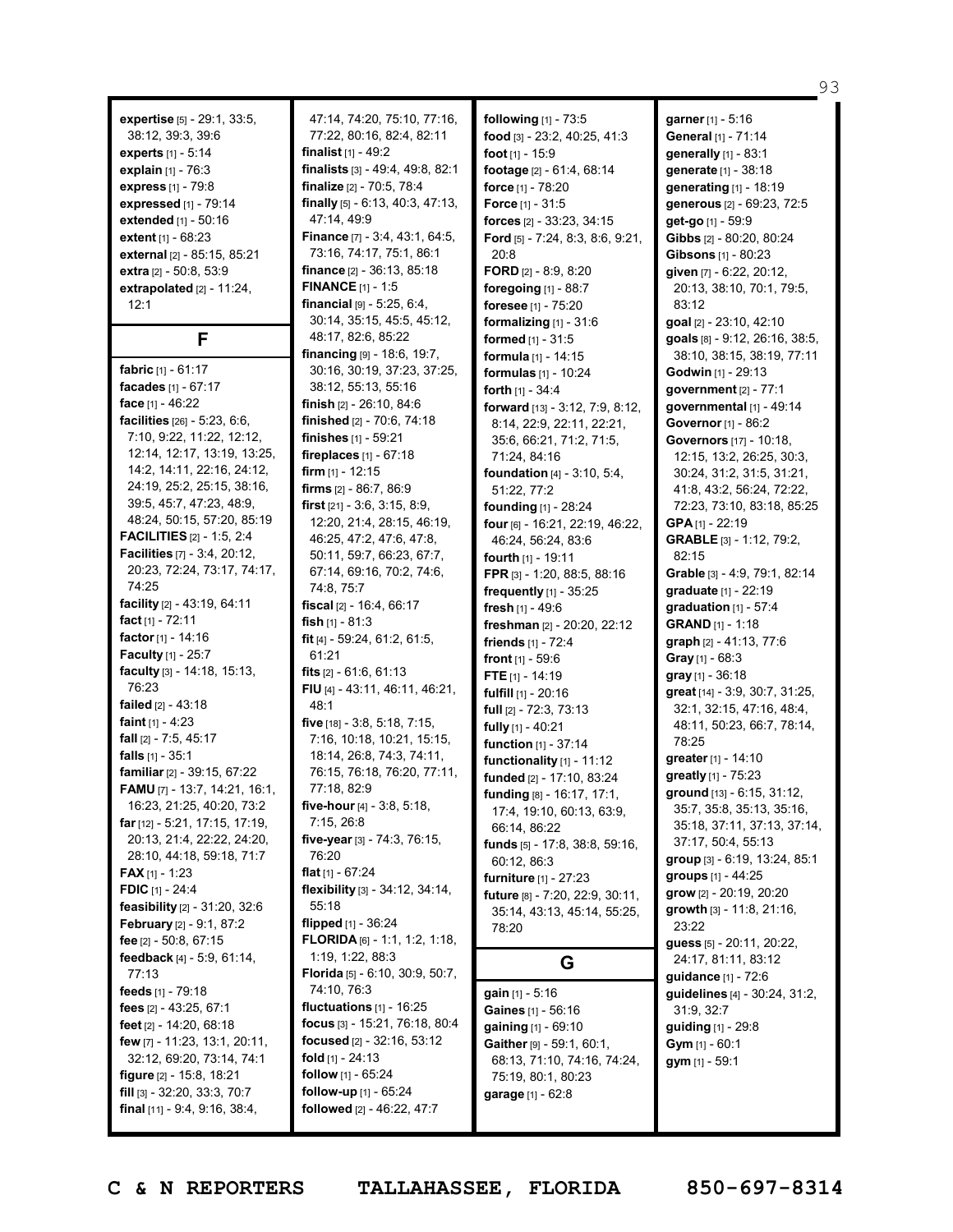| Н                                                     |
|-------------------------------------------------------|
| half [3] - 7:24, 60:16, 67:15                         |
| half-million [2] - 60:16,                             |
| 67:15                                                 |
| Hall [4] - 18:16, 68:3, 80:20,                        |
| 80:24                                                 |
| hand [7] - 26:21, 35:2, 48:3,                         |
| 50:2, 84:25, 85:1                                     |
| hands [2] - 73:6, 85:20                               |
| <b>hang</b> [1] - 81:5                                |
| happy [2] - 40:11, 79:19<br>HAROLD [1] - 1:11         |
| have-and-have-not [1] - 17:9                          |
| <b>HBCU</b> [2] - 10:3, 28:12                         |
| <b>HBCUs</b> [2] - 14:6, 46:16                        |
| head [1] - 78:3                                       |
| <b>heads</b> [1] - 79:6                               |
| health [3] - 63:23, 68:16,                            |
| 80:5                                                  |
| hear [4] - 4:23, 4:24, 5:14,<br>32:14                 |
| heard [4] - 5:10, 28:16,                              |
| 29:15, 79:2                                           |
| hearing [7] - 6:9, 74:6, 74:22,                       |
| 76:6, 77:24, 78:6, 87:7                               |
| hearings [2] - 75:7, 79:3                             |
| hearty [1] - 7:9                                      |
| <b>hello</b> [1] - 58:20                              |
| help [7] - 20:14, 21:1, 21:20,                        |
| 38:9, 40:4, 55:24, 66:3<br>helpful [3] - 30:4, 49:11, |
| 49:19                                                 |
| <b>Herman</b> [1] - 32:18                             |
| herman [1] - 28:17                                    |
| <b>high</b> [6] - 6:7, 31:1, 46:12,                   |
| 53:1, 54:16, 54:19                                    |
| high-level [3] - 31:1, 54:16,                         |
| 54:19                                                 |
| higher [4] - 14:9, 22:14,                             |
| 22:19, 24:16                                          |
| highlighted [1] - 11:2                                |
| hill [2] - 67:24, 81:16                               |
| hired [1] - 12:15                                     |
| historic [1] - 61:16                                  |
| historical [1] - 67:17                                |
| hold [4] - 21:6, 55:1, 73:14,<br>87:12                |
| <b>holidays</b> [1] - 72:10                           |
| Homecoming $[1]$ - 81:3                               |
| <b>honor</b> [1] - 8:12                               |
| hope [1] - 5:15                                       |
| hospital [1] - 41:7                                   |
| host [6] - 74:6, 75:3, 75:8,                          |
| 77:8, 78:1, 80:15                                     |
| hosting [1] - 74:21                                   |
| hour [4] - 3:8, 5:18, 7:15,                           |
| 26:8                                                  |
| hours [3] - 7:16, 63:13                               |

### **housed** [3] - 58:7, 64:9, 64:11

**housekeeping** [1] - 4:25 **housing** [26] - 18:23, 19:8, 19:18, 20:22, 21:22, 22:7, 22:23, 23:18, 24:1, 39:5, 40:23, 41:7, 42:11, 43:17, 43:25, 47:5, 48:9, 48:25, 49:22, 49:24, 53:8, 53:12, 53:13, 53:20, 54:7, 85:19 **Hudson** [4] - 58:11, 64:14, 65:17, 85:2 **HUDSON** [8] - 21:23, 23:9, 56:11, 63:18, 64:17, 64:19, 65:7, 65:19 **hundred** [5] - 34:8, 34:11, 38:2, 39:10, 67:20 **hurdles** [1] - 35:20

# **I**

**ID** [1] - 76:24 **idea** [3] - 12:9, 16:7, 61:21 **ideal** [1] - 58:16 **ideas** [1] - 16:14 **identified** [2] - 33:10, 66:22 **identify** [1] - 58:16 **IFQ** [1] - 47:9 **II** [2] - 1:8, 87:19 **imagine** [1] - 43:24 **immediate** [2] - 83:1, 87:13 **impact** [4] - 45:4, 45:11, 67:5, 69:14 **impacts** [4] - 43:14, 56:9, 71:19, 74:1 **implementing** [1] - 34:17 **important** [5] - 4:18, 56:18, 58:8, 66:20, 84:15 **improve** [1] - 45:6 **improving** [1] - 57:2 **IN** [1] - 1:4 **inadequate** [1] - 59:12 **inaudible** [1] - 29:18 **include** [5] - 48:10, 51:10, 51:12, 80:4, 80:7 **included** [8] - 30:24, 49:21, 51:16, 53:2, 53:3, 53:7, 53:8, 86:25 **includes** [2] - 30:23, 53:16 **including** [3] - 50:12, 51:15, 59:14 **incoming** [1] - 20:20 **incorporate** [2] - 61:4, 68:17 **incorporated** [2] - 60:11, 76:19 **increase** [8] - 22:11, 32:2, 57:10, 57:19, 64:15, 65:1, 65:3, 68:13 **increases** [2] - 25:11, 65:3 **incurred** [2] - 67:12, 69:4

**index** [1] - 10:16 **indicates** [1] - 11:8 **indirect** [2] - 43:7, 43:22 **indirectly** [1] - 43:16 **indiscernible** [4] - 46:4, 49:10, 50:8, 52:16 **individuals** [1] - 58:2 **inflate** [1] - 24:2 **information** [9] - 3:9, 4:20, 5:3, 5:16, 7:19, 9:3, 12:24, 18:1, 30:7 **infrastructure** [4] - 15:17, 59:13, 60:7, 68:5 **initial** [1] - 46:25 **initiatives** [2] - 28:11, 29:16 **inside** [1] - 62:10 **insight** [1] - 83:17 **insofar** [4] - 33:24, 35:12, 36:25, 39:4 **instances** [1] - 39:9 **instead** [1] - 82:19 **Institution** [1] - 29:5 **institution** [3] - 12:20, 12:25, 14:1 **institutional** [3] - 34:9, 39:23, 39:24 **institutions** [11] - 10:3, 10:4, 10:19, 12:4, 14:4, 28:25, 30:6, 43:9, 46:16, 47:19 **insure** [3] - 7:7, 39:25 **insuring** [1] - 8:16 **intent** [1] - 62:17 **interested** [1] - 53:15 **interject** [1] - 54:22 **internal** [3] - 29:9, 85:15, 85:16 **internally** [2] - 13:20, 84:21 **International** [1] - 30:9 **interviews** [2] - 52:21, 82:1 **introduce** [4] - 19:25, 28:3, 30:13, 58:12 **introducing** [1] - 31:6 **inventory** [1] - 27:18 **invest** [1] - 50:19 **invested** [5] - 15:18, 17:10, 33:4, 39:1, 50:20 **investing** [1] - 16:1 **investment** [14] - 14:12, 15:12, 15:14, 15:16, 15:17, 15:23, 16:19, 17:17, 33:24, 42:22, 48:12, 56:22, 56:23, 57:2 **investments** [2] - 17:7, 33:25 **investor** [1] - 33:15 **investors** [1] - 69:6 **Invitation** [1] - 53:6 **invitation** [2] - 47:12, 52:17 **involved** [6] - 8:7, 42:17, 42:23, 59:10, 60:20, 86:4

**issue** [10] - 4:25, 17:11, 54:4, 59:18, 75:20, 82:20, 82:21, 82:25, 83:2, 83:3 **issued** [3] - 47:9, 52:17, 53:6 **issues** [5] - 6:8, 18:3, 59:10, 59:13, 60:21 **IT** [2] - 48:25, 50:15 **item** [2] - 68:13, 71:25 **items** [7] - 7:17, 7:20, 7:25, 8:1, 70:23, 70:25, 86:21 **iterations** [1] - 9:15 **ITN** [8] - 51:17, 52:12, 53:1, 53:6, 54:2, 54:4, 55:17, 86:24 **itself** [3] - 44:1, 44:15, 59:22 **J**

**January** [5] - 52:15, 72:13, 72:16, 82:3, 87:2 **JANUARY** [1] - 88:10 **JAYLEN** [1] - 1:14 **JLL** [3] - 32:11, 40:15, 56:2 **JLL's** [1] - 28:23 **JLL..** [1] - 32:9 **John** [1] - 46:20 **join** [1] - 19:24 **joined** [1] - 47:23 **joins** [1] - 11:12 **joint** [5] - 35:24, 36:7, 37:17, 37:19 **joking** [1] - 19:11 **Jones** [1] - 28:15 **JRA** [2] - 29:22, 72:5 **jump** [2] - 26:8, 66:10 **June** [3] - 9:2, 9:4, 9:16 **junior**[1] - 23:25 **justification** [1] - 31:15 **justified** [1] - 31:13

## **K**

**KAPILESHWARI** [32] - 2:5, 10:13, 24:23, 25:21, 26:3, 27:17, 27:20, 28:10, 32:10, 46:14, 47:22, 52:13, 53:5, 54:5, 54:11, 55:11, 56:1, 58:11, 63:10, 67:6, 70:4, 71:6, 73:25, 75:24, 76:8, 78:9, 78:12, 79:10, 80:22, 81:22, 84:22, 85:8 **Kapileshwari** [4] - 10:14, 54:21, 82:22, 86:24 **keep** [10] - 11:11, 18:3, 20:23, 21:18, 25:6, 38:17, 64:19, 69:12, 73:15, 82:23 **keeping** [1] - 13:10 **KELVIN** [1] - 1:10 **key** [3] - 40:8, 46:12, 50:10 **KIMBERLY** [1] - 1:11

94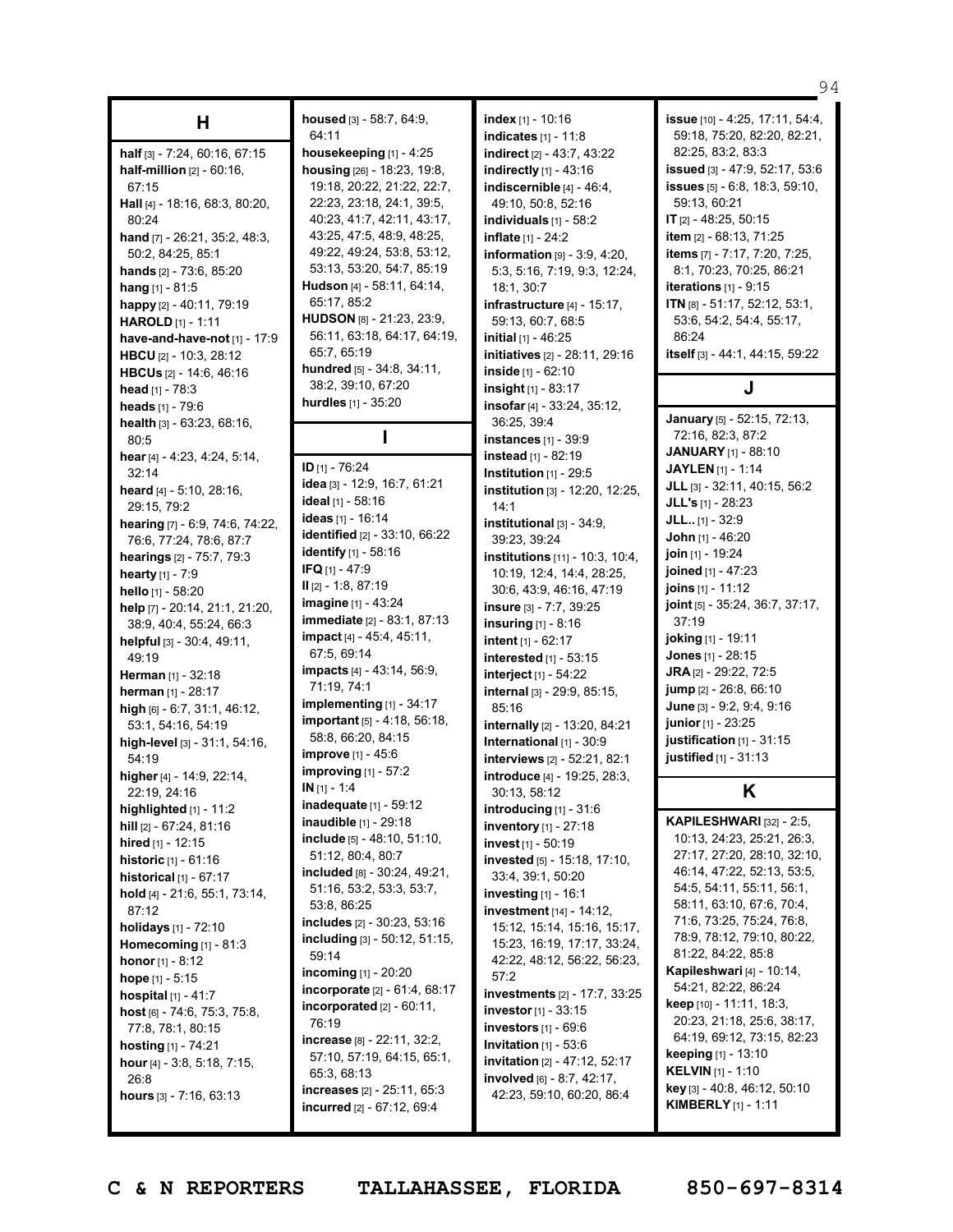**kind** [15] - 17:2, 17:7, 18:2, 18:3, 19:15, 20:23, 23:17, 31:1, 31:8, 41:10, 41:17, 44:12, 81:4, 81:16, 81:18 **knowing** [2] - 9:18, 34:7 **known** [1] - 67:23

## **L**

**Lab** [1] - 11:5 **lab** [1] - 11:6 **LaFLAMME** [2] - 1:20, 88:5 **LAFLAMME** [1] - 88:16 **laid** [2] - 6:21, 38:15 **land** [3] - 35:4, 36:3, 44:14 **landed** [1] - 21:8 **Lang** [1] - 28:15 **large** [1] - 39:6 **largely** [1] - 15:2 **larger** [1] - 83:3 **LaSalle** [1] - 28:15 **last** [4] - 7:24, 10:25, 49:5, 73:18 **lastly** [1] - 6:7 **lately** [1] - 57:7 **Lawrence** [1] - 4:10 **LAWSON** [16] - 1:10, 3:21, 20:3, 20:5, 25:18, 51:3, 52:6, 52:25, 53:24, 54:15, 54:25, 55:3, 62:24, 63:15, 73:8, 82:13 **Lawson** [5] - 3:20, 50:24, 52:5, 69:14, 81:25 **Lawson's** [2] - 81:23, 86:18 **lay** [1] - 6:13 **laying** [1] - 5:21 **lays** [1] - 32:25 **lead** [2] - 52:23, 71:20 **leaders** [1] - 85:24 **leadership** [3] - 61:15, 76:16, 85:18 **leads** [1] - 50:4 **league** [1] - 72:15 **learned** [6] - 10:1, 10:6, 30:10, 46:10, 46:17, 48:6 **learning** [1] - 5:4 **lease** [14] - 31:12, 35:8, 35:16, 35:18, 37:7, 37:11, 37:13, 37:14, 37:17, 37:18, 41:22, 41:25, 45:19 **leasing** [1] - 46:1 **least** [6] - 24:10, 31:16, 32:24, 46:3, 53:1, 56:24 **led** [1] - 7:11 **Lee** [1] - 18:16 **left** [7] - 7:4, 18:7, 35:2, 37:1, 38:14, 61:9, 79:24 **left-hand** [1] - 35:2 **legal** [4] - 36:1, 48:17, 82:6, 84:24

**legislative** [1] - 49:13 **Legislature** [3] - 83:19, 86:1, 86:3 **lends** [1] - 44:14 **LEON** [1] - 88:3 **Leon** [2] - 75:4, 77:9 **less** [2] - 35:25, 49:25 **lessons** [6] - 10:1, 10:6, 30:10, 46:10, 46:17, 48:6 **letting** [1] - 18:25 **level** [7] - 6:8, 31:1, 34:22, 53:1, 54:16, 54:19, 61:20 **levels** [2] - 17:16, 37:9 **leverage** [2] - 51:20, 65:8 **leveraging** [1] - 17:21 **Liaison** [1] - 31:4 **Library** [1] - 81:17 **life** [3] - 39:19, 40:1, 48:23 **life-cycle** [1] - 39:19 **lift** [1] - 51:14 **light** [1] - 5:16 **likely** [2] - 6:25, 83:23 **limited** [10] - 17:17, 18:20, 25:3, 38:8, 38:11, 38:12, 59:16, 62:5, 63:21 **line** [13] - 16:8, 16:10, 18:22, 26:10, 28:14, 28:19, 29:11, 32:11, 36:16, 41:11, 44:10, 75:13, 79:20 **lines** [2] - 9:6, 68:8 **list** [6] - 22:15, 56:14, 56:17, 64:10, 86:6, 86:8 **listed** [2] - 14:3, 56:22 **literally** [1] - 63:12 **live** [4] - 21:17, 22:12, 22:18, 23:2 **living** [1] - 23:6 **locate** [1] - 80:1 **located** [2] - 63:19, 64:5 **LOCATION** [1] - 1:18 **location** [5] - 14:6, 19:4, 62:25, 74:24, 80:13 **locations** [1] - 66:13 **long-term** [1] - 17:6 **look** [26] - 7:9, 8:12, 14:17, 14:21, 14:24, 15:5, 15:14, 16:3, 16:7, 16:21, 20:12, 22:9, 25:24, 26:24, 27:1, 27:6, 35:16, 36:17, 51:11, 54:1, 61:22, 63:15, 63:16, 71:3 **looked** [4] - 59:8, 59:23, 60:25, 61:7 **looking** [34] - 12:19, 13:6, 13:9, 13:12, 13:20, 14:25, 15:3, 16:6, 17:11, 22:11, 27:10, 33:8, 34:16, 35:3, 42:22, 45:2, 45:3, 45:4, 45:6, 52:1, 58:21, 58:25, 59:2, 59:20, 61:10, 61:13,

68:11, 68:25, 69:15, 72:7, 73:1, 75:6, 76:5 **looks** [2] - 18:8, 75:2 **lose** [1] - 81:2 **losing** [1] - 62:16 **lunch** [3] - 6:3

**M**

**ma'am** [1] - 65:14 **Madam** [7] - 4:5, 21:23, 23:21, 26:12, 65:11, 65:24, 84:8 **MADAM** [50] - 3:3, 4:17, 20:4, 23:20, 24:6, 24:22, 26:6, 26:23, 30:18, 40:15, 41:19, 42:2, 44:22, 46:8, 50:23, 51:1, 51:4, 52:5, 54:21, 55:2, 55:4, 56:5, 61:25, 62:23, 63:3, 63:12, 63:16, 64:13, 65:13, 65:15, 65:25, 66:7, 70:17, 71:22, 72:19, 73:24, 75:17, 78:14, 79:1, 79:22, 80:18, 81:9, 82:14, 83:4, 84:10, 84:14, 85:12, 86:13, 86:23, 87:16 **mail** [1] - 31:3 **maintain** [2] - 41:25, 43:19 **maintenance** [8] - 11:21, 12:2, 14:12, 17:17, 18:20, 19:1, 22:4, 25:3 **major** [2] - 23:3, 55:12 **manage** [4] - 13:7, 17:12, 42:18, 84:17 **management** [11] - 37:5, 37:9, 41:14, 42:15, 46:5, 51:19, 55:24, 84:20, 84:22, 85:3, 85:6 **manager** [2] - 85:9, 85:10 **Managing** [2] - 28:23, 29:14 **managing** [1] - 29:7 **Manner** [1] - 57:14 **map** [1] - 55:25 **March** [4] - 9:1, 9:2, 75:6, 80:14 **market** [9] - 33:2, 33:7, 33:21, 33:22, 33:23, 34:1, 39:22, 44:18 **massing** [1] - 61:3 **Master** [26] - 8:22, 10:7, 30:5, 74:2, 74:3, 74:8, 74:11, 74:15, 74:19, 74:20, 74:25, 75:11, 75:15, 75:25, 76:2, 76:9, 76:12, 76:13, 76:21, 77:6, 77:23, 78:5, 78:17, 78:23, 79:18, 80:13 **master** [10] - 8:23, 28:12, 29:12, 56:9, 71:19, 71:21, 71:22, 74:12, 75:7, 77:3 **materials** [2] - 14:13, 30:21

**matter** [1] - 5:14 **MATTHEW** [1] - 1:14 **maximize** [1] - 21:4 **maximum** [1] - 38:9 **McCoy** [1] - 3:22 **MCCOY** [1] - 3:23 **McGuinn** [15] - 18:15, 29:20, 58:14, 59:8, 60:2, 67:10, 67:13, 67:23, 68:3, 68:6, 68:17, 69:4, 69:18, 74:4, 74:14 **meal** [2] - 40:24, 50:15 **mean** [2] - 24:17, 25:16 **means** [4] - 24:24, 25:19, 25:21, 35:3 **measure** [3] - 13:8, 13:17, 13:18 **MECHANICAL** [1] - 1:2 **media** [3] - 25:25, 26:17, 57:7 **meet** [6] - 26:20, 38:9, 39:16, 72:4, 72:14, 72:15 **meeting** [18] - 8:2, 25:8, 34:14, 47:16, 47:24, 48:4, 69:24, 72:3, 72:24, 73:5, 73:12, 73:14, 73:18, 73:19, 73:20, 75:11, 80:14, 80:16 **meetings** [1] - 51:8 **meets** [2] - 31:24, 36:8 **Megan** [1] - 29:10 **MEMBERS** [1] - 1:10 **members** [6] - 21:24, 28:25, 30:8, 48:20, 49:16, 49:20 **mention** [2] - 8:21, 8:24 **mentioned** [4] - 5:18, 24:25, 30:6, 73:22 **mentioning** [1] - 44:24 **merged** [1] - 3:7 **met** [5] - 12:20, 35:21, 42:25, 43:22, 85:21 **metrics** [2] - 56:20, 66:3 **Mick** [1] - 29:11 **middle** [1] - 41:13 **midst** [1] - 6:4 **might** [9] - 21:1, 37:19, 56:9, 69:9, 69:16, 69:20, 70:10, 70:15, 82:3 **migrate** [1] - 62:7 **migrating** [1] - 40:10 **MILES** [8] - 3:15, 3:20, 3:22, 3:24, 4:1, 4:3, 4:13, 4:16 **million** [17] - 11:20, 31:11, 50:1, 60:16, 66:16, 66:17, 66:18, 66:20, 66:24, 66:25, 67:1, 67:15, 68:12, 83:13, 83:20, 84:2, 84:7 **MILLS** [15] - 1:11, 3:25, 24:7, 25:13, 25:19, 25:23, 26:4, 26:22, 42:3, 42:9, 43:24,

95

**C & N REPORTERS TALLAHASSEE, FLORIDA 850-697-8314**

44:21, 86:17, 87:5, 87:15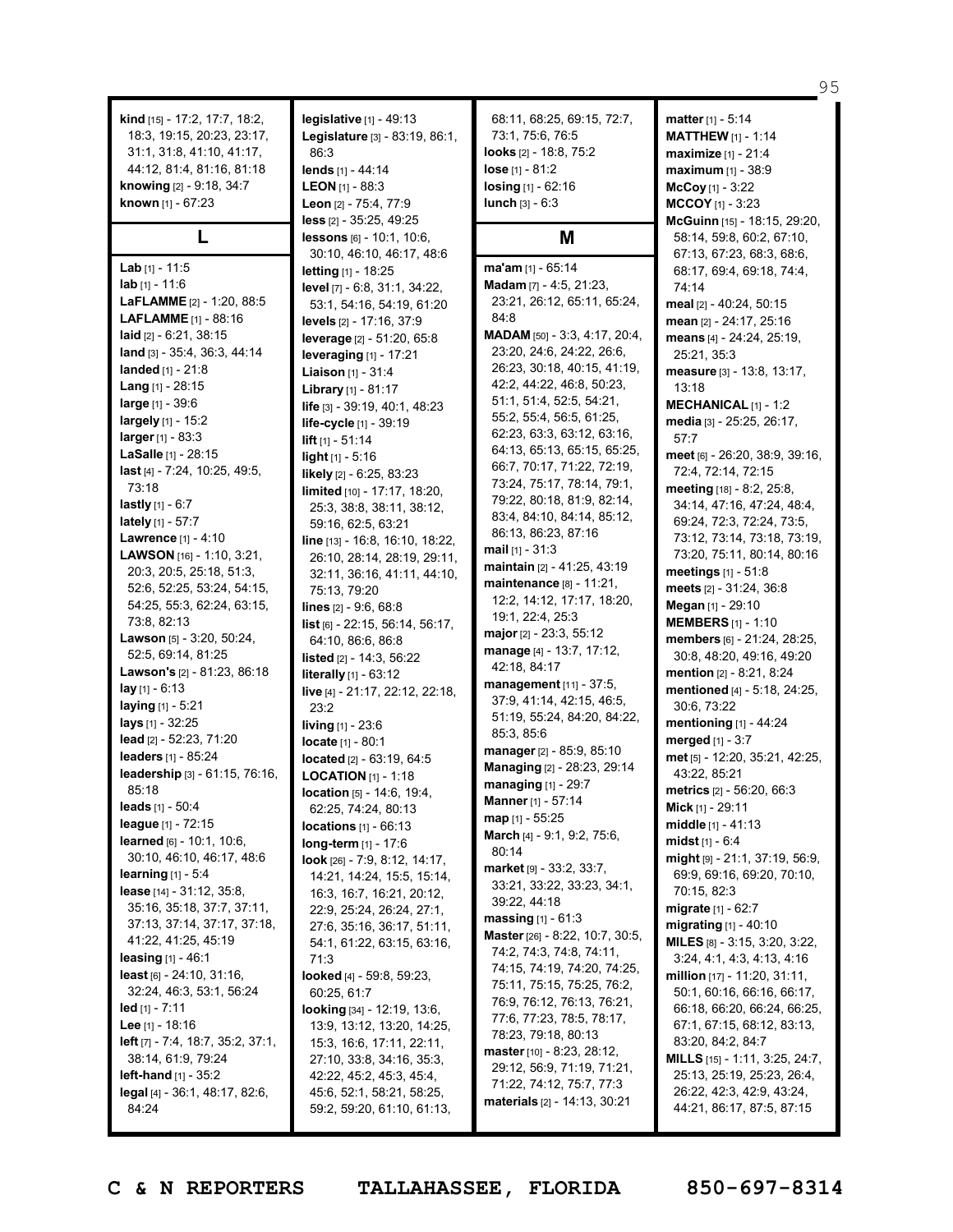**Mills** [4] - 3:24, 26:12, 42:8, 44:23 **mind** [6] - 5:20, 11:11, 18:2, 21:18, 25:6, 82:24 **minds** [2] - 9:10, 9:19 **minimal** [1] - 42:23 **minute** [1] - 49:5 **minutes** [1] - 79:24 **mirrors** [1] - 37:19 **misunderstood** [1] - 26:5 **mitigation** [1] - 39:8 **mixed** [5] - 19:20, 39:11, 47:5, 53:12, 53:21 **mixed-use** [2] - 19:20, 53:12 **mixture** [1] - 14:5 **model** [2] - 44:1, 61:3 **modern** [1] - 61:17 **modernizing** [1] - 38:15 **moment** [2] - 40:19, 57:23 **monetize** [1] - 40:4 **money** [5] - 59:19, 60:14, 60:20, 63:25, 83:24 **month** [2] - 70:3, 82:2 **months** [7] - 13:2, 18:5, 54:20, 69:21, 74:1, 87:2, 87:10 **Moody** [1] - 45:1 **MOORE** [54] - 1:11, 3:3, 4:2, 4:17, 20:4, 23:20, 24:6, 24:22, 26:6, 26:23, 30:18, 40:15, 41:19, 42:2, 44:22, 45:15, 46:8, 50:23, 51:1, 51:4, 52:5, 54:21, 55:2, 55:4, 56:5, 61:25, 62:23, 63:3, 63:12, 63:16, 64:13, 65:13, 65:15, 65:25, 66:7, 70:17, 71:22, 72:19, 73:24, 75:17, 78:14, 79:1, 79:22, 80:18, 81:9, 82:14, 83:4, 84:10, 84:14, 85:12, 86:13, 86:23, 87:8, 87:16 **Moore** [3] - 4:1, 7:13, 24:23 **morning** [5] - 3:3, 8:9, 10:13, 21:23, 56:11 **most** [6] - 3:5, 21:16, 36:10, 40:1, 41:24, 48:14 **mostly** [2] - 15:16, 62:4 **move** [11] - 7:10, 8:13, 12:10, 20:22, 22:21, 42:12, 42:21, 71:2, 71:4, 71:24, 86:15 **Moving** [1] - 67:10 **moving** [7] - 41:17, 66:21, 72:5, 72:17, 84:3, 84:10, 84:16 **MR** [8] - 32:14, 58:20, 59:5, 62:3, 62:9, 62:24, 69:22, 72:9 **multi** [1] - 15:18 **multi-year** [1] - 15:18 **multiple** [3] - 29:16, 39:16,

67:11 **municipality** [1] - 79:4 **must** [2] - 8:21, 82:23

### **N**

**name** [2] - 32:16, 76:24 **named** [1] - 73:3 **names** [2] - 86:6, 86:9 **napkin** [1] - 61:11 **narrow** [1] - 82:8 **narrowed** [3] - 47:11, 52:16, 73:4 **nation** [2] - 6:11, 12:5 **nature** [2] - 11:13, 76:6 **navigating** [1] - 49:11 **necessarily** [1] - 45:3 **necessary** [1] - 77:14 **need** [42] - 11:18, 15:9, 16:14, 16:16, 18:10, 19:22, 20:16, 20:24, 21:21, 22:9, 22:13, 22:20, 23:13, 24:2, 25:6, 25:8, 25:22, 25:24, 26:2, 26:19, 32:2, 33:2, 33:3, 33:5, 38:25, 43:21, 47:2, 48:10, 48:16, 48:21, 57:15, 66:18, 70:25, 71:3, 71:4, 72:1, 72:6, 74:10, 84:6, 84:12 **needed** [8] - 14:12, 14:13, 14:14, 22:7, 22:8, 22:11, 51:21, 51:22 **needs** [17] - 9:17, 10:23, 15:12, 16:15, 19:5, 22:22, 25:2, 25:5, 25:16, 26:25, 31:11, 32:3, 34:14, 36:8, 54:10, 65:22, 83:19 **negotiate** [5] - 45:13, 50:18, 52:17, 53:22, 56:3 **Negotiate** [1] - 53:6 **negotiating** [5] - 47:14, 48:22, 49:3, 49:7, 53:18 **negotiation** [4] - 48:18, 52:8, 52:24, 82:5 **negotiations** [5] - 47:13, 52:10, 54:18, 55:22, 80:10 **net** [1] - 25:15 **neutral** [1] - 38:17 **new** [18] - 15:22, 16:2, 18:1, 20:9, 20:16, 21:8, 26:16, 27:1, 44:19, 49:25, 53:11, 58:8, 60:11, 60:19, 60:20, 61:17, 80:3, 80:13 **newer** [1] - 22:16 **next** [29] - 9:22, 12:10, 13:1, 13:23, 18:13, 20:11, 21:11, 32:12, 33:13, 34:11, 34:20, 35:11, 36:22, 40:17, 54:20, 56:7, 58:10, 59:25, 62:14, 68:25, 73:14, 76:18, 77:11,

77:18, 82:11, 83:10, 84:4, 86:6, 87:1 **nicely** [1] - 61:6 **NICOLE** [1] - 1:12 **NO** [1] - 2:3 **Nobles** [1] - 41:5 **North** [5] - 17:23, 18:4, 18:7, 18:10, 19:6 **notes** [4] - 10:5, 43:10, 83:7, 88:8 **nothing** [1] - 71:8 **notice** [4] - 11:7, 27:23, 73:21 **noticed** [1] - 64:22 **number** [18] - 6:24, 11:22, 12:1, 12:8, 14:18, 20:14, 20:15, 20:24, 20:25, 21:8, 22:10, 23:8, 23:19, 25:11, 38:10, 47:10, 65:1, 85:14 **numbers** [6] - 11:10, 15:2, 21:12, 24:14, 24:17, 24:20 **numerous** [1] - 29:2

### **O**

**objectives** [2] - 5:2, 38:10 **observations** [1] - 16:20 **observed** [1] - 26:13 **obviously** [3] - 16:16, 85:17, 86:20 **occupied** [4] - 14:19, 14:25, 15:3, 57:13 **occupy** [2] - 57:21, 65:18 **OF** [5] - 1:1, 1:5, 1:8, 88:3, 88:3 **offer** [2] - 82:4, 87:3 **offers** [1] - 82:12 **office** [9] - 28:19, 28:24, 57:16, 61:12, 63:24, 71:14, 76:23, 84:25, 85:6 **OFFICE** [1] - 1:22 **offices** [2] - 65:2, 65:18 **official** [2] - 72:12, 79:11 **officially** [2] - 3:4, 54:13 **offline** [6] - 15:3, 18:12, 18:17, 18:18, 24:19, 27:15 **often** [2] - 34:12, 47:23 **oftentimes** [3] - 34:13, 35:17, 36:3 **old** [4] - 27:24, 41:1, 49:25, 53:13 **older** [1] - 59:11 **oldest** [2] - 49:24, 68:6 **omission** [1] - 87:20 **on-campus** [1] - 24:1 **on-the-phone** [1] - 49:17 **once** [4] - 35:4, 56:11, 60:25, 70:4 **one** [56] - 4:18, 5:19, 9:2, 11:16, 12:25, 14:7, 17:1,

23:22, 24:13, 26:13, 27:22, 28:24, 35:18, 37:11, 38:19, 38:23, 39:17, 41:19, 44:22, 46:19, 46:25, 47:11, 48:13, 49:2, 50:6, 50:10, 51:18, 51:23, 53:2, 53:3, 53:10, 53:11, 53:18, 54:2, 55:5, 55:12, 57:10, 59:24, 59:25, 60:25, 61:7, 61:18, 61:19, 62:13, 64:6, 64:24, 68:6, 70:12, 73:2, 73:3, 79:14, 81:23, 82:18 **one-on-one** [1] - 9:2 **one-stop-shop** [3] - 11:16, 64:6, 64:24 **one-time** [1] - 17:1 **ones** [1] - 11:2 **ongoing** [1] - 48:22 **online** [4] - 21:11, 27:14, 27:17 **open** [1] - 80:24 **opened** [1] - 18:8 **operate** [1] - 41:25 **operated** [1] - 64:8 **operating** [1] - 46:5 **operational** [2] - 12:19, 39:19 **operations** [6] - 13:13, 16:22, 17:15, 55:18, 55:20, 55:21 **opinion** [3] - 13:17, 44:3, 83:2 **opportunity** [11] - 6:21, 7:14, 8:11, 17:20, 21:5, 44:11, 44:13, 64:8, 65:21, 78:17, 78:23 **opposed** [2] - 17:4, 34:15 **option** [1] - 53:9 **options** [4] - 19:7, 19:17, 29:20, 53:22 **order** [7] - 3:5, 17:20, 54:10, 71:1, 71:4, 72:4, 73:15 **orders** [1] - 11:23 **organization** [4] - 84:18, 84:19, 84:23, 85:4 **organizations** [2] - 52:11, 84:24 **original** [4] - 58:23, 60:13, 62:3, 80:6 **otherwise** [1] - 67:12 **ourselves** [2] - 40:25, 72:2 **outside** [3] - 7:5, 71:5, 71:6 **outsiders** [1] - 62:21 **over-do** [1] - 20:21 **overall** [5] - 6:10, 32:4, 57:3, 63:6, 84:11 **overbuilt** [2] - 15:6, 27:4 **overview** [5] - 5:24, 5:25, 6:4, 7:11, 58:21

96

**C & N REPORTERS TALLAHASSEE, FLORIDA 850-697-8314**

**owner's** [1] - 29:8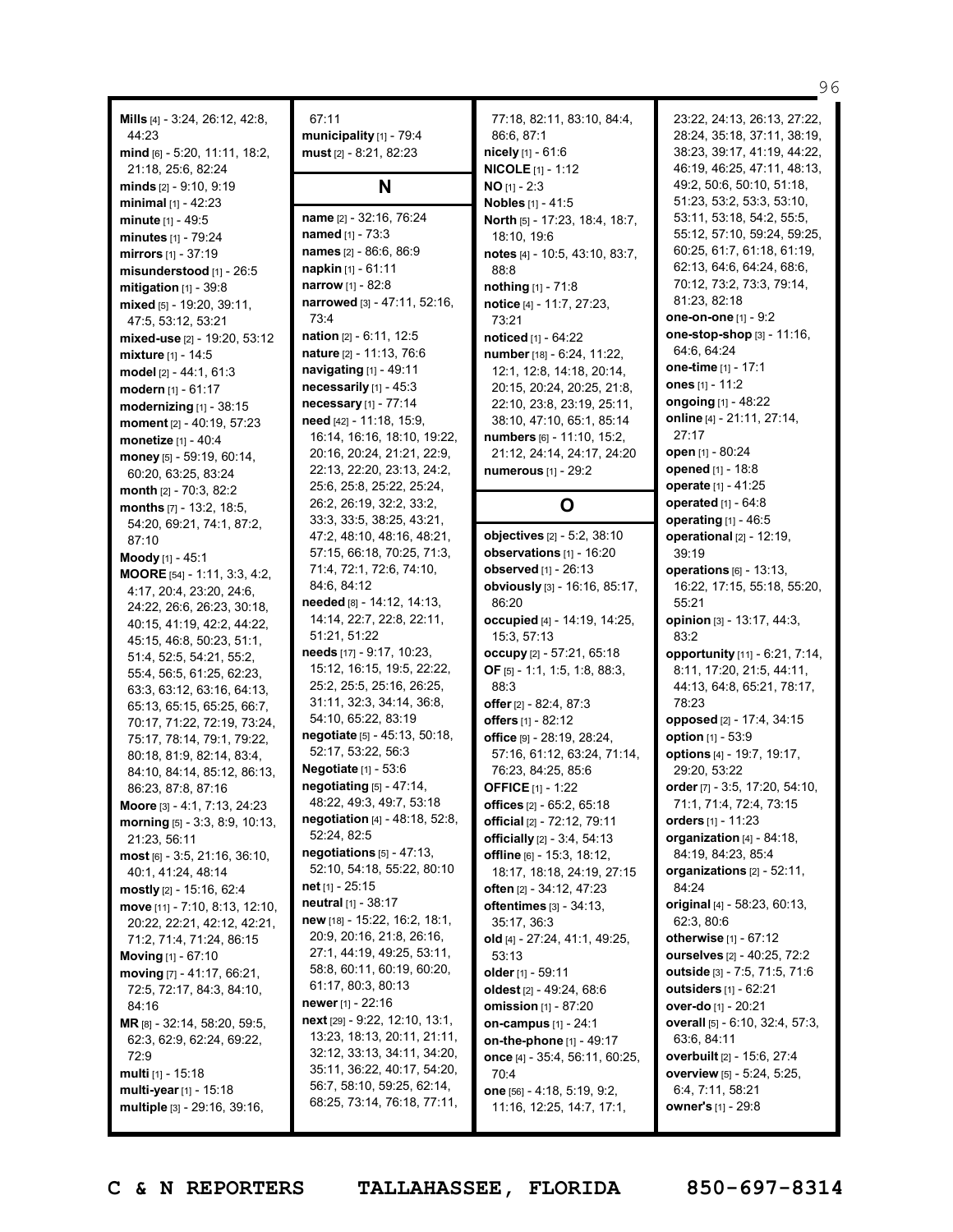| ownership [1] - 37:22                                      | 75<br>part |
|------------------------------------------------------------|------------|
| Ρ                                                          | 48:        |
| <b>P.M</b> [1] - 1:17                                      | 50:<br>53. |
| P3 [39] - 21:3, 21:19, 28:9,                               | part       |
| 28:10, 29:9, 30:5, 30:24,                                  | 37         |
| 31:7, 31:14, 33:9, 34:17,                                  | 46:        |
| 34:22, 37:12, 38:9, 38:21,                                 | Part       |
| 39:6, 40:4, 40:21, 40:23,                                  | part       |
| 40:24, 41:5, 41:12, 41:15,                                 | Part       |
| 41:18, 41:23, 43:8, 43:17,                                 | 19:        |
| 45:8, 45:14, 47:20, 47:21,                                 | part       |
| 49:22, 51:17, 53:17, 56:2,                                 | past       |
| 62:12, 80:10, 81:24, 86:24                                 | 28         |
| P3s [14] - 19:9, 31:10, 40:10,                             | 74:        |
| 40:20, 41:24, 43:3, 43:5,                                  | path       |
| 45:3, 45:4, 45:6, 48:1,                                    | pati       |
| 51:20, 62:10                                               | Pau        |
| package [1] - 32:25                                        | pau        |
| packet [1] - 32:8                                          | pay        |
| pad [1] - 7:7                                              | 46:        |
| pads $[1] - 6:22$                                          | payl       |
| PAGE [1] - 2:3                                             | payi       |
| page [1] - 24:8                                            | рауі       |
| Palm [1] - 72:24                                           | payı       |
| Palmetto [5] - 17:23, 18:4,                                | PDF        |
| 18:7, 18:10, 19:5                                          | PEC        |
| panel [3] - 9:23, 20:1, 28:5                               | 27         |
| <b>panelists</b> $[1] - 6:16$                              | 83:        |
| par [1] - 25:5                                             | ped        |
| parallel [3] - 9:19, 54:5, 54:6                            | pee        |
| parameters [2] - 5:21, 6:13                                | peel       |
| park [2] - 62:21, 81:7                                     | 14.        |
| parking [27] - 59:18, 60:9,                                | 16:        |
| 60:22, 62:2, 62:3, 62:4,                                   | pen        |
| 62:6, 62:7, 62:8, 62:9,                                    | Pen        |
| 62:15, 62:16, 62:19, 62:20,<br>75:19, 75:22, 76:24, 80:19, | 19:        |
| 80:20, 80:22, 81:5, 81:12,                                 | peo        |
| 82:16, 82:17, 82:19, 82:23                                 | 41         |
| part [13] - 19:2, 21:9, 33:18,                             | 65         |
| 42:5, 51:17, 55:21, 58:8,                                  | per        |
| 59:11, 64:2, 70:22, 72:7,                                  | pero       |
| 80:2, 83:3                                                 | 23:<br>24: |
| <b>partial</b> $[1]$ - 68:2                                | 26:        |
| participate [1] - 10:20                                    | 50         |
| <b>participating</b> $[2] - 8:4, 37:15$                    | pero       |
| participation $[1]$ - 35:17                                | perf       |
| particular [3] - 10:16, 47:3,                              | 66:        |
| 73:5                                                       | perl       |
| particularly $[4]$ - 21:19,                                | peri       |
| 21:21, 23:24, 30:1                                         | Perr       |
| <b>parties</b> [1] - 44:2                                  | pers       |
| partner [13] - 30:10, 40:16,                               | pers       |
| 43:18, 44:7, 47:15, 53:11,                                 | 40:        |
| 53:14, 53:18, 53:19, 53:20,                                | pert       |
| 55:9, 55:11                                                | peti       |
| partnering [1] - 35:22                                     | pha        |
| Partners [3] - 29:10, 30:15,                               | pha:       |

 $.13$ **partners** [13] - 19:24, 41:20, 48:12, 50:5, 50:12, 50:14, 50:20, 53:9, 53:10, 53:11, 53:19, 56:4, 80:11 **partnership** [9] - 29:3, 37:4, 37:16, 41:4, 44:6, 45:10, 46:4, 46:22, 87:12 **Partnership** [1] - 29:6 **partnerships** [1] - 32:17 **Partnerships** [3] - 19:8, 19:15, 29:1 **party** [1] - 55:20 **past** [7] - 10:16, 15:15, 28:17, 29:15, 29:19, 56:25, 74:9 **path** [1] - 20:22 **patient** [2] - 34:6 **Paul** [1] - 75:12 **pause** [1] - 78:3 **pay** [4] - 34:6, 35:13, 42:18,  $\cdot$  6 **paybacks** [1] - 48:11 **paying** [2] - 44:25, 46:2 **payment** [1] - 50:21 **payments** [2] - 35:10, 37:18 **PDF** [1] - 30:22 **PECO** [10] - 17:3, 17:10, 27:1, 56:14, 56:17, 63:7, 83:11, 83:22, 84:4, 86:3 **pedestrian** [1] - 76:10 **peer** [3] - 13:24, 14:22, 30:6 **peers** [11] - 12:4, 13:4, 14:2, 14:3, 14:21, 14:24, 16:9, 16:11, 16:18, 16:24, 17:18 **pending** [1] - 70:21 **Pentaplex** [5] - 18:13, 19:3, 19:6, 53:13, 58:23 **people** [7] - 20:2, 28:19, 41:2, 57:18, 58:6, 65:1,  $\cdot$ 3 **per** [1] - 7:17 **percent** [18] - 11:7, 12:9, 23:6, 23:9, 23:12, 23:19, 24:11, 24:24, 24:25, 25:16, 26:1, 36:15, 38:3, 39:10, 50:14, 57:9, 57:19 **percentage** [1] - 42:19 **performance** [2] - 31:19,  $2^{\circ}$ **perhaps** [2] - 75:6, 82:3 **period** [2] - 57:8, 75:9 **Perry** [2] - 4:3, 30:8 **personally** [1] - 49:15 **perspective** [4] - 4:21, 34:3,  $14.76:4$ **pertaining** [1] - 76:2 **petitioning** [1] - 86:3 **pharmacy** [1] - 15:24 **phase** [6] - 46:22, 47:14,

48:19, 52:9, 52:24, 54:12 **phases** [5] - 15:24, 53:7, 53:10, 53:15, 74:19 **phone** [5] - 4:22, 9:25, 20:2, 28:4, 49:17 **phonetic** [2] - 28:21, 49:19 **phonetic)** [1] - 28:22 **Physical** [1] - 13:6 **physical** [3] - 20:1, 25:4, 27:15 **physically** [1] - 9:24 **piece** [2] - 35:4, 50:14 **pike** [1] - 79:6 **place** [2] - 5:8, 71:1 **places** [2] - 24:5, 60:14 **placing** [1] - 62:15 **plan** [20] - 8:23, 9:14, 9:16, 19:2, 19:5, 56:10, 58:8, 64:15, 65:19, 71:19, 71:21, 71:22, 74:12, 75:1, 75:8, 75:21, 77:4, 77:18, 78:21, 80:6 **Plan** [34] - 8:22, 8:25, 9:6, 9:12, 10:7, 20:8, 20:10, 22:22, 47:4, 74:2, 74:4, 74:8, 74:11, 74:15, 74:19, 74:20, 74:25, 75:11, 75:15, 75:25, 76:3, 76:9, 76:12, 76:13, 76:21, 77:6, 77:23, 78:5, 78:17, 78:18, 78:23, 79:18, 80:13 **PLANNING** [2] - 1:5, 2:4 **Planning** [2] - 8:8, 30:5 **planning** [9] - 9:20, 14:14, 17:6, 21:9, 23:17, 28:12, 29:12, 47:1, 78:20 **plans** [1] - 40:24 **plant** [3] - 12:18, 17:17, 27:2 **Plant** [3] - 10:12, 10:21, 12:13 **plus** [2] - 14:18, 21:16 **PMO** [1] - 85:5 **point** [15] - 6:7, 6:9, 6:11, 13:1, 16:7, 26:12, 35:14, 44:4, 47:2, 47:6, 58:12, 66:7, 67:21, 79:8, 84:9 **points** [4] - 46:12, 46:13, 46:24, 81:9 **police** [1] - 76:23 **poole** [1] - 30:6 **POOLE** [37] - 2:5, 7:13, 8:19, 9:7, 12:11, 23:5, 23:10, 26:24, 28:2, 30:13, 30:19, 40:18, 41:24, 42:7, 42:10, 44:5, 45:2, 45:18, 45:25, 46:9, 50:10, 51:16, 52:2, 52:4, 53:17, 54:9, 56:2, 56:7, 58:22, 63:2, 66:11, 79:25, 81:1, 81:14, 83:18, 84:15, 85:13

**Poole** [6] - 7:11, 8:15, 42:3, 44:24, 46:15, 67:6 **portfolio** [1] - 29:7 **portions** [2] - 60:18, 68:7 **pose** [2] - 6:18, 7:4 **posed** [1] - 7:8 **positive** [1] - 45:8 **possible** [3] - 8:3, 36:2, 70:16 **POST** [1] - 1:22 **post** [2] - 73:11, 77:18 **posture** [1] - 72:1 **potential** [4] - 33:25, 58:25, 77:25, 80:11 **potentially** [2] - 38:18, 42:6 **PowerPoint** [1] - 54:23 **practices** [1] - 10:6 **Practices** [1] - 29:5 **Prairie** [6] - 46:11, 49:15, 50:10, 51:7, 51:11, 51:18 **pre** [2] - 55:1, 78:8 **pre-activity** [1] - 78:8 **pre-stage** [1] - 55:1 **predecessor**[1] - 56:15 **preparation** [2] - 5:7, 46:25 **prepare** [2] - 9:3, 40:25 **prepared** [1] - 31:9 **PRESENT** [1] - 1:10 **present** [13] - 3:17, 3:19, 3:21, 4:12, 4:15, 9:4, 13:2, 28:7, 28:13, 28:19, 31:24, 57:23, 78:21 **presentation** [8] - 5:7, 5:15, 8:24, 10:16, 24:9, 28:21, 82:11, 87:1 **presentations** [6] - 29:15, 30:11, 52:21, 54:14, 80:10, 82:1 **presented** [4] - 40:17, 56:24, 72:23, 74:2 **presenting** [1] - 29:23 **PRESIDENT** [4] - 23:21, 26:11, 72:20, 78:16 **President** [6] - 29:4, 29:22, 46:20, 49:18, 65:17, 75:13 **president** [1] - 71:9 **pretty** [3] - 26:18, 49:23, 74:18 **prevent** [1] - 67:11 **prevented** [1] - 68:4 **previous** [5] - 15:5, 36:24, 57:13, 63:20, 68:22 **previously** [2] - 22:6, 58:7 **primarily** [1] - 15:21 **primary** [5] - 16:21, 24:18, 38:24, 83:2, 83:3 **prime** [1] - 31:22 **Principal** [1] - 29:14 **prioritize** [2] - 21:20, 54:2

97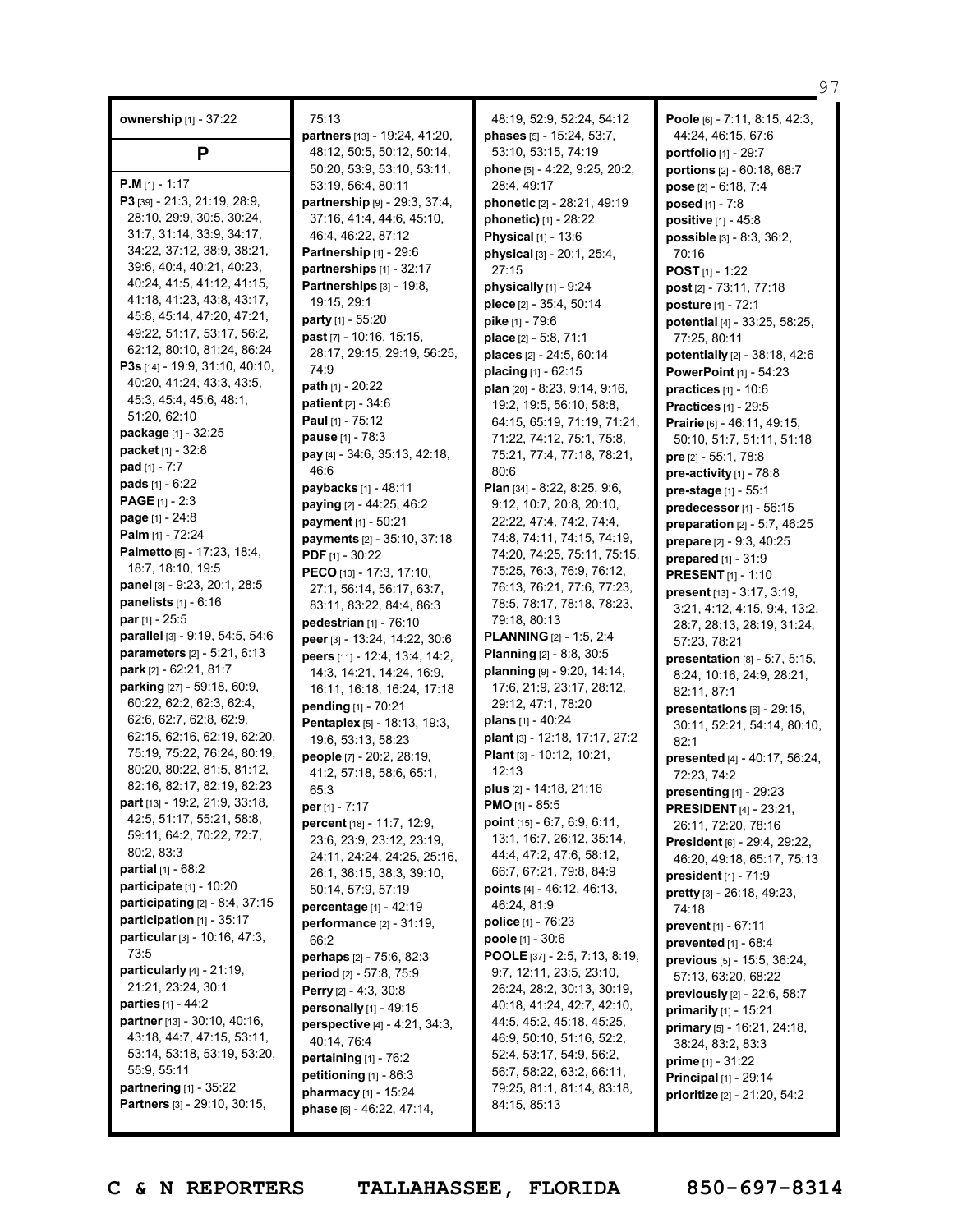**priority** [3] - 54:9, 76:17, 84:15 **private** [13] - 14:6, 19:10, 32:17, 34:13, 36:6, 37:25, 39:3, 39:14, 41:4, 45:25, 46:21, 80:11, 85:24 **Private** [4] - 19:8, 19:14, 29:1, 29:6 **privatization** [2] - 37:2, 38:2 **procedures** [1] - 30:4 **proceed** [2] - 51:5, 56:6 **proceedings** [1] - 88:7 **process** [27] - 9:19, 23:4, 37:6, 46:23, 47:8, 48:7, 48:16, 49:12, 51:12, 51:14, 53:18, 54:20, 63:6, 63:9, 70:6, 75:3, 76:3, 76:5, 77:21, 78:11, 80:16, 82:5, 82:9, 83:12, 83:13, 84:21, 86:5 **processes** [1] - 29:9 **procured** [1] - 71:12 **procurement** [6] - 46:23, 47:8, 54:12, 71:14, 82:9, 84:25 **producing** [1] - 12:25 **professional** [2] - 67:1, 69:5 **profit** [2] - 42:20, 44:9 **profit-sharing** [1] - 42:20 **program** [3] - 29:17, 29:18, 80:4 **programming** [1] - 80:8 **programs** [5] - 17:9, 32:1, 33:2, 55:14, 68:15 **progress** [3] - 66:23, 83:21, 83:23 **prohibitive** [1] - 27:8 **project** [38] - 31:13, 31:15, 31:23, 33:9, 33:10, 33:16, 34:25, 35:1, 35:5, 35:9, 35:13, 36:4, 36:9, 36:14, 36:16, 36:19, 38:1, 39:11, 40:1, 43:21, 47:1, 47:3, 48:23, 49:22, 50:1, 51:10, 56:18, 59:7, 59:16, 62:11, 62:25, 63:1, 66:21, 79:9, 84:6, 85:6, 85:9 **projections** [1] - 24:16 **projects** [12] - 27:1, 31:11, 33:1, 40:6, 43:8, 43:11, 43:12, 44:4, 48:9, 48:15, 50:19, 69:12 **Proposals** [1] - 71:12 **proposals** [1] - 62:12 **proposed** [2] - 9:12, 10:8 **proposing** [1] - 18:10 **provide** [5] - 31:16, 43:18, 57:24, 64:9, 71:1 **provided** [2] - 50:21, 64:25 **provider**[1] - 41:3

**providers** [1] - 50:16 **provides** [2] - 45:7, 63:24 **providing** [2] - 8:25, 56:19 **Provost's** [1] - 76:23 **public** [21] - 14:5, 28:25, 29:2, 32:17, 35:19, 37:4, 37:24, 41:3, 46:22, 74:6, 74:22, 75:7, 76:5, 76:10, 77:7, 77:8, 77:24, 78:1, 78:6, 79:3, 87:7 **Public** [5] - 19:8, 19:14, 29:1, 29:5, 29:6 **publicly** [1] - 31:18 **publicly-rated** [1] - 31:18 **pull** [1] - 63:13 **purchaser** [1] - 35:5 **purpose** [1] - 33:12 **purposes** [1] - 66:5 **push** [1] - 12:13 **put** [3] - 9:9, 62:13, 78:3 **puts** [1] - 87:16 **putting** [3] - 19:3, 38:20, 83:16

# **Q**

**Qualifications** [2] - 52:14, 71:11 **qualifications** [1] - 47:10 **questions** [18] - 5:9, 6:14, 6:22, 7:3, 7:6, 7:8, 28:5, 28:8, 30:20, 32:23, 40:11, 40:16, 61:23, 62:23, 66:9, 70:18, 75:14, 79:23 **quick** [7] - 11:1, 12:6, 32:22, 33:19, 61:12, 70:1, 86:17 **quickly** [6] - 10:17, 26:11, 32:23, 63:18, 71:18, 74:15 **quorum** [1] - 4:5

## **R**

**raise** [1] - 50:13 **range** [2] - 23:12, 23:19 **rate** [2] - 42:13, 42:14 **rated** [2] - 31:18, 43:12 **rates** [2] - 57:3, 57:4 **rather** [1] - 24:12 **rating** [4] - 38:17, 43:3, 43:7, 43:8 **ratio** [4] - 31:16, 42:4, 42:15,  $42.17$ **Rattler's** [1] - 45:21 **Rattlers** [2] - 45:17, 45:18 **RE** [1] - 1:4 **reach** [1] - 57:5 **read** [1] - 30:25 **ready** [3] - 55:19, 67:2, 77:23 **real** [3] - 32:17, 38:11, 61:12 **realization** [1] - 5:6

**realize** [2] - 62:13, 72:10 **realized** [1] - 59:15 **really** [44] - 7:21, 13:8, 14:3, 14:8, 17:7, 17:13, 18:2, 18:21, 23:11, 24:18, 25:1, 25:5, 27:24, 28:5, 28:7, 28:11, 31:6, 31:21, 32:4, 32:25, 33:8, 33:11, 33:14, 34:20, 34:25, 36:8, 36:11, 36:22, 37:13, 37:15, 38:4, 38:16, 41:10, 44:16, 46:3, 48:16, 50:3, 53:11, 54:12, 57:11, 68:7, 83:24, 84:12 **reapprove** [1] - 80:12 **reason** [2] - 7:5, 47:19 **reasons** [1] - 57:22 **rebuilding** [1] - 51:9 **receive** [2] - 66:16, 77:13 **received** [1] - 31:3 **recent** [1] - 15:20 **recently** [4] - 25:7, 42:25, 47:25, 59:23 **Recess** [1] - 87:18 **reclassify** [1] - 27:12 **recognized** [4] - 20:4, 24:22, 51:5, 65:15 **recommendation** [3] - 73:12, 73:16, 73:23 **recommended** [1] - 48:19 **recommending** [1] - 79:25 **reconcile** [1] - 15:8 **reconsidering** [1] - 78:21 **reconvene** [2] - 86:16, 87:17 **record** [1] - 88:8 **recoup** [1] - 69:9 **recruitment** [4] - 22:24, 23:1, 23:3, 24:3 **red** [2] - 16:8, 16:10 **redesign** [1] - 68:20 **redirected** [1] - 81:12 **reduce** [1] - 15:19 **REED** [22] - 1:13, 27:13, 27:19, 28:1, 47:17, 55:8, 55:23, 63:5, 76:2, 78:7, 78:10, 78:13, 78:25, 80:19, 80:24, 81:7, 83:9, 84:8, 84:11, 84:17, 85:5, 85:11 **Reed** [2] - 4:4, 55:7 **refer** [1] - 82:15 **reflect** [1] - 80:13 **regarding** [4] - 40:16, 72:22, 79:3, 79:9 **regards** [1] - 75:18 **regulatory** [1] - 85:15 **reinvesting** [1] - 13:11 **reiterate** [1] - 85:13 **Related** [1] - 41:20 **related** [3] - 9:6, 79:9, 86:24 **relations** [1] - 49:10 **relationships** [1] - 41:23

**relative** [2] - 33:25, 34:9 **relatively** [1] - 73:20 **relocation** [1] - 74:24 **rely** [1] - 20:9 **remainder** [1] - 7:3 **remaining** [3] - 66:19, 70:8, 84:6 **remember** [1] - 51:7 **remind** [5] - 7:16, 8:24, 9:5, 17:24, 86:8 **reminder** [1] - 18:2 **rendering** [2] - 18:9, 61:8 **renderings** [1] - 29:18 **renegotiating** [1] - 51:19 **renovate** [2] - 44:7, 44:11 **renovations** [1] - 15:25 **rent** [4] - 35:13, 35:20, 46:2, 46:7 **repetitive** [1] - 21:15 **replace** [1] - 18:11 **report** [7] - 12:23, 12:25, 13:3, 14:7, 16:3, 16:20, 88:6 **REPORTED** [1] - 1:20 **Reporter** [1] - 88:16 **REPORTER** [1] - 1:20 **REPORTERS** [1] - 1:21 **representative** [1] - 29:8 **represents** [1] - 3:6 **reprocurement** [1] - 71:16 **repurpose** [3] - 65:17, 65:19, 65:22 **repurposing** [1] - 66:2 **request** [4] - 47:9, 82:4, 83:22, 84:4 **Request** [3] - 52:14, 71:11 **requested** [1] - 66:15 **requesting** [3] - 55:10, 55:12, 87:4 **requests** [1] - 86:2 **require** [2] - 22:12, 70:23 **requirement** [4] - 37:24, 74:10, 76:4, 79:14 **requirements** [2] - 20:17, 33:1 **research** [6] - 11:6, 11:9, 22:18, 27:4, 39:5, 77:2 **reserves** [1] - 17:6 **resources** [4] - 30:22, 30:23, 38:8, 50:2 **respective** [1] - 5:22 **responded** [1] - 52:12 **respondents** [1] - 87:4 **response** [3] - 7:8, 79:2, 87:11 **responsibility** [5] - 43:16, 43:23, 45:11, 84:20, 85:7 **responsible** [2] - 43:20, 55:15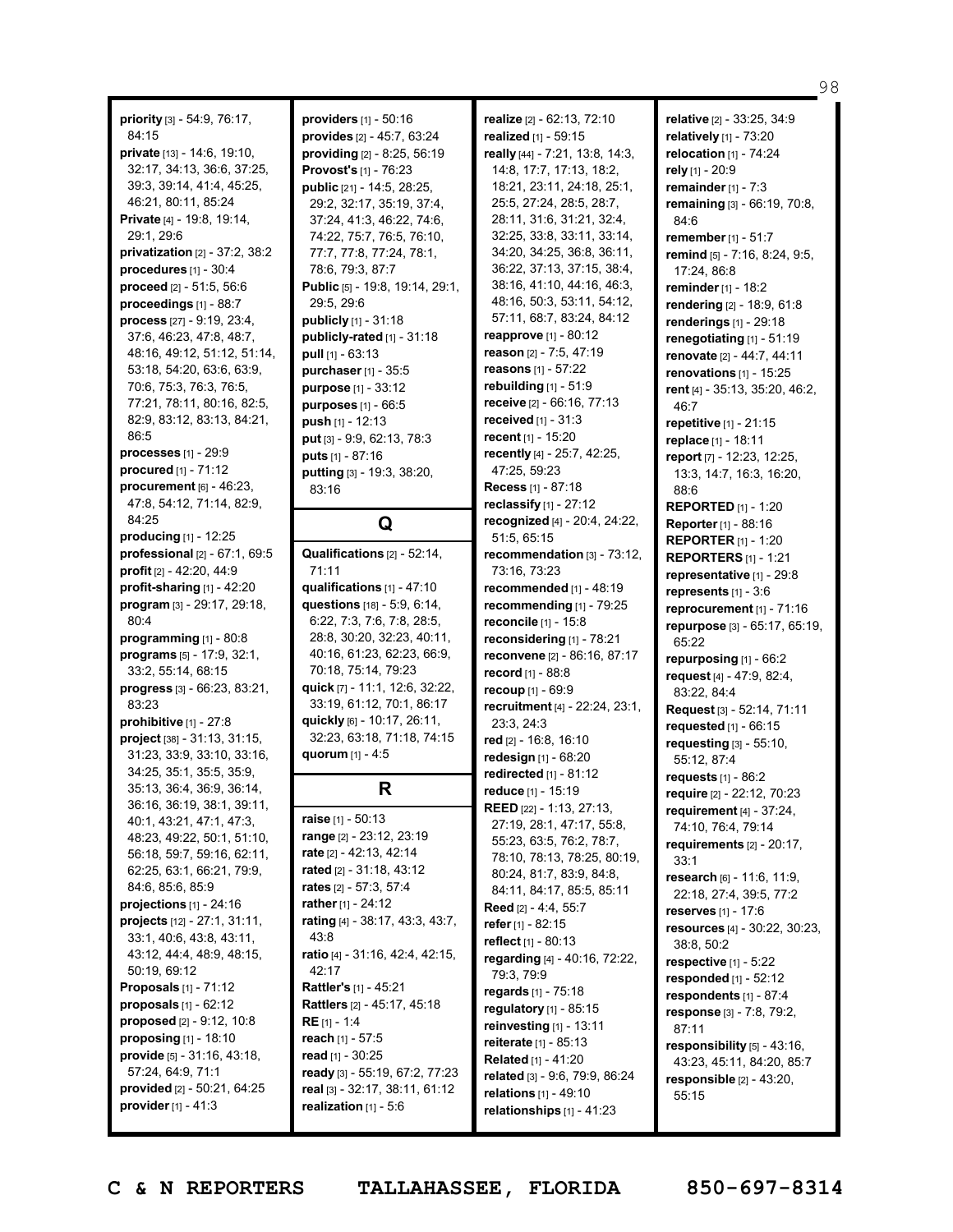**rest** [2] - 12:4, 83:23 **restoring** [1] - 60:19 **restricted** [1] - 38:7 **restructuring** [1] - 30:16 **result** [1] - 7:19 **retail** [7] - 41:8, 44:14, 47:5, 48:9, 53:3, 53:8, 53:13 **retaining** [1] - 23:24 **retention** [3] - 23:23, 24:5, 57:2 **Return** [1] - 13:5 **return** [9] - 13:7, 31:24, 33:20, 42:22, 42:23, 48:12, 56:22, 56:23, 57:2 **reusing** [1] - 60:18 **revenue** [6] - 18:19, 38:18, 42:6, 43:25, 50:3, 50:18 **revenues** [3] - 31:15, 37:19, 42:19 **review** [5] - 6:6, 32:7, 75:9, 79:4, 80:15 **reviewed** [1] - 6:24 **reviews** [2] - 42:12, 55:5 **revisit** [1] - 78:23 **revitalize** [1] - 18:6 **reward** [2] - 34:21, 34:24 **RFP** [1] - 47:12 **right-hand** [1] - 48:3 **rise** [1] - 57:9 **risk** [12] - 34:20, 34:22, 35:4, 35:6, 35:12, 35:19, 36:15, 37:23, 39:8, 39:10, 39:14, 39:15 **risky** [2] - 36:10, 46:3 **road** [1] - 41:21 **ROBERT** [1] - 1:13 **ROBINSON** [4] - 23:21, 26:11, 72:20, 78:16 **Robinson** [4] - 8:10, 26:7, 72:19, 78:15 **Roger** [1] - 29:13 **ROIs** [1] - 31:25 **Roland** [1] - 56:16 **role** [1] - 55:9 **roles** [2] - 10:9, 86:10 **roll** [3] - 3:13, 3:16, 4:6 **ROPA** [1] - 13:5 **roughly** [4] - 68:12, 68:18, 68:20, 69:1 **rule** [1] - 23:5 **run** [1] - 10:22 **S SACs** [3] - 45:1, 45:2, 45:9 **safety** [2] - 57:22, 76:10

**salon** [3] - 45:17, 45:18, 45:20 **salvage** [1] - 67:16 **Sameer** [7] - 10:11, 10:14, 12:11, 19:25, 26:13, 46:9, 67:4 **sanitary** [1] - 68:5 **Saturday** [1] - 49:7 **saving** [1] - 69:1 **savings** [2] - 39:20, 69:10 **saw** [1] - 81:15 **scenario** [1] - 84:18 **schedule** [9] - 69:21, 69:23, 70:19, 72:8, 72:11, 72:14, 72:18, 75:5, 84:11 **scheduled** [1] - 52:22 **schematic** [2] - 68:21, 69:19 **scholarship** [1] - 63:23 **scholarships** [1] - 68:15 **screen** [2] - 59:25, 61:8 **screening** [1] - 47:1 **se** [1] - 7:17 **Sean** [1] - 75:12 **second** [4] - 5:5, 48:3, 53:14, 68:12 **section** [6] - 7:4, 30:22, 41:14, 67:7, 83:10, 86:11 **sections** [4] - 5:22, 6:20, 7:1, 7:2 **sector** [2] - 35:20, 36:6 **sectors** [1] - 37:25 **see** [29] - 11:20, 13:3, 15:15, 15:20, 15:22, 16:12, 18:7, 22:2, 32:1, 37:21, 38:14, 38:24, 40:9, 41:13, 43:9, 43:14, 43:22, 45:9, 48:3, 55:14, 60:8, 61:2, 61:5, 61:8, 61:9, 61:12, 61:16, 64:2, 83:19 **select** [1] - 48:21 **selected** [2] - 30:1, 61:1 **selecting** [1] - 59:2 **selection** [2] - 56:8, 70:6 **Senate** [1] - 25:8 **Senior** [1] - 29:21 **senior** [1] - 85:17 **sense** [4] - 22:17, 32:4, 39:9, 62:25 **sensitive** [1] - 42:5 **separate** [2] - 48:20, 62:10 **separately** [1] - 43:12 **September** [6] - 74:1, 74:20, 75:11, 77:4, 77:22, 80:16 **sequential** [1] - 54:8 **serve** [3] - 8:11, 39:12, 65:4 **service** [11] - 13:16, 13:17, 13:21, 16:22, 17:19, 41:3, 43:18, 45:7, 50:16, 56:19, 65:10 **Services** [1] - 11:5

**services** [15] - 11:18, 46:5, 57:6, 57:8, 57:10, 57:13, 57:15, 63:19, 64:1, 64:3, 64:9, 64:23, 64:25, 69:5, 71:13 **session** [1] - 79:24 **sessions** [2] - 9:2, 76:25 **set** [6] - 10:17, 14:1, 54:3, 54:9, 73:18 **setting** [2] - 17:6, 42:22 **several** [3] - 18:5, 54:20, 60:4 **shadowing** [1] - 8:2 **shape** [1] - 27:24 **share** [10] - 5:2, 12:22, 31:1, 43:10, 46:9, 46:12, 52:25, 53:4, 75:1, 77:7 **shared** [7] - 5:9, 45:11, 48:5, 49:9, 50:9, 66:12, 67:9 **sharing** [10] - 10:1, 10:5, 30:11, 35:21, 42:20, 44:9, 44:12, 50:4, 50:18 **shave** [1] - 69:20 **shed** [1] - 5:15 **sheet** [2] - 43:6, 45:4 **shirts** [1] - 81:4 **shop** [4] - 11:16, 45:20, 64:6, 64:24 **short** [3] - 5:24, 6:14, 73:20 **show** [7] - 15:6, 16:25, 66:21, 66:23, 74:16, 83:21, 84:5 **showing** [3] - 3:14, 74:4, 83:23 **shown** [2] - 62:2, 74:14 **shows** [2] - 17:20, 75:21 **side** [10] - 18:9, 34:2, 35:2, 36:6, 37:1, 37:3, 38:14, 38:22, 48:3, 49:14 **Sieman's** [1] - 15:18 **sight** [2] - 62:19, 70:13 **Sightlines** [7] - 12:16, 12:21, 12:23, 13:18, 14:1, 14:8, 16:3 **significant** [2] - 11:8, 12:2 **similar** [9] - 14:4, 16:23, 17:15, 24:7, 36:23, 47:7, 47:12, 48:14, 48:21 **similarly** [2] - 24:15, 25:24 **simple** [3] - 35:18, 37:5, 37:6 **sister** [4] - 10:3, 10:19, 43:9, 46:16 **sit** [1] - 18:25 **site** [40] - 56:8, 58:15, 58:16, 58:23, 58:25, 59:8, 59:10, 60:3, 60:9, 60:21, 60:23, 61:1, 61:22, 62:1, 62:4, 62:18, 63:11, 67:5, 67:11, 67:13, 67:21, 67:24, 68:3, 68:6, 68:9, 68:13, 68:17,

68:22, 69:4, 69:18, 71:10, 73:5, 73:11, 74:5, 74:14, 74:16, 77:25, 78:3, 80:2 **sites** [9] - 59:23, 59:24, 62:13, 67:16, 73:1, 73:3, 74:9, 76:10, 78:4 **sitting** [1] - 67:23 **six** [1] - 56:25 **size** [2] - 14:4, 16:24 **sketches** [1] - 61:11 **skip** [1] - 6:2 **slide** [18] - 10:16, 11:19, 12:10, 13:23, 18:13, 28:2, 28:6, 32:24, 33:13, 34:20, 36:22, 36:24, 38:4, 40:17, 40:18, 58:10, 67:7, 86:6 **slides** [11] - 15:5, 17:24, 28:7, 28:20, 29:24, 30:12, 32:13, 32:21, 40:12, 40:13, 66:10 **slightly** [1] - 11:4 **smarter** [1] - 21:2 **Smith** [8] - 4:11, 45:15, 61:25, 64:13, 75:17, 81:10, 82:20, 82:24 **SMITH** [14] - 1:14, 4:12, 45:16, 45:23, 61:24, 62:1, 62:5, 62:22, 64:12, 64:14, 64:18, 65:6, 75:16, 75:18 **Smith's** [1] - 82:16 **smooth** [1] - 8:16 **snapshot** [1] - 11:1 **snapshot"** [1] - 6:1 **so..** [1] - 81:8 **solid** [1] - 16:10 **solve** [1] - 11:14 **someone** [1] - 84:19 **sometime** [3] - 43:12, 72:13, 72:16 **sometimes** [3] - 27:7, 37:16, 57:17 **somewhat** [1] - 54:3 **soon** [1] - 20:9 **sophisticated** [1] - 41:18 **sophomore** [1] - 23:24 **sorry** [2] - 26:4, 54:21 **sort** [10] - 34:4, 34:13, 35:7, 36:20, 37:5, 37:8, 37:11, 55:23, 63:7, 78:20 **sounds** [1] - 71:25 **sourced** [1] - 50:15 **sources** [2] - 17:4, 84:21 **Space** [1] - 65:20 **space** [43] - 6:11, 10:22, 14:25, 15:4, 15:16, 15:21, 15:22, 16:9, 16:22, 25:4, 25:15, 25:20, 26:16, 26:24, 27:14, 27:15, 27:17, 33:3, 33:4, 41:8, 45:19, 46:1, 48:10, 53:3, 53:8, 53:13,

**sale** [3] - 35:3, 35:4, 41:25 **sales** [2] - 44:16, 69:10 **sales-based** [1] - 44:16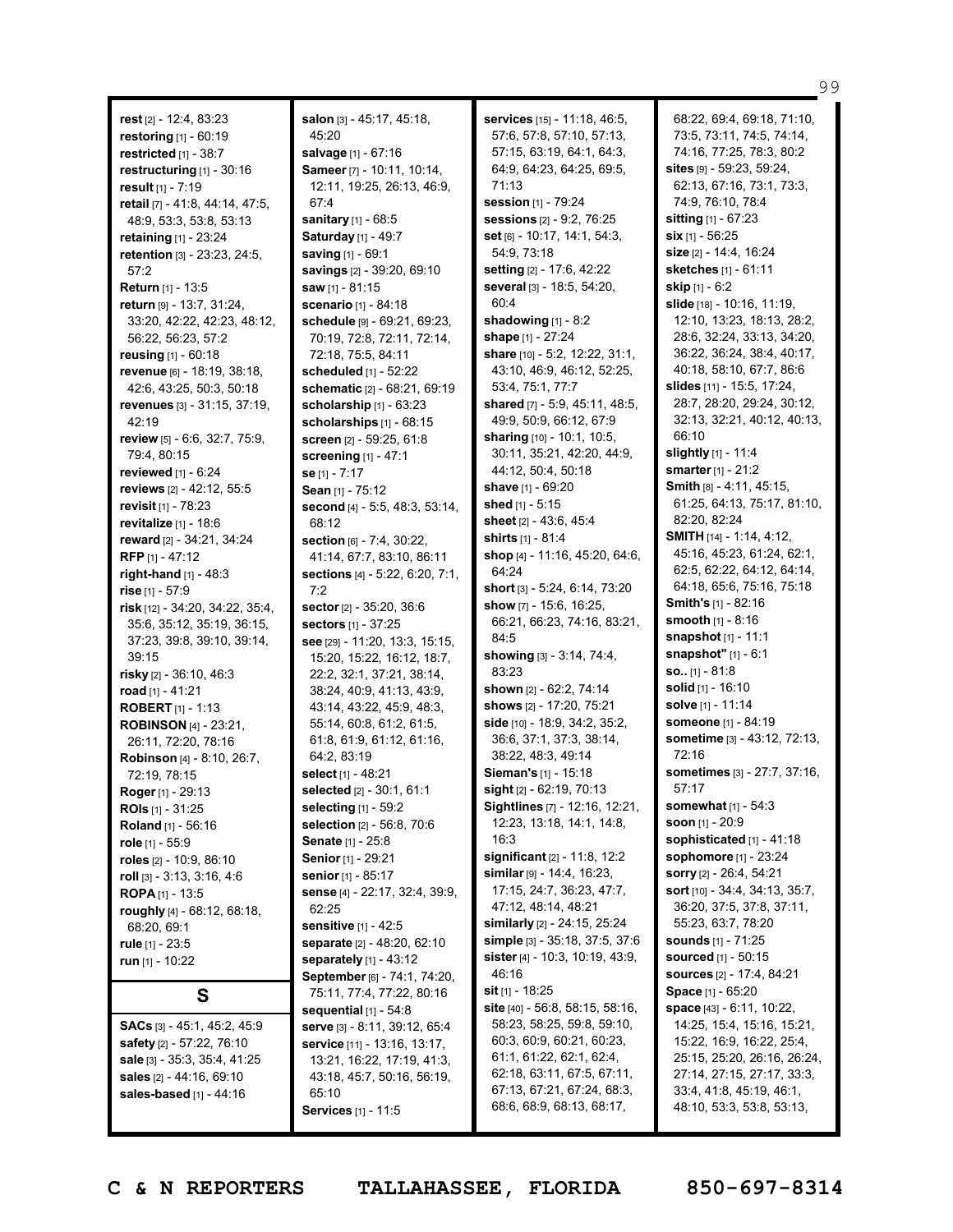57:25, 59:22, 62:2, 62:7, 63:21, 63:25, 64:18, 64:19, 65:18, 65:20, 65:22, 65:23, 66:4, 66:22, 75:22, 81:2 **space"** [1] - 27:16 **spaces** [12] - 11:13, 12:6, 16:2, 18:24, 27:3, 27:4, 27:11, 44:14, 57:24, 62:4, 62:16 **span** [1] - 38:23 **specific** [8] - 22:19, 28:8, 34:14, 35:9, 35:20, 36:8, 36:19, 75:14 **specifically** [3] - 22:15, 37:25, 57:5 **spectrum** [4] - 35:1, 36:17, 36:21, 37:22 **speed** [1] - 7:25 **spending** [8] - 16:4, 16:8, 16:10, 16:18, 17:1, 68:21, 83:15, 83:20 **spent** [3] - 5:22, 6:12, 84:2 **split** [1] - 37:19 **sports** [1] - 50:8 **spring** [1] - 70:12 **square** [4] - 14:20, 61:4, 68:14, 68:18 **stability** [1] - 45:12 **stadium** [20] - 44:15, 49:22, 50:1, 50:19, 50:20, 51:10, 51:12, 51:15, 51:17, 51:23, 53:2, 53:8, 53:14, 53:16, 53:20, 54:7, 62:14, 62:16, 62:20, 86:21 **staff** [8] - 5:10, 14:18, 51:11, 57:15, 64:15, 71:1, 73:4, 87:13 **staffing** [1] - 13:14 **stage** [6] - 10:17, 47:9, 55:1, 70:14, 77:21, 82:9 **stakeholder**[2] - 48:14, 81:20 **stakeholders** [6] - 8:2, 9:25, 10:9, 85:14, 85:16, 86:4 **Stamps** [1] - 30:14 **stand** [3] - 13:4, 36:11, 52:10 **stand-alone** [1] - 36:11 **standalone** [2] - 57:14, 58:1 **standard** [7] - 33:21, 34:9, 34:10, 39:21, 39:22, 39:23, 73:18 **standpoint** [1] - 48:18 **stands** [1] - 52:20 **start** [22] - 8:5, 8:8, 8:10, 10:11, 42:22, 43:8, 49:6, 54:7, 67:2, 68:23, 69:18, 70:5, 71:17, 75:2, 75:6, 77:24, 78:6, 82:5, 82:10, 84:3

**starting** [5] - 15:22, 15:23, 32:24, 43:9, 49:3 **state** [6] - 6:10, 38:6, 38:16, 75:8, 77:10, 79:12 **STATE** [2] - 1:1, 88:3 **State** [1] - 50:7 **state-of-the-art** [1] - 38:16 **statement** [1] - 81:23 **statements** [1] - 45:5 **static** [1] - 63:3 **status** [1] - 66:13 **Statute** [1] - 76:4 **statute** [1] - 77:12 **statutory** [1] - 74:10 **stay** [3] - 5:19, 40:18, 73:22 **Steering** [1] - 76:21 **stenographic** [1] - 88:8 **stenographically** [1] - 88:6 **step** [2] - 47:7, 47:8 **stepping** [2] - 35:7, 43:20 **stewards** [1] - 13:10 **sticks** [1] - 59:21 **still** [13] - 15:21, 18:20, 19:5, 23:15, 24:1, 43:6, 52:8, 54:11, 66:18, 68:25, 72:18, 80:24 **stone** [1] - 54:3 **stop** [3] - 11:16, 64:6, 64:24 **store** [2] - 41:4, 41:7 **storm** [2] - 59:14, 59:18 **straddles** [1] - 37:11 **Strategic** [10] - 8:7, 8:22, 8:25, 9:6, 9:12, 20:8, 20:10, 22:22, 47:4, 78:18 **strategic** [3] - 17:5, 21:9, 76:17 **strategically** [1] - 17:11 **strategies** [2] - 30:16, 30:17 **strategy** [6] - 8:6, 8:21, 9:8, 17:5, 31:7, 50:22 **stress** [1] - 9:7 **strongly** [1] - 78:24 **structural** [3] - 25:25, 26:17, 29:2 **structure** [9] - 18:11, 31:10, 35:18, 36:7, 37:12, 39:7, 39:17, 55:24, 61:18 **structures** [2] - 36:23, 37:4 **structuring** [2] - 37:13, 37:18 **student** [16] - 19:18, 23:6, 25:5, 32:2, 39:4, 45:24, 50:7, 62:7, 63:19, 64:3, 77:1, 80:4, 81:7, 82:17, 82:20 **Student** [5] - 29:17, 56:13, 64:3, 85:2, 86:20 **student's** [1] - 43:21 **students** [36] - 11:16, 14:18, 15:13, 19:21, 21:17, 22:18,

22:23, 22:25, 23:13, 23:24, 26:20, 31:22, 43:17, 45:8, 46:6, 56:19, 57:3, 57:4, 57:5, 57:8, 57:15, 60:4, 62:6, 62:21, 64:10, 64:20, 64:21, 64:24, 65:5, 65:10, 75:22, 81:13, 82:25, 85:18 **studies** [1] - 58:15 **study** [4] - 12:16, 13:25, 14:1, 22:6 **studying** [1] - 12:12 **stuff** [1] - 44:15 **styles** [1] - 61:13 **subject** [1] - 5:14 **submit** [2] - 27:1, 75:7 **substantial** [1] - 70:10 **success** [1] - 36:15 **Success** [2] - 56:13, 86:20 **successful** [3] - 13:13, 23:23, 43:21 **sufficient** [3] - 48:7, 57:12, 58:7 **sum** [1] - 47:25 **summarize** [1] - 81:20 **summary** [1] - 12:22 **summer** [2] - 70:9, 70:12 **sunk** [1] - 69:3 **Sunshine** [1] - 57:14 **supervision** [1] - 13:15 **supplies** [1] - 14:13 **Support** [1] - 11:5 **support** [5] - 11:20, 25:25, 33:7, 44:20, 49:13 **supposed** [1] - 83:14 **surplus** [1] - 22:2 **surrounding** [1] - 79:3 **Survey** [4] - 10:12, 10:21, 10:25, 12:13 **survey** [4] - 11:4, 12:18, 27:2, 64:21 **SUS** [7] - 10:19, 12:4, 12:12, 12:16, 13:4, 31:7, 41:20 **SUSs** [1] - 47:24 **sustain** [1] - 45:10 **sustainability** [1] - 77:2 **synthetic** [1] - 37:17 **system** [11] - 10:2, 12:20, 12:24, 13:25, 17:9, 17:20, 18:18, 19:16, 22:7, 42:12, 46:10 **system-wide** [1] - 13:25 **T T-shirts** [1] - 81:4 **table** [2] - 5:13, 39:6

**three** [8] - 17:25, 24:3, 33:11, 47:13, 48:19, 51:8, 55:4, 72:25 **throughout** [4] - 5:15, 6:11, 7:16, 76:22 **thumb** [1] - 23:5 **Thursday** [1] - 52:22 **tie** [4] - 8:21, 21:12, 23:18, 66:2 **tied** [2] - 6:14, 20:8 **ties** [1] - 20:7 **Tim** [4] - 28:21, 28:23, 32:10, 32:16 **TIME** [1] - 1:16 **timeline** [5] - 54:16, 54:19, 73:15, 73:22, 87:14 **timing** [2] - 62:25, 69:15 **today** [15] - 3:14, 5:2, 7:21, 19:4, 19:15, 20:13, 20:24, 24:10, 27:19, 28:18, 30:3, 30:17, 32:19, 63:8, 74:18

100

**TALLAHASSEE** [2] - 1:19,

**target** [2] - 5:19, 20:10 **Task** [1] - 31:5 **task** [2] - 5:20, 78:20 **tax** [1] - 69:10 **Teaching** [1] - 11:5 **teaching** [1] - 27:3 **team** [10] - 19:25, 29:25, 30:8, 49:16, 49:20, 55:15, 69:8, 70:16, 85:18 **teams** [1] - 61:15 **tear** [1] - 14:14 **technical** [1] - 14:5 **technically** [1] - 43:15 **technology** [8] - 4:21, 17:21, 25:2, 25:7, 25:9, 26:19,

1:22

65:8, 65:9

86:25

67:20

**thanking** [1] - 8:10 **themselves** [1] - 13:22 **they've** [1] - 47:20 **thinking** [1] - 24:1 **third** [2] - 47:11, 55:20 **third-party** [1] - 55:20 **thousand** [3] - 18:18, 23:16,

**technology-wise** [1] - 25:9 **Telephonic** [1] - 3:25 **telephonic** [1] - 73:14 **Telephonically** [1] - 3:19 **tenants** [1] - 45:19 **tentatively** [1] - 75:5 **term** [3] - 13:5, 17:6, 34:5 **terms** [16] - 5:6, 14:22, 16:18, 26:16, 34:17, 38:6, 40:9, 41:11, 51:8, 72:5, 82:6, 82:19, 84:12, 84:17,

**started** [3] - 20:5, 31:6, 31:8

**C & N REPORTERS TALLAHASSEE, FLORIDA 850-697-8314**

79:17

**take-aways** [1] - 14:7 **talks** [3] - 36:22, 38:4, 76:9 **Tallahassee** [3] - 75:4, 77:9,